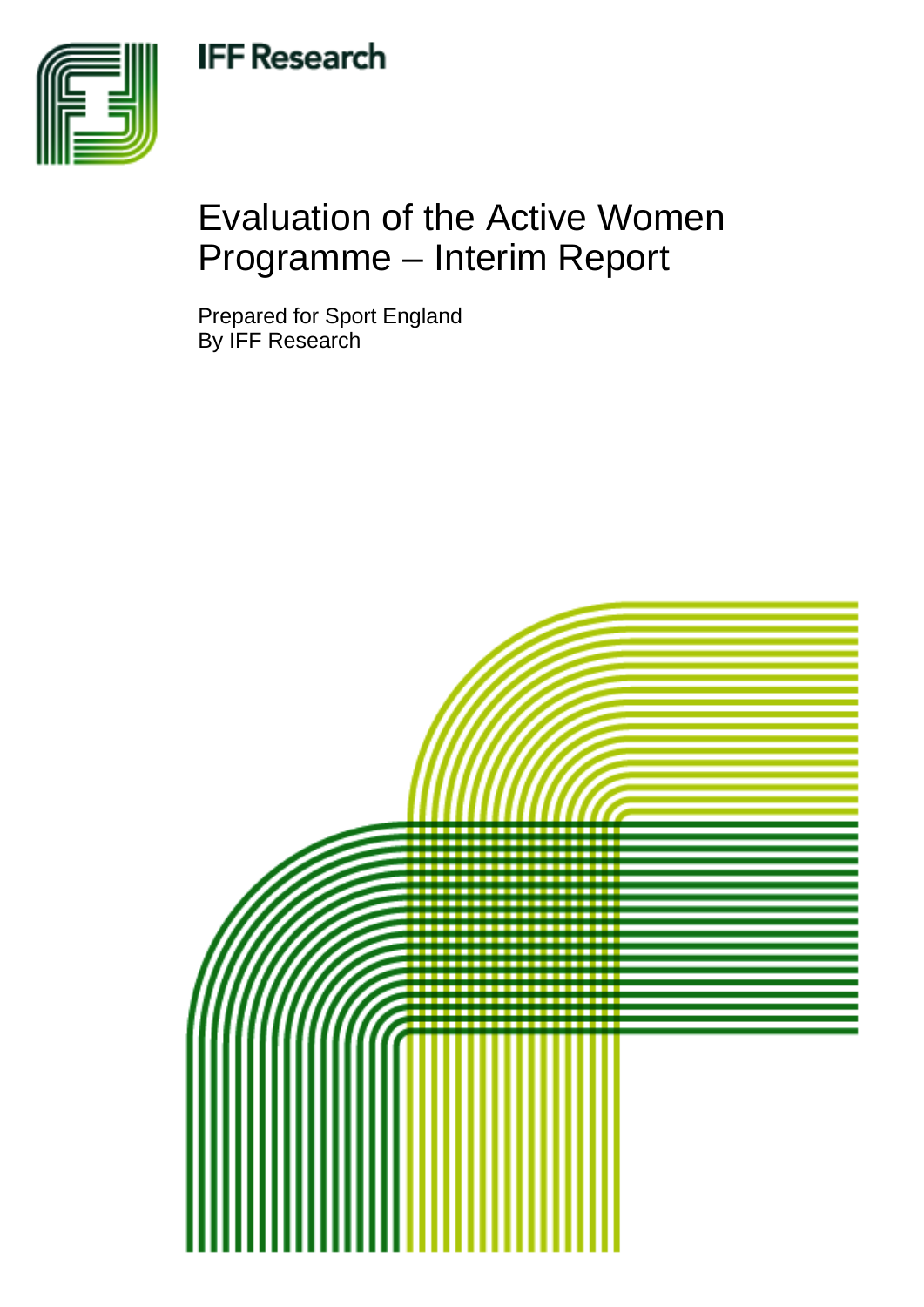## **IFF Research**



Contact details

Katie Oldfield and David Vivian

IFF Research Ltd Chart House 16 Chart Street London N1 6DD Tel +44(0)20 7250 3035 Fax +44(0)20 7490 2490

Katie.Oldfield@IFFResearch.com David.Vivian@IFFResearch.com

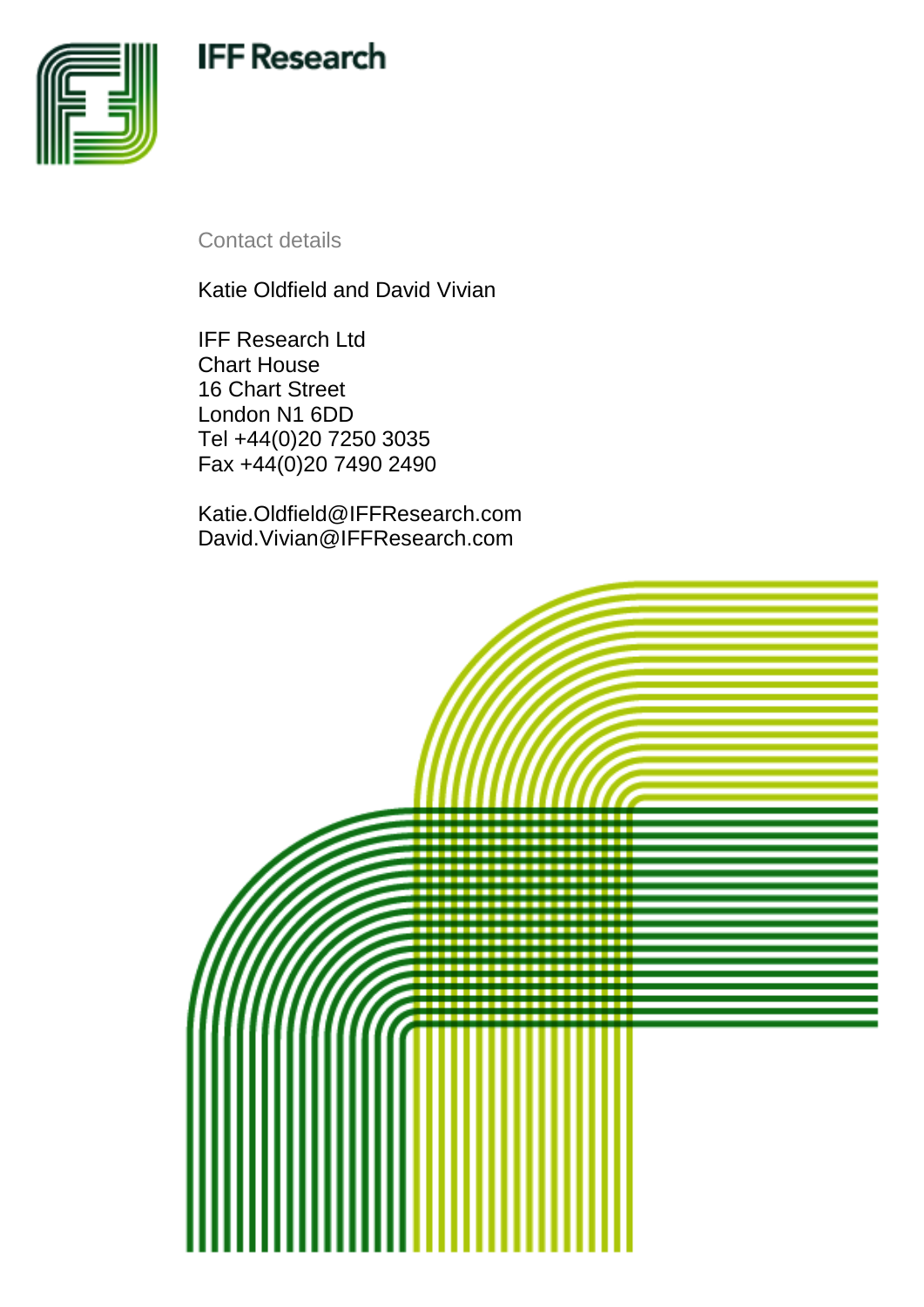## **Contents**

| 1 | <b>Executive Summary</b>                                                                                                                         | 5              |
|---|--------------------------------------------------------------------------------------------------------------------------------------------------|----------------|
|   | Introduction                                                                                                                                     | 5              |
|   | Methodology                                                                                                                                      | 5              |
|   | Analysis of Management Information                                                                                                               | 5              |
|   | Delivering the Active Women projects                                                                                                             | 6              |
|   | Recruitment to the Active Women programme                                                                                                        | $\overline{7}$ |
|   | Retention of women on the Active Women programme                                                                                                 | 8              |
|   | Impact of the Active Women Programme: Early Findings                                                                                             | 8              |
|   | <b>Conclusions and Recommendations</b>                                                                                                           | 9              |
| 2 | Introduction                                                                                                                                     | 11             |
|   | About the Active Women Programme                                                                                                                 | 11             |
|   | <b>Active Women Evaluation</b>                                                                                                                   | 11             |
|   | Methodology - Year One                                                                                                                           | 12             |
|   | Site visits                                                                                                                                      | 13             |
|   | In-depth interviews with participants                                                                                                            | 13             |
|   | Quantitative survey                                                                                                                              | 13             |
|   | <b>Evaluation schedule</b>                                                                                                                       | 14             |
| 3 | Analysis of management information                                                                                                               | 15             |
|   |                                                                                                                                                  | 15             |
|   | Introduction and summary<br>Achieved participant figures by project                                                                              | 16             |
|   | Throughput achieved figures by project                                                                                                           | 16             |
|   | Participants by throughput                                                                                                                       | 16             |
|   | Participants by demographic                                                                                                                      | 17             |
|   | <b>Coaches and Volunteers</b>                                                                                                                    | 18             |
| 4 | Delivering the Active Women Projects                                                                                                             | 20             |
|   |                                                                                                                                                  |                |
|   | <b>Summary</b>                                                                                                                                   | 20             |
|   | Staffing and recruiting / managing volunteers                                                                                                    | 21             |
|   | How are different individuals working together to successfully deliver the projects?<br>What is the experience of those delivering the projects? | 21<br>21       |
|   | Quality and training of coaches                                                                                                                  | 23             |
|   | Partnership working                                                                                                                              | 23             |
|   | Marketing                                                                                                                                        | 24             |
|   | Sharing resources, coaches and sessions                                                                                                          | 25             |
|   | Finance and funding                                                                                                                              | 25             |
|   | Divergence from original models                                                                                                                  | 26             |
|   | Sustainability                                                                                                                                   | 28             |
| 5 | Recruitment of women to the Active Women Programme                                                                                               | 29             |
|   | <b>Summary</b>                                                                                                                                   | 29             |
|   | Introduction                                                                                                                                     | 30             |
|   | How women currently hear about the project                                                                                                       | 31             |
|   | Experience of sport prior to Active Women                                                                                                        | 32             |
|   | Motivation for getting involved with the projects                                                                                                | 33             |
|   | Concerns women had before attending the project                                                                                                  | 35             |
|   | Effective recruitment: Utilising motivation and allaying fears                                                                                   | 35             |
|   |                                                                                                                                                  |                |

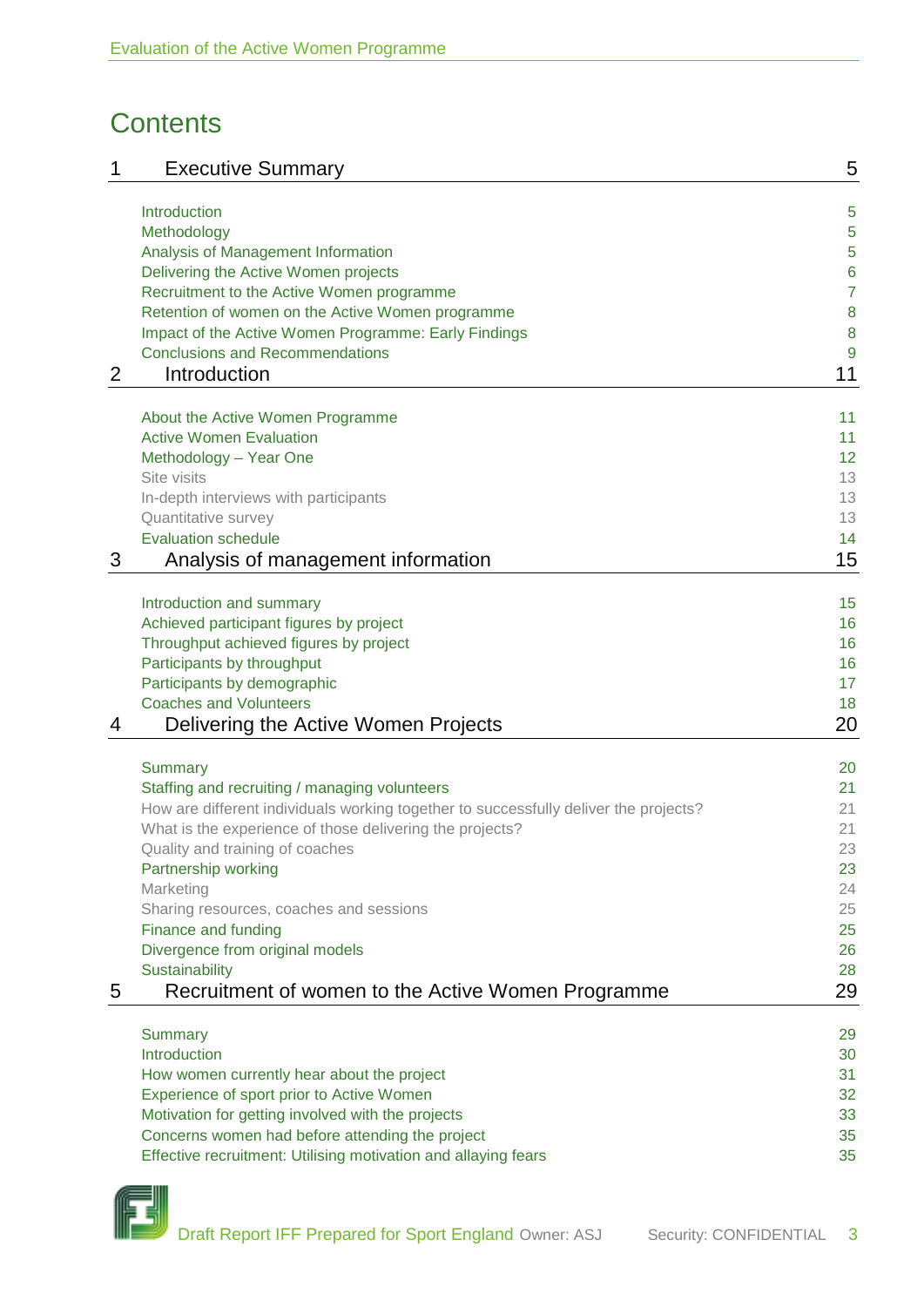|   | Using public / national events as 'springboards' for increased recruitment<br>Promoting the projects more widely       | 38<br>38 |
|---|------------------------------------------------------------------------------------------------------------------------|----------|
|   | Providing more practical information                                                                                   | 39       |
|   | Partnership working                                                                                                    | 40       |
|   | Mythbusting                                                                                                            | 41       |
|   | Participant story highlighting recruitment issues: Alexandra<br>Participant story highlighting recruitment issues: Mia | 42<br>43 |
| 6 | Retention of women on the Active Women Programme                                                                       | 44       |
|   | Summary                                                                                                                | 44       |
|   | Introduction                                                                                                           | 45       |
|   | Drop-out rates and patterns                                                                                            | 45       |
|   | Reasons for dropping out of sessions                                                                                   | 46       |
|   | Ease in attending sessions                                                                                             | 47       |
|   | Enablers and encouragers                                                                                               | 48       |
|   | Enablers of attendance<br><b>Session times</b>                                                                         | 49       |
|   | <b>Childcare facilities</b>                                                                                            | 49<br>51 |
|   | Convenient venue locations                                                                                             | 52       |
|   | Drop-in sessions                                                                                                       | 53       |
|   | Cost                                                                                                                   | 54       |
|   | Encouragers of attendance                                                                                              | 55       |
|   | Contact from project staff                                                                                             | 55       |
|   | Social dynamic of sessions                                                                                             | 56       |
|   | Atmosphere / tone of sessions                                                                                          | 57       |
|   | Project coaches                                                                                                        | 59       |
|   | Incentivisation                                                                                                        | 60       |
|   | Participant story highlighting retention issues: Crystal<br>Participant story highlighting retention issues: Carla     | 62<br>63 |
| 7 | Impact of the Active Women Programme: Early Findings                                                                   | 64       |
|   |                                                                                                                        |          |
|   | <b>Summary</b><br>Introduction                                                                                         | 64       |
|   | Short term impact                                                                                                      | 64<br>65 |
|   | Net impact                                                                                                             | 68       |
|   | Wider benefits of participation                                                                                        | 70       |
|   | <b>Multiplier effects</b>                                                                                              | 72       |
|   | Sustainability of behaviour change                                                                                     | 73       |
|   | Participant story highlighting impact issues: Cheryl                                                                   | 74       |
|   | Participant story highlighting impact issues: Melanie                                                                  | 75       |
| 8 | <b>Conclusions and Recommendations</b>                                                                                 | 76       |
| 9 | Appendices                                                                                                             | 80       |
|   | A full list of all Active Women projects                                                                               | 80       |
|   | Profile of surveyed respondents                                                                                        | 81       |
|   | Logic models                                                                                                           | 82       |

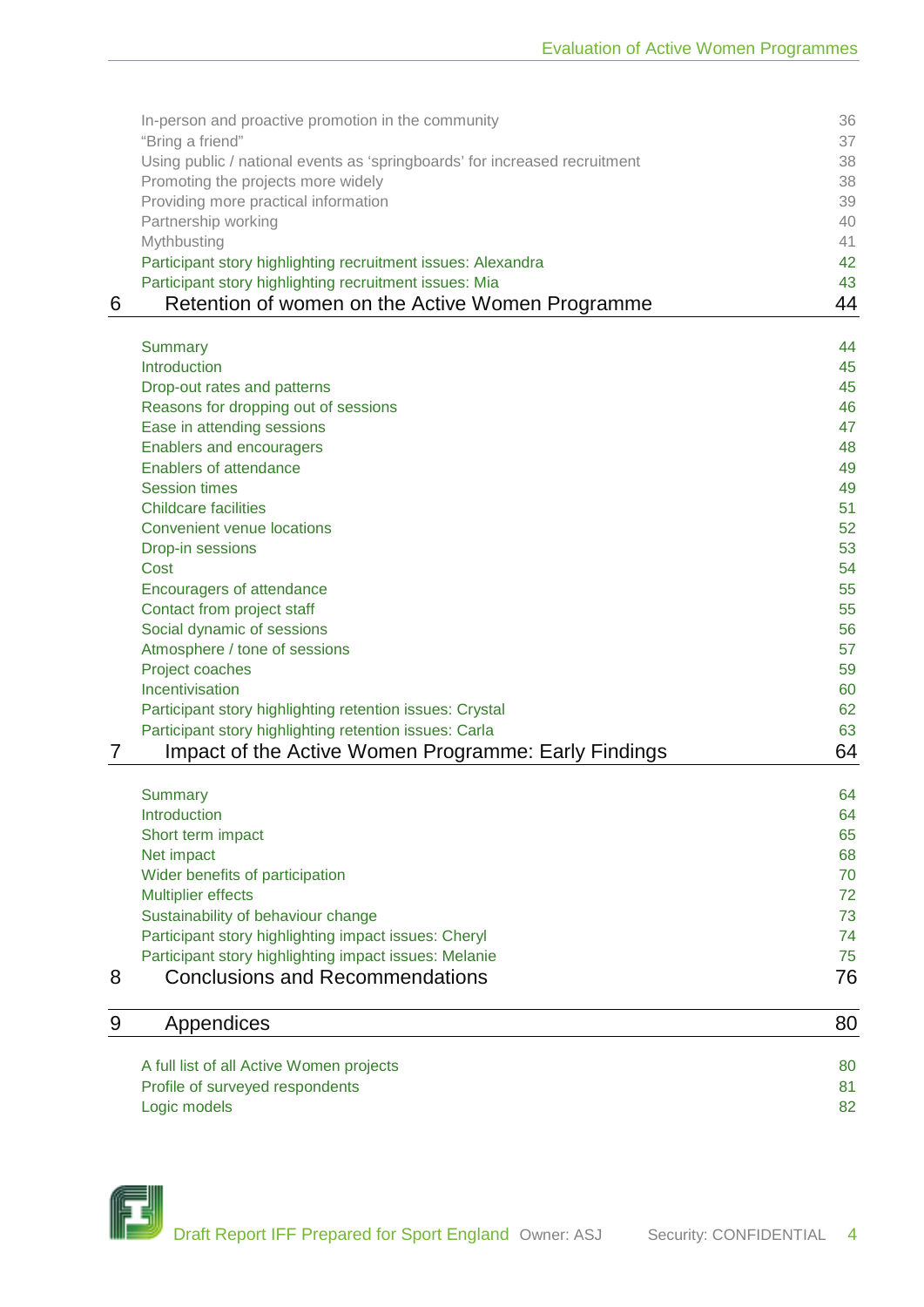### 1 Executive Summary

#### Introduction

- 1.1 Women currently take part in less sport than men and despite intensive efforts to address this (with even greater impetus provided by the wish to leverage a participation legacy from the hosting of the 2012 Olympic Games) participation levels among women remain stubbornly flat.
- 1.2 Sport England's Active Women programme seeks to overcome this by contributing £10m of National Lottery Funding to support projects as they grow and sustain female participation in grassroots sport. Active Women projects are intended to increase the number of women playing sport and to encourage women who already play some sport to take part more often.
- 1.3 To be eligible for Active Women funding, applicants had to demonstrate that projects would address the specific barriers to participation in sport faced by either:
	- Women in disadvantaged communities (the 20% most deprived lower super output areas in the country); or
	- Women caring for children under the age of 16.
- 1.4 In January 2011, the 20 projects awarded Active Women funding were announced, and these can be found in the appendix.

#### Methodology

- 1.5 The evaluation involved speaking to both projects and participants.
- 1.6 First, an initial face-to-face interview was carried out with project leads from each of the 20 projects. Following this, six projects were selected to be explored in greater detail: site visits were conducted at each, consisting of a researcher visiting the projects and conducting three to six in-depth interviews with the project lead, coaches and volunteers.
- 1.7 Interviews were then carried out with participants from each of the six projects selected. Some interviews were quantitative, conducted online and by telephone, and were approximately 15 minutes long (989 conducted), while others were more in-depth, face-to-face interviews and lasted up to an hour (30 conducted, five from each project).
- 1.8 This report presents the main findings from these Year One interviews.

#### Analysis of Management Information

- 1.9 The Active Women projects report against a set of standard indicators developed by Sport England. These reported figures show the extent to which projects are meeting targets (discussed below), and so provide information on where projects may be facing challenges, or seeing particular successes, at least in terms of the numbers of women involved.
- 1.10 The core output measures are 'participants' (the total number of women who take part in sport at a project at least once) and 'throughput' (the count of the total number of 'attendances').
- 1.11 Targets for these measures were included in the initial funding bids submitted by Active Women projects and subsequently agreed between each Active Women project and Sport England by the outset of the Programme.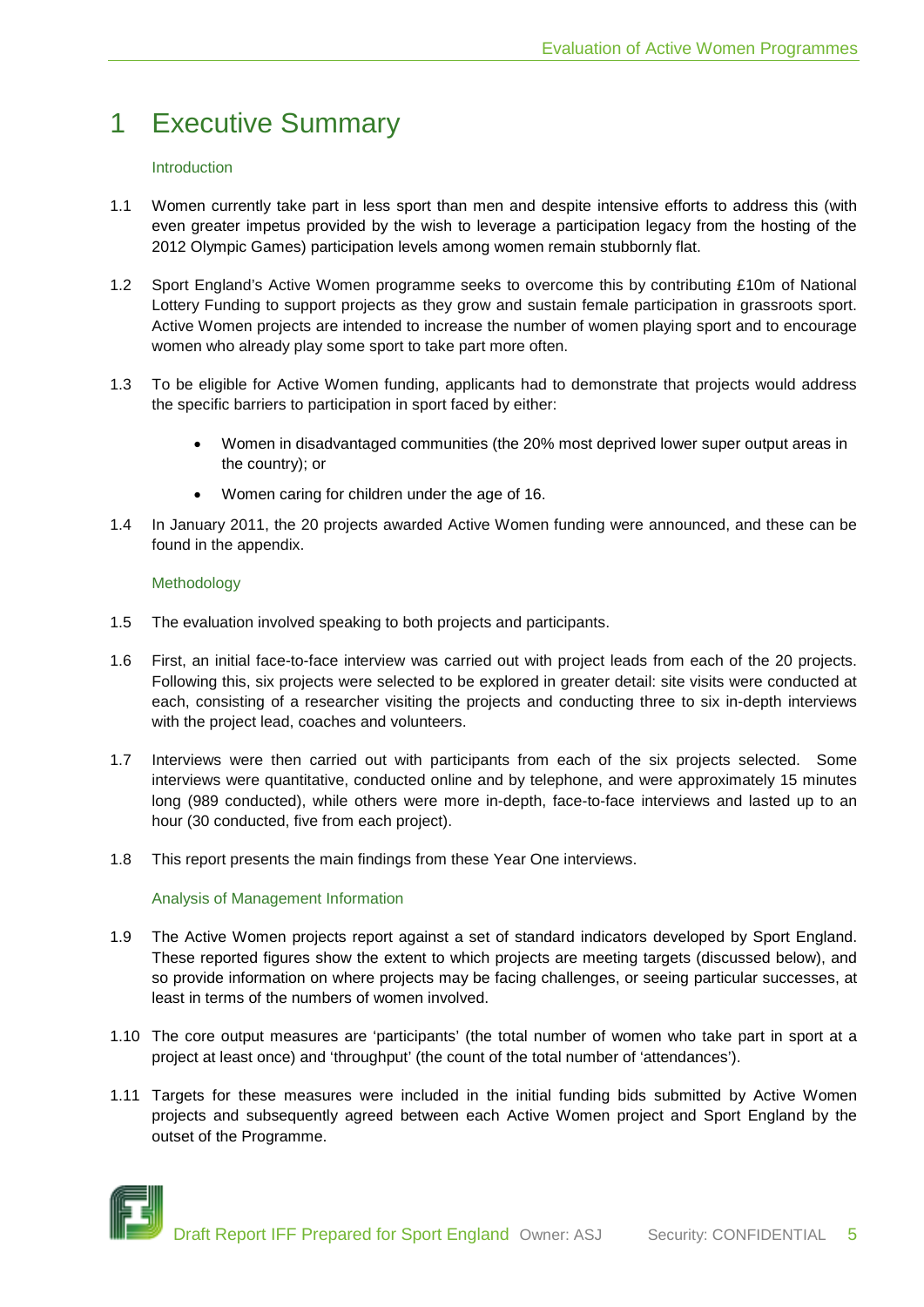- 1.12 Of the 17 projects which have completed a year of delivery and reported their Year One participant figures, the overall projected Year One target was 28,325, while the actual total achieved was 27,944. This confirms that, on the whole, projects were on track with their delivery, at least in terms of participation.
- 1.13 While projects were generally on track with their participant numbers, they somewhat struggled to achieve their throughput figures, a sign that projects were experiencing retention issues and finding it difficult to encourage frequent turnout at sessions. Nine projects reported their Year One throughput figures and while the total target for these nine projects was 79,429, the number achieved was 33,658, 42% of the target.
- 1.14 A key aim of the Active Women projects is to address specific barriers to participation in sport faced by women in deprived areas or women caring for children under the age of 16. Initial evidence from the management information would suggest that projects have been struggling on both these fronts:
	- The overall target across the 15 projects reporting Year One figures on women living in deprived areas was 7,894. The achieved figure was 4,554, 57% of the target.
	- Of the 11 projects reporting on women caring for children under 16, the overall target was 6,406. The achieved figure was 4,147, 65% of the target.

#### Delivering the Active Women projects

- 1.15 Overall, projects appear to be coping well with the challenges they face implementing the Active Women Programme, though several mention teething problems.
- 1.16 Project leads and other staff and volunteers appear to work together well, keeping lines of communication open and supporting each other. Some staff members feel still greater communication could improve things e.g. with coaches being more aware of other coaches' classes, as well as more involved in the overall 'direction' of the project.
- 1.17 Those involved in the project tend to report this being a positive experience, though the (for some, unexpected) administrative burden involved in delivery can be a struggle.
- 1.18 The quality of coaches, and therefore the quality of their training, is all-important. A quality assessment could ensure coaches have reached a suitable standard. Engaging and retaining coaches and volunteers (and therefore keeping 'familiar faces' for participants) is also important.
- 1.19 Partnership working has been very beneficial for some projects, providing resources such as equipment and venues, as well as expertise in the form of additional coaches, and excellent opportunities for marketing to (particularly) hard-to-reach women. Generally partnership working is successful, but in some cases relationships have become fraught or competitive.
- 1.20 Many projects have deviated to a small extent from the original model put forward in the bid to Sport England, with smaller numbers deviating more. Generally changes were made to sessions to better accommodate participants, with smaller numbers having made more substantial changes e.g. to their budget structure or initial participant target figures.
- 1.21 Projects are anxious to take steps in order to be sustainable so that women can continue to benefit from the Active Women Programme after funding from Sport England stops. Generally, projects are looking to try and maintain provision of venues and coaches where possible, by ensuring they are paid for elsewhere where possible, such as by the local authority. Another step is to maintain and strengthen the existing links and relationships with participants and partners, as well as 'future-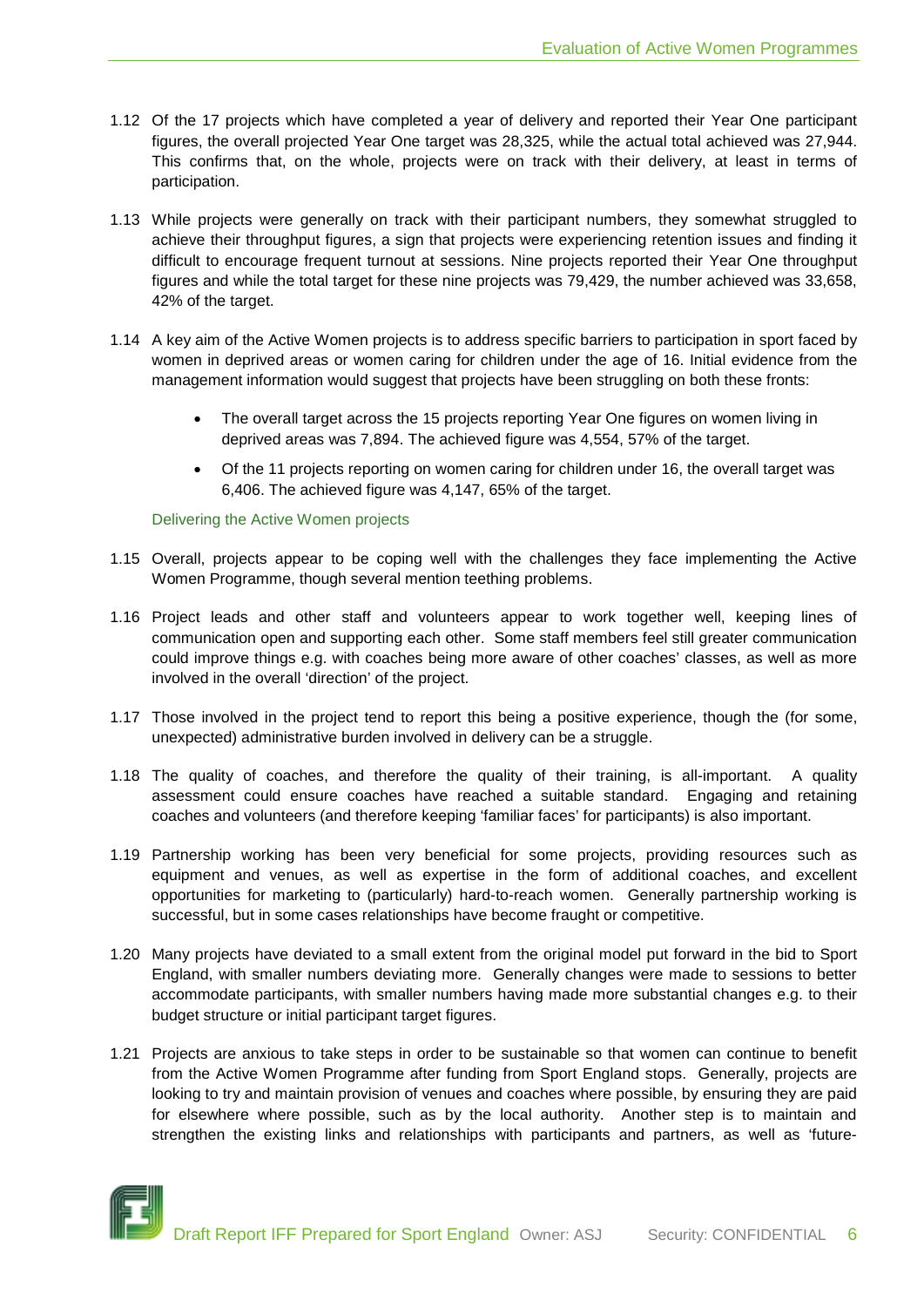proofing' the project by communicating with current participants to find out what they will want going forward.

Recruitment to the Active Women programme

- 1.22 One of the major themes of this evaluation is the ability of projects to recruit women to activity sessions for the first time, particularly those women in the target groups who are often 'hard-to-reach' with regards to sport.
- 1.23 As reported, at an overall level projects are managing to hit target numbers in terms of participants recruited, though this varies widely between projects, with some considerably exceeding their targets and some falling short. In addition, meeting targets for women in disadvantaged areas and those caring for children is proving challenging for many.
- 1.24 The key to successful recruitment is to address the concerns and motivators that prevent and encourage women to attend sessions like these.
- 1.25 Most women find out about the Active Women programme through a friend's recommendation, and decide then to attend sessions for a number of reasons, including (particularly) their friend's recommendation, low cost of sessions, low commitment, convenient venue location and convenient session times.
- 1.26 While some women have no qualms about attending a session for the first time, even on their own, these women are likely to be the minority, particularly among those falling into the groups specifically targeted by the project – those living in disadvantaged areas, and those caring for children.
- 1.27 Women are often initially concerned that they will not be very good at the sport or will not remember the rules from when they were younger. Some were concerned that their level of fitness would be below others in the group. Others were particularly self-conscious about their weight, and so sometimes also about wearing sports clothes (particularly swimming costumes) in front of others.
- 1.28 Recruitment therefore should take account of both the motivating factors, and the barriers. To this end, projects have found the following to be particularly effective:
	- Face-to-face recruitment wherever possible at public launch events, where women can meet coaches as well as participants, and see example activity sessions in action
	- Personal follow-up contact from coaches following any public events
	- Overtly encouraging existing participants to 'bring a friend'
	- Wide promotion throughout the whole community in areas women are likely to be (not just leisure centres) using a variety of media (posters / leaflets / social media)
	- Form links with various partnership organisations within the community in order to engage women from a wide range of backgrounds, ethnicities, lifestyles and religions
	- Providing easy-to-access practical information about what sessions will entail
	- Mythbusting, including preconceptions that you have to be 'in shape' to enjoy sport; and reassuring prospective participants that most others will also be beginners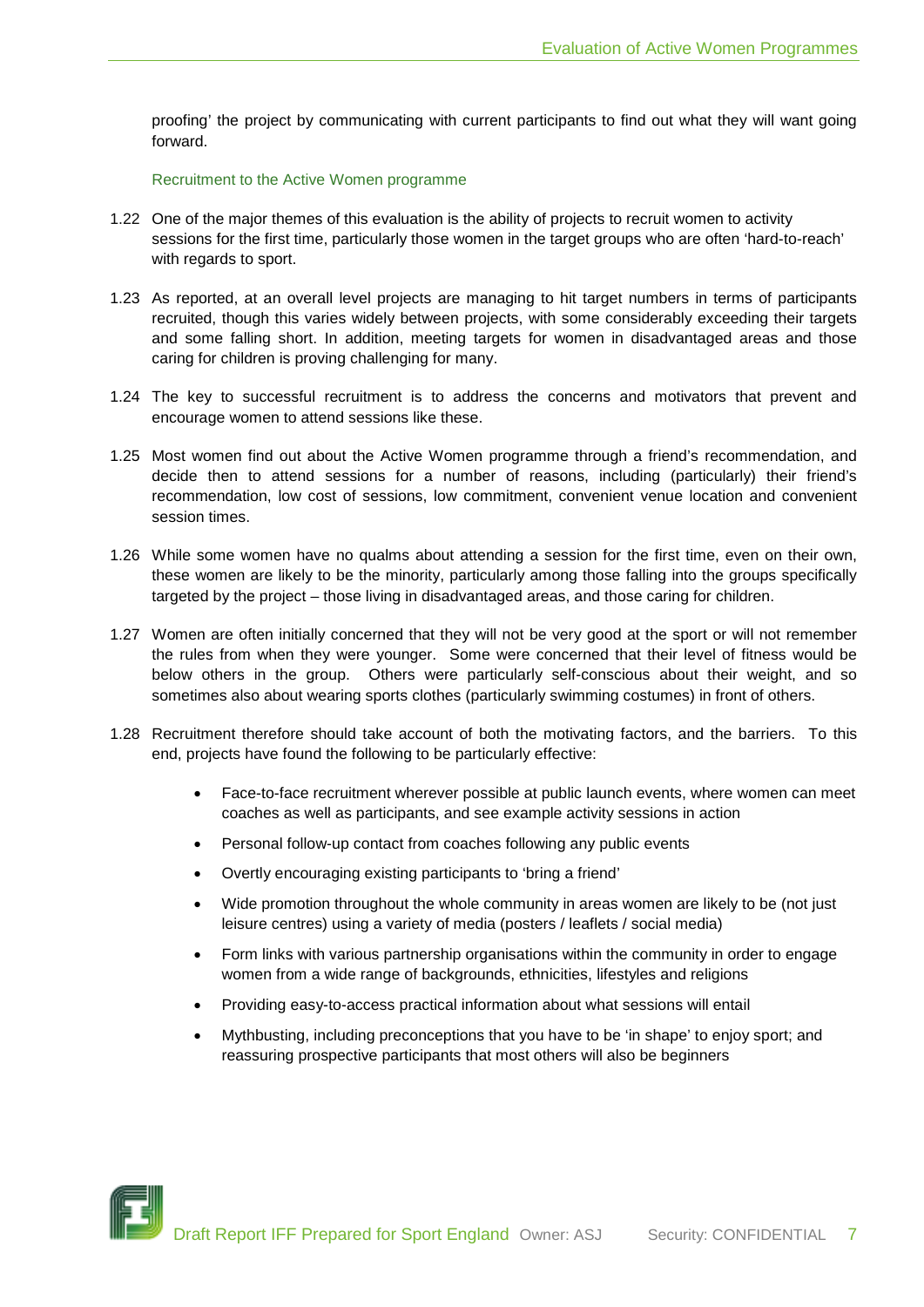

#### Retention of women on the Active Women programme

- 1.29 Another main theme of the evaluation is the extent to which projects are managing to retain participants longer term, after women have taken the all-important step of attending a session for the first time.
- 1.30 Projects are achieving varying levels of success in retaining participants. Overall, a slight majority of participants surveyed were still attending Active Women sessions at the time they completed the survey. However, across projects there were women who considered themselves to still be attending even though they had not attended in the last three months, and significant minorities who had stopped attending sessions.
- 1.31 Crucial to successfully retaining participants is addressing both *enablers* and *encouragers* of attendance.
	- *'Enablers'* include convenient session times, accessible venue locations, childcare facilities, flexible drop-in sessions and affordable prices. These minimise potential barriers to attendance, making it feasible for women to attend in the first place, and on a frequent basis.
	- *'Encouragers'* include frequent contact from project staff, social oriented , fun and noncompetitive sessions, competent coaches and incentives. These can be used alongside enablers to persuade women to keep attending.
- 1.32 In terms of enablers, the following have been particularly effective and should be utilised by all projects as they move forward:
	- Running morning sessions to meet the needs of women with child caring responsibilities
	- Monitoring the popularity of session times so timings can be adjusted to better meet women's needs
	- Offering childcare facilities in partnership with other local organisations
	- Choosing venues that are within walking distance and / or offering a project-run bus service, to and from venues
- 1.33 The following encouragers have also been used with success, and should be considered by all projects as possible tools for retaining participants:
	- Regular email updates from project staff
	- Follow-up contact and updates from project staff to women who have left a project
	- Sessions designed as social events
	- Induction training for coaches
- 1.34 Training for coaches in both 'hard' and 'soft' skills is an area that needs particular consideration across projects. Incentives, for both participants and volunteers, should also be considered as so far these have been overlooked by some projects as a tool for retaining women.

#### Impact of the Active Women Programme: Early Findings

1.35 Although the second and third years of the Active Women Programme will provide the main tools for assessing impact and sustainability of behaviour change, findings from the Year One quantitative participant survey did produce some early indications of (short term) impacts.

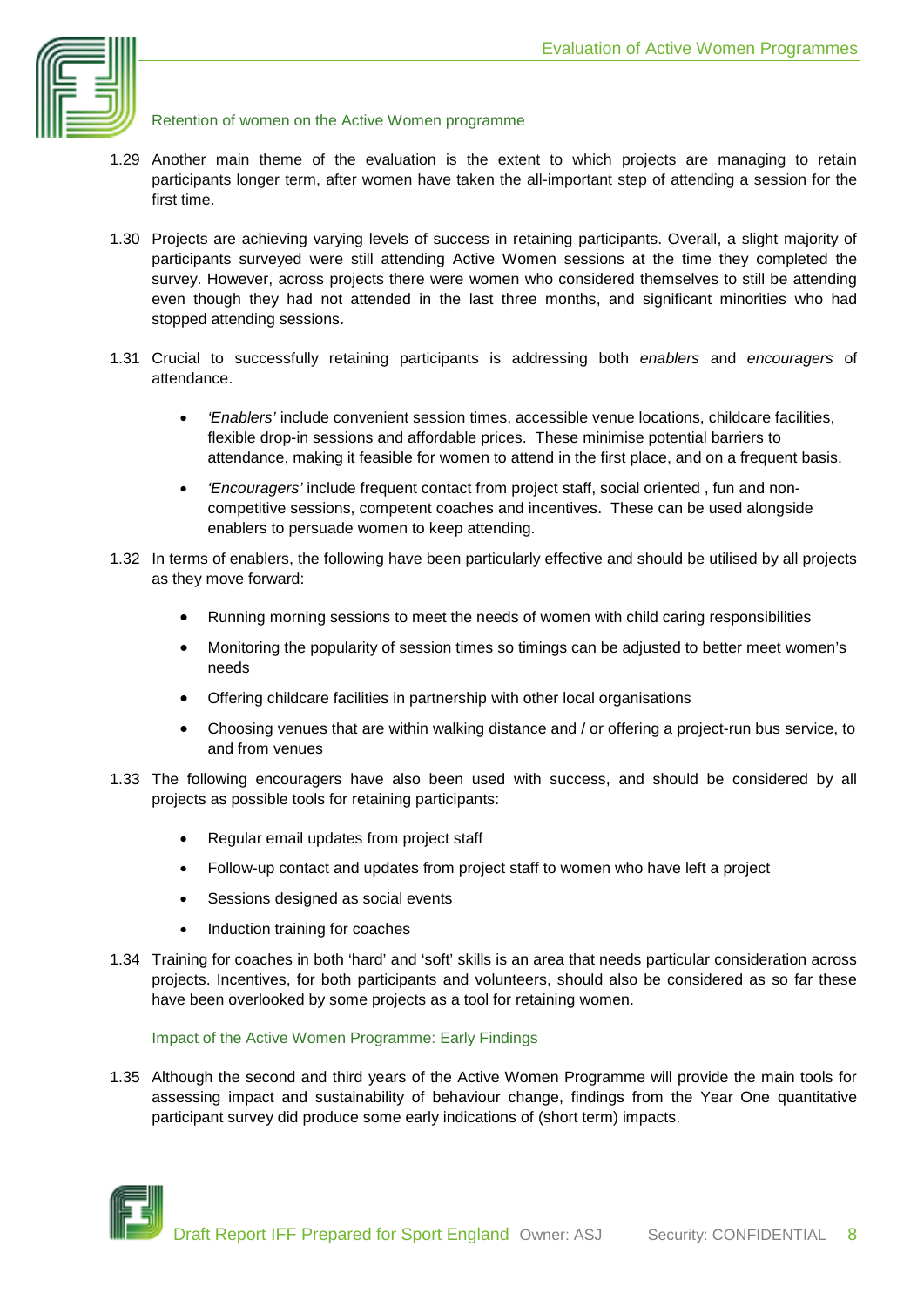- 1.36 Six in ten (61%) women had done more sport in the previous month than they had done before their involvement with an Active Women project **(short term impact)**.
	- 26% had done no sport before Active Women but had done so in month prior to interview.
	- 35% had done sport before Active Women and increased the frequency of activity since.
- 1.37 Nearly one in three (28%) women felt that they would not have done any sport without Active Women, while a further half (48%) would have done less sport **(net impact)**.
- 1.38 Women from the target groups (deprived and / or with childcare responsibilities) were no more likely to have increased their overall activity levels since their involvement with Active Women (short-term impact) but they were less likely to think that the increase in their levels of sporting activity would have happened anyway (i.e. they were more likely to attribute their participation in sport directly to the Active Women Programme).
- 1.39 Around one in ten (9%) women were already doing some sort of sporting activity at least three times a week prior to joining Active Women and were not in one of the target groups, indicating a relatively low proportion of participants with fewer barriers to sport accessing and benefitting from Active Women **(leakage)**.
- 1.40 Over four in five (84%) women had recommended their project or spoken about enjoying the sessions to someone else while nearly three in five (57%) had brought a friend or family member along to a session **(multiplier effects)**.
- 1.41 Participants were very positive about the **softer impacts** of their Active Women sessions: nearly all (98%) had fun, while 89% felt fitter and 88% felt better about themselves.

#### Conclusions and Recommendations

- 1.42 Overall, the conclusions are positive. There is evidence of a great deal of effort and dedication on the part of project staff and volunteers, and a culture of creativity on a generally tight budget.
- 1.43 Where projects do reach women in the target groups, the positive impact of the Programme can be enormous. However, reaching women in the target groups has been a challenge for most projects, as has encouraging women (whether target or not) to keep attending sessions regularly.
- 1.44 In terms of overall participant numbers, projects seem to have met their Year One targets, though meeting the higher targets at Year Two and Year Three with a similar level of funding and resource could be a challenge.
- 1.45 The idea of flexibility is an important one; several projects would appreciate the opportunity to change their offering in response to local women's needs, rather than being constrained by what was proposed in their original bid. It would be of great benefit to projects to be considered as Learning Organisations that will need to change and adapt to best meet the needs of target women.
- 1.46 The provision of childcare has been mixed, with many projects reporting is it too expensive to be sustainable, particularly when demand cannot be guaranteed. Greater support around the issue of childcare, or suggestions from Sport England about partnership working with organisations such as children's charities or children's centres, could be beneficial going forward.

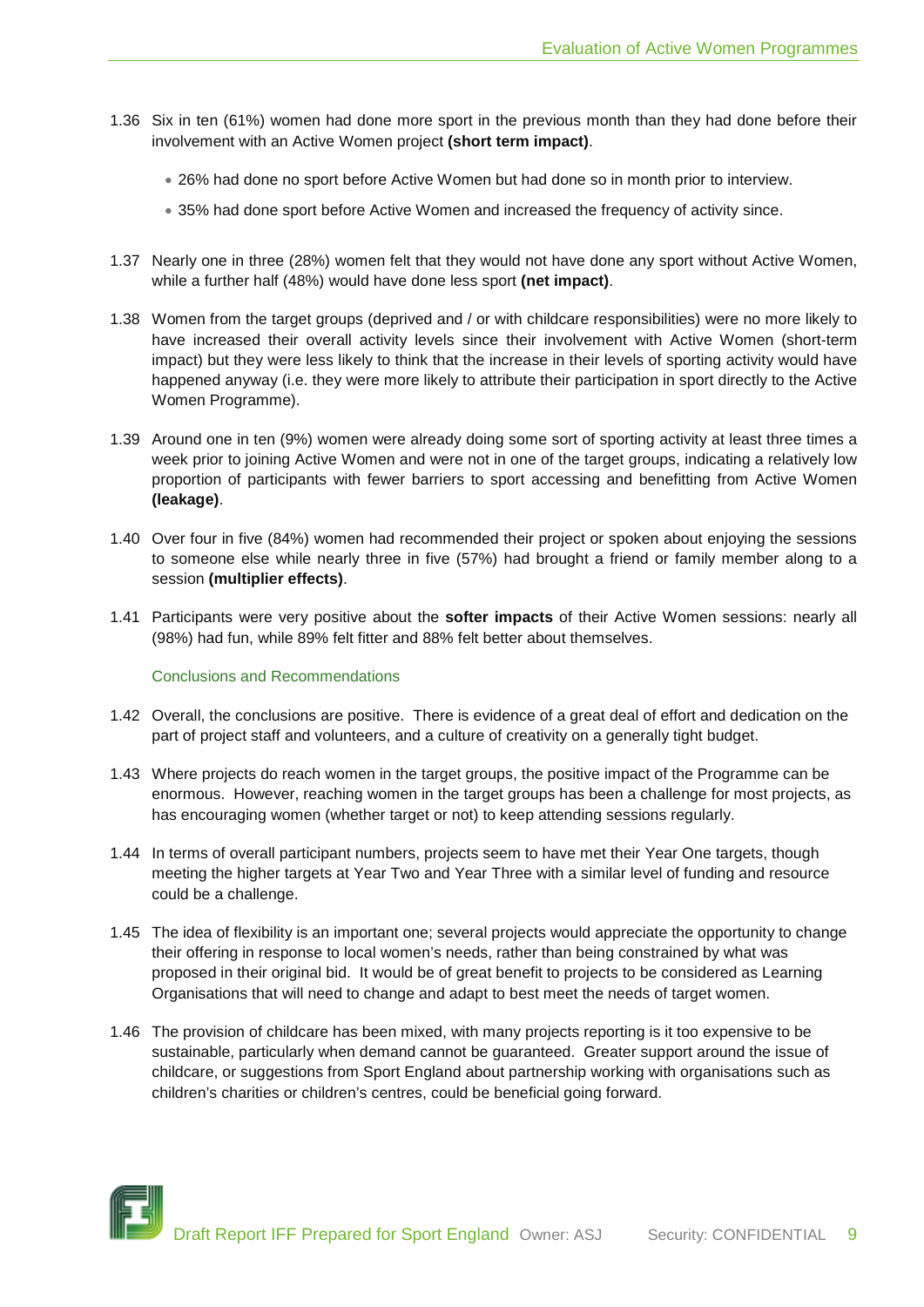- 1.47 Personal, in-community, face-to-face contact from enthusiastic project staff and participants is key to increasing awareness of the different projects and increasing recruitment, though this kind of contact is especially resource intensive, and projects could look to use volunteers here wherever possible.
- 1.48 Another main theme that came out of the research was the importance of high quality coaching, with the soft skills and personality of coaches being one of the keys to retaining participants. Some projects mentioned difficulties in terms of the journey involved in recruiting local women, particularly in these groups, to undergo training in order to become volunteer coaches and then paid coaches.
- 1.49 There is evidence of projects being innovative when it comes to forming links with other organisations, and substantial groundwork being laid for the future. An emphasis on this over the coming years could increase projects' ability to be sustainable after the cessation of funding.
- 1.50 There was some mention among project staff of the unexpected administrative burden of running the project, and greater support or resource going forward could be helpful.
- 1.51 While there is evidence of some teething problems, projects are demonstrating an understanding for the need for innovation, and have a genuine passion for increasing sporting activity among women.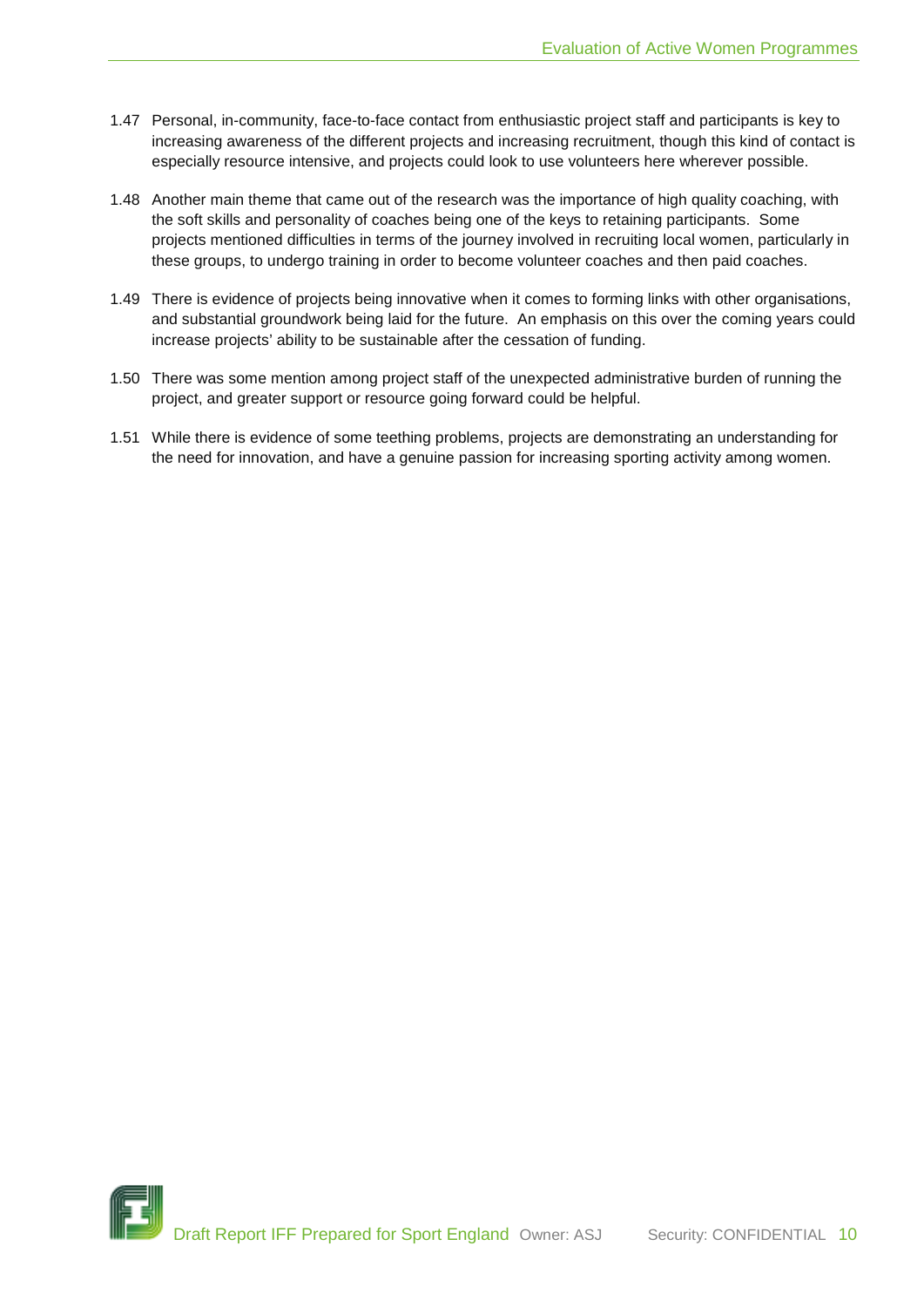### 2 Introduction

#### About the Active Women Programme

- 2.1 Women currently take part in less sport than men and despite intensive efforts to address this (with even greater impetus provided by the wish to leverage a participation legacy from the hosting of the 2012 Olympic Games) participation levels among women remain stubbornly flat.
- 2.2 Sport England's Active Women Programme seeks to overcome this by contributing £10m of National Lottery Funding to support projects as they grow and sustain female participation in grassroots sport. Active Women projects are intended to increase the number of women playing sport and to encourage women who already play some sport to take part more often. To sustain behaviour change, it will also be important for projects to offer appropriate exit routes for participants so that they can continue to play sport even after the activity supported by Active Women funding has ended.
- 2.3 To be eligible for Active Women funding, applicants had to demonstrate that projects would address the specific barriers to participation in sport faced by either:
	- Women in disadvantaged communities (the 20% most deprived lower super output areas in the country); or
	- Women caring for children under the age of 16.
- 2.4 This involves stimulating local demand for sport and providing an appropriate and accessible supply of sporting opportunities to meet demand.
- 2.5 In January 2011, the 20 projects awarded Active Women funding were announced. These projects vary by:
	- Geographical coverage (three national and 17 local, spread by region)
	- Sports offered (All are multi-sport projects, except two of the national projects: England Netball and British Cycling)
	- Type of delivery organisation (including councils, NGBs and charities)
	- Starting date (projects began delivery between autumn 2010 and spring 2011)
	- Scope (as detailed in Chapter 3, the projects vary considerably in terms of target numbers of participants)
- 2.6 The projects are scheduled to run for three years, with the exception of StreetGames which will have a two year delivery period. It is also worth noting that StreetGames is structured somewhat differently from the other projects. Whilst 19 projects receive their funding directly from Sport England, StreetGames distributes its Active Women funding to its own network of over 50 local projects.
- 2.7 A full list of all 20 projects can be found in the appendix.

#### Active Women Evaluation

- 2.8 Sport England commissioned IFF Research to conduct an evaluation of the Active Women Programme, with the overarching objective of:
	- Gaining an understanding of the efficacy and value of the programme in terms of encouraging participation in sport among women.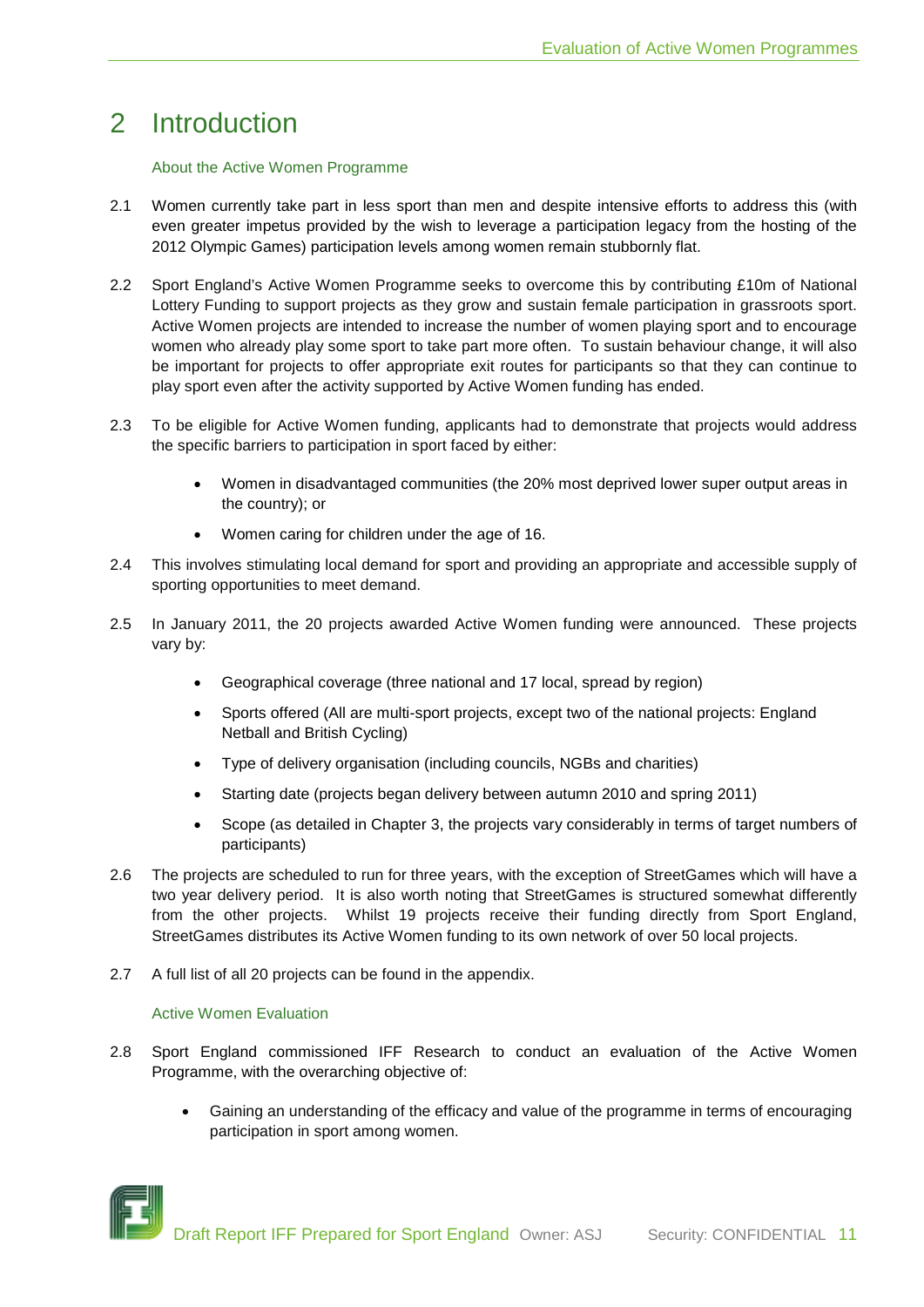- 2.9 And more specifically within this:
	- To examine what works, for whom, and in what context.
	- To explore the barriers to participation and to assess the role of the Active Women projects in overcoming these barriers;
	- To track participants' experiences, satisfaction and behaviour;
	- To isolate the specific influence of the Active Women project on participants' experiences and behaviour, in order to estimate the net impact of the programme.
- 2.10 The understanding gained from the research will be used to enhance the development and delivery of projects within the programme as findings are shared with Sport England and with Active Women projects throughout the programme's life. The research will also inform decisions on Sport England's investment in similar projects and programmes in the future.
- 2.11 This document reports on Year One of the Active Women Evaluation.

Methodology – Year One

- 2.12 The evaluation design ensured both breadth and depth, collecting some information on all 20 projects (the 'basic evaluation') and exploring issues with a selection of six projects in much greater detail (the 'focussed evaluation').
- 2.13 The 'basic evaluation' in Year One consisted of:
	- A review of the projects' bids for funding, to give context as to their initial aims
	- A face-to-face depth interview with the lead(s) at each of the 20 projects (in October / November 2011)
	- Ongoing collection of six-monthly reports from each project, detailing participant numbers achieved and a variety of other measures (detailed in Chapter 3)

2.14 The six projects selected to cover in greater detail were:

- Back to Netball, England Netball
- Breeze, British Cycling
- Sport4Women, London Borough of Tower Hamlets
- East Durham Belles, Wingate & Station Town Family Centre
- B-inspired, Braunstone Foundation Charity
- Think Fit, Tottenham Hotspur Foundation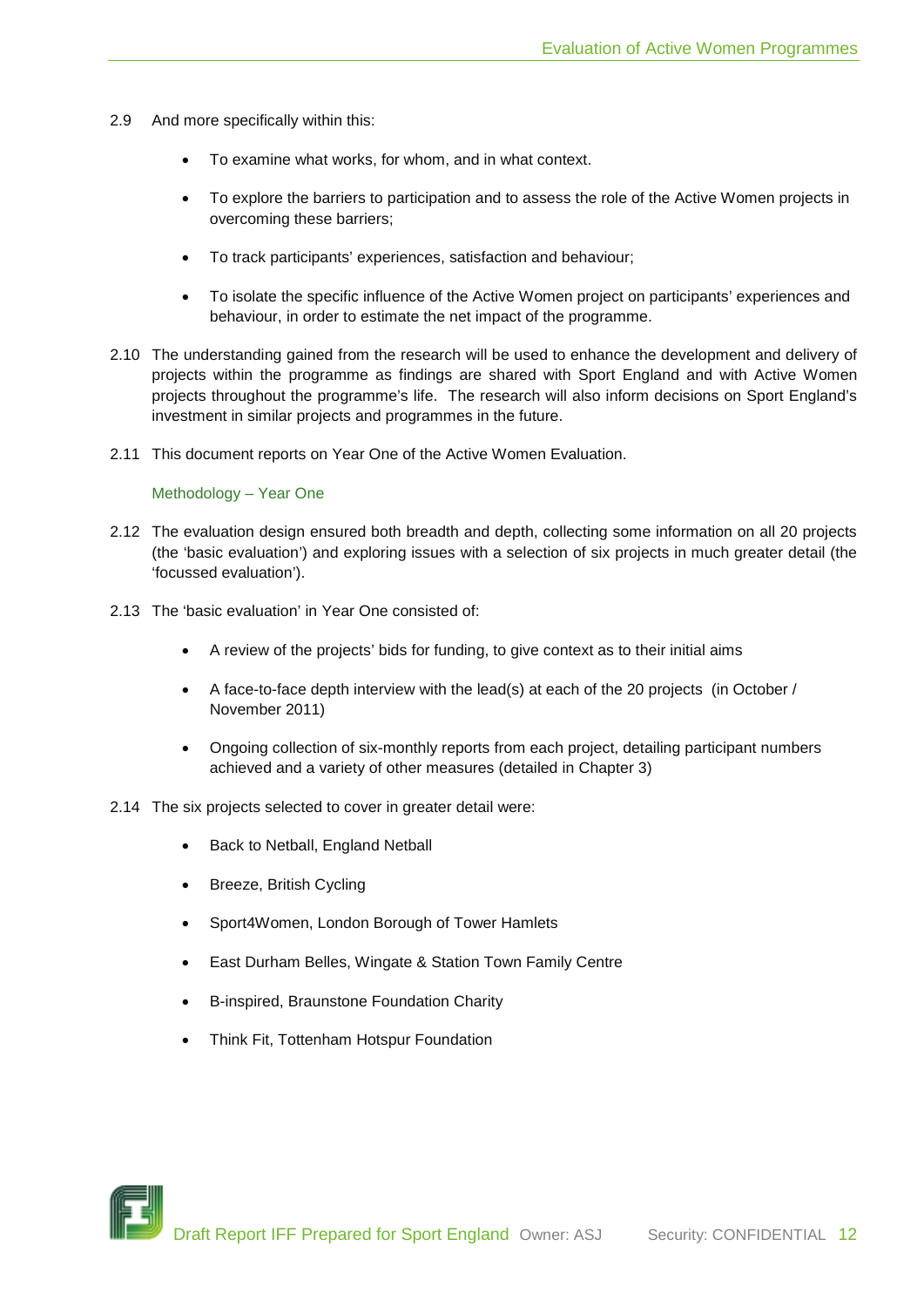- 2.15 The 'focussed evaluation' in Year One consisted of:
	- Site visits to each of the projects, consisting of three to six in-depth interviews with those in development and delivery roles, including project leads, coaches and volunteers (in December 2011 / January 2012)
	- Five in-depth interviews with participants at each project, 30 overall (in February / March 2012)
	- 989 shorter quantitative interviews with participants (in March, April and May 2012)

Site visits

- 2.16 The site visits generally consisted of a series of face-to-face interviews at one of the project's delivery locations in the course of one day, with some follow-up interviews conducted over the phone where a key person was not available on the day in question. Back to Netball interviews were split over two locations, reflecting the national nature and delivery structure of the project.
- 2.17 The site visits contributed to 'logic models' which provide a visual summary of the assumptions behind each project, the resources devoted to it (inputs), activities undertaken by it and the particular way these are delivered (activities<sup>[1](#page-12-0)</sup>), the direct product of any activity delivered e.g. number of classes taught (outputs) and the benefit or change for participants after the activity e.g. new knowledge / increased skills (outcomes) along with the longer-term benefits (impacts) it aims to achieve. These logic models are included as appendices in this report. At the conclusion of the evaluation, when the impact of the projects can be better assessed, these analytical models will help us to draw conclusions as to how far objectives have been achieved and why.

In-depth interviews with participants

- 2.18 Participants were able to choose where they would like face-to-face interviews to take place (e.g. in their home or at a local café or library); it was felt important that these interviews were not routinely conducted at the project sites themselves, in case this influenced participants' responses to the question topics. A small minority of the interviews were conducted by telephone where this was more convenient for those participating in the research.
- 2.19 A participant was defined as any woman who had attended one or more sessions of an Active Women project, whether or not they were still participating at the time of the research.

Quantitative survey

- 2.20 The quantitative questionnaire was designed to take  $10 15$  minutes to complete and a prize draw of £50 of love[2](#page-12-1)shop vouchers was offered as an incentive for women to take part in the survey<sup>2</sup>.
- 2.21 Participants were invited to take part in the survey in one of three ways:

<span id="page-12-1"></span> $2$  As the fieldwork period was twice extended to allow more participants to take part in the survey, three prize draws were conducted in total.



<span id="page-12-0"></span> $1$  In the terminology typically used in logic models, activities would be called throughputs – however labelling these as activities instead avoids confusion with Sport England's use of the term 'throughputs' for the total number of project attendances.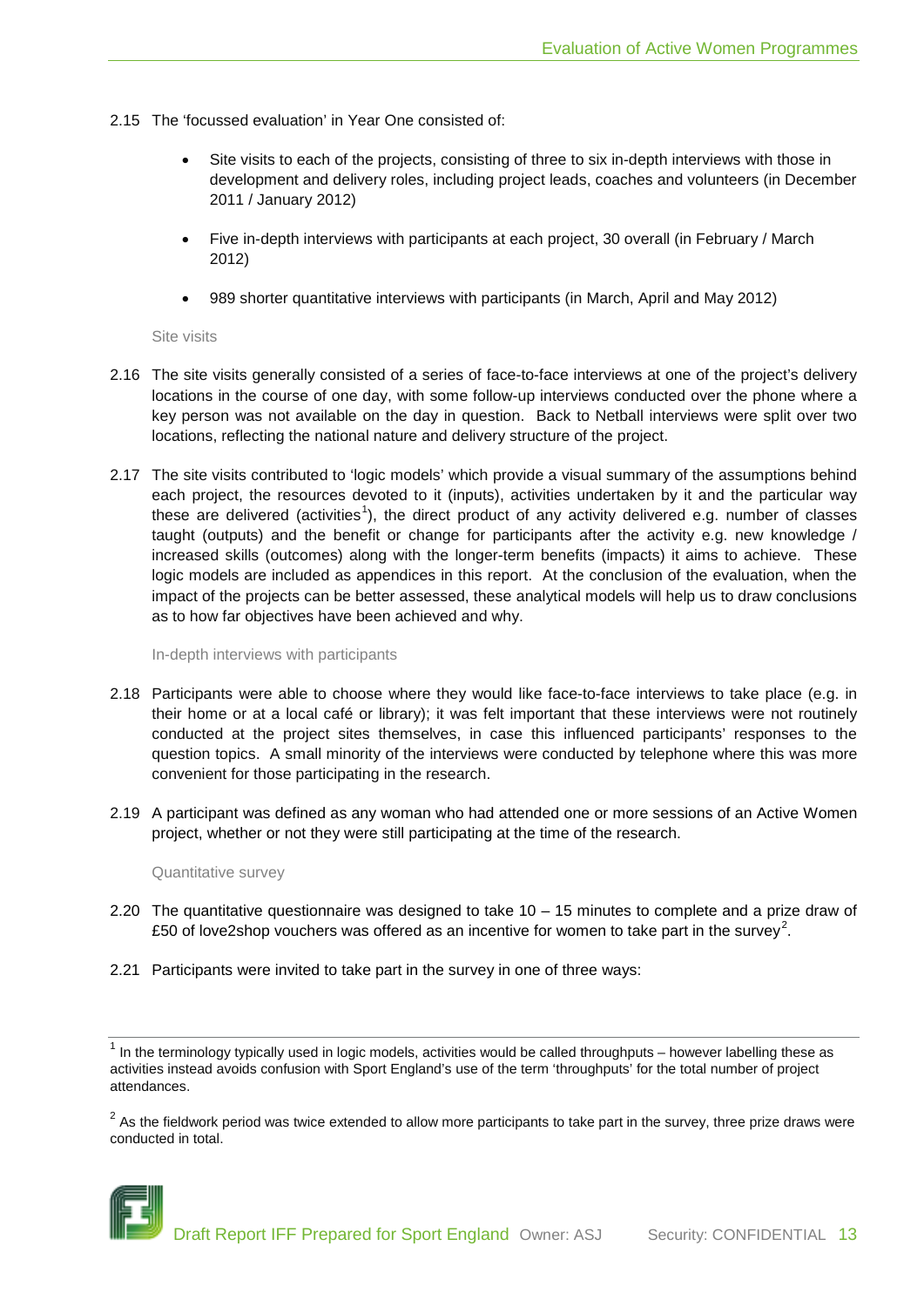- Where projects were able to share email addresses, IFF sent out email invites, containing a link to the survey, directly to participants.
- Participants for whom telephone numbers but no email addresses were held were contacted by IFF's telephone interviewing team and invited to complete the survey over the phone. Those with both telephone and email addresses who did not respond to the survey online (or whose email invites bounced back) were also invited to take part by telephone.
- Some projects were not able to share the contact details of their participants with IFF and therefore distributed the online link to the survey themselves.
- 2.22 Although StreetGames was not one of the six projects selected for the 'focussed evaluation' they were also able to distribute the online survey to their projects.
- 2.23 The six projects were selected as part of the 'focussed evaluation' as they represented a good crosssection of different types of projects (by the factors described in paragraph 2.5). However, this is not to say that the participants of these six projects (plus StreetGames) mirror exactly the characteristics of the participants of all 20 Active Women projects.
- 2.24 To understand how different groups of women have been affected by the Active Women Programme, in particular the target groups of women living in deprived areas and those with childcare responsibilities, it is also important to understand the profile of each of the projects covered by the survey. This is explored in the next chapter in terms of the profile of all women who have taken part in Active Women projects while a profile of survey respondents is also appended<sup>[3](#page-13-0)</sup>.

#### Evaluation schedule

- 2.25 Future waves of the Active Women Evaluation will comprise:
	- Following up participants who have taken part in the in-depth interviews or quantitative survey, to examine longer term impacts of the Active Women Programme;
	- Site visits in Year Two and telephone depth interviews with project leads in Year Three among the projects in the focussed evaluation, as well as depth interviews with the project leads of the remaining 14 projects in Year Two;
	- Telephone depth interviews with people who have enquired about taking part in projects but not actually participated (some of these interviews have already been completed but not enough to draw firm conclusions from yet);
	- Telephone depth interviews with projects from the StreetGames network to provide insight into this delivery model (funding via a third party) which is new for Sport England (two of these have already been completed);
	- Telephone depth interviews with other providers of sporting opportunities to women, to see if the Active Women Programme has had an impact, positive or negative, on them.

2.26 Findings from Year Two of the research will be available in Summer 2013.

<span id="page-13-0"></span> $3$  Please note that where differences are commented on in the text between sub-groups of participants who took part in the quantitative survey, these differences are statistically significant to a 95% confidence level.

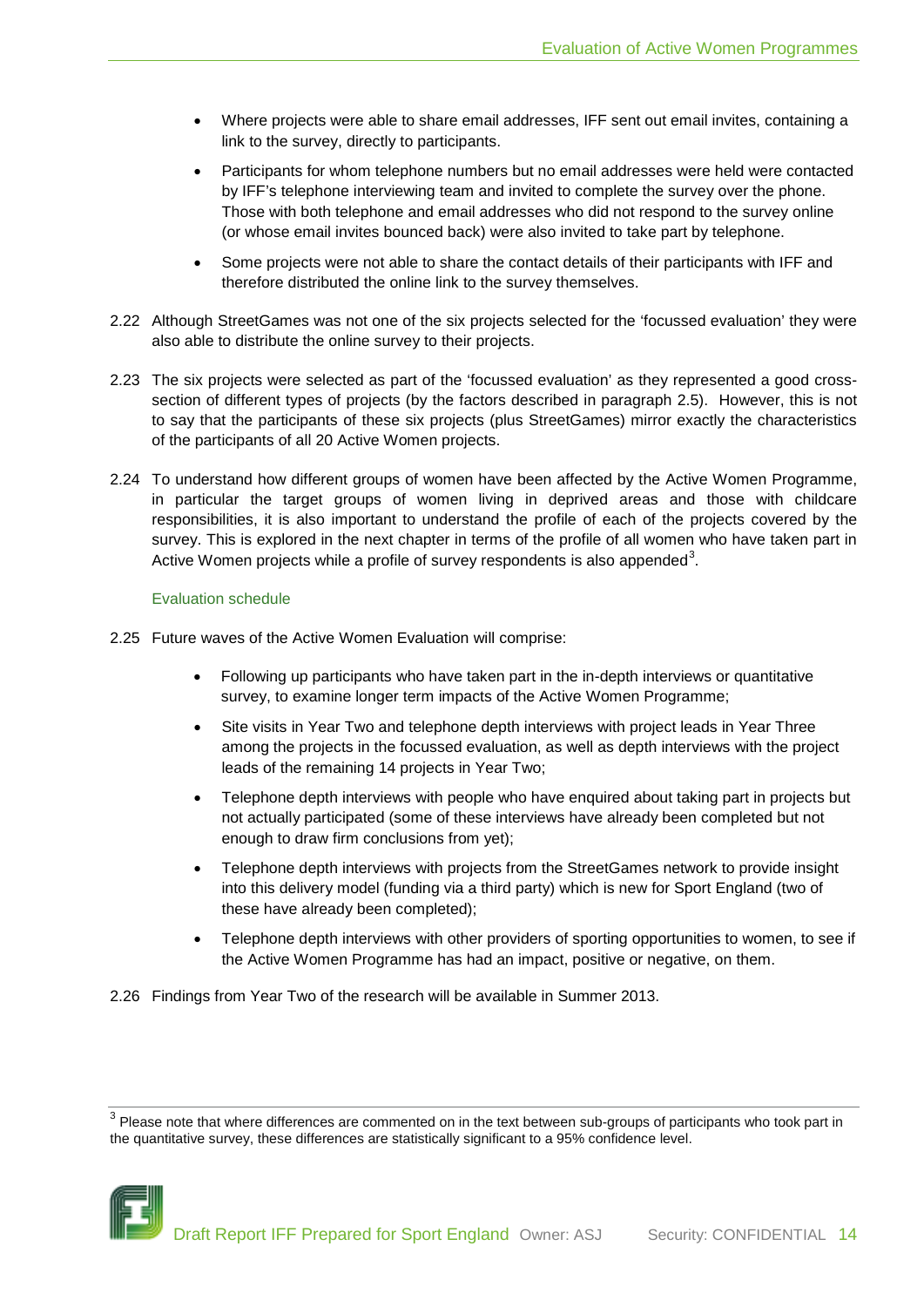### 3 Analysis of management information

#### Introduction and summary

- 3.1 All 20 Active Women projects report against a set of standard indicators that Sport England has developed to facilitate the comparison and aggregation of results across projects on the Active Women Programme and, indeed, all other projects that involve sports activity.
- 3.2 The core output measures are 'participants' (the total number of women who take part in sport at a project at least once) and 'throughput' (the volume of participation at a project i.e. the count of the total number of 'attendances').
- 3.3 Some projects also report on counts of 'volunteers' and 'coaches', as well as splitting their participant counts by age, ethnicity, disability, whether they live in deprived areas and whether they care for children under the age of 16. $^4$  $^4$
- 3.4 Targets for these measures were included in the initial funding bids submitted by Active Women projects and subsequently agreed between each Active Women project and Sport England by the outset of the Programme. A small number of projects made further modifications to their Year One targets after recruitment had commenced as their original targets were felt to be slightly too ambitious to achieve within the Year One timescale. However the overall, three year, targets for all projects stayed roughly the same regardless of these Year One modifications.
- 3.5 The figures which show how much progress has been made towards targets are submitted by projects to IFF Research and Sport England every six months. All but three of the projects have now completed a year of delivery and have therefore compiled and provided their figures for 2011-2012.
- 3.6 Table 3.1 illustrates the number of projects reporting on these various targets. At the time of this report, three projects had not submitted their Year One figures which meant their progress could not be compared to the other projects. The 'Reported' column on Table 3.1 shows the number of projects which have so far reported their Year One figures for these measures.

| Active Women measure | <b>Targets</b> | Reported |
|----------------------|----------------|----------|
| Participants         | 20             | 17       |
| Deprived             | 18             | 15       |
| Childcare            | 14             | 11       |
| Age                  | 19             | 15       |
| Ethnicity            | 10             |          |
| <b>Disability</b>    | 7              | 5        |
| Throughput           | 12             | 9        |
| Coaches              | 12             | 11       |
| Volunteers           |                | 9        |

#### **Table 3.1: Number of projects with Active Women measure targets**

3.7 Of the 17 projects which reported their Year One participant figures, the overall projected Year One target was 28,325 while the actual total achieved was 27,944, 99% of the target. This confirms that, on the whole, projects were on track with their delivery, at least in terms of participation.

<span id="page-14-0"></span><sup>4</sup> Throughput figures are provided as totals with no demographic breakdown required.

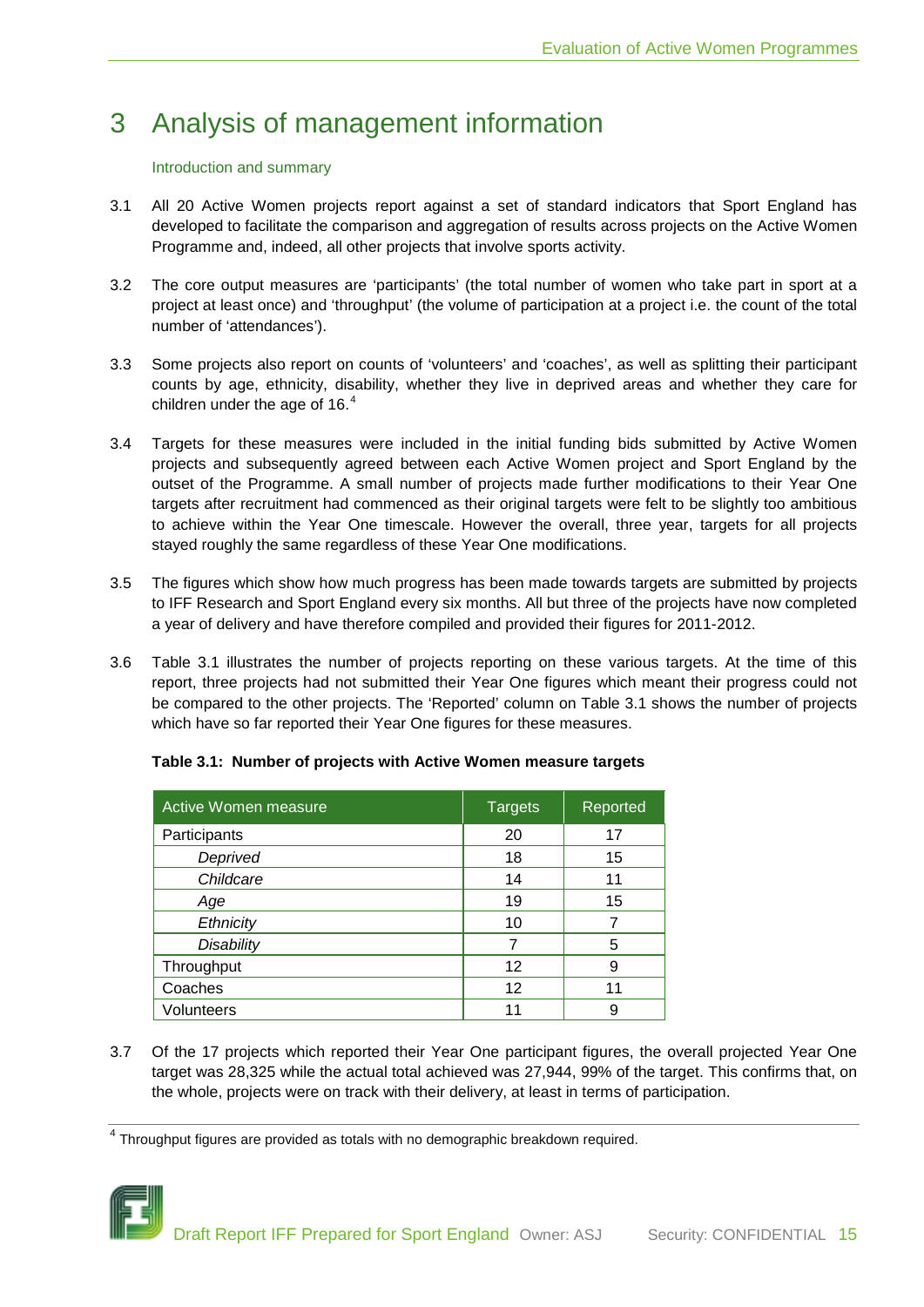- 3.8 While projects were generally on track with their participant numbers, they somewhat struggled to achieve their throughput figures, a sign that projects were experiencing retention issues and finding it difficult to encourage frequent turnout at sessions. Nine projects reported their Year One throughput figures and while the total target for these nine projects was 79,429, the number achieved was 33,658, 42% of the target.
- 3.9 A key aim of the Active Women projects is to address specific barriers to participation in sport faced by women in deprived areas or women caring for children under the age of 16. Initial evidence from the management information would suggest that projects have been struggling on both these fronts:
	- The overall target across the 15 projects reporting Year One figures on women living in deprived areas was 7,894. The achieved figure was 4,554, 58% of the target.
	- Of the 11 projects reporting on women caring for children under 16, the overall target was 6,406. The achieved figure was 4,147, 65% of the target.

#### Achieved participant figures by project

- 3.10 As we have already seen, at an overall level, projects appeared to be on track with their delivery in terms of participation. However, there were noticeable differences by project.
- 3.11 Ten of the 17 projects which reported their Year One participant figures had reached their target, with some projects considerably exceeding the target set (up to 163% achieved). However, some projects were struggling to reach their target, which may be due, at least in part, to high target numbers.
- 3.12 The three projects which had delivered only six month reports at the time of this report were all less than halfway towards their participant targets, however this is not a concern. Typically all projects found it difficult to recruit participants during the initial six months as they concentrated more on arranging their administrative structure and co-ordinating their marketing material. We would therefore expect to see much higher percentages when the Year One progress reports are delivered by these three projects. This is based on the expectation that these projects will have increased the number of sporting activities available to women.

#### Throughput achieved figures by project

- 3.13 Projects have not been so successful with achieving their throughput targets, suggesting that projects are struggling with retention issues, or perhaps that they are focusing significant resource on 'one-off' events, thereby helping to reach their participant targets but not sufficiently improving their throughput figures. Twelve projects report on throughput figures, nine of which have submitted their Year One progress report. At an overall level, 42% of the target throughput figure was achieved, although once more there were large distinctions between projects.
- 3.14 Of the nine projects who had delivered their Year One reports, three had achieved less than 50% of their target, ranging from 17% to 37% achieved to date. Out of the other six projects, only one had exceeded its target (172%).

#### Participants by throughput

3.15 Although projects were on the whole on track with their participant numbers, most clearly found it difficult to achieve their throughput targets. It is important to examine the relationship between these two measures as this provides useful context for assessing issues relating to recruitment and

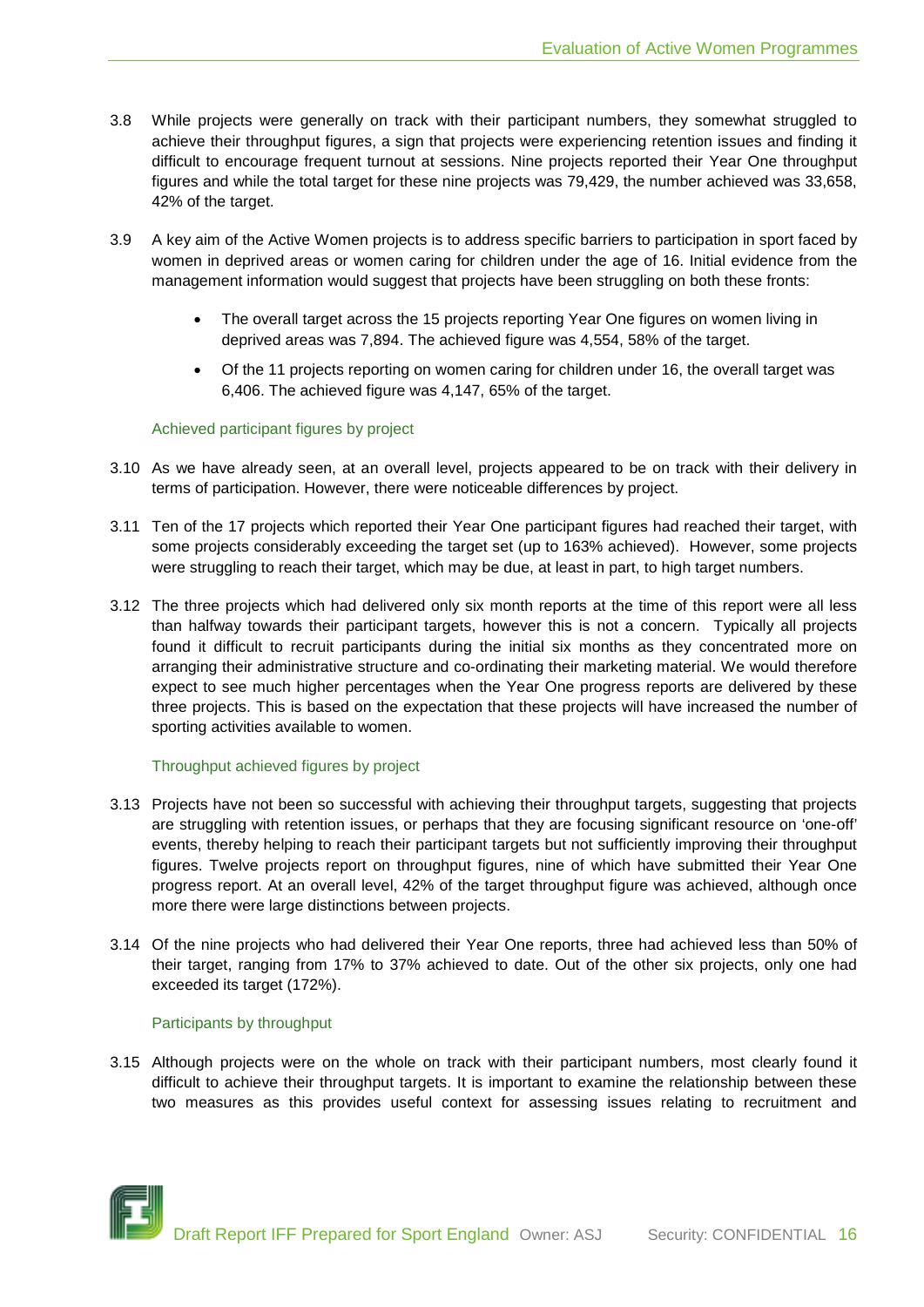retention.<sup>[5](#page-16-0)</sup> The success of Active Women projects cannot merely by judged by participant numbers: the aim should be to keep hold of participants once they have attended sessions and encourage them to keep returning to further sessions to facilitate a long term benefit for participants.

3.16 On the whole, projects with a low number of participants were able to achieve a relatively high throughput figure: the five projects with the highest number of attendances per participant all had fewer than 1,000 participants.

#### Participants by demographic

3.17 A key aim of the Active Women projects is to address specific barriers to participation in sport faced by women in deprived areas or women caring for children under the age of 16.

#### **Deprivation**

- 3.18 As has been mentioned already, projects struggled to meet their targets for participants living in deprived areas (58% achieved of the target).
- 3.19 Only three of the 15 projects had achieved (in fact exceeded) their targets for recruiting women from deprived areas, ranging from 105% to 125% of target achieved.
- 3.20 By contrast, five projects in particular struggled to reach their target of participants living in deprived areas, with figures ranging from 12% to 31%.

#### **Childcare responsibilities**

- 3.21 Projects also struggled to achieve their targets for women caring for children under the age of 16 (65% of the target). While five projects were well over target, two projects that had struggled with meeting their deprived target once again struggled.
- 3.22 There is a clear correlation between the numbers targeted and the actual figures achieved as proportions of the target, namely that the higher the target, the more difficult projects found reaching it, with only one exception.

#### **Ethnicity**

3.23 Of the seven projects which had included information about the ethnicity of participants in their Year One report, nearly all (six out of seven) had achieved more participants from a minority ethnic background than they had targeted (151% achieved of the total target), showing that they were on track with this element.

#### **Disability**

3.24 Five projects had included the disability status of their participants in their Year One reports. Success was varied among projects: 80% of the overall target had been achieved, with only two projects struggling to reach their targets (15% and 34% respectively).

<span id="page-16-0"></span> $5$  Both these areas will be considered in depth in Chapters 4 and 5.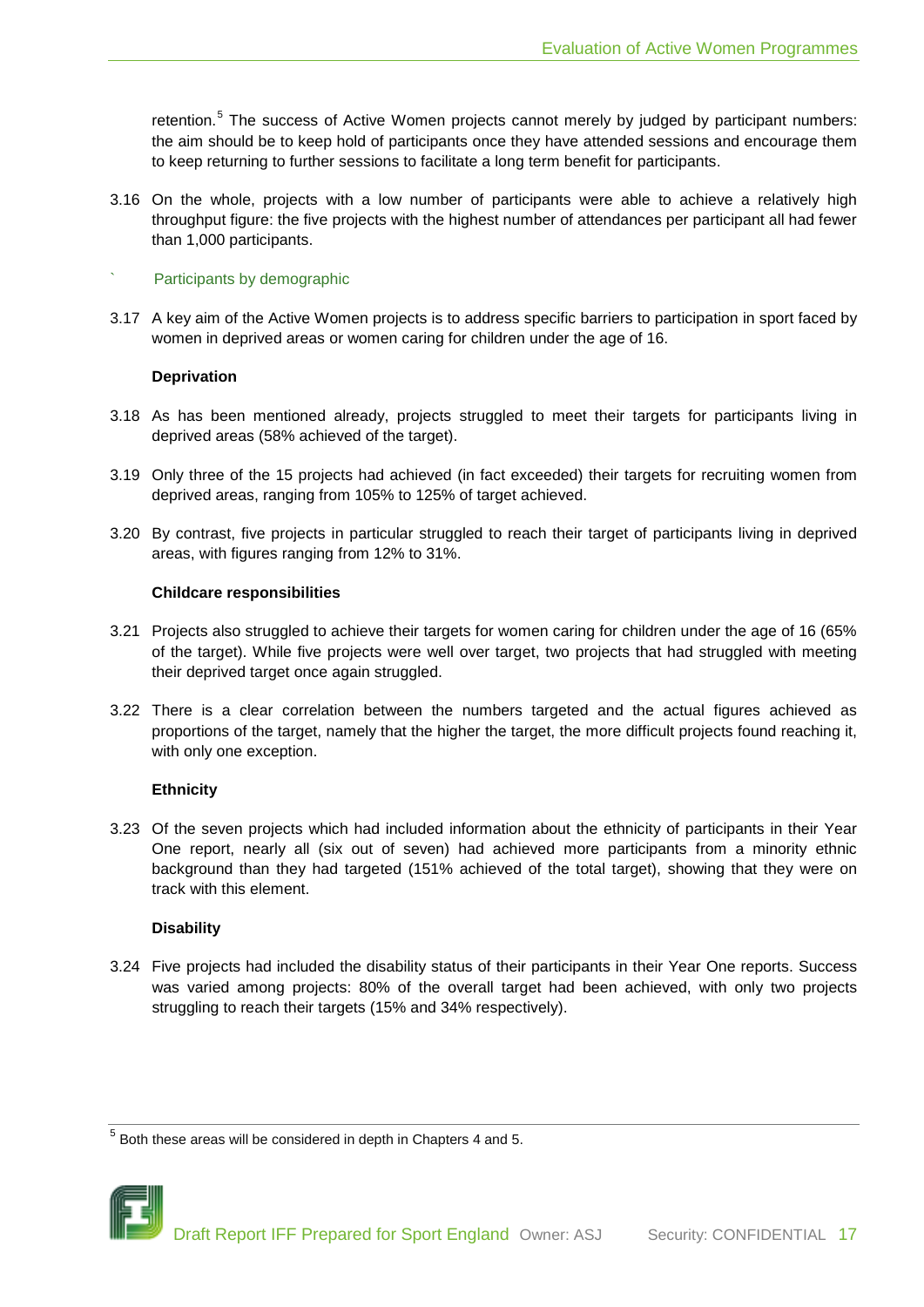#### **Age**

- 3.25 Two projects had recorded information on participants under the age of 15. One exceeded their expected number (205% of target achieved), while the other fell well short of their expected total (14% of target achieved).
- 3.26 Thirteen projects had set targets and recorded information on participants aged 16-19, but only one project was able to reach the target set (116%). At an overall level, 11,149 participants this age were targeted, with 9,984 achieved, 90% of the target.
- 3.27 Projects were far more likely to engage with women aged 20 or over: at an overall level 16,135 participants this age were targeted and 16,181 were achieved.

#### Coaches and Volunteers

- 3.28 In line with the goal of Active Women to increase the frequency of sporting activity among women there is also a drive to increase the numbers of women who volunteer and coach sport.
- 3.29 Eleven projects submitted their Year One progress reports including information on coaches, while a further nine also submitted information on volunteers and the figures were fairly positive. Overall, Active Women projects had achieved 331% of their Year One target for coaches and 92% of their Year One target for volunteers.
- 3.30 It is noticeable that the number of coaches was high partly as a result of a higher proportion of male coaches who had not initially been targeted. While male coaches represented 5% of the overall targets, the Year One figures show they made up 15% of the overall total achieved.
- 3.31 Only one project had difficulty reaching their target of coaches (39% achieved), whilst three projects struggled to reach their volunteer targets, ranging from 30% to 50% of volunteer target achieved.
- 3.32 Coaches were also split by their level of qualification: 'NGB qualified', 'General qualification' and 'Unqualified'. 'NGB qualified' refers to all coaches, instructors or leaders with an NGB qualification at Level 1 or equivalent and above. 'General qualified' refers to anyone with a non-sport specific formal qualification that equips them to lead or coach some sports activities, such as certain NVQs and teaching qualifications.
- 3.33 At an overall level, of those projects which submitted their Year One progress reports containing breakdowns of the types of qualifications their coaches had achieved, projects had surpassed their targets for coaches of all categories, but particularly emphatically with reference to NGB qualified coaches and unqualified coaches, as Table 3.2 shows.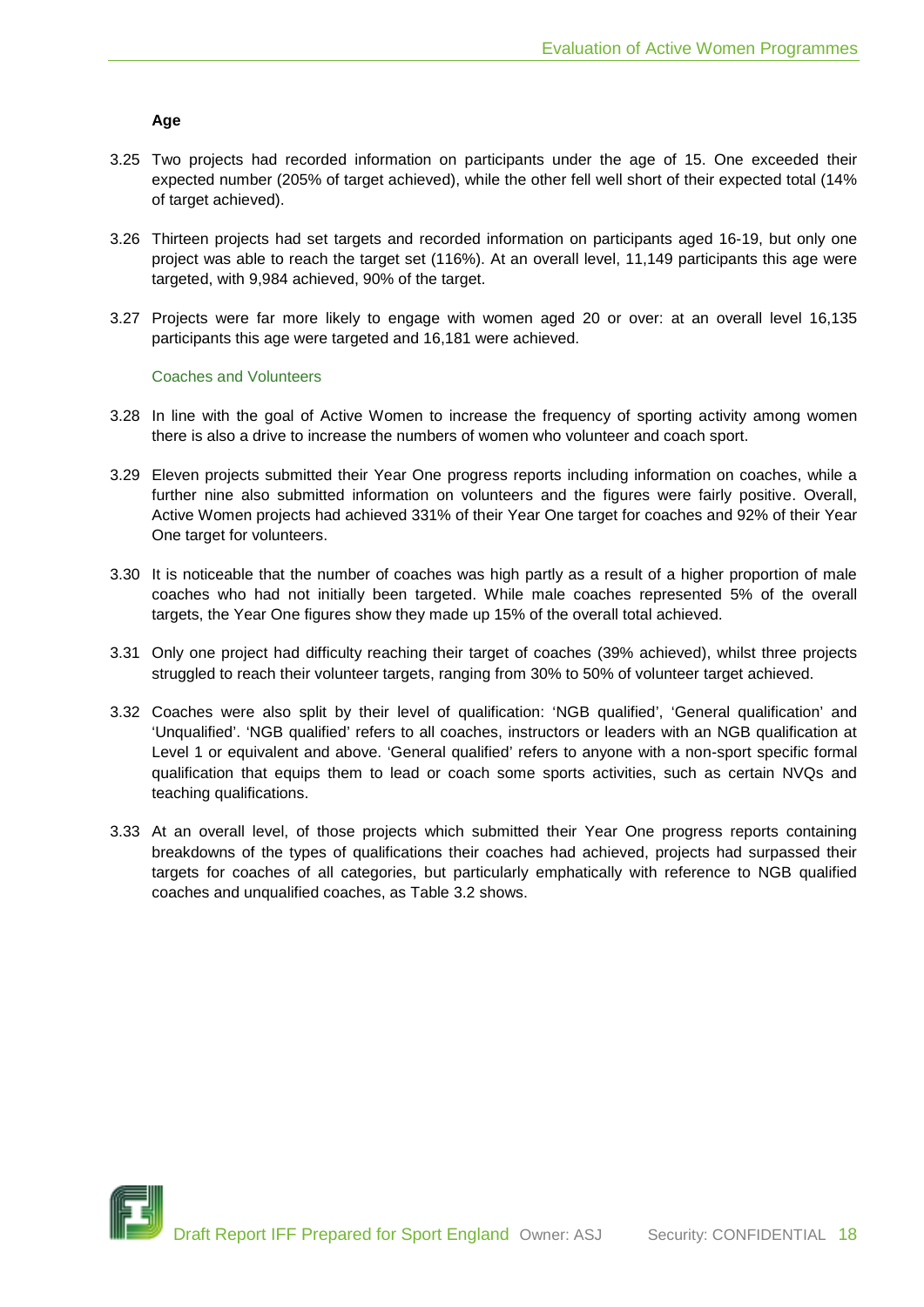### **Table 3.2: Coach numbers by qualification and gender**

| Active Women measure                                                                 | Targets   | <b>Actuals</b> |  |  |  |
|--------------------------------------------------------------------------------------|-----------|----------------|--|--|--|
| Of 10 projects which had submitted Year One progress reports and targeted<br>coaches |           |                |  |  |  |
| NGB qualified                                                                        | $72(2)$ * | 172 (25)       |  |  |  |
| General qualification                                                                | 69(5)     | 119 (28)       |  |  |  |
| Unqualified                                                                          | 8(1)      | 85(2)          |  |  |  |
| Not stated – project did not report by level of<br>qualification or gender           | 364       | 468            |  |  |  |
| <b>Total</b>                                                                         | 513(8)    | 844 (55)       |  |  |  |

*\* Bracketed figures denote numbers of male coaches. E.g. 72 NGB qualified targeted coaches of whom two were male.*

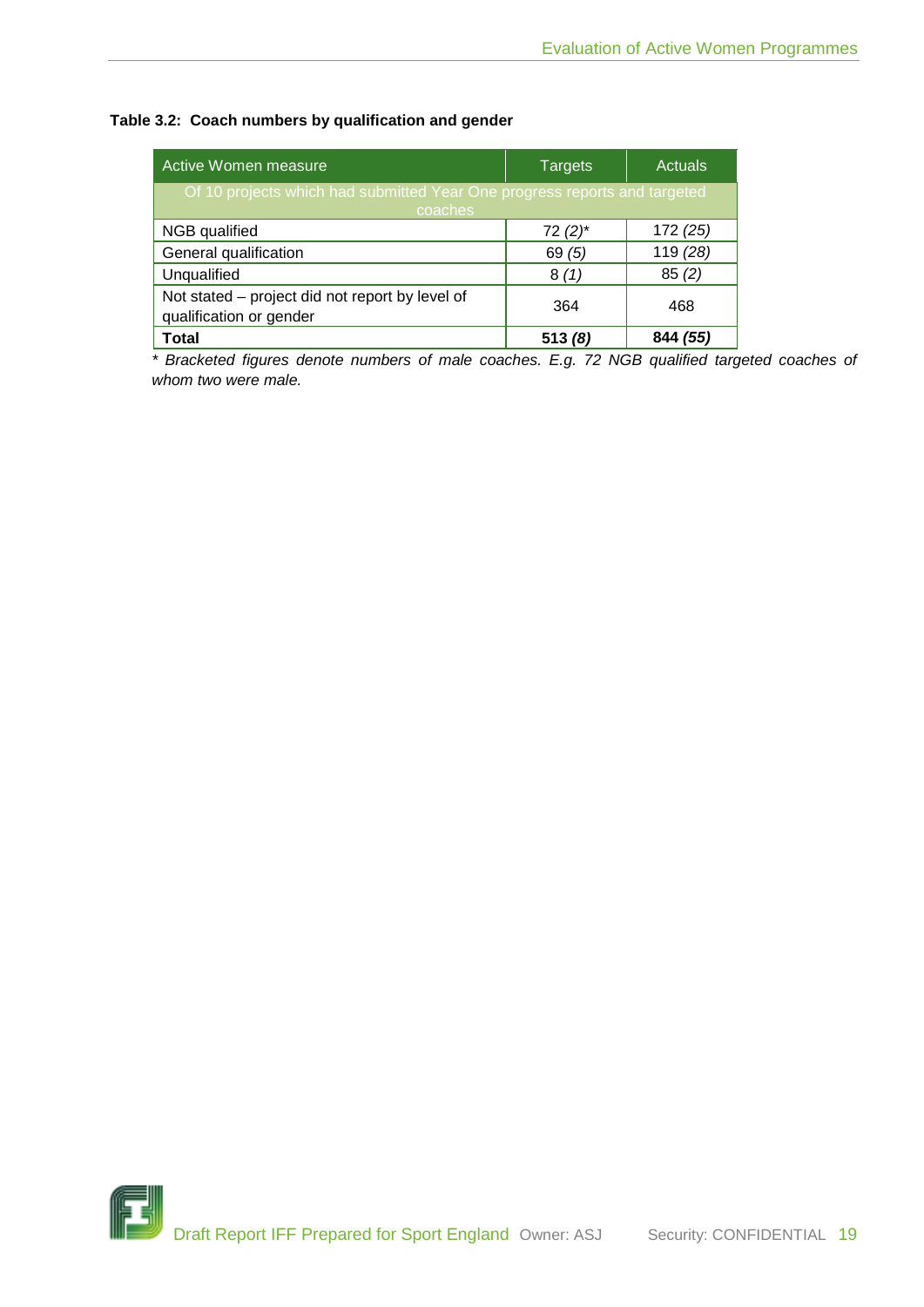### 4 Delivering the Active Women Projects

- 4.1 This chapter describes the early implementation challenges and successes that projects have experienced in the first six months to a year of delivery. Later chapters consider specific issues relating to the recruitment (Chapter 5) and retention (Chapter 6) of participants; this chapter is concerned with how projects are organised, and how delivery structures and processes were found to be evolving. Specifically, this chapter covers:
	- Staffing and working with volunteers;
	- Partnership working;
	- Finance and funding;
	- Divergence from original delivery plans;
	- Sustainability.

#### **Summary**

- 4.2 Overall, projects appear to be coping well with the challenges they face implementing the Active Women Programme, though several mention teething problems.
- 4.3 Project leads and other staff and volunteers appear to work together well, keeping lines of communication open and supporting each other. Some staff members feel still greater communication could improve things e.g. with coaches being more aware of other coaches' classes, as well as more involved in the overall 'direction' of the project.
- 4.4 Those involved in the project tend to report this being a positive experience, though the (for some, unexpected) administrative burden involved in delivery can be a struggle.
- 4.5 The quality of coaches, and therefore the quality of their training, is all-important. A quality assessment could ensure coaches have reached a suitable standard. Engaging and retaining coaches and volunteers (and therefore keeping 'familiar faces' for participants) is also important.
- 4.6 Partnership working has been very beneficial for some projects, providing resources such as equipment and venues, as well as expertise in the form of additional coaches, and excellent opportunities for marketing to (particularly) hard-to-reach women. Generally partnership working is successful, but in some cases relationships have become fraught or competitive.
- 4.7 Many projects have deviated to a small extent from the original model put forward in the bid to Sport England, with smaller numbers deviating more. Generally changes were made to sessions to better accommodate participants, with smaller numbers having made more substantial changes e.g. to their budget structure or initial participant target figures.
- 4.8 Projects are anxious to take steps in order to be sustainable so that women can continue to benefit from the Active Women Programme after funding from Sport England stops. Generally, projects are looking to try and maintain provision of venues and coaches where possible, by ensuring they are paid for elsewhere where possible, such as by the local authority. Another step is to maintain and strengthen the existing links and relationships with participants and partners, as well as 'futureproofing' the project by communicating with current participants to find out what they will want going forward.

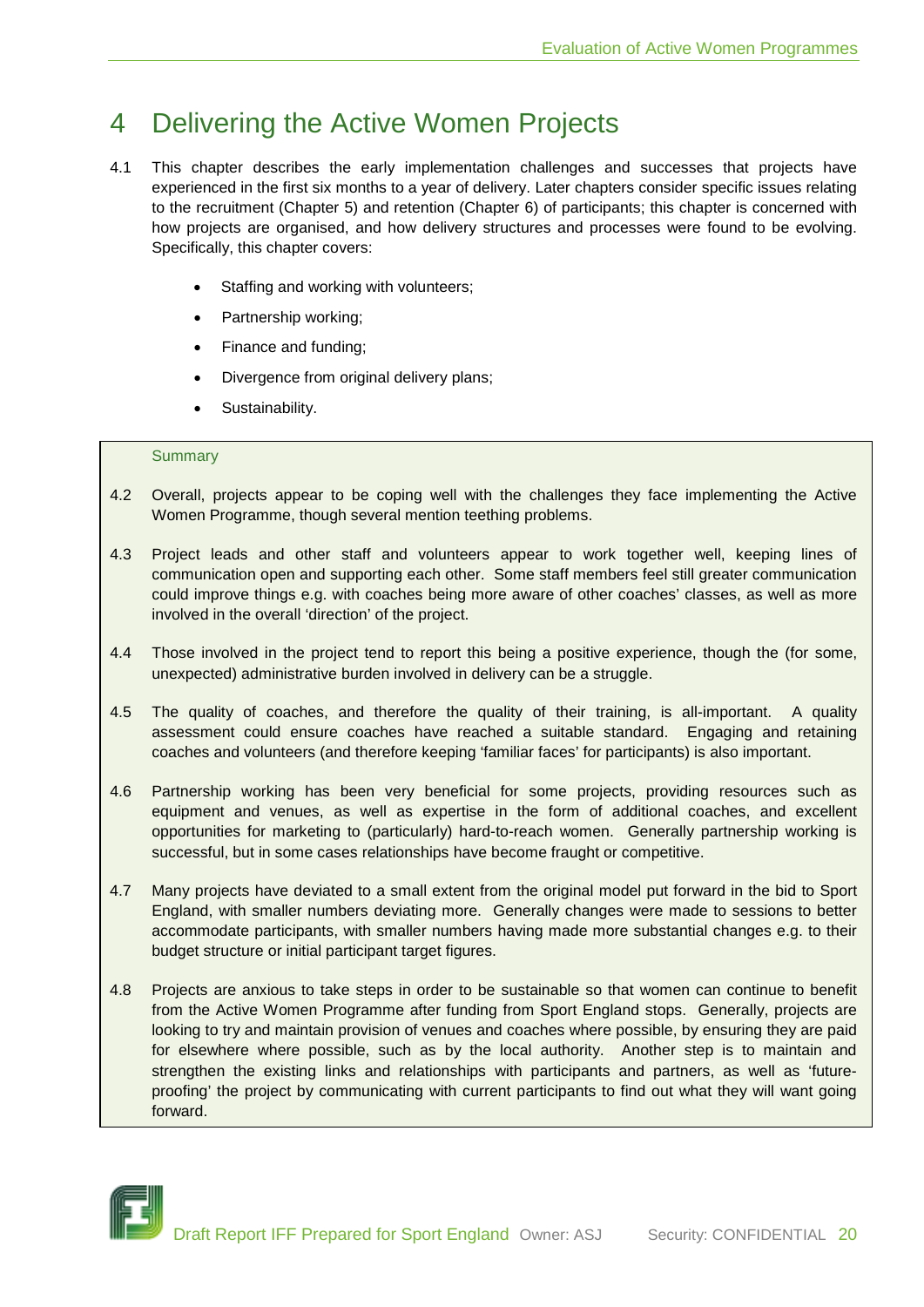#### Staffing and recruiting / managing volunteers

How are different individuals working together to successfully deliver the projects?

- 4.9 In the main, project staff seem to feel that individuals involved in the Active Women projects work together well, particularly in terms of keeping lines of communication open between coaches and volunteers, with no particular issues to report. Projects had developed different ways of sharing knowledge across staff and partners, including regular meetings with staff on a group as well as an individual basis, and meetings with partner organisations (generally less often). The project lead was also generally at the centre of this communication and tended to be a first port of call for staff and volunteers as well as partners, such that the links created by this individual were considered pivotal to the success of the project.
- 4.10 For instance, staff from Breeze mentioned that the Breeze Champions trained volunteers who lead bike rides and try and increase knowledge of the project locally - are the project's "eyes and ears on the ground", and the communication between these and the project coordinators is very good – the Champions can call the project co-ordinators directly, who always respond quickly and make it clear how much their time is appreciated.
- 4.11 Staff at B-inspired also mentioned specific organised channels of communication:
	- Operation meeting once a month when all the project partners come together
	- Manager's meeting takes place bi-monthly or quarterly, depending on what needs to be done, and it is very 'action orientated'
	- Individual members of staff are made aware of their own targets for specific aspects of the project e.g. target numbers for swimming, to allow them to take ownership of areas of the project
- 4.12 However, projects also mentioned potential improvements in terms of working together. Areas identified included increased communication *between* coaches, as well as improved team working between coaches and project leads.
- 4.13 In terms of communication between coaches, some felt that ideally coaches would have access to other coaches' contact details and timetables, enabling them to refer participants smoothly to other areas of the project. Some coaches also felt that more communication with other coaches would be helpful in terms of sharing experiences and tips on delivering sessions to the target group.
- 4.14 As well as increased contact between coaches, one head coach would have appreciated a greater level of input overall into the project, citing that initially coaches had been more involved with the direction of the project, including marketing and partnership working. However as time went on she felt coaches were 'overlooked' somewhat at the strategic level and a gap developed between decision makers and the coaches 'on the ground.' While this issue was only specifically mentioned by one project, it may be the case more widely that coaches (particularly experienced ones) may have insight to offer in terms of communicating with participants.

What is the experience of those delivering the projects?

4.15 In general, staff and volunteers who deliver the Active Women projects appear to enjoy being involved and enthuse about the projects they are involved in.

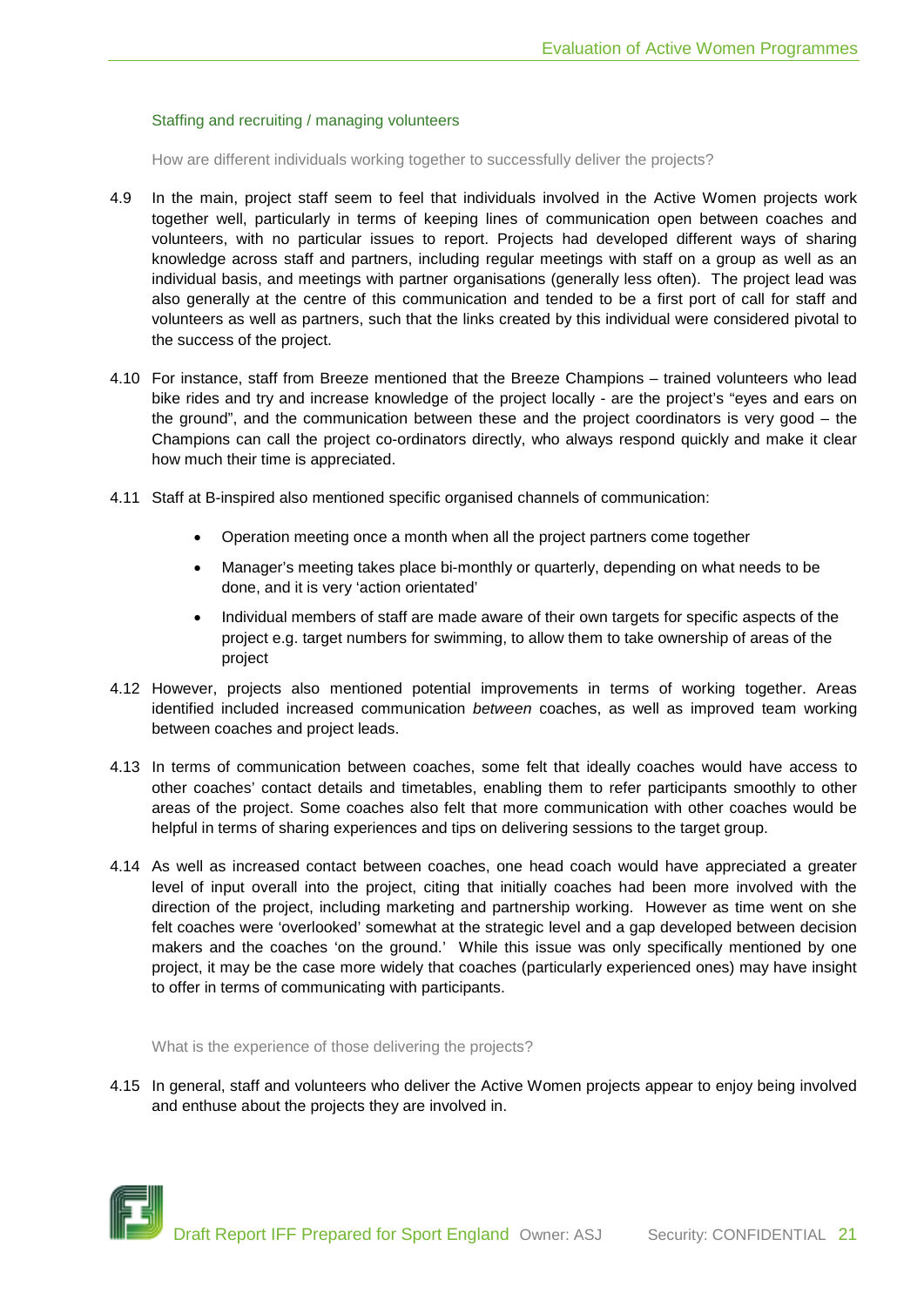- 4.16 That said, some issues around engagement and retention of staff and volunteers were also highlighted. These included the need to improve incentivisation for volunteers; the administrative burden on staff of all levels as well as volunteers; and (for some) low numbers of volunteers in certain areas.
- 4.17 Some projects mentioned that rewarding and incentivising volunteers could be improved, for instance the project lead at Breeze was concerned that the incentives offered to Breeze Champions (t-shirts and a prize for Champion of the Month) was not enough when compared to the £45 received by Leaders of Sky Rides (a similar venture in London); she felt that Champions wanted a higher level of recognition.
- 4.18 Back to Netball staff were also mindful of keeping their volunteers engaged, and cited that they had started a volunteer reward scheme and gave key volunteers t-shirts.
- 4.19 One issue mentioned was the administrative burden on staff, with several projects citing this could be a problem for project coordinators as well as other staff members and volunteers (due to lack of funding for an actual administrator, or sometimes because drafting in volunteers to help with the administrative side of things as planned took a little while to get organised). Another issue was some initial uncertainty over exactly what administrative information was required by Sport England. For some projects, specific tasks that had not been originally foreseen as necessary were particularly time consuming.
- 4.20 Some staff have been doing so much coaching that there has generally been little time left for promotional events and, for project leads, making sure their staff's workload is manageable has been a challenge. One coach felt that some initial time management training would have been helpful, as the initial hours were erratic and paperwork had to fit around them.
- 4.21 In a similar vein, one project lead mentioned that the initial guidance provided by Sport England on which forms needed to be filled out, and what procedures needed to be taken, was only minimal. This meant that the administrative side of the project was particularly challenging at the start, and more bureaucratic than expected. This project highlighted that some extra resource in form of a central administrator would be helpful to ease the burden, but that there was no resource for this. Indeed, staff at one project cited that since the project was still in its early stages, volunteers were not very well established and only tended to give admin help on a one-off basis, meaning greater initial pressure on the small project team.
- 4.22 A specific task which was cited by one project lead as being quite administratively burdensome was tracking which enquirers became participants. The project lead collected details of all those who enquired and those who participated, but had no time to cross-reference the two databases and so was not sure how many were 'converting' from enquiring to participating, but would be interested to hear of a database tool that could make this process easier. Indeed, it was not unusual for project leads to find that the necessary project tasks took longer than anticipated – one lead highlighted that she was spending 100% of her time on the project rather than the original 50% anticipated.
- 4.23 A few projects also mentioned that a simple lack of volunteer numbers in certain areas meant that sessions were sometimes unable to run, for instance project staff at Breeze mentioned that two Champions were required if the ride was to take place on a road, but in rural areas it was likely that there would only be one local Champion.
- 4.24 Similarly, it was widely recognised that having volunteers go out into the community and speak to women was the most effective way of getting women involved, however this was also particularly resource intensive.

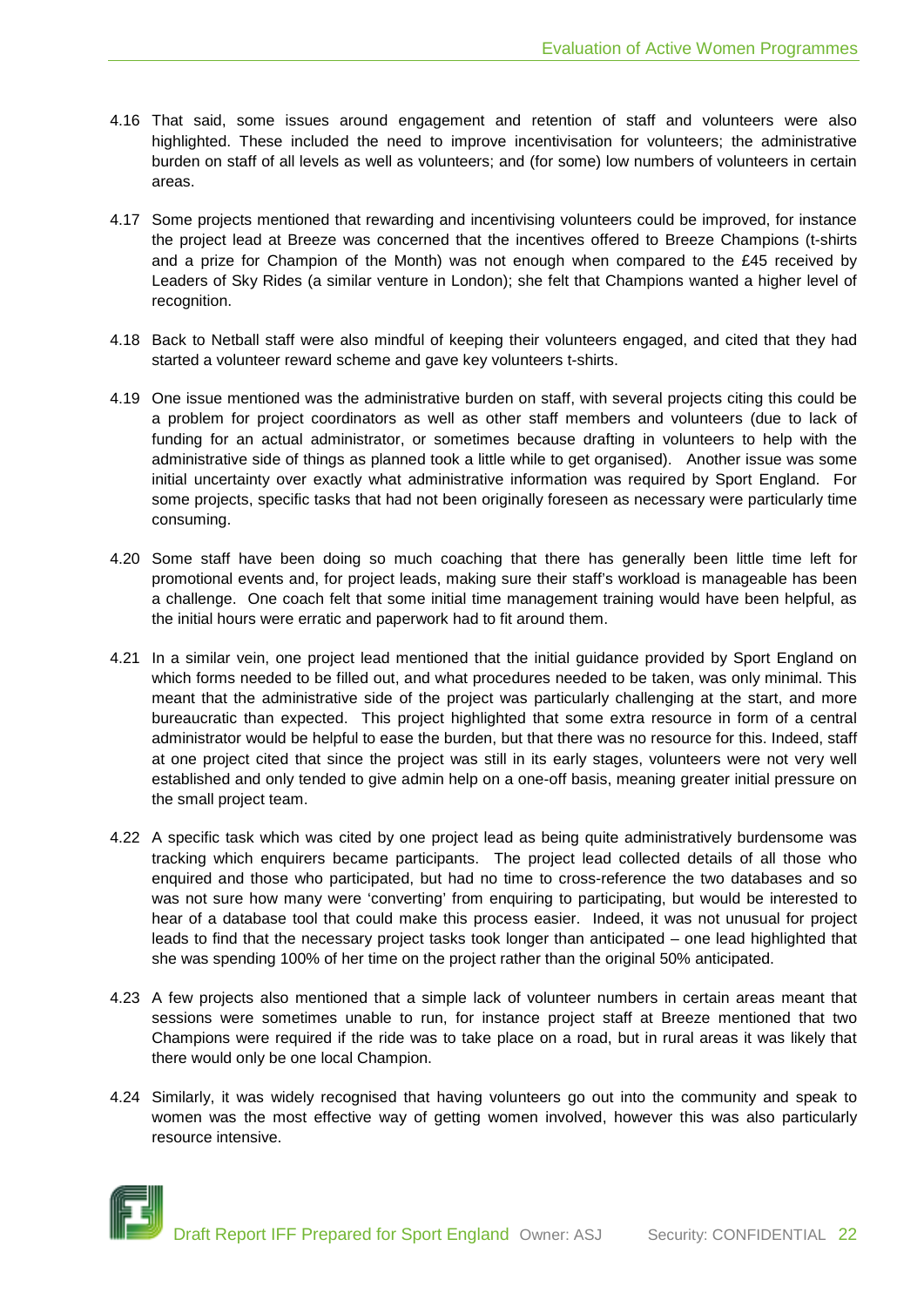Quality and training of coaches

- 4.25 All project leads talked about the importance of high quality coaches and the role they play in recruiting and retaining participants. In the main project leads spoke very highly of their coaches as friendly and approachable, reassuring to new participants and generally proactive about contacting participants between sessions if necessary (and this is generally reflected by feedback from participants, covered in detail in Chapter 6 which looks at how to encourage women to keep coming back to Active Women projects). Where coaches have remained consistent, project staff have reported that participants tend to return more often due to the bonds established.
- 4.26 That said, some project leads and head coaches reported some concerns about the quality of some of the coaches appointed to lead sessions. Some felt simply that some coaches were not familiar enough with the rules of the sports played, while others felt that some coaches may benefit from specific training in order to 'boost' their confidence and therefore overall performance.
- 4.27 Considering concerns over the quality of coaches, some head coaches felt there should be some kind of standard quality assessment or test before the coaches could teach on their own, as at present the coaches simply had to complete a certain number of training hours and the head coaches did not feel that this guaranteed a quality service.
- 4.28 In a similar vein, some project staff felt that extra training for coaches on a variety of areas would be helpful, for example basic medical training so they would be more prepared if women had health issues. In addition, one coach mentioned that arguments were not uncommon among the 19-25 year olds attending the sessions and that coaches generally did not have the training or confidence to deal with these confrontations which could delay the class and disrupt the dynamic – empowerment or confidence training for coaches could help here.
- 4.29 It is worth noting that although projects are largely hitting targets for coaches trained (see Chapter 3), some mention that training participants 'from scratch' to be volunteer and then paid coaches could often be a challenge. The training and commitment needed on the part of the trainee is considerable, and could potentially contradict the project's usual emphasis on fun and socialising rather than 'sport' and the technicalities and rules involved. Some projects also mentioned that coaches must attain the Level Two qualification in their chosen sport before they can coach others, which is additional barrier requiring an additional investment of time on the part of the trainee, as well as funding on the part of the project. For this reason, projects attempting to train coaches 'from scratch' – particularly from the target groups – have found it difficult to recruit women to the cause. Even where Level Two is not required, it is still a significant ask of target women who are likely to be relatively time poor, or unfamiliar with the concept of sport in general, so that the idea of learning to coach a particular sport is not necessarily an attractive one.
- 4.30 Other project staff mentioned the importance of having consistent coaches, and therefore retaining coaches on the project after their training wherever possible. Several projects found that women tended to feel far more comfortable attending sessions run by a consistent coach who they came to know, leading to a higher retention rate. One project was particularly keen on keeping their coaches consistent because they felt that many of the staff had personal reasons for being involved in the project, having themselves struggled with a lack of confidence or weight issues, which made them particularly well placed to relate to women on the project.

#### Partnership working

4.31 Projects reported that successful partnership working was an important aspect of the Active Women Programme, as partners could provide assistance across a number of aspects, such as:

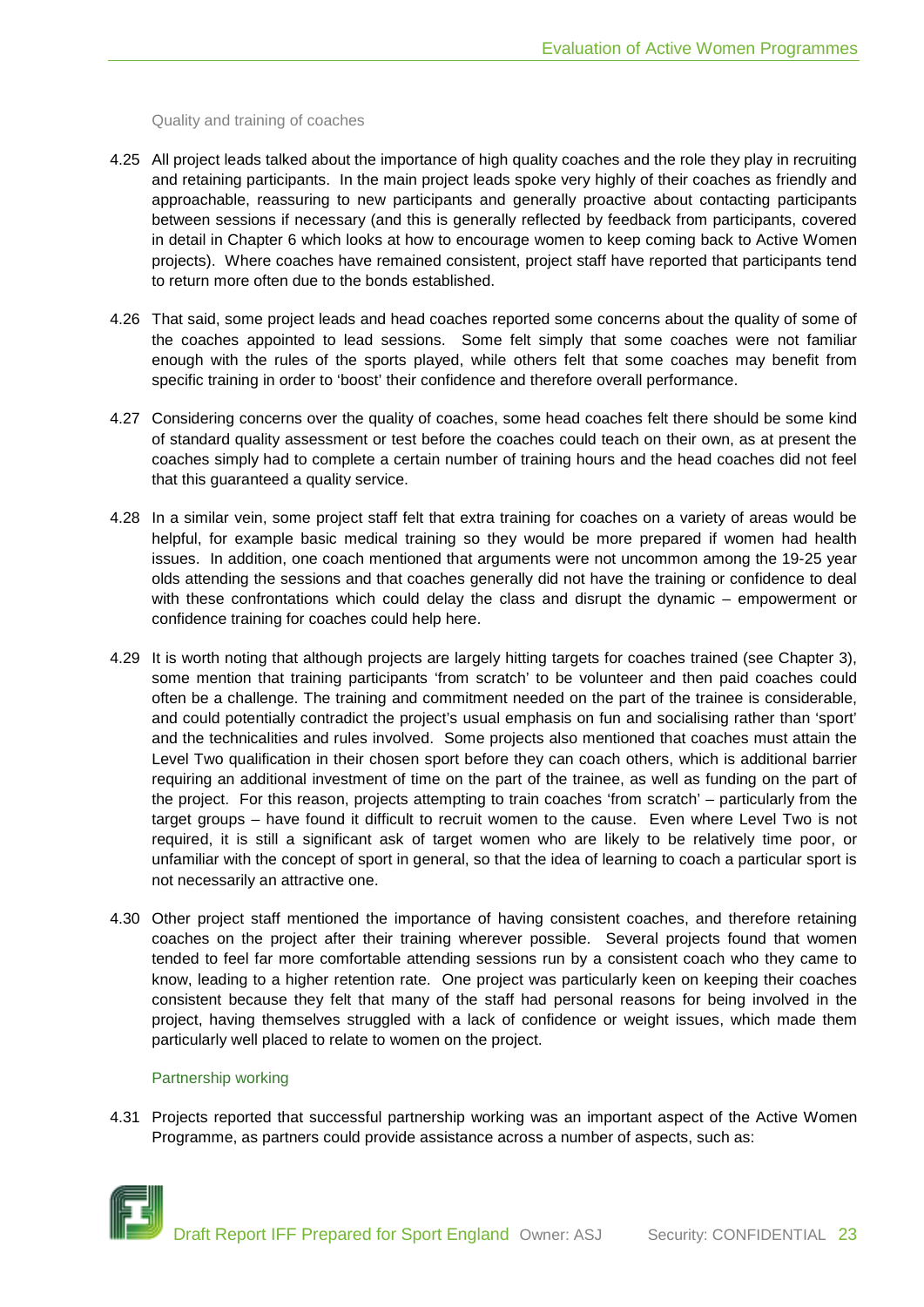- Marketing;
- Coaching;
- Providing more variety, or an increase, in the activities available; and
- A general increase in resource.
- 4.32 Projects have been successful in terms of forming partnerships with various different organisations. Many made links with local schools and colleges, as well as children's centres and family workers (felt to be useful for forging community links in deprived areas). It was also fairly common for projects to team up with leisure centres, as well as other sporting organisations with a similar offering to their own. Other partnerships were formed with the NHS, local authorities, weight management groups and local community groups such as those for Muslim women.
- 4.33 Generally, partnership links appear to be working well, with many projects asserting that their offering or their participant numbers would be substantially reduced had they not teamed up with other organisations.
- 4.34 A few projects did report that some partnerships had become fraught or competitive, however, for example one project reported that the leisure centre in which sessions are held do not allow explicit advertising of the sessions within the centre as the sessions are cheaper than those provided by the leisure centre. Some mentioned that specific partners can be difficult to engage (one project lead mentioned a children's centre as an example, but another had found this source of partnership working incredibly helpful).
- 4.35 Other projects mentioned that some staff at partner organisations who regularly came into contact with Active Women participants were initially not always very aware of the issues that many of the women may be facing, and were not as understanding as they could have been. For example, coaches at one project felt that some workshops or awareness sessions for all leisure centre staff likely to come into contact with participants would have been helpful. One cited the example of male staff previously walking into sessions to fix some equipment without realising they could cause upset to the Muslim participants. Others mentioned that a receptionist at a leisure entre who is not knowledgeable or enthusiastic about the project can easily put women off, hence some training here with any leisure centre partners could have been beneficial. The coach felt that a standard workshop for all staff covering the basics would be helpful, particularly when beginning partnerships with new leisure centres.

#### Marketing

- 4.36 Several projects had made links predominantly with organisations through which they would be able to reach a larger and more diverse audience than would have been possible otherwise.
- 4.37 For example Breeze are now forming links with the NHS (as the majority of NHS staff are women), the Women's Institute and Weightwatchers. Since Breeze have also built up a brand on a national scale through their links with British Cycling, they can now approach other potential partners on a national level.
- 4.38 Back to Netball also engaged in partnership working, as they have teamed up with organisations in Leeds such as Health4all and Run4all in Leeds, as well as local schools, and sometimes get women referred to the project from these. The project also made links with the Muslim community by coaches attending a local Muslim women's coffee morning and introducing the idea of sport that way. Sport4Women also took advantage of a partnership with the Muslim's Women's Collective, which is particularly beneficial given this project is based in Tower Hamlets with a large Muslim population.

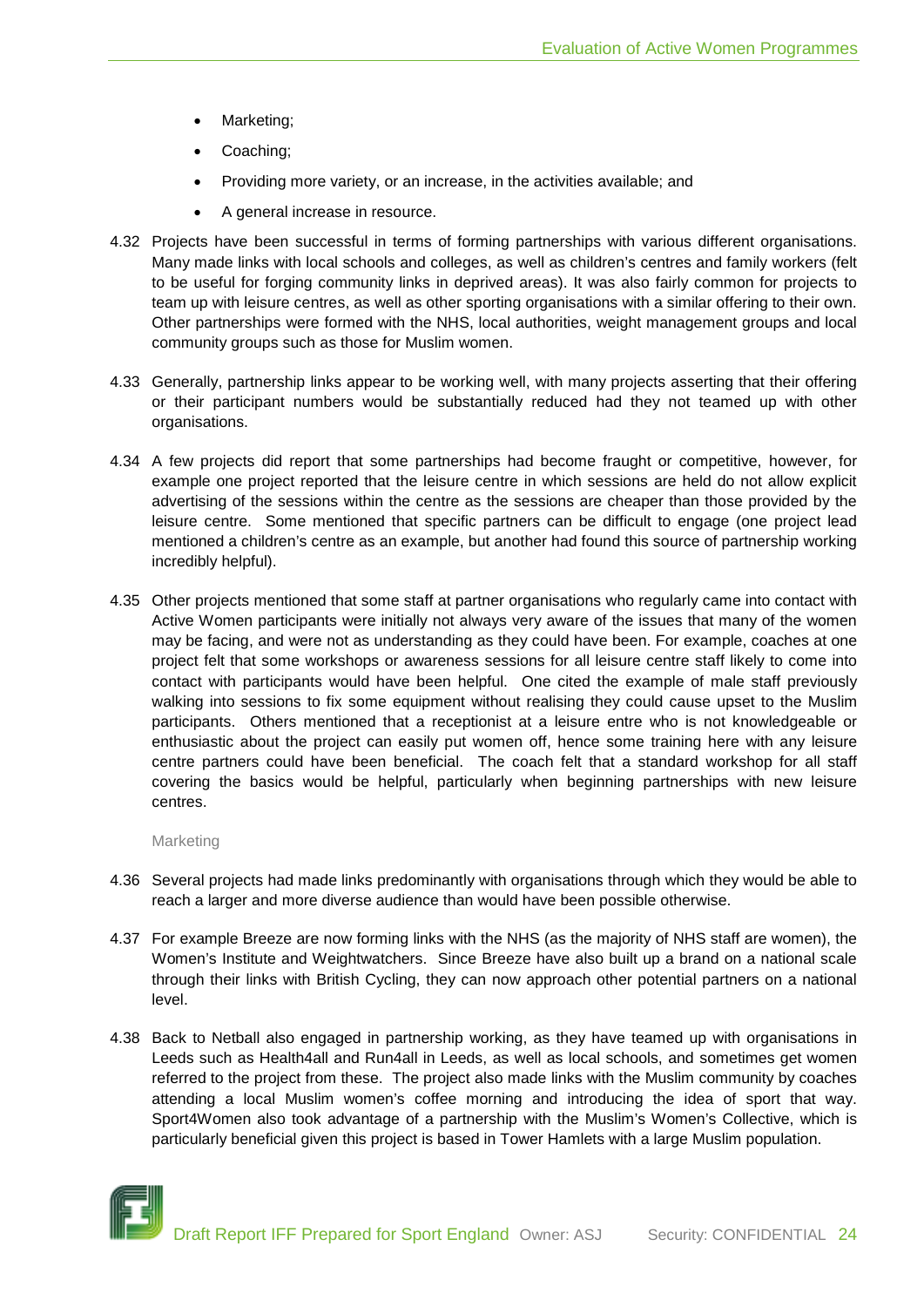Sharing resources, coaches and sessions

- 4.39 Projects also found that partnership organisations were a useful way of increasing resources, both in terms of staffing and availability of additional sessions. Where partner organisations were providers of sessions these were typically in different activities allowing projects to expand their offering, although in some cases this was also about being able to meet demand for a particular activity by simply providing sessions in the same activity offered by the project.
- 4.40 For example, the project lead of Sport4Women felt the project's collaboration with the Muslim Women Collective and Badminton England was particularly positive – the latter had been training members of the former to be coaches, which is where the project initially got its coaches from.
- 4.41 Other projects found that links with other organisations meant they could offer sessions that they would not have been able to otherwise. For example B-inspired was not originally able to meet the high demand for swimming lessons, but by linking up with Learn to Swim (a local authority provider of lessons), the project was able to deliver a greater range and number of sessions. Likewise, the same project formed links with Leicester City Council in order to provide a larger number of bikes and instructors. Additionally, while B-inspired did not receive the additional funding hoped for, their links with The Achievement Project, which did receive funding, was beneficial.
- 4.42 Similarly, the lead at Think Fit asserted that the project would not have been able to expand as they had without drawing on partnerships and in-kind payments, for example project partners provided Zumba and self-defence classes, which funding would not have covered ordinarily.
- 4.43 A potential additional resource cited by the project leads at Sport4women and Back to Netball are Sport Makers – volunteers who have signed up to Places People Play, Sport England's plan to use the idea of the Olympics as a 'springboard' to encourage more people to play sport and get active. The project leads had considered utilising these volunteers as part of their projects, though were yet to approach them.

#### Finance and funding

- 4.44 In general, projects do not report major financial concerns and generally appear to be on budget, sometimes helped by partnership organisations or additional funding from other sources. That said, several projects reported wanting to be able to provide more facilities than currently (sometimes unexpectedly, as a result of feedback from participants) but not being able to due to funding constraints. In addition, some projects experienced funding being withdrawn by partners such as local authorities due to recent budget cuts, leaving projects with fewer resources than expected. Where this has been the case, projects have had to adapt their delivery plans accordingly. For example, B-Active staff reported that a crèche was initially provided by the Local Authority, but that this was stopped following budget cuts, though the project was able to rectify the situation by linking up with charities that can offer a mobile crèche facility.
- 4.45 The following are examples of extras that some projects would like to be able to provide, but for which the funding is not currently available:
	- Sport4Women recently put in a bid for more funding to deliver self defence classes, but due to the high demand for funding, is not hopeful that it will be received.
	- East Durham Belles now have a Facebook presence but the resource isn't available to have a website designed, though they feel this would be beneficial.

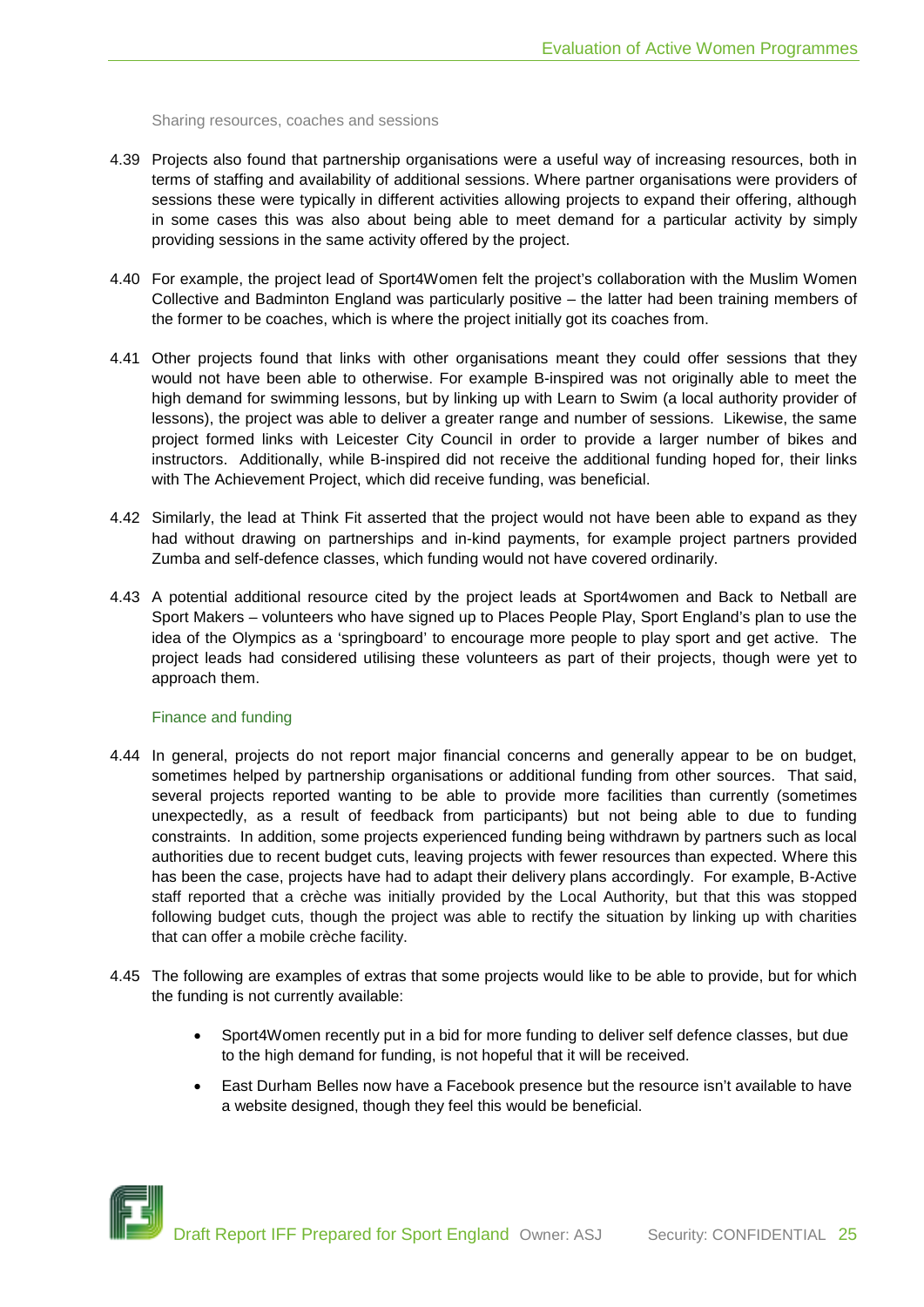- East Durham Belles struggle to get women participating in swimming as they would prefer more privacy in the changing rooms, but the project does not have the resource to provide this.
- Many projects would like the opportunity to send more of their volunteers on proper coaching courses, but the cost is considered huge.
- If there was funding available for a mini bus, the leisure centre manager believes this would help women to come on a more regular basis.
- Several projects mentioned that they were limited in when they could offer sessions due to the high cost of facilities, with leisure centres less willing to provide 'in kind' or reduced rates at popular times when other organisations will pay more.
- 4.46 In addition, some projects mention issues with funding if they were to expand, for instance staff at East Durham Belles would ideally like to expand further into East Durham, but would need extra funding if they were to apply the model that had worked in the Wingate area.
- 4.47 Some projects would like to apply for extra funding but are not hopeful of getting it because they aware that so many similar organisations will be applying for the same thing. However, it is also the case that receiving funding is not always straight forward for projects – Back to Netball was given funding by local councils and as a result the project lead feels the funders want to influence the direction of the project. However as the project wants to focus on its own targets and strategic direction, they feel it would have been easier if all their funding had been from Sport England for the initial three year delivery period.
- 4.48 It was commonly felt that corporate sponsorship could be beneficial for example, the project manager at Breeze felt that brand building would have been aided, and the speed of recruitment increased, by having a corporate sponsor in place – but projects have not yet fully explored this funding option.

#### Divergence from original models

- 4.49 While all projects started with a particular delivery model in mind, some divergence from this occurred for some projects. This mainly involved adapting the sessions offered to better suit those attending or volunteering. However, sometimes the adjustment was more significant and involved budgetary shifts to reflect their growing experience of the project and changing opinions on where money would be most effectively spent.
- 4.50 Common reasons for divergence from original delivery plans included:
	- Reducing the focus on provision of childcare due to cost and difficulties providing this;
	- A trial and error approach to trying different initiatives meaning that some early ideas were found to be unsuccessful;
	- Adapting the content of sessions to better reflect the needs of the participant base, including a reduction in the use of spoken language, increasing the emphasis on fun and reducing the 'skills' aspect;
	- Adapting training for volunteers and champions to better meet their needs, in terms of making the training less technical.
- 4.51 In terms of finance, East Durham Belles adapted their budget for 2012 so that more money was spent on promoting the project and coaching, and less on transport and childcare. The project lead acknowledged that crèches attract new participants but they felt this care cost a disproportionate

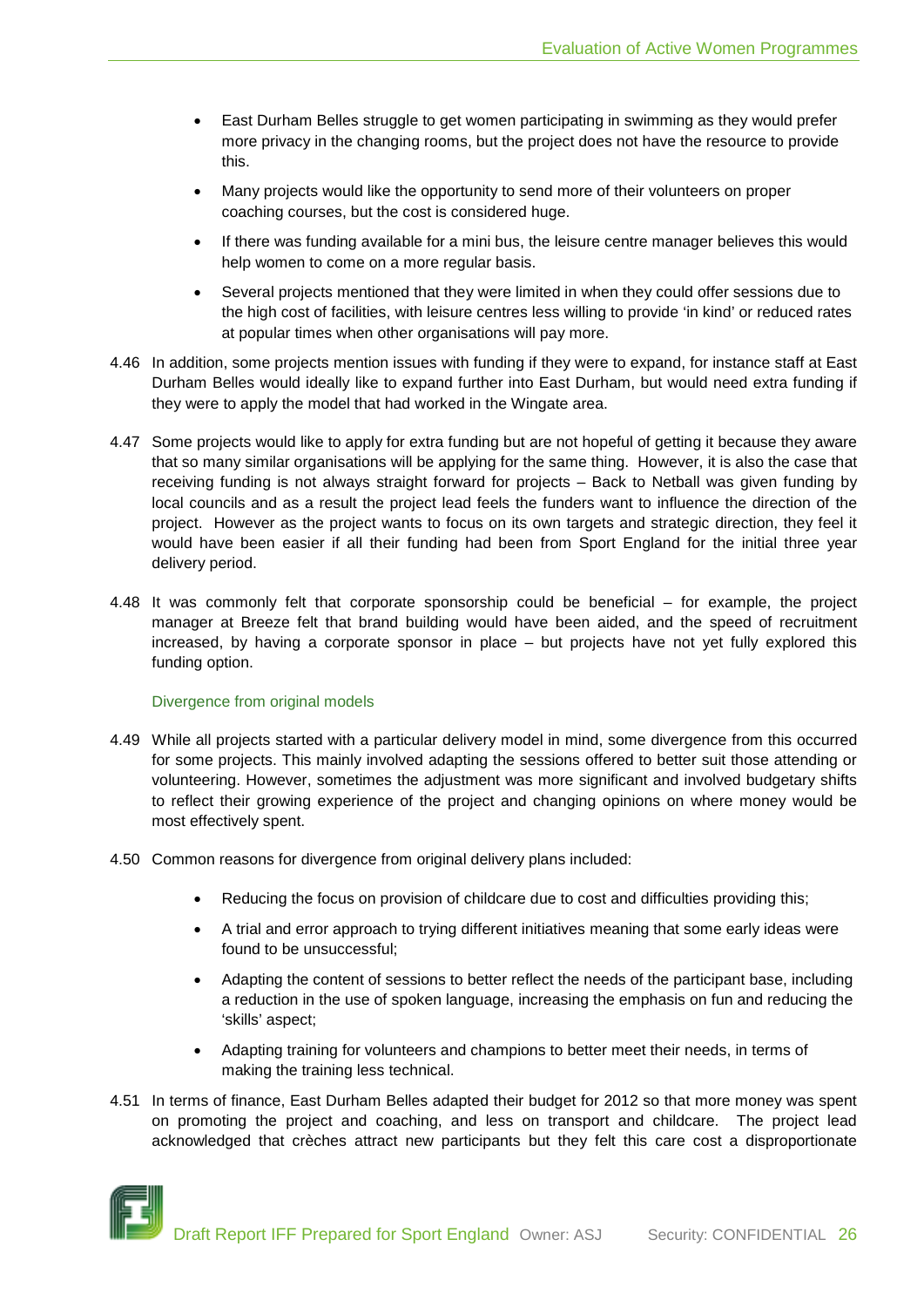amount of money compared to the benefit reaped, particularly if only small numbers of participants use them, so this facility was now only offered in the school holidays.

- 4.52 Think Fit also made the decision not to provide childcare, as it was too expensive. Staff at Back to Netball felt that trying to find an 'affordable' crèche that kept the children well away from the session could be the best option (rather than have a volunteer watch the children for free in the corner of the sports hall), as many mums enjoyed the fact that the session was 'me-time' and did not have to worry about their children for an hour. That said, the project lead acknowledged that you have to guarantee numbers to make the investment worth it, and this often isn't possible.
- 4.53 Breeze changed their original set of rides to accommodate families and children by going at a slower pace and staying away from roads.
- 4.54 Other project staff mentioned that some initiatives were changed due to poor attendance. For example, Breeze initially hosted virtual mass cycles nine times a year (where women are led on a cycle by a Breeze Champion and then they can post their achievement on an interactive webpage). However the turnout for the nine rides was poor, so there is no 'mass cycle event' but many smaller ones led by ordinary women (aided by Breeze) rather than trained Champions. The project still provides plenty of downloadable resources and women can still post about the rides they have done, but they can now ride on any weekend rather than just the original nine.
- 4.55 Some projects altered the way sessions were presented to take account of different participants' needs and preferences. This typically meant either making sessions more social, less competitive, and less 'traditionally sporty' in the sense of practising skills. For instance, some Back to Netball sessions were tailored to the Asian women attending by being much more relaxed with regards to rules, and more fun-based rather than skills orientated, to take account of the language barrier.
- 4.56 Other projects also toned down the 'sporty' nature of the session as far as they could, in order to appeal to women who have done very little sport before, for example Breeze concentrated on marketing a 'ride' to the shops or a cafe, rather than using terminology like 'cycling', and emphasised the time that the ride would take, rather than the distance. Other projects offer Zumba or un-coached fitness classes, in order to appeal to women on an active, but a non-sporting, level.
- 4.57 Similarly, many projects also provide non-active offerings for instance confidence building classes, healthy eating and sexual health classes, which aim to make women feel comfortable in the environment of the project and increase their self-esteem as first steps to encouraging participation in activity.
- 4.58 In terms of the training required to become volunteer coaches or project Champions, projects were keen to make sure that it was suitable for those taking it. For example the training of Champions at Breeze needed softening as the standard course was a British Cycling Level 1 Ride qualification and was considered very formal with a lot of technical terminology as well as some areas, such as risk assessment and child protection, which could sound quite intimidating. The training was therefore completely reviewed and future training would be tailored more towards the requirements of Breeze Champions. Other projects looked into offering pre-training courses for volunteers, to increase their confidence more generally.
- 4.59 Going forward, some projects would like to be able to adapt the sessions offered to meet changing participant demand, including offering different sports or activities not named in their original bid. There is a sense that there is a need for greater clarity from Sport England on whether this is acceptable and/or encouraged. In particular, there is inconsistency among projects about whether or not dance and exercise classes (e.g. Zumba) are covered by Sport England funding. Many have found that

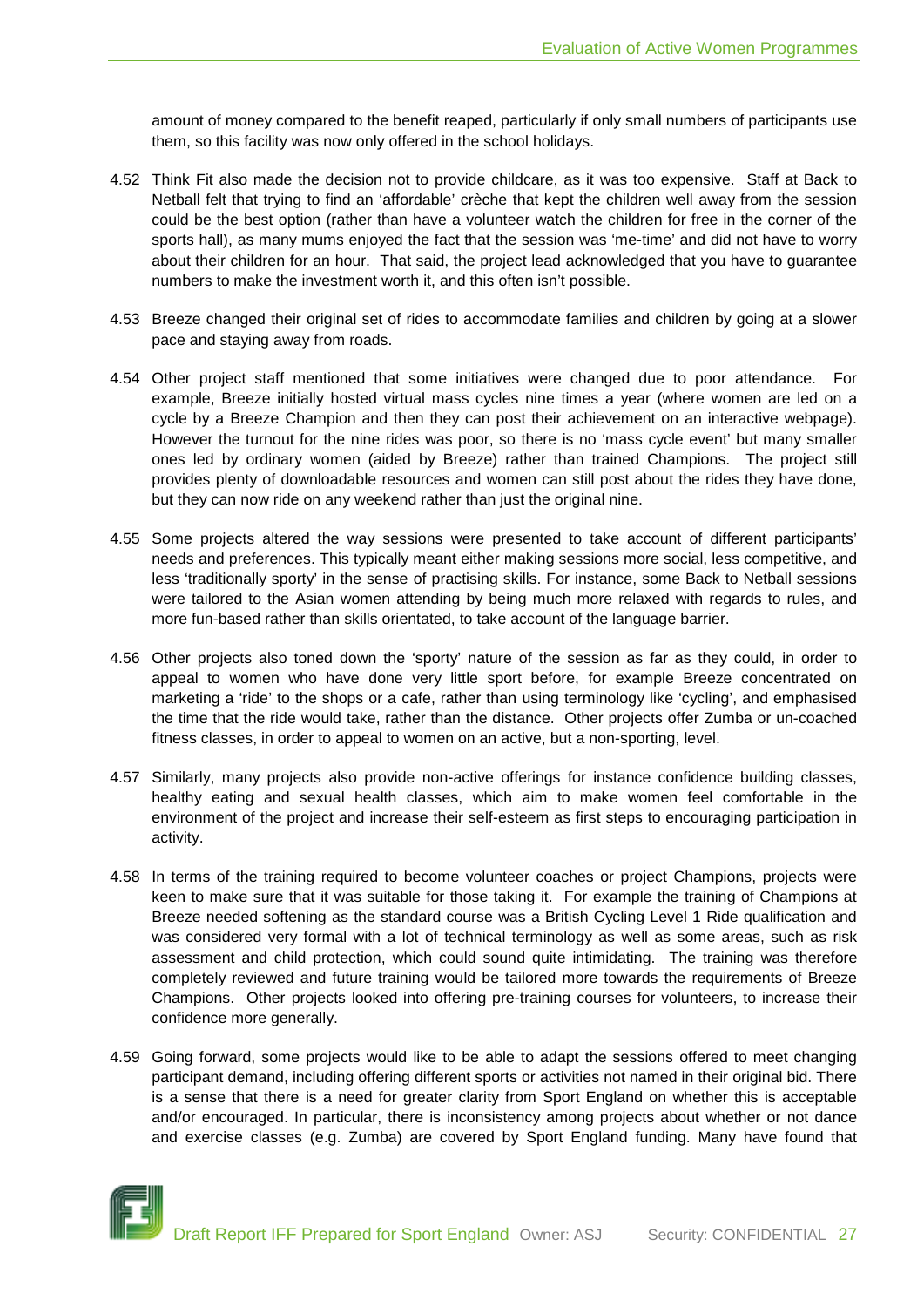dance and exercises classes are a highly useful way of initially engaging target women, but while some run these sessions under the Active Women banner others need to draw on other funding streams for these sessions.

#### **Sustainability**

- 4.60 Projects are anxious to keep activity sessions going beyond the end of the three years of funding provided by Sport England, so that the women who have taken part can continue to enjoy the benefits of regular exercise. To this end, projects are taking various steps to try and ensure the sessions can continue to some extent on a self-perpetuating basis.
- 4.61 A large consideration is funding, for instance to pay for coaches (and to keep these as consistent as possible), as well as for venues and marketing the project (to ensure new women continue to be recruited), plus keeping up the networks of communication as far as possible with existing participants to keep them coming back.
- 4.62 Some projects have looked to have the difficulty level of activity grow 'with' participants for some sessions, such that as their skills develop they are still challenged and want to continue attending. That said, many sessions would also remain at beginner level to appeal to new recruits and women who are not interested in improving their sporting skills but simply want to be active in a sociable context. As an example, Breeze are introducing different levels of ride so that those who started out as beginners can now do harder rides if they want (however, as mentioned, the project lead is hesitant about doing this too much as the Breeze ethos is to appeal to people who would not normally ride bikes).
- 4.63 In terms of keeping networks going, the Breeze project manager particularly mentioned that when the resources and marketing do come to an end with the Sport England funding, some of the networks created through Breeze would continue, due to the great relationships developed between Champions and participants.
- 4.64 Another example of long-term thinking with regards participants is Sport4Women; the coach feels that much could be done by utilising the views of current participants in order to understand what is most wanted for the future. Evaluation forms are currently sent out to all participants but she feels more could be done to gather knowledge to 'future proof' the project.
- 4.65 Other projects have taken deliberate steps to ensure coaches will still be available for the project (and employed for themselves) after the cessation of funding. For instance Sport4Women aim to ensure that all trainee coaches who complete their voluntary hours and become paid staff will continue to be employed by GLL (rather than by the Active Women project specifically) after the project has finished at the end of the three years.
- 4.66 Similarly, some projects have started to utilise self-employed coaches, for example a Zumba teacher was asked to coach some sessions, after which the coach was offered the chance to take more control of the sessions by booking her own venues, managing her own marketing and keeping any profit from fees paid. This not only means it is in the coach's best interest to book the most suitable venues and advertise the classes as well as possible, but also means the participants can be assured a consistent and expert coach.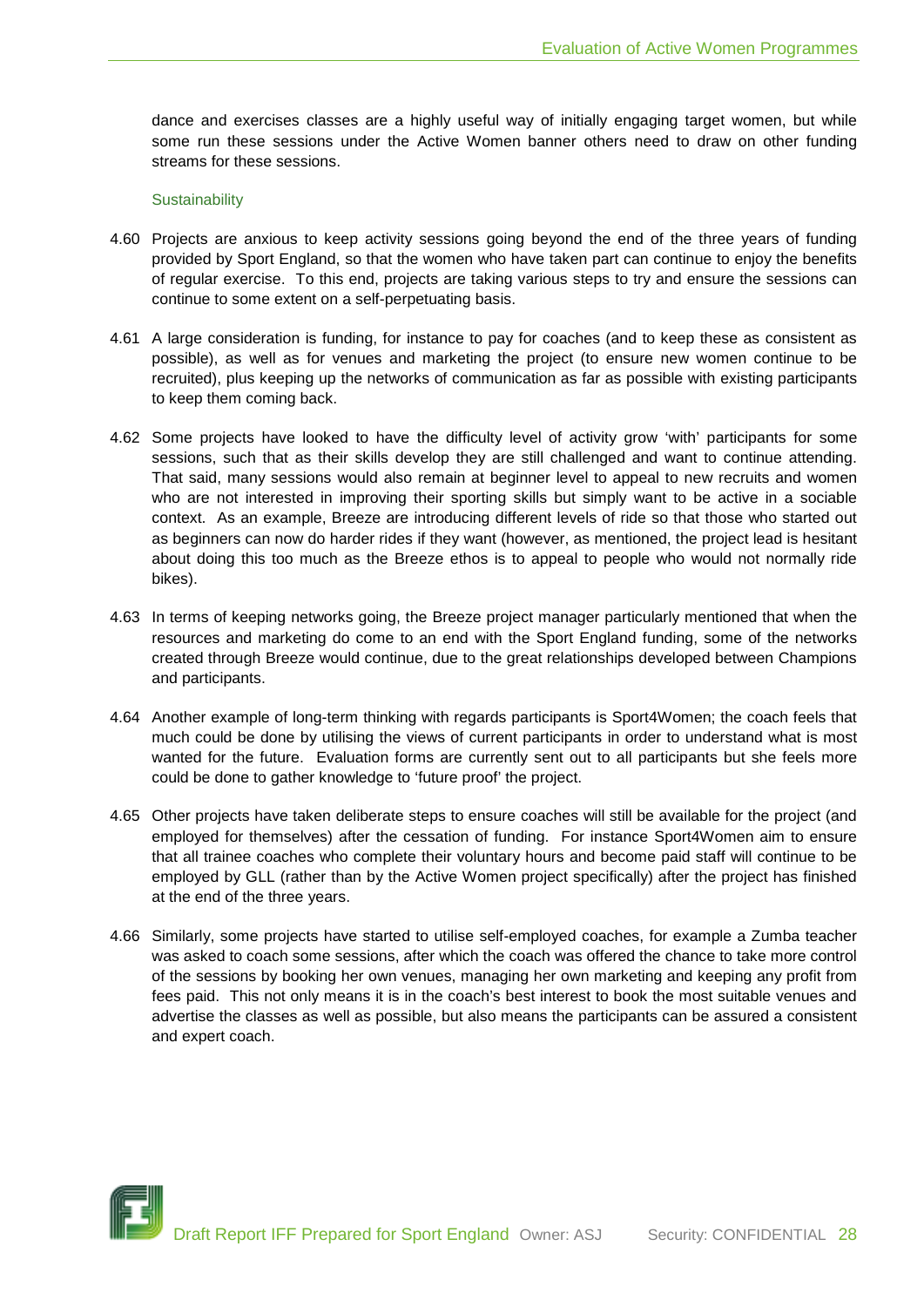### 5 Recruitment of women to the Active Women Programme

#### **Summary**

- 5.1 At an overall level, projects are managing to hit target numbers in terms of participants recruited, though this varies widely between projects, with some considerably exceeding their targets and some falling short. However meeting targets for women in disadvantaged areas and those caring for children is proving more challenging for some.
- 5.2 The key to successful recruitment is to address the concerns and motivators that prevent and encourage women to attend sessions like these.
- 5.3 Most women find out about the Active Women Programme through a friend's recommendation, and decide then to attend sessions for a number of reasons, including (particularly) their friend's recommendation, low cost of sessions, low commitment, convenient venue location and convenient session times.
- 5.4 While some women have no qualms about attending a session for the first time, even on their own, these women are likely to be the minority, particularly among those falling into the groups specifically targeted by the project – those living in disadvantaged areas, and those caring for children.
- 5.5 Women are often initially concerned that they will not be very good at the sport or will not remember the rules from when they were younger. Some were concerned that their level of fitness would be below others in the group. Others were particularly self-conscious about their weight, and so sometimes also about wearing sports clothes (particularly swimming costumes) in front of others.
- 5.6 Recruitment therefore should take account of both the motivating factors, and the barriers. To this end, projects have found the following to be particularly effective:
	- Face-to-face recruitment wherever possible at public launch events, where women can meet coaches as well as participants, and see example activity sessions in action
	- Personal follow-up contact from coaches following any public events
	- Overtly encouraging existing participants to 'bring a friend'
	- Wide promotion throughout the whole community in areas women are likely to be (not just leisure centres) using a variety of media (posters / leaflets / social media)
	- Form links with various partnership organisations within the community in order to engage women from a wide range of backgrounds, ethnicities, lifestyles and religions
	- Providing easy-to-access practical information about what sessions will entail
	- Mythbusting, including preconceptions that you have to be 'in shape' to enjoy sport; and reassuring prospective participants that most others will also be beginners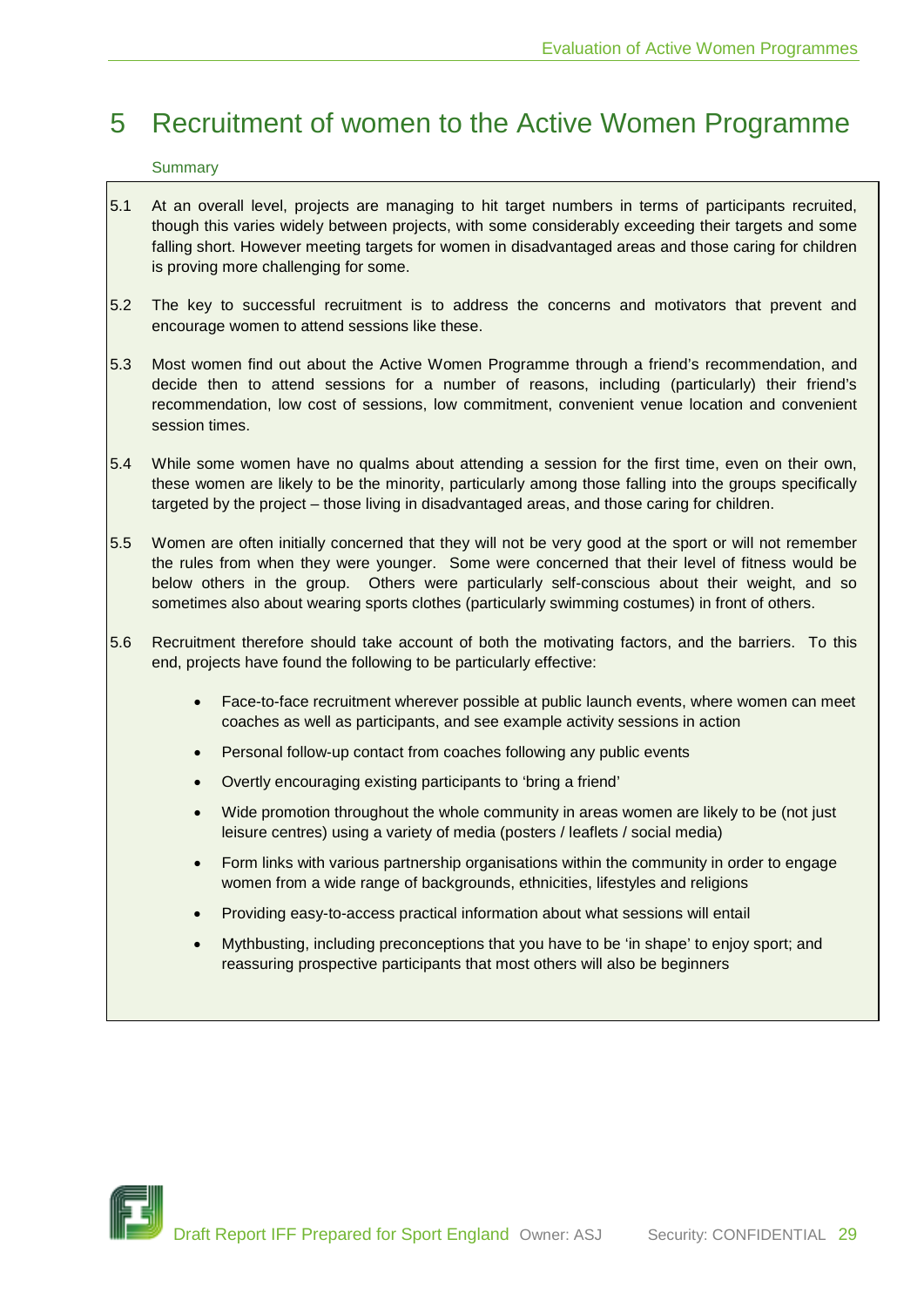#### Introduction

- 5.7 Active Women projects are targeted at women who are less likely to take part in other sporting activities or be very active in general, specifically those living in deprived areas, and those caring for children. These target groups are not likely to walk into a leisure centre and enquire about activities, or proactively search online for ways to get involved in sport.
- 5.8 As discussed in Chapter 3, projects on the whole are managing to recruit the overall volumes of participants needed to hit their overall targets (though, as mentioned in this chapter and explored in detail in Chapter 3, projects seem to have had more difficulty keeping women participating for longer periods of time).
- 5.9 This, and speaking to members of project staff, suggests that in general the models for recruitment that were put forward during the bidding process are working (while some projects have altered their approach slightly since, they tend not to deviate from their original plan a great deal).
- 5.10 That said, there are considerable differences between projects. Several projects were well ahead of their targets, ranging from 140% to 163% of target achieved. But there were a couple that appeared to have struggled, with 28% and 58% of target achieved.
- 5.11 As well as recruiting women to these sporting projects, as discussed here already the main aim of the Active Women projects is to address specific barriers to participation in sport faced by women in deprived areas or women caring for children under the age of 16. As reported in Chapter 3, evidence from the management information collected by projects would suggest that projects were struggling on both these fronts.
- 5.12 Looking at the interviews with participants, the following proportions fell into these target groups:
	- 41% lived in deprived areas
	- 46% cared for children under 16
	- 22% lived in deprived areas AND cared for children under 16
	- 30% did not fall into either target group
- 5.13 The quantitative evidence suggests that there is still progress to make in recruiting target women to Active Women projects. In order to get these target groups of women participating in sport through Active Women projects, considerable thought needs to be given to how and where the projects should be promoted. For many of these women, taking the all-important first step of turning up to a session could be daunting and require them to overcome all kinds of barriers (the first of which could be a complete lack of awareness of the sessions, or even of the benefits of exercise). Therefore, to ensure the maximum number of women reap the benefit of the programme, and to enable projects to meet their targets, it is essential that women in the target groups are informed and encouraged to take part as effectively as possible.
- 5.14 Good promotion should obviously look to let women know the different projects exist, and inform of the practical aspects of attending such as session location and times (though the various ways of doing so will be discussed further in this chapter). However there is also a wider role to be played. Successful promotion and recruitment should consider the barriers to initially getting involved that women in the target groups face, as well as the 'nudges' or motivators that will particularly encourage women to take the step of attending their first session. These barriers and motivators will be different for different women, and projects should look to use what works for their target group.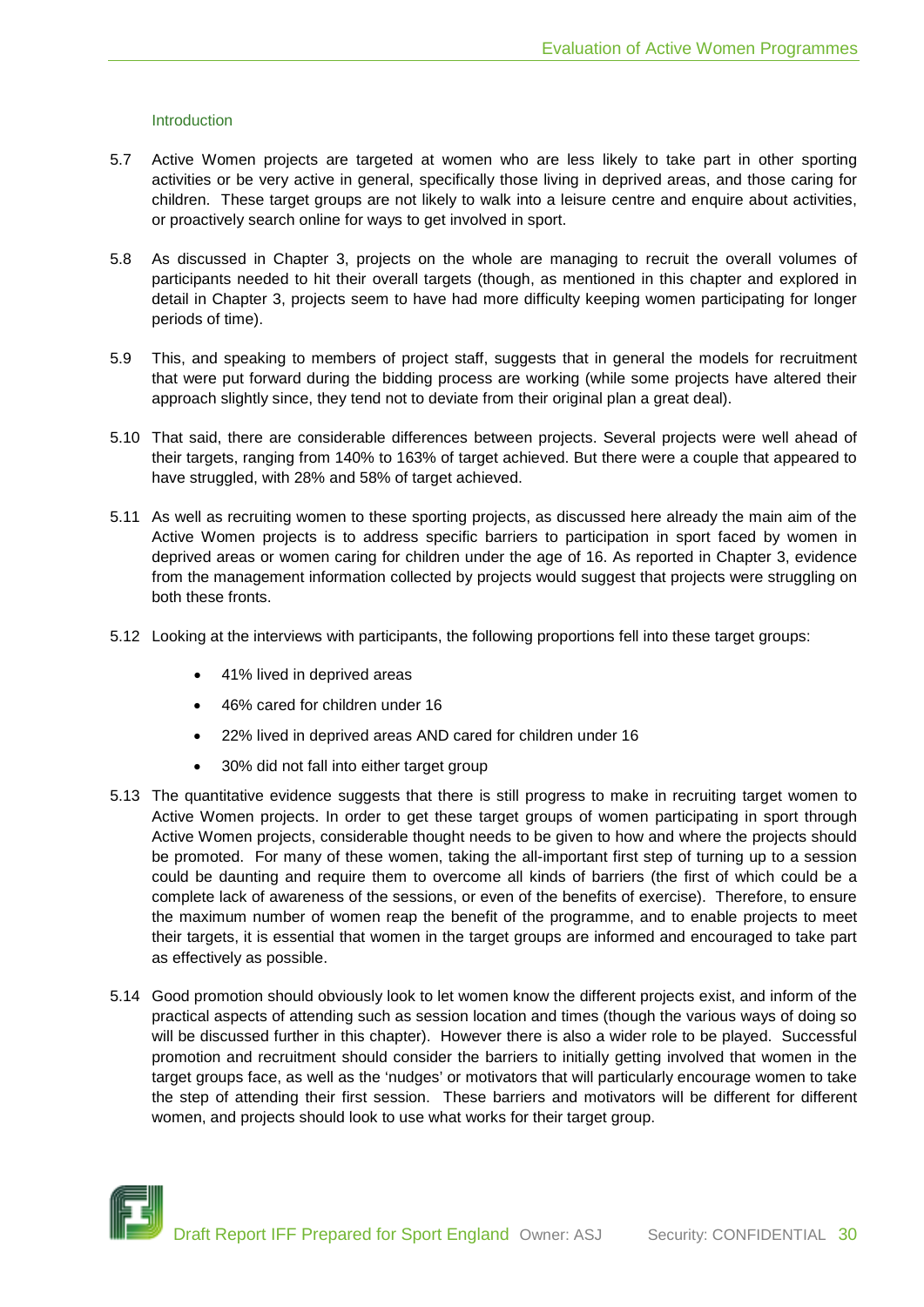- 5.15 Indeed, when asked what improvements could be made to the project, wider and more effective, target promotion is one of the more common answers given by women participants, both in terms of scope (e.g. more promotion, via more media, in more areas) and method (particular emphasis on certain aspects of the programme).
- 5.16 This chapter will first look at how current participants were recruited to the project, including what information was available and in what format, and what made women want to go for the first time. The chapter will also look at the kinds of barriers that may prevent women going to an activity session for the first time (particularly those who fall into the target groups), and how knowledge of these can be used to inform effective ways of recruiting.

How women currently hear about the project

- 5.17 Interviews with both participants and project staff suggest that large numbers of participants learn about Active Women project sessions, and decide to attend, because they are told about them by other women.
- 5.18 In fact, in the quantitative survey, women were most likely to have heard about the project from a friend, with almost two in five (40%) women having heard about the project through a friend or family member (see Figure 5.1). The chart also shows that leaflets (15%), and meeting coaches or staff at a launch event (15%), are effective when recruiting.
- 5.19 Looking more closely, the youngest age group (16-24) were the most likely to have heard about the project from a friend or family member (49% compared to 40% overall).
- 5.20 In terms of meeting coaches at a launch event, this appeared to be particularly effective at reaching women in deprived areas who did not have children - 21% of women in this group cited becoming aware of the Active Women Programme in this way, compared to 15% overall.
- 5.21 It should be noted that women from deprived areas were less likely than women from non-deprived areas to have heard about the Active Women Programme online other than on a social networking site (9% overall compared to 5% deprived and 11% non-deprived).
- 5.22 As women in deprived areas are one of the Programme's target groups, it is important to take into account that this audience may have less access to this form of marketing than those from nondeprived areas.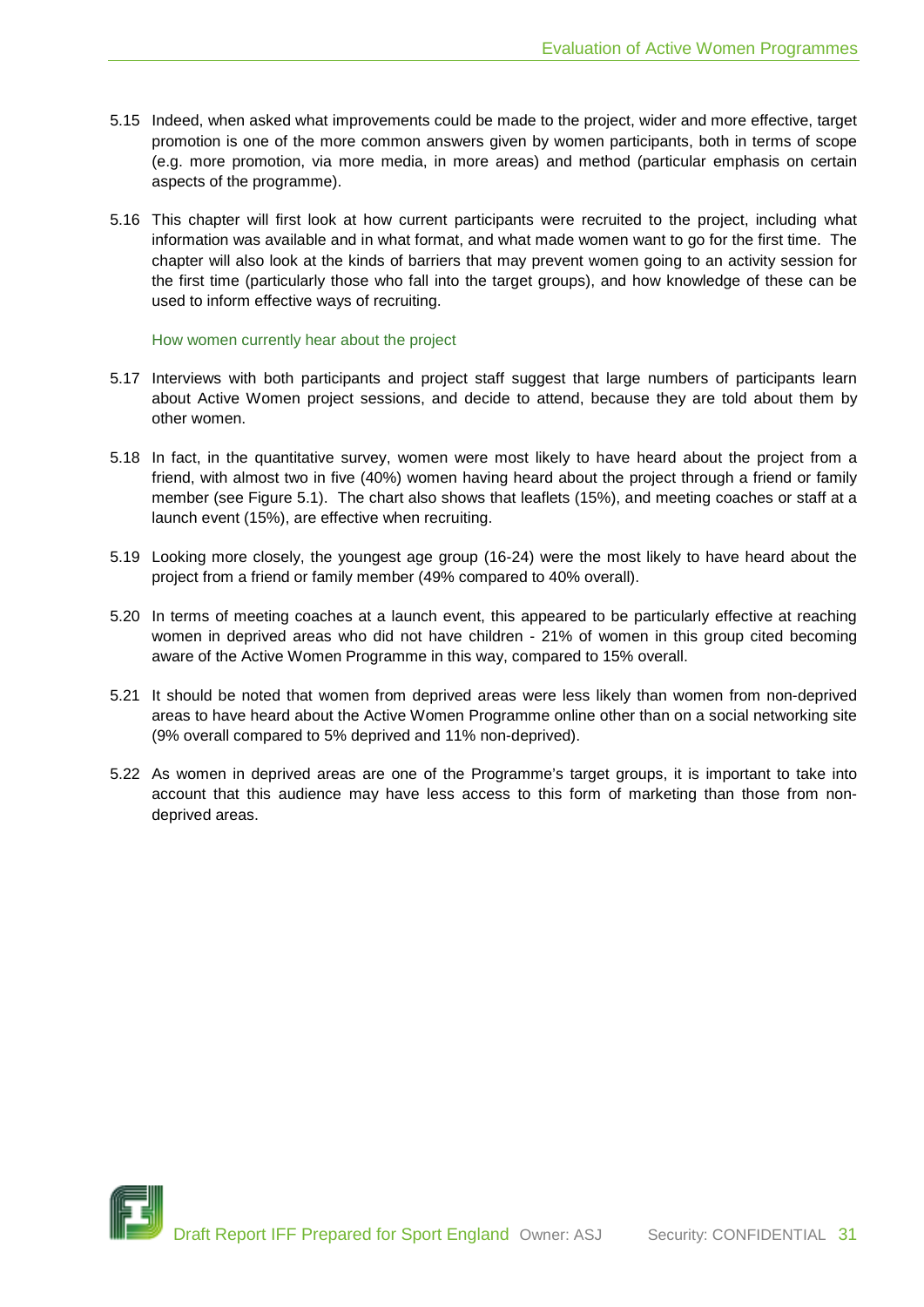

**Figure 5.1: How women found out about the project**

- 5.23 Speaking to the projects supports these findings; several mention that face-to-face outreach work (getting volunteers and coaches to go into the community and speak to different groups) and launch events (in public places such as supermarkets and railway stations) are particularly successful in getting new women engaged. This means many projects try to recruit in this way, though do mention it is labour intensive.
- 5.24 Projects also tend to use some kind of leaflet or poster to raise awareness of the sessions (to varying extents), though project staff do mention that there sometimes needs to be more thought put into where they are displayed. Some projects have also invested time in marketing online, with Facebook being a particularly useful resource. In addition larger, national projects tend to have a website, though this seems harder for smaller, local projects. Overall, projects are utilising several marketing channels to advertise the sessions, though many mention it is difficult to get the message out to those living in disadvantaged areas.

#### Experience of sport prior to Active Women

- 5.25 The quantitative survey showed that in the month prior to joining an Active Women session one in three (34%) participants had not done any sport or activity. However, almost three in ten (28%) had been participating in such activities at least three times a week, suggesting that some projects have struggled to attract enough women who face barriers participating in sport.
- 5.26 There was variation between projects. On one project 12% of participants had not done any sport or activity in the month before joining Active Women, while on another project it was as much as 46%.

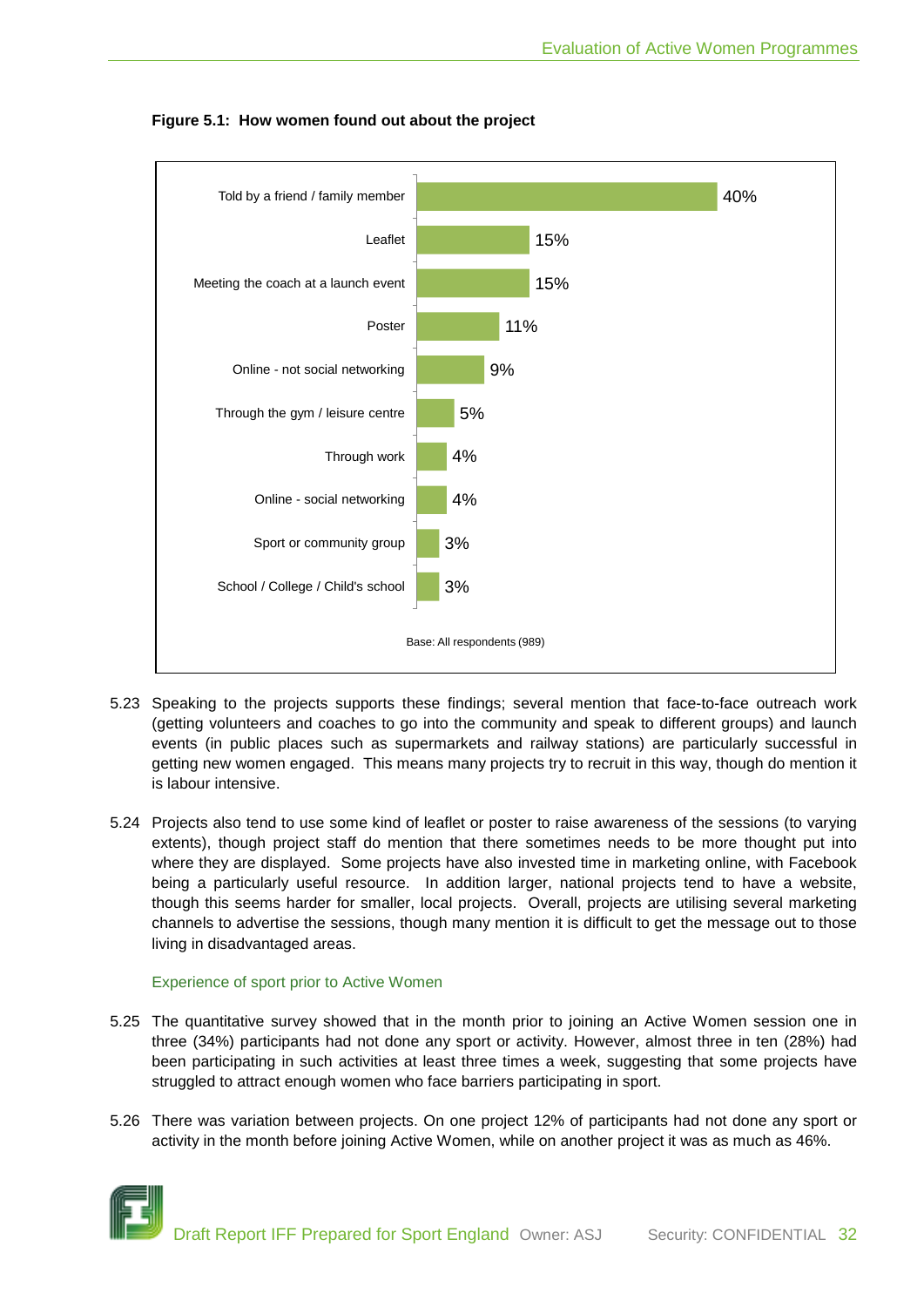#### Motivation for getting involved with the projects

5.27 While some women did have concerns about getting involved (discussed later), there were also particular motivating factors that spurred women into participating (particularly) in an Active Women project session, and these should also be taken into account when thinking about how to recruit women. Figure 5.2 shows the results from the quantitative survey when participants were asked why they chose to attend an Active Women session rather than a different kind of sporting activity.

**Figure 5.2: Why women first chose to attend an Active Women session**



- 5.28 An important reason that women choose to first attend an Active Women session over others in the area was the low cost of the activities (a reason given by 20% of participants in the quantitative survey). Many Active Women sessions are free while others are in the region of £1-2. Again this is one of the most important reasons that women keep returning to sessions, as mentioned in the retention chapter, though it is also a key reason why women feel able to attend for the first time; no one wants to spend money on something that they feel a bit hesitant about, and think that they might not like.
- 5.29 Women from deprived areas who also cared for children (so women falling into both of the Active Women target groups) were particularly likely to mention the low cost of sessions as a reason for attending Active Women sessions above others available (25% compared to 20% overall).
- 5.30 Likewise, on the qualitative side, several women commented that the drop-in element of the programme made it particularly easy to try a session for the first time in the knowledge that there would no pressure to sign up for a course, meaning that a time and money commitment would not be

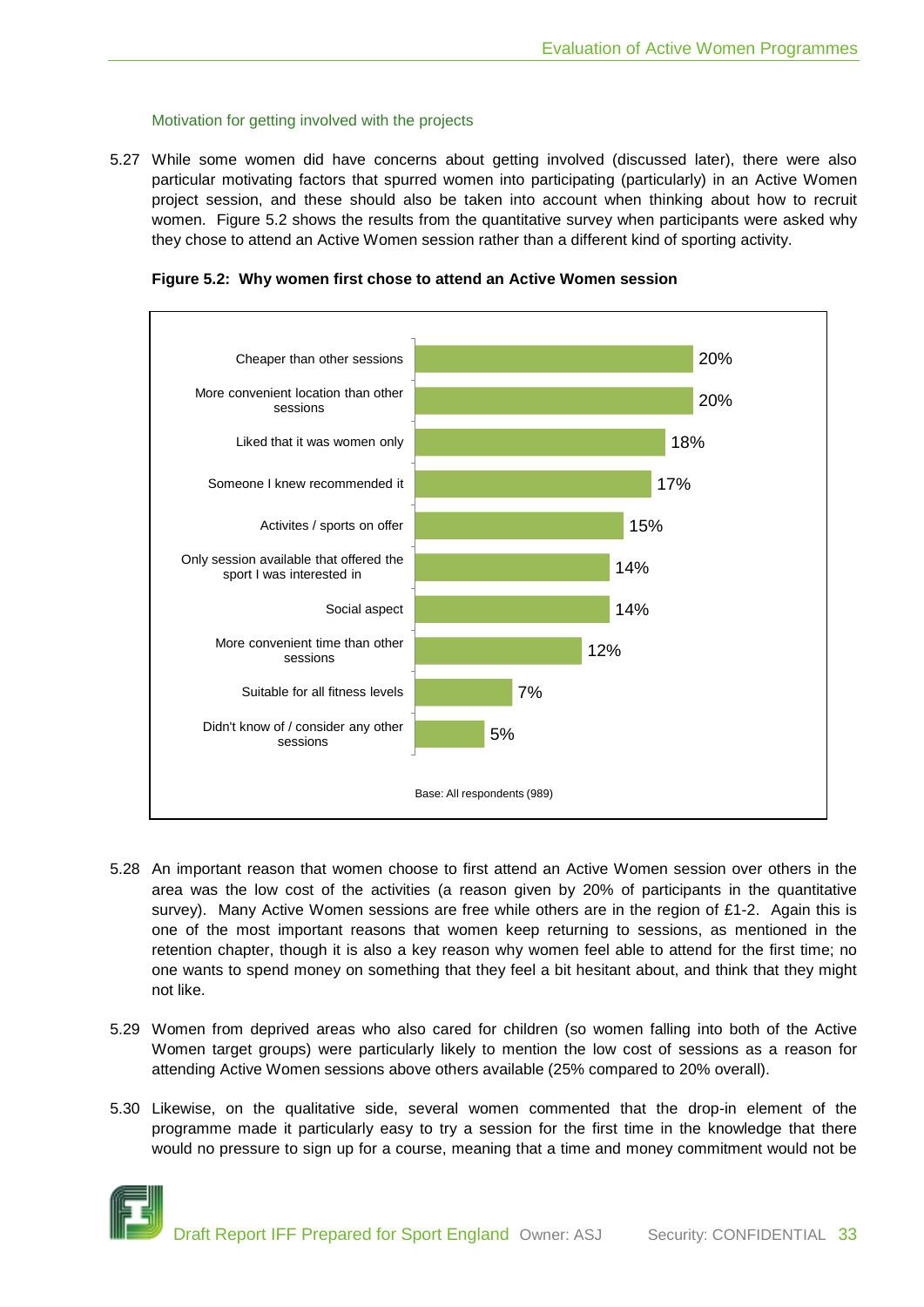required long-term. Again, the next chapter which covers retention emphasises that running the sessions on a drop-in basis enabled women to keep attending regularly without feeling committed to attend every session.

- 5.31 One of the most commonly mentioned reasons for attending an Active Women session for the first time rather than trying a different kind of activity was due to the convenient locations of the sessions (20%), which made it particularly easy to go along and try the activity out. This was also supported by the qualitative research, where women mentioned the advertised sessions were generally very local (i.e. walking distance or a short bus ride away) which reduced the cost and time of travelling to and from the sessions, particularly important for those women being specifically target by the projects – those caring for children and those living in deprived areas.
- 5.32 Indeed, as mentioned the next chapter, inconvenient venue locations was one of the main reasons women eventually stopped attending. Therefore when promoting the sessions, it would seem particularly worthwhile to emphasise the times and locations in the context of making it easy to initially give something new a try.
- 5.33 The qualitative research also highlighted that the timing of the sessions made it easier for women to take the first step and try an activity for the first time, as a variety of session times were available to cater for parents (sessions in the mornings) as well as in the evenings (for women returning from work). This was borne out also in the quantitative survey, with 12% of women overall choosing an Active Women session because the session times were convenient. Women who lived in deprived areas and also cared for children were more likely to cite the convenient time of sessions as a reason for attending for the first time (17%), compared even to women with children who did not live in deprived areas (13%), which highlights the importance of affordable childcare particularly within deprived areas.
- 5.34 Another one of the programme's strengths is the fact that it is designed solely for women (mentioned by 18% of women responding to the quantitative survey as the reason why they chose to participate in an Active Women session). Women of all ages commented within the qualitative research that the women-only atmosphere is particularly relaxing and makes them feel at ease. Looking at this result by religion of participant shows this women-only element is also a particular draw for Muslim women (31% Muslim compared to 18% overall). The project Sport4Women, based in Tower Hamlets where there is a large Muslim population, is well aware if this – indeed the coaches at this project emphasised that many of their Muslim participants would not have considered attending sessions if men were allowed to participate also (or even if male staff were involved in the project's delivery).
- 5.35 Several women in the qualitative research also commented that the Active Women offering was relatively unique in that for some projects, childcare was offered alongside sessions. It seems that where projects have the capacity to offer childcare alongside sessions it can make women keener to attend a project for the first time – not only because the childcare made the first session convenient, but because this offering increases the potential to attend on a more regular basis (which increases the 'point' of attending a first session).
- 5.36 However, a very low proportion of survey participants (1%) actually reported that they chose to attend their Active Women session because the session provided childcare, perhaps reflecting the fact that few projects were offering this facility. Indeed, while project leads acknowledged child caring responsibilities as a key barrier to participating in sport they reported that they were struggling to find affordable methods of combating this issue.
- 5.37 Many women mentioned that they had been encouraged to go along to a session for the first time due to the emphasis on socialising and fun rather than simply getting fit or competing (on posters, leaflets

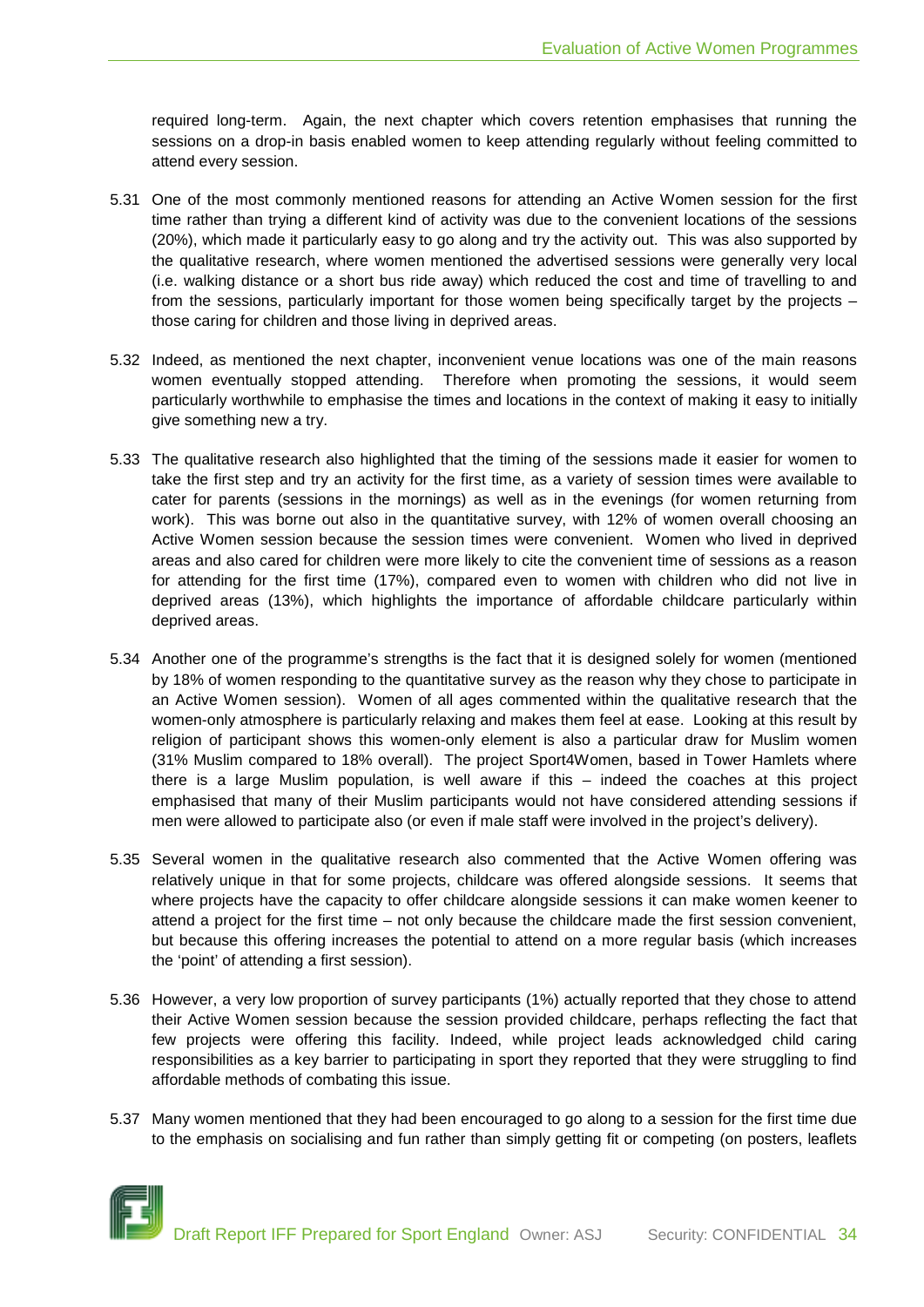and when speaking face-to-face with staff in the community or at launch events). Women mentioned this kind of promotion reassured them, as it reduced the initial concern that they might not be 'good enough' to take part. All the projects have this general stance, with staff from Back to Netball vocalising what many projects probably feel – that getting the wording right in this regard is particularly important (their slogan is "have fun, get fit, make friends"), and it seems in general this approach is encouraging new recruits.

Concerns women had before attending the project

- 5.38 Some women had no concerns about approaching a project session for the first time. Often these women attended with friends, or were relatively accustomed to doing exercise already and were simply trying a different kind of activity (though this was not always the case).
- 5.39 That said some women did highlight concerns that they had before attending for the first time. These were generally linked to fears that other women would be better at sport than them and that they themselves may be laughed at, or may hold the session back.

*'All four of us admitted that we were quite intimidated before we actually went to the first session. None of us had played for such a long time and we thought it would be really professional. What my friend did find out was that it was very informal 'back to netball' and you didn't have to be ace at it...this was definitely appealing.'*

(25 – 34, No child caring responsibilities, Not deprived – Back to Netball)

- 5.40 A few were concerned about the actual activity for instance one women mentioned signing up for swimming classes because she wanted to learn how to swim, but was so concerned about getting in the water that she missed some sessions at the beginning, whereas another women was concerned she would not remember the rules of badminton.
- 5.41 Some women mentioned they were hesitant about going to Active Women sessions because they were self conscious about their weight or the way they looked, with some mentioning a particular nervousness around wearing sports clothes or a swimming costume in front of other people. This is a particular consideration for women in the target group as many have not exercised for a long time.
- 5.42 Additionally, some women were simply nervous about going into an unfamiliar environment where they did not know anyone else, and taking part in an activity that they had not done for a while, or ever.
- 5.43 It should also be noted that due to the location of some of the projects, a relatively high number of the women being targeted are Muslim. As aforementioned, these women are more likely to be concerned about men seeing them exercise in a mainstream location. These women may also be more difficult to recruit because culturally it could be considered more unusual for Muslim women (particularly wives and mothers) to spend time away from the home and taking part in sport. Indeed, projects in areas with relatively high proportions of Muslim women have taken particular steps to target this group, as discussed later.

#### Effective recruitment: Utilising motivation and allaying fears

5.44 The concerns and motivations mentioned by women participants provide some insight into the kind of promotion that may be particularly effective when trying to recruit women from the target groups – those caring for children and those living in deprived areas. Some main themes are discussed below.

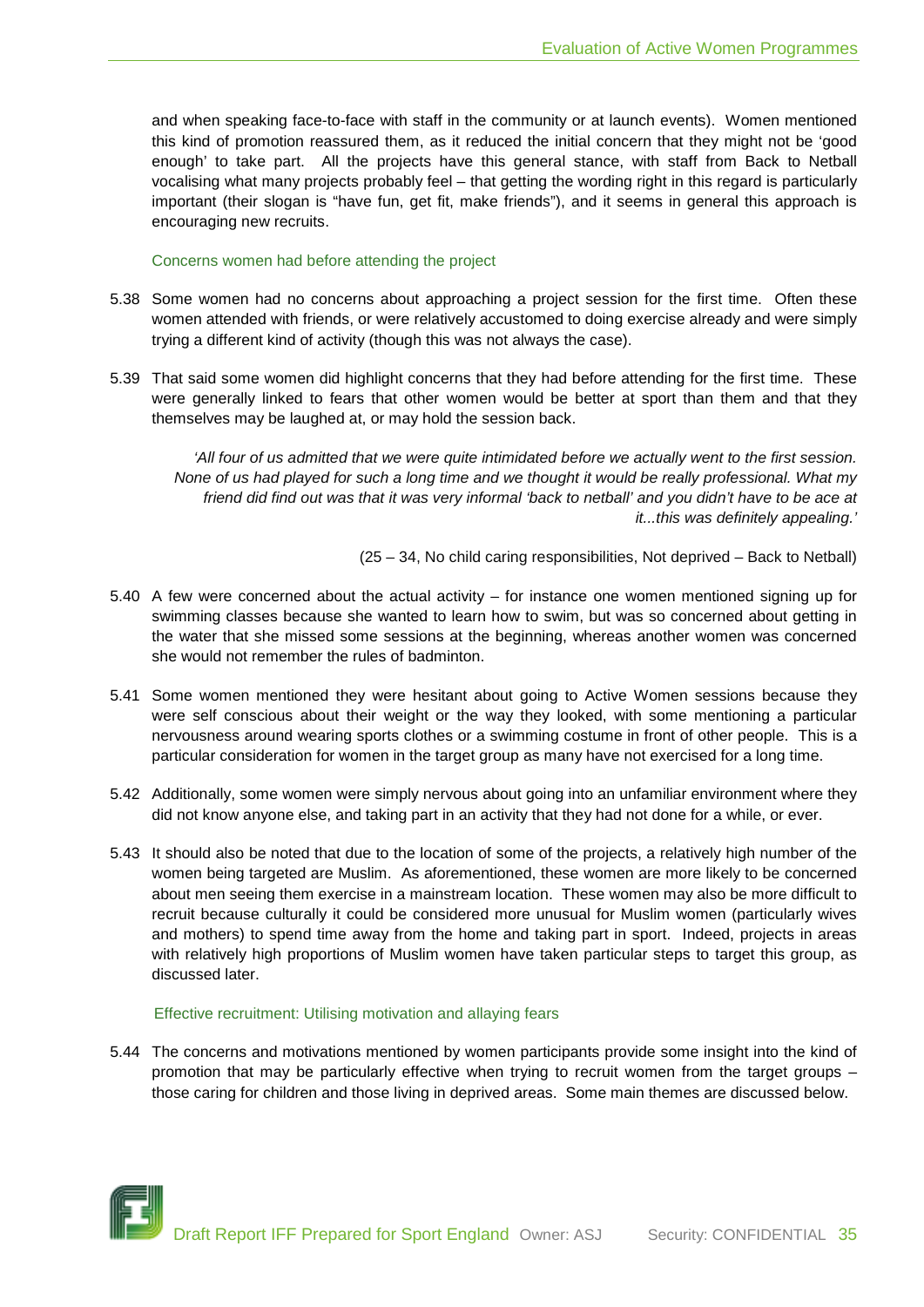In-person and proactive promotion in the community

5.45 One of the most valuable and effective ways of recruiting women seems to be through meeting a representative of the project, as well as women already taking part, at publicity events. These are located in public places where women are likely to be anyway and feel comfortable, such as at their children's school or college, cafes, local shopping centre, local religious building or other local group such as Weight Watchers or equivalent. The women who had been approached proactively by someone from the project spoke highly of this initial contact and found it put them at their ease and allowed them to ask questions directly about anything that was concerning them, while being personally encouraged by the rep's enthusiasm and friendliness.

*'If you give someone a leaflet they may attend but they have to be half interested anyway. If you really want to get people who are too shy or worried [you need to be there in person] … - you know the way they try and get you to join Sky or change your electricity supplier – that's what they should be doing – be more proactive'*

(35 – 44, Child caring responsibilities, Deprived – Think Fit)

- 5.46 This face-to-face contact could help to diffuse many of the concerns that women may have about going to an activity session for the first time, for example those mentioned previously such as being body-conscious or concerned the fitness level of the group would be beyond them. In fact several women who did not have this initial personal contact commented that it would have helped them to feel better about attending for the first time. Sport4Women and Back to Netball, particularly, found that this kind of 'in action' face-to-face promotion is the most effective for gaining new recruits, and have organised launch events in railway stations and shopping centres as well as local schools and colleges.
- 5.47 In addition, it seems that follow-up contact after this initial meeting helps to further solidify the relationship made, and could increase the likelihood that women continue to feel enthused about attending a session; some women gave the example that they signed up when approached by a rep at their local or shopping centre, and then received a subsequent text or email contact as a reminder of session times, or with a link to more information, or simply to encourage the women once again to turn up for the first time. To this end, coaches at Sport4Women give their personal number to prospective participants so they can call and ask questions before they arrive for the first time.

#### **GOOD PRACTICE TIPS**

Think Fit placed an emphasis on 'local champions' – women participants who volunteer with the project simply to go out into the community and speak to other women in their own environment for example in salons, cafes and primary schools. The project finds that when another type of session starts, or at a new venue, this is more effective at generating new recruits than the simultaneous marketing 'push' with posters, flyers and social networking, as well as fostering a community spirit.

5.48 As well as meeting the women involved in delivering and taking part in activity sessions, publicity events are a good way to show the different activities in action with 'real women', to emphasise the fun and sociable nature of the sessions and reduce any anxiety about what the sport will involve or the fitness levels required. To this end, Sport4Women staged mini badminton and basketball matches in school playgrounds and halls to target mums and encourage them to come along and play as a group.

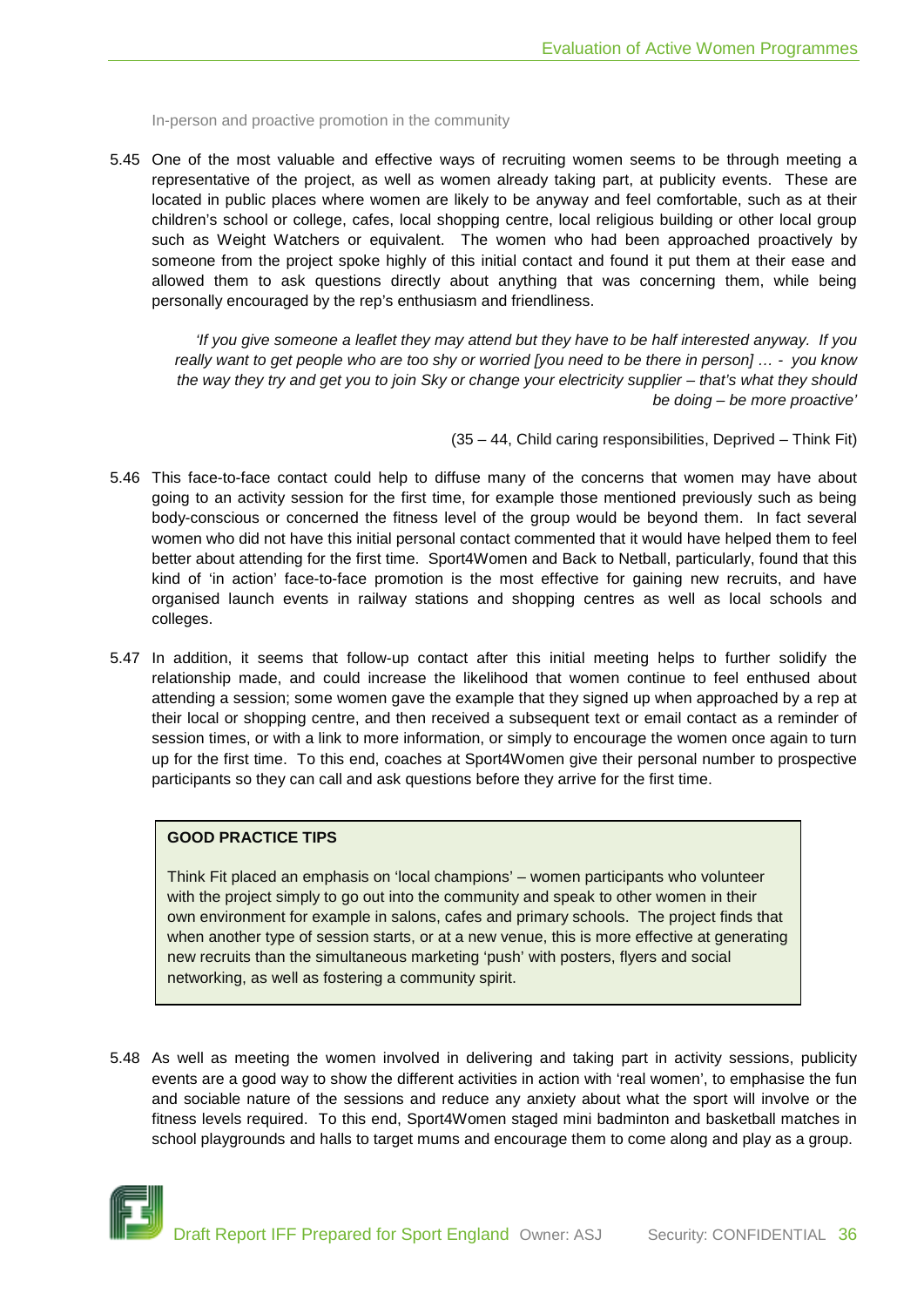5.49 Other projects mentioned wishing to organise opportunities for people in the community to meet athletes that are local to the area, in order to inspire and encourage those currently living there to get more involved in sport. However, one potential hurdle here cited by Sport4women was that the channels involved in organising visits by athletes meant that the process of obtaining an athlete ambassador for events was more difficult than it had previously been.

#### "Bring a friend"

5.50 This is something that has been touched on throughout the chapter and is something that seems to have happened across all projects, with 84% of participants in the quantitative survey saying they had recommended the activity sessions to someone they know, and 57% saying they had taken a friend along with them to a session.



- 5.51 Across projects, high proportions were likely to recommend the project to a friend. However there was some variation. On one project, it was as much as 94%. Indeed, for three out of seven projects it was at least 90%. But on two others projects it was a more modest 58% and 65%. These lower levels of recommendation could be to do with the fact that these projects work on a huge national scale, and so they do not necessarily reap the benefit of the emphasis on the local 'community' that the smaller projects have, where closely-knit local groups of women attend and recommend to other local women.
- 5.52 Women who lived in deprived areas and also cared for children were particularly likely to have recommended the project to someone else (91% compared to 84% overall), suggesting the sessions have a particularly positive impact on women in this group.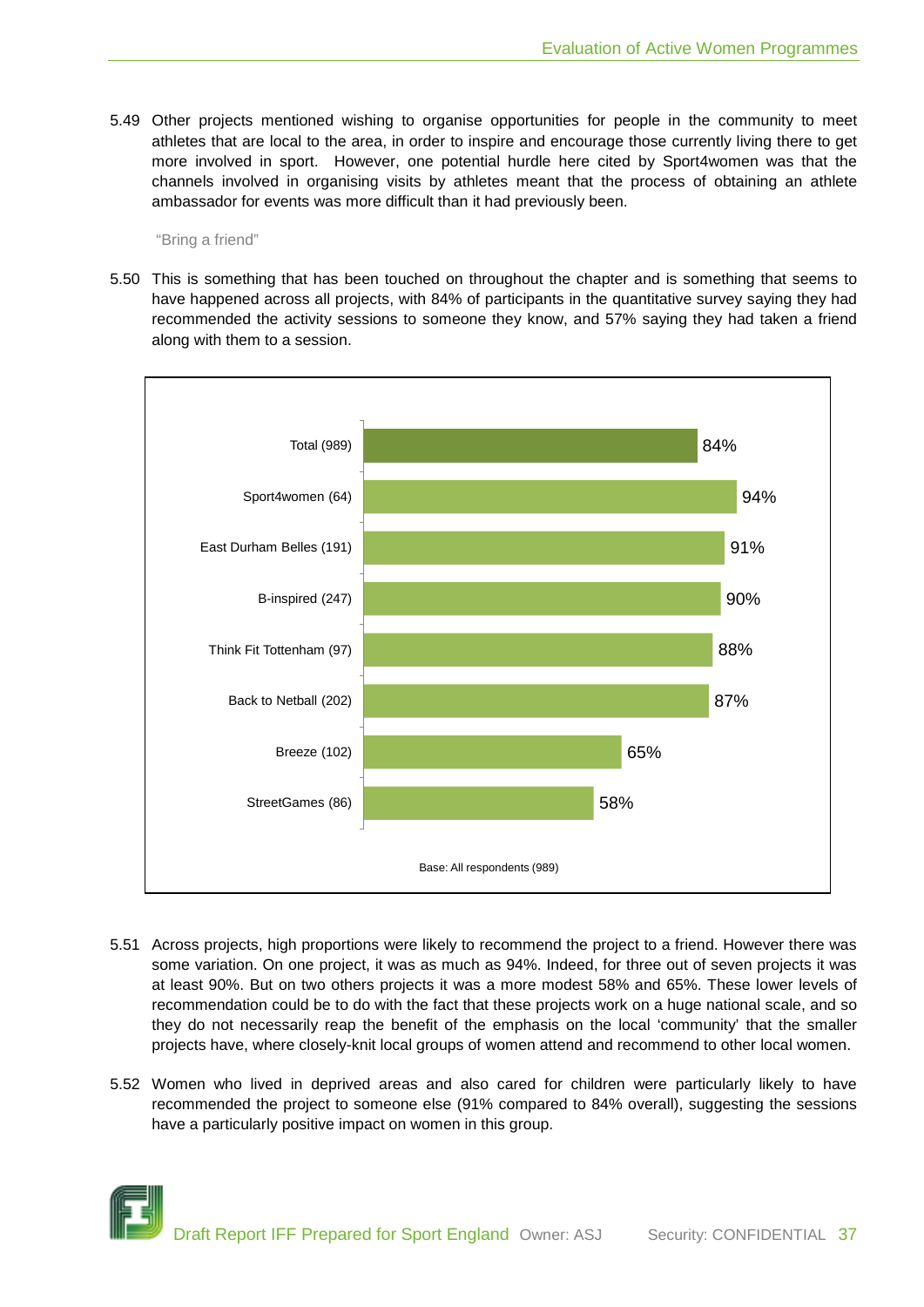- 5.53 When it came to bringing others along to sessions, participants on one project were particularly likely to have done this (70%). This supports the project leader's assertion that the community local to the project is quite tightly knit.
- 5.54 Again, women attending the national scale projects were the least likely to have brought others along to project sessions with them. But it is still positive that on one of these national projects, one quarter of participants have actually brought someone else along to sessions.
- 5.55 Muslim women, and those living in deprived areas were particularly likely to have brought someone else along to the sessions (64% Muslim and 63% deprived compared to 57% overall).
- 5.56 This supports the assertion by project staff and volunteers that a number of their participants are recruited when women bring their friends, family members and colleagues along to activity sessions. Therefore overtly encouraging present participants to recruit their friends, family members, neighbours or colleagues could be a particularly effective way of increasing participant numbers. Some projects, for example Sport4Women, cite this aspect of the project as being particularly successful; a coach at this project gave the positive example that after encouragement from the coach to bring members of her family with her, a Bangladeshi woman started to bring both her mother and her mother-in-law to sessions with her – something quite unusual in Bangladeshi culture.
- 5.57 East Durham Belles found that being accompanied by a friend is almost essential for younger women to attend for the first time. The project lead commented there is apathy in the area among younger women (under 24s) that is not seen among older age groups. Younger women who do attend are particularly encouraged to bring their friends along.

Using public / national events as 'springboards' for increased recruitment

5.58 Some projects found recruitment was particularly successful when marketing campaigns were built around public or national events or holidays, to create the feeling that 'everyone' is getting involved.

#### **GOOD PRACTICE TIPS**

A particularly good example was Back to Netball's social media campaign on New Years' Resolutions which resulted in a huge increase in participants.

- 5.59 Use of the Olympics as a marketing 'hook' to increase local interest in sport was something considered by Back to Netball which met with some interest, although the project did report that the level of engagement with the Olympics, particularly within the target groups, was low. Interviews with participants confirmed the same thing, that while some were excited about the Olympics, almost none felt more inclined to take part in sport as a result.
- 5.60 Sport4Women reported that Ramadan creates a barrier to taking part in sporting activity for the large Muslim community in Tower Hamlets, and that the Olympics coinciding with this period means Olympics-related marketing is likely to be particularly ineffective within the project's local community.

Promoting the projects more widely

5.61 Both participants and project staff feel that as well as 'personal' promotion, better 'paper' promotion of the sessions was crucial to getting more women attending. As shown in Figure 5.1, leaflets and posters did raise the awareness of some women (15% heard about the project through a leaflet and

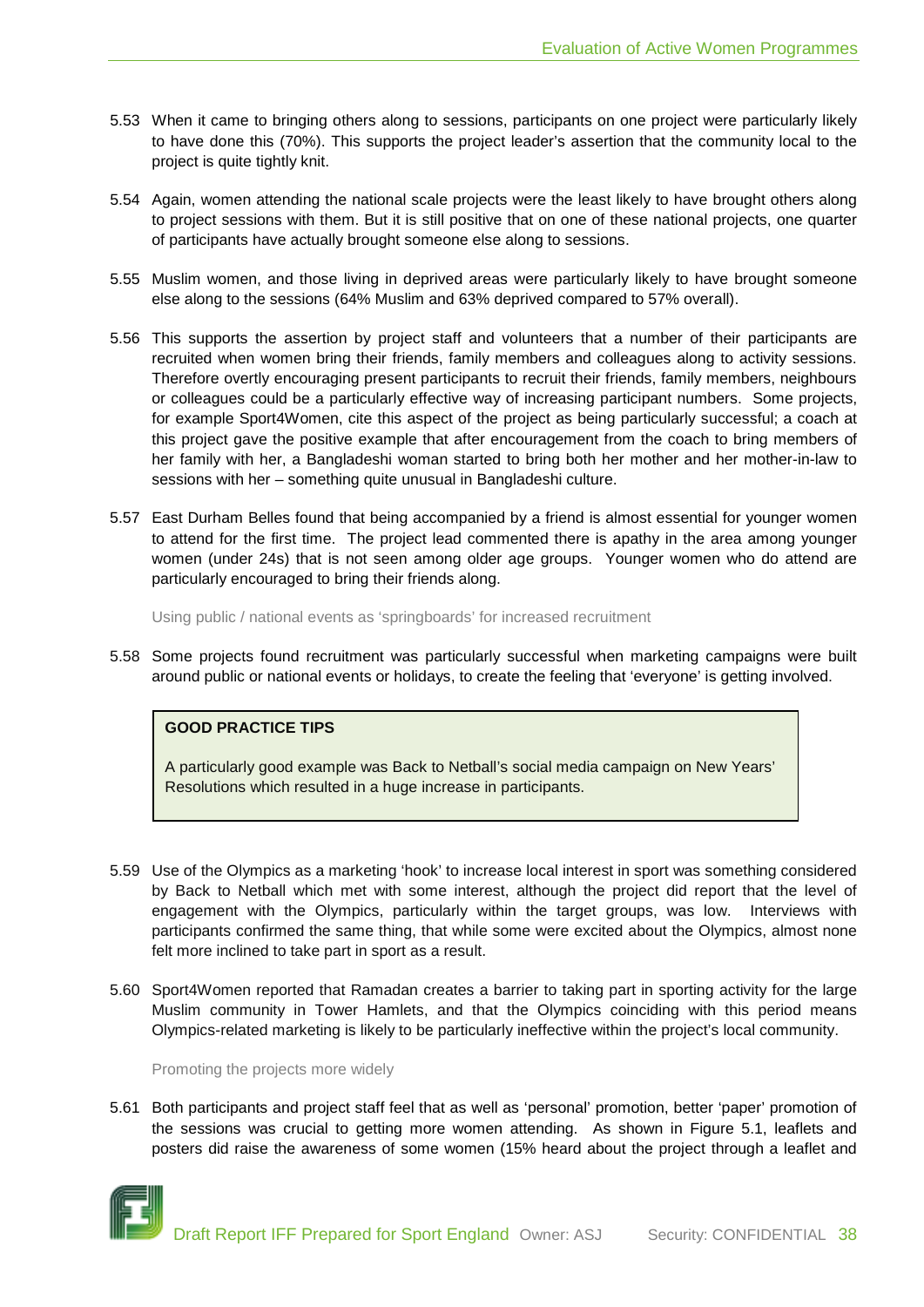11% through a poster), but some women had only heard about the project through word of mouth and had seen no publicity at all, while from the qualitative research it was clear that other women had only seen posters or leaflets at the gym (rather than in non-sporting community locations).

*'People who don't visit the leisure centre aren't going to see the advert or poster. I've never seen the poster anywhere else. They need to advertise more widely.'*

(25 – 34, Child caring responsibilities, Deprived – Think Fit)

5.62 Both participants and project staff felt this could be a particular barrier to recruitment. One project acknowledged that following on from making the marketing materials effective, getting them out of leisure centres and into the community was the next step. They also wanted to make more use of social media to aid recruitment, particularly for the younger age groups which appeared relatively hard to reach.

# **GOOD PRACTICE TIPS**

Staff from one project commented that they are putting far more emphasis on marketing than originally anticipated, with each coach now required to diarise at least 5 hours a week on marketing such as posting flyers, writing social media articles and blogs, and updating their section of social media websites such as Facebook and Twitter twice a day with photos of recent sessions and news on upcoming sessions, to ensure there is always something recent for potential participants to see.

5.63 Staff and volunteers from Sport4Women also commented that getting marketing out to all the women they want to reach, particularly disadvantaged and Muslim women, is difficult. At present the majority of their poster and leaflet promotion occurs around the leisure centres where the Active Women sessions are held (the project lead cited that the busier leisure centre venue was not surprisingly the more effective in terms of recruiting), and getting the word out into the community is a priority. In addition, some staff and participants mentioned that the posters / leaflets are generic and so do not offer any information on session times or locations, however the project lead stressed this means the materials do not have to be reprinted when changes occur, and that the more detailed information is available on the website. Evidently there is a balance to be struck between keeping costs down and providing up-front information that will encourage women to participate for the first time.

Providing more practical information

- 5.64 Women feeling uneasy about going to a session for the first time could also benefit from being given more practical information about what sessions might entail. Several women commented that while they had no specific anxieties about taking part, they were also unsure what the sessions would involve, what else was available and when. Providing a short leaflet or email in advance of attending a session (ideally handed out in person by a project rep or emailed afterwards, or provided alongside any posters) may help 'warm up' women so that going to a session for the first time does not feel too daunting. Interviews with participants suggested that some projects are doing this already by sending emails, calling or texting potential participants to provide session times and other information - this was particularly mentioned by participants of East Durham Belles, Breeze and B-inspired.
- 5.65 In a similar vein, it is important that any leisure centre staff know enough about the project to be able to provide this kind of information to any women who visit or call to make further enquiries after seeing a poster or a leaflet, or speaking to a rep. Ill-informed (or unenthusiastic) front line staff could mean a

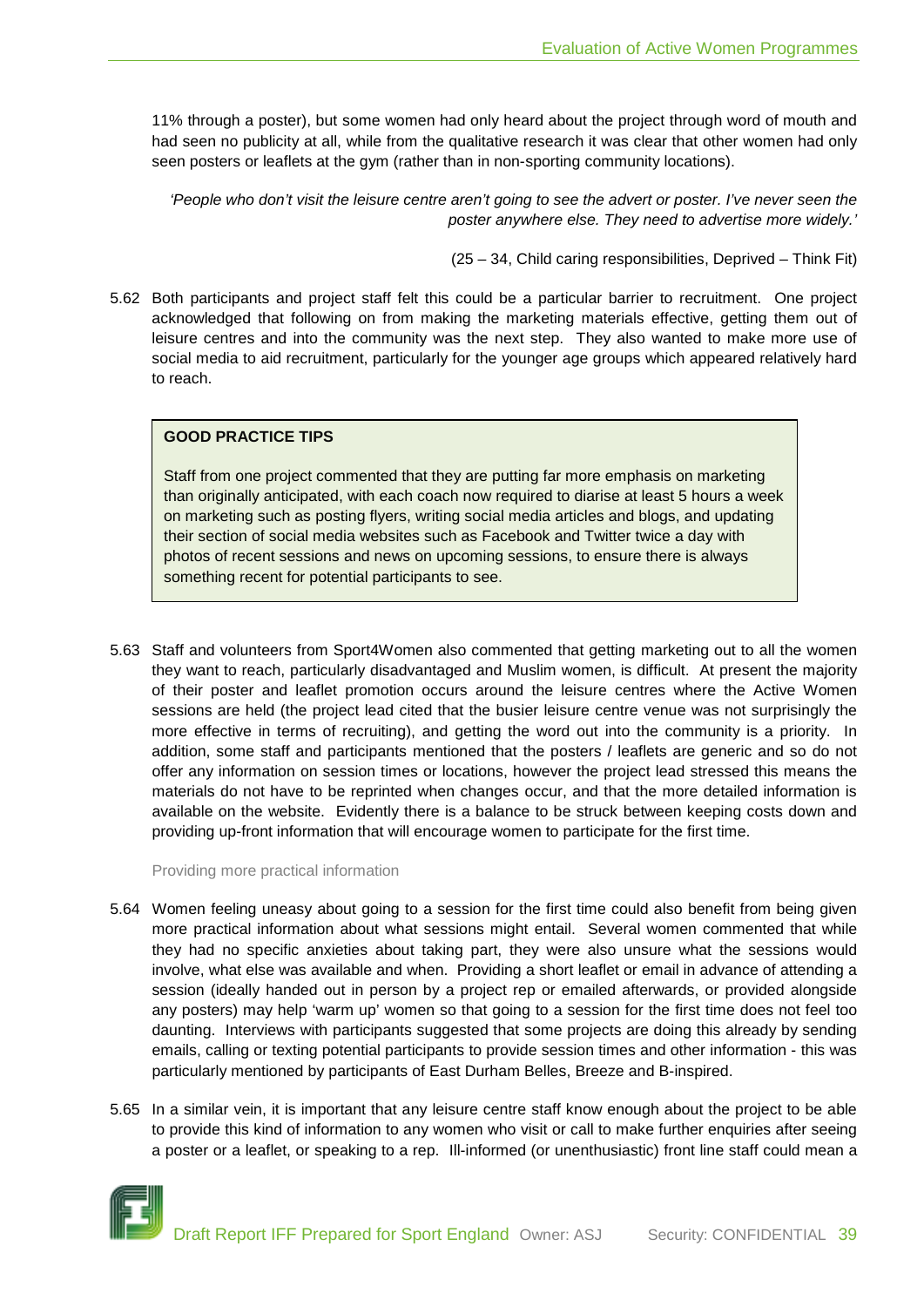hesitant woman does not attempt to find out anything further. For sessions run in local leisure centres, some qualitative interviews with participants highlighted the need for participants to be supported in the critical phase between them showing an interest and attending their first session:

*'It would have been good if the receptionist had been better informed, or if there was a leaflet.'*

(25 – 34, No child caring responsibilities, Deprived)

*'I wished I had more information about what it was all about, just to know what to expect - would have reduced the anxiety a bit.'*

(25 – 34, Child caring responsibilities, Deprivation unknown)

5.66 To counter this, one project briefed all front-line leisure centre staff so they are able to answer questions and provide information about the project if people enquire. In addition, one female member of staff is appointed a 'lead' in each of the leisure centres in order to generate interest amongst women who go to the leisure centre for other kinds of activities.

Partnership working

- 5.67 One important aspect of the Active Women Programme is the projects' ability and proclivity to make connections with 'partner' organisations in the community.
- 5.68 As discussed in Chapter 4, partnership working is beneficial for projects for many wider reasons such as sharing expertise and resources such as equipment, coaches and venues, but has a particularly beneficial role to play in effective recruitment of target women. This is because women can be targeted through organisations that they are already members of, so that information and encouragement comes from a source they feel comfortable with. In addition, if women are informed about the programme sessions while they are with other women that they know, it makes it more likely they will encourage each other, and accompany each other, to activity sessions. Women who went along to their first session with someone else often reported feeling glad that they went with someone they already knew.
- 5.69 There are several examples of partnership working and how this has helped projects recruit.
- 5.70 Some projects, for example East Durham Belles and Sport4Women, found that working in close partnership with local leisure centres where some sessions are held, means that both the project and the leisure centre benefits.

# **GOOD PRACTICE TIPS**

An example of this is 'Ladies' Days' which are organised by East Durham Belles and hosted by the local leisure centre. These work like 'open days' where women can come and meet other women and coaches, pick up leaflets, have a look at the leisure centre and are offered refreshments. Previously the leisure centre had been relatively empty between 9am – 5pm, and in addition the project's first 'Ladies Days' (held elsewhere initially) were not very busy. Combining the two meant the Leisure centre gained many extra customers (many decided to try out other facilities while they were there) and the project's open days were far more popular and resulted in more recruits. The combination worked so well that the Leisure Centre manager stopped charging the project for the use of the room, and the centre is now used far more by other organisations in the community.

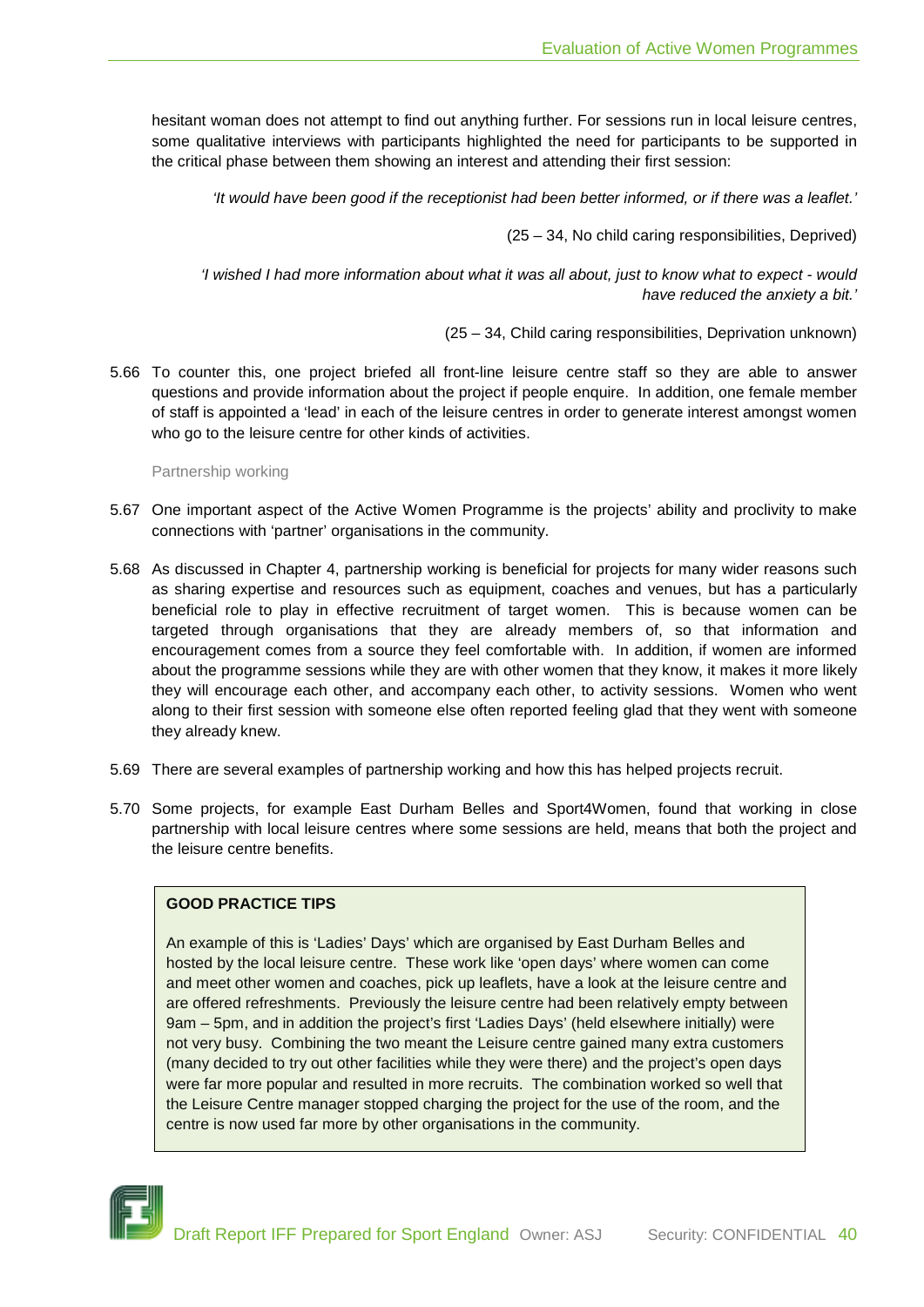- 5.71 In a similarly practical vein, B-inspired teamed up with the local council in order to provide a far greater pool of bikes and instructors than they had access to previously, meaning the project became able to recruit and accommodate larger numbers.
- 5.72 National partners can also be help raise the profile of smaller projects for example, Think Fit found that they have benefited from the branding of national partners like Badminton 'No Strings' and 'Run England', meaning that the project has become noticed (and trusted) by a far larger pool of potential new recruits.
- 5.73 Partnership working can also help particularly the 'disadvantaged' target group, as projects have commented that disadvantaged communities can be quite 'closed' and hence engaging women from these communities can be difficult to reach, although on the whole partnerships are being used to boost overall participant numbers, rather than key target group numbers.
- 5.74 As noted in Chapter 4, Sport4Women have trained women from the Muslim Women's Collective as coaches. This has subsequently encouraged more Muslim women to attend sessions.

*'The female Muslim coaches that we've got have naturally attracted other Muslim ladies, whereas the white coaches have attracted younger girls from school, or working women.'*

(Project lead – Sport4Women)

#### Mythbusting

- 5.75 As previously mentioned, women can feel nervous about going to an activity session for the first time. Sometimes this is due to a general wariness of new situations and unfamiliar people. However sometimes there are specific concerns that could potentially stop women from attending a session for the first time, but that could also be relatively easily allayed with knowledge of the concern and sensitive marketing. Projects could consider emphasising the following to potential participants:
	- Many will be total beginners and it doesn't matter if you have never taken part in the particular sport before or if you are very unfit
	- It doesn't matter what age, size or shape you are, sport can still be fun
- 5.76 A few examples cited included Back to Netball's posters showing that you do not have to be particularly young or fit to enjoy playing netball and that women are not expected to wear gym skirts (to counteract women's potential recollections of the sport from school).
- 5.77 Another example is East Durham Belles' focus on 'real' women making sure posters show normal looking women taking part, coached by normal looking women, rather than particularly slender or muscular women.

*'Women could be nervous about joining in. You see images of the perfect body and that can be off putting. They have to advertise it for normal people and stress how their fitness and health levels will improve.'*

(25 – 34, Child caring responsibilities, Not deprived – East Durham Belles)

5.78 It could be useful for projects to really engage with their current participants (particularly those who fall into the 'target' groups of the programme – disadvantaged women and women caring for children) and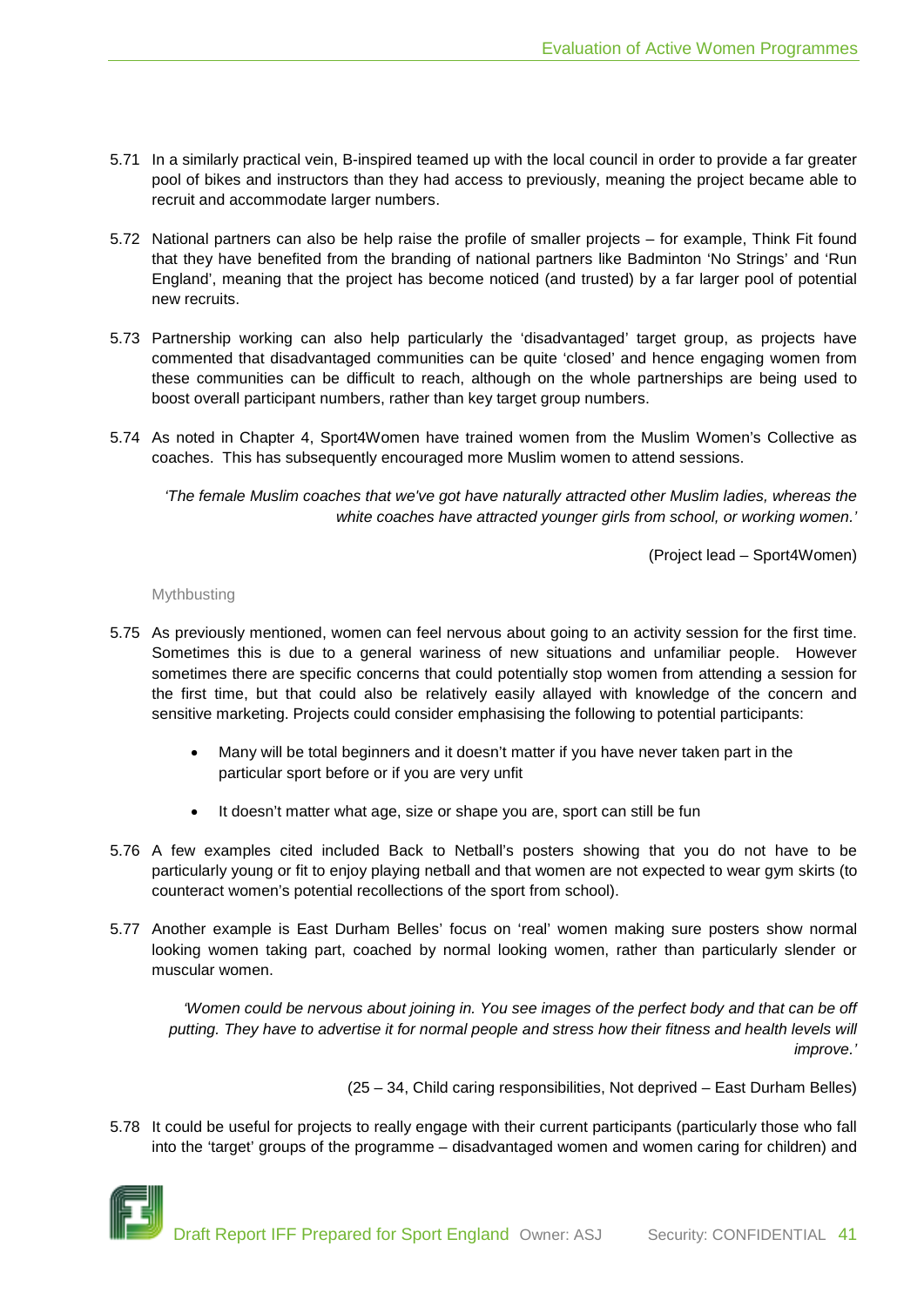find out what kinds of specific preconceptions (and potential misconceptions) existed before they attended their first session. This knowledge could then be used to build on existing marketing and increase the appeal of the sessions to the target audience by reducing any initial reticence as far as possible.

#### Participant story highlighting recruitment issues: Alexandra

5.79 The following portrait tells the story of one participant's experience of their Active Women project, illustrating issues relating to recruitment. Similar portraits are also included at the end of the next two chapters, focussing on retention and impact respectively.

#### **PARTICIPANT STORY: ALEXANDRA**

Alexandra, aged 35 to 44, started attending Active Women sessions in February 2012.

She first heard about the project from a friend. Being able to bring her daughter to the swim sessions really appealed as there was no need to worry about childcare. At the time she was looking to take part in exercise; she wanted to get back into shape after having her daughter and wanted to meet new people.

Initially she was quite nervous about attending: she was worried about not knowing people and getting into a swimming costume in public. Getting a phone call from the project co-ordinator however really helped her to decide to take part. The co-ordinator reassured her, talking her through what the sessions would involve.

*'It was specific to women; this was a major fact. Mixed sessions can be* 

*intimidating. I felt more comfortable with women who were in a similar situation to me. Socially it was also a supportive environment.'*

Alexandra is doubtful whether she would have taken part in sport or exercise if it hadn't been for East Durham Belles. She is a more confident swimmer as a result of taking part and has a greater sense of emotional wellbeing. Her enjoyment of the sessions is clear; she has encouraged other friends, and her partner, to attend.

Unfortunately she has had to temporarily stop attending because of a foot injury. But the project has been touch to see if they could help; indeed they have put the session fees on hold until she returns.

'*If I hadn't had this contact I probably wouldn't have wanted to, or even thought about going back. This was reassuring and gave me confidence.'*

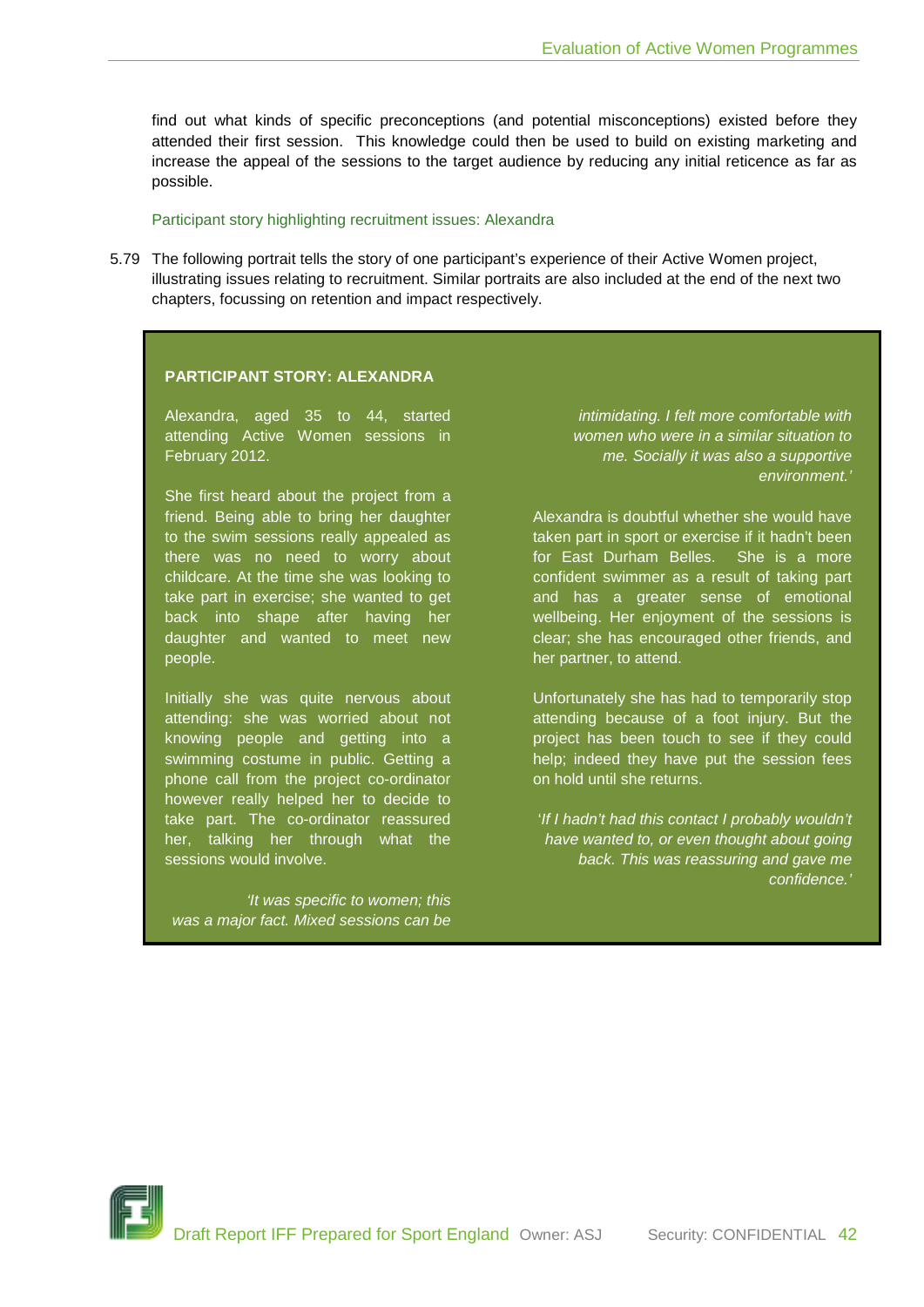#### Participant story highlighting recruitment issues: Mia

# **PARTICIPANT STORY: MIA**

Mia, aged  $25 - 34$  and with two children in nursery, started attending Active Women sessions in October 2011. She went along to four sessions before dropping out.

A poster in the local leisure centre, about Badminton 'No Strings' women only sessions, sparked her interest. The sessions were in the morning, which worked well with her children's nursery schedule. It also sounded fun and unintimidating, being women only.

On a practical level it was easy to attend the first session, she just rang the contact number on the poster and went along the following week; this was the only contact she had with the project prior to attending. She did have some reservations about attending because of her fitness level, so more contact from the project prior to attending would have been good.

'*I went with a friend and we were both unfit. It was a bit scary to see what would happen, if we were going to play, if we would be welcomed.'*

She found the sessions to be fun and good exercise. While some of the sessions could have done with a bit more structure, as sometimes she felt like she was standing around doing nothing, overall her experience was positive.

One barrier to continuing attending was not having a badminton partner. When the friend she originally went with stopped going she found it difficult as everyone else was paired up.

*'When my friend stopped going, and I carried on, I was stopping everyone else from playing...so I just thought I'd stop. The coach would play with me for a bit, but obviously she had other things to do as well.'*

But the primary barrier to her continuing to attendance was inadequate childcare facilities at the leisure centre. The badminton sessions lasted two hours, but she was only able to use the crèche for one hour. Furthermore, her daughter didn't particularly like the crèche.

Mia is keen to go back but she needs to find a new crèche first.

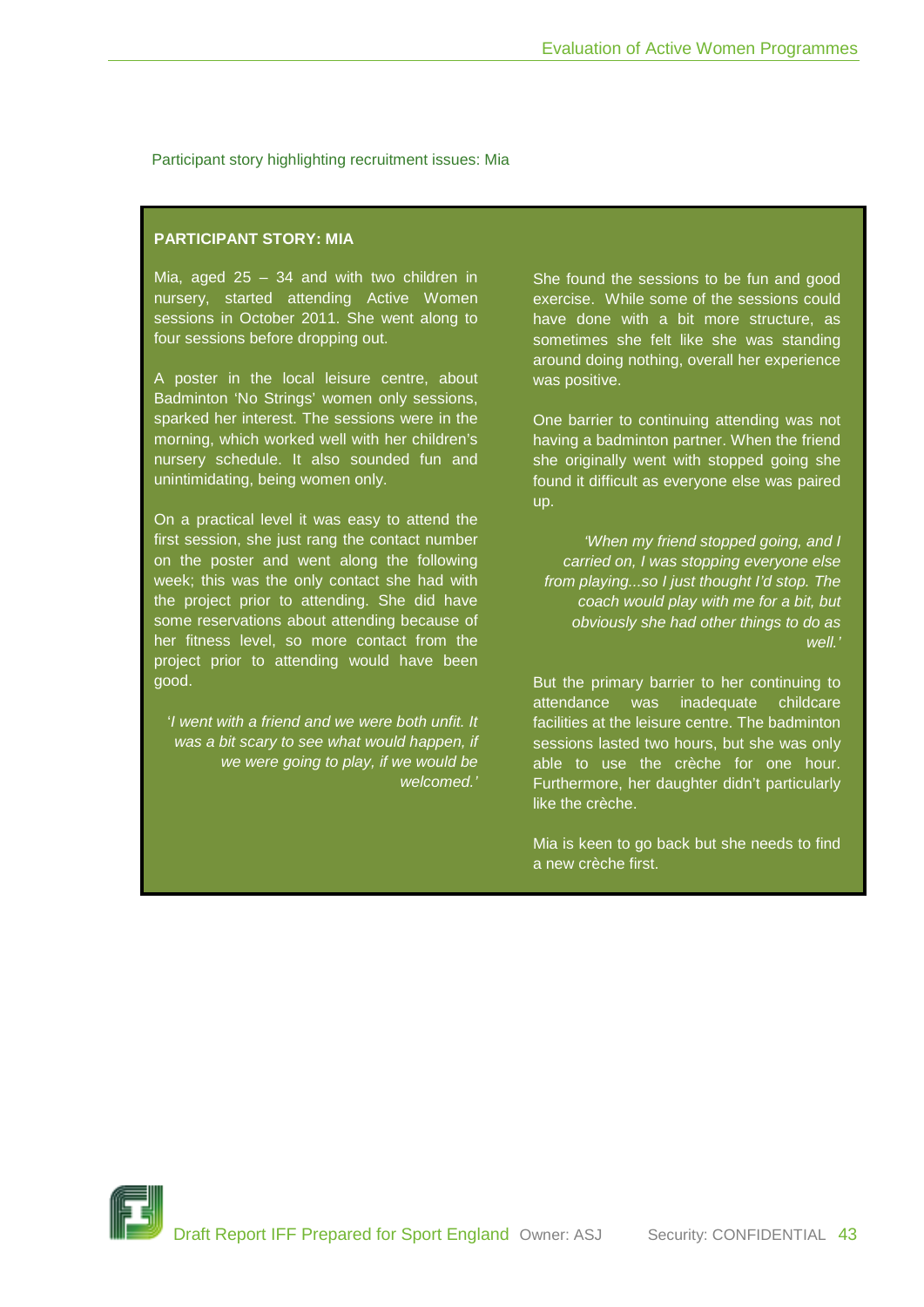# 6 Retention of women on the Active Women Programme

# Summary

- 6.1 Projects are achieving varying levels of success in retaining participants. Overall, a slight majority of participants surveyed were still attending Active Women sessions at the time they completed the survey. However, across projects there were women who considered themselves to still be attending even though they had not attended in the last three months, and significant minorities who had stopped attending sessions.
- 6.2 Crucial to successfully retaining participants is addressing both *enablers* and *encouragers* of attendance.
	- *'Enablers'* include convenient session times, accessible venue locations, childcare facilities, flexible drop-in sessions and affordable prices. These minimise potential barriers to attendance, making it feasible for women to attend in the first place, and on a frequent basis.
	- *'Encouragers'* include frequent contact from project staff, social oriented , fun and noncompetitive sessions, competent coaches and incentives. These can be used alongside enablers to persuade women to keep attending.
- 6.3 In terms of enablers, the following have been particularly effective and should be utilised by all projects as they move forward:
	- Running morning sessions to meet the needs of women with child caring responsibilities
	- Monitoring the popularity of session times so timings can be adjusted to better meet women's needs
	- Offering childcare facilities in partnership with other local organisations
	- Choosing venues that are within walking distance and / or offering a project-run bus service, to and from venues
- 6.4 The following encouragers have also been used with success, and should be considered by all projects as possible tools for retaining participants:
	- Regular email updates from project staff
	- Follow-up contact and updates from project staff to women who have left a project
	- Sessions designed as social events
	- Induction training for coaches
- 6.5 Training for coaches in both 'hard' and 'soft' skills is an area that needs particular consideration across projects. Incentives, for both participants and volunteers, should also be considered as so far these have been overlooked by some projects as a tool for retaining women.

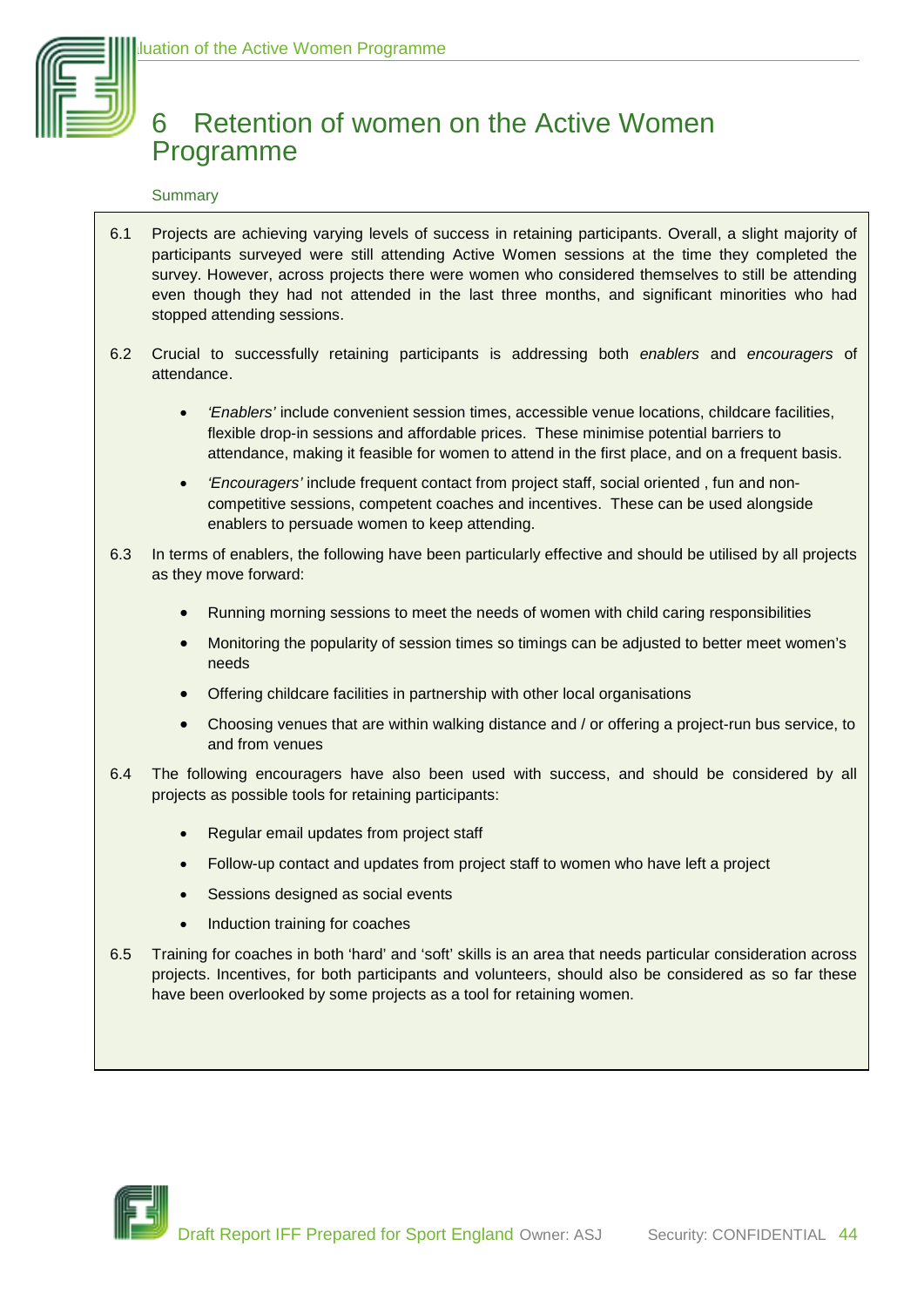#### Introduction

- 6.6 Chapter 3 has already shown that while projects are on track with recruiting their target number of participants, at least at an overall level, throughput figures (i.e. the number of attendances made by each participant) are much lower than targeted. This suggests that so far projects have struggled somewhat to maintain attendance among participants.
- 6.7 Sustained participation is key to the objectives of the Active Women Programme as it is this that will generate greater health and other medium or long term impacts, rather than solitary attendances at one-off events.
- 6.8 This chapter explores issues relating to retaining participants, and how to enable and encourage them to keep coming back to sessions. The chapter presents the participant perspective (drawing on both survey data and qualitative interviews) on this issue; considering their reasons for continuing to attend Active Women sessions as well as their reasons for dropping out, where they have done so. The chapter also draws on interviews with project staff and partners to provide further evidence on what works in terms of retaining participants over time.

#### Drop-out rates and patterns

- 6.9 Around three in five participants (61%) considered themselves to be still attending Active Women sessions at the time of the survey, the majority of which (87%, equating to 53% of participants overall) had taken part in a session reasonably recently, less than three months before the survey interview. However over a third (36%) had stopped attending Active Women sessions altogether by the time of the survey interview, and a further 7% had not attended for three months or more.
- 6.10 It should also be noted that on a couple of projects, a relatively high proportion of respondents who considered themselves to still be attending (10-12%) had not in fact attended a session for at least three months. They may be more accurately thought of as 'lapsed'.
- 6.11 Almost two thirds (63%) of participants who started attending sessions before April 2011 were still attending at the time of the survey at least a year later. This compares favourably to participants who joined between July and September 2011 who were least likely to still to be attending Active Women sessions (54%). This perhaps reflects a greater number of one-off events being run over the summer months which were less likely to result in longer term attendances.
- 6.12 The majority (80%) of participants who considered themselves to be still attending Active Women sessions reported finding it easy to keep attending (further exploration of reasons why participants find it easy or difficult to keep attending are discussed later in this chapter). This suggests that projects have had some success in facilitating ongoing attendance at their sessions.
- 6.13 However, as discussed above, a notable minority were no longer attending Active Women sessions (36%) by the time of the survey interview. It would appear that participants who stopped attending Active Women sessions chose to do so soon after joining. Two-thirds (67%) of participants that had stopped attending Active Women sessions said that they had attended for three months or fewer before dropping out while a further one in six (16%) attended for four to six months.
- 6.14 Around a quarter (26%) had intended to go for a certain length of time, or on an ongoing basis, but stopped earlier than they expected, while over half (55%) had just gone along to give the sessions a try and had no expectation of attending further sessions.
- 6.15 This suggests that participants are perhaps most 'at risk' of dropping out in the early stages of their participation rather than after they have been attending for a longer period of time.

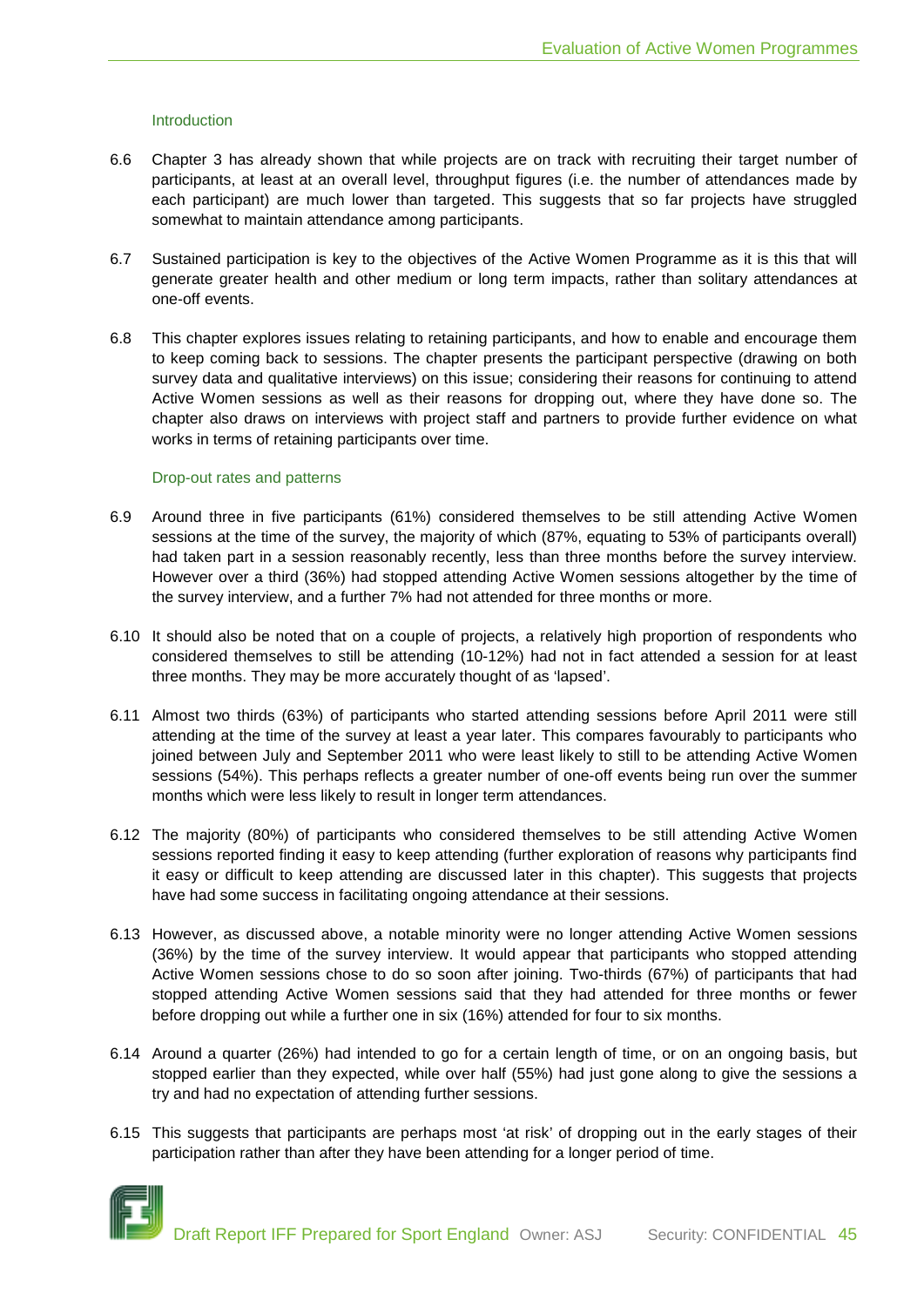- 6.16 Findings from both the survey and qualitative interviews also suggest that projects may have focussed on running one-off mass participation or stand-alone sessions without fully maximising the potential to translate attendances at these into longer term attendance. In some projects there may not have been regular sessions to signpost attendees to. Indeed, a quarter (24%) of respondents who were no longer attending Active Women sessions at the time of the survey interview reported that this was because the sessions had stopped. Evidence from project staff suggests this may have been because not enough funding was available to allow sessions to continue sustainably, and/or because they had run a one-off event. However, the fact that a quarter of those who were no longer attending had stopped because there were no sessions for them to go to suggests a missed opportunity for some projects in retaining women.
- 6.17 Among those that had already stopped attending Active Women sessions by the time of the survey interview, participants from a deprived area had attended for a shorter amount of time before dropping out than others (74% of participants who lived in a deprived area attended for three months or less compared with 61% of participants who did not live in a deprived area). While this may reflect the pattern of delivery by different projects (as some deliver to a higher proportion of deprived participants than others), there is some suggestion that this target group of participants may require additional support in maintaining their attendance at sessions in the first few months.

#### Reasons for dropping out of sessions

- 6.18 Survey participants gave a range of reasons for dropping out of Active Women sessions. The most common reason given related to the timing of the sessions. The sessions were either not scheduled at convenient times for participants or a change in work commitments for example meant respondents were too busy to attend (35%).
- 6.19 Other frequently reported reasons for stopping included the project sessions stopping (24%), difficulty getting to the venue and a need to take care of children instead (both 12%). Illness or injury was also a commonly cited reason (11%). Figure 6.1 presents the main reasons respondents gave for no longer attending Active Women sessions.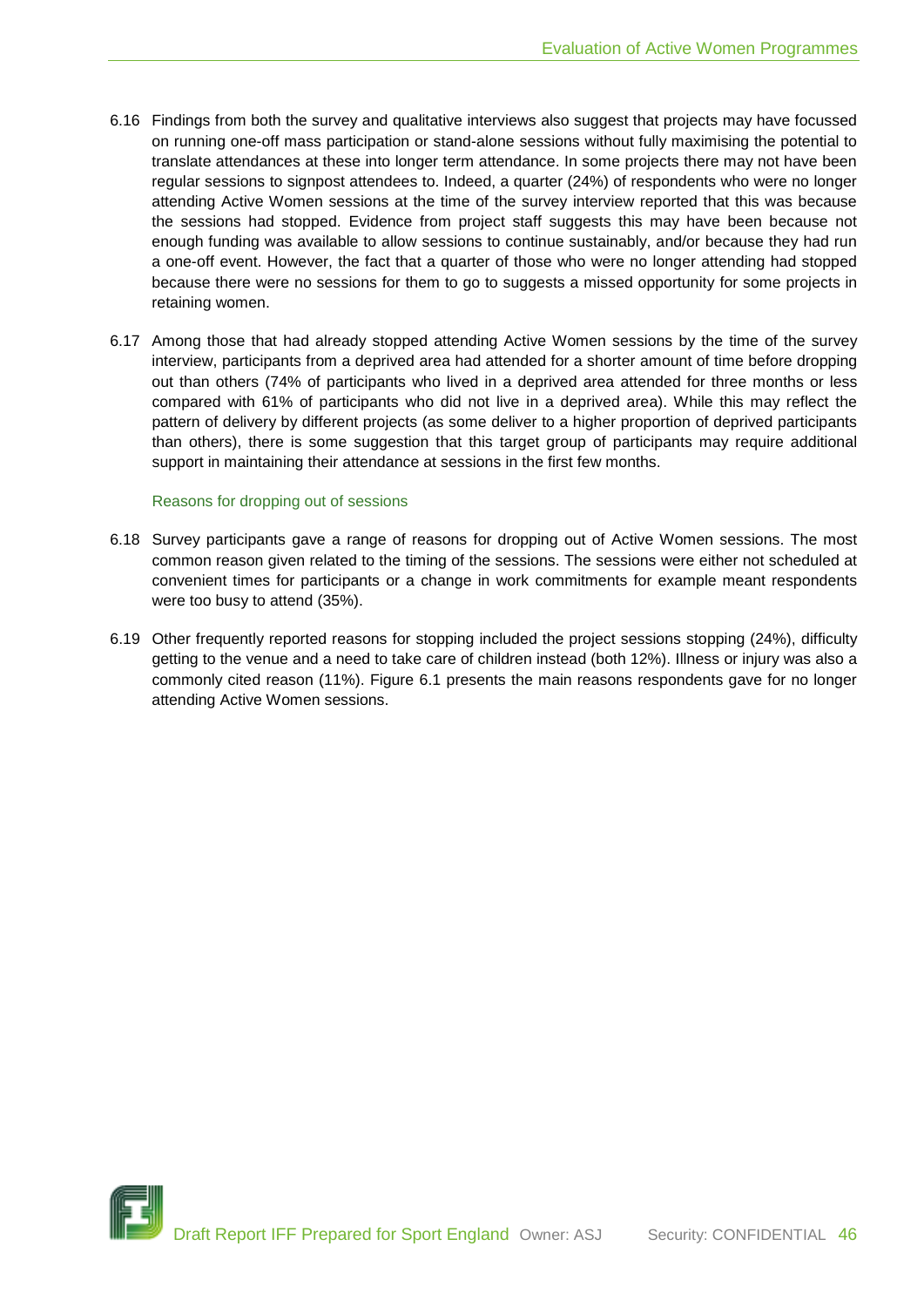

# **Figure 6.1: Reasons for no longer taking part in Active Women project sessions**

# Ease in attending sessions

- 6.20 Participants who were still attending Active Women sessions at the time of the study were asked how easy or difficult they found it to keep attending. The majority of participants (80%) reported that they found it easy to keep attending, including 38% who stated that they found it very easy to keep attending. One in ten (10%) found it difficult to keep attending, including only 1% who reported that they found it very difficult.
- 6.21 There were also some significant differences by demographics. Women who cared for children under the age of 16 were more likely to find it difficult to keep attending (12% vs. 8% of those without children under 16) and both younger participants (aged 16 to 24) and Muslim participants were less likely to report finding it very easy to keep attending sessions (28% and 34% respectively compared to 38% overall).
- 6.22 Respondents who reported that they found it difficult to keep attending Active Women sessions were asked to explain their reasons for this. The reasons given for missing sessions follow a similar pattern to those given for stopping attending altogether, both (see Figure 6.2). Clearly participants who find it difficult to attend some sessions are at high risk of dropping out. It is therefore important to address occasional barriers to participation before they become permanent barriers to participation.

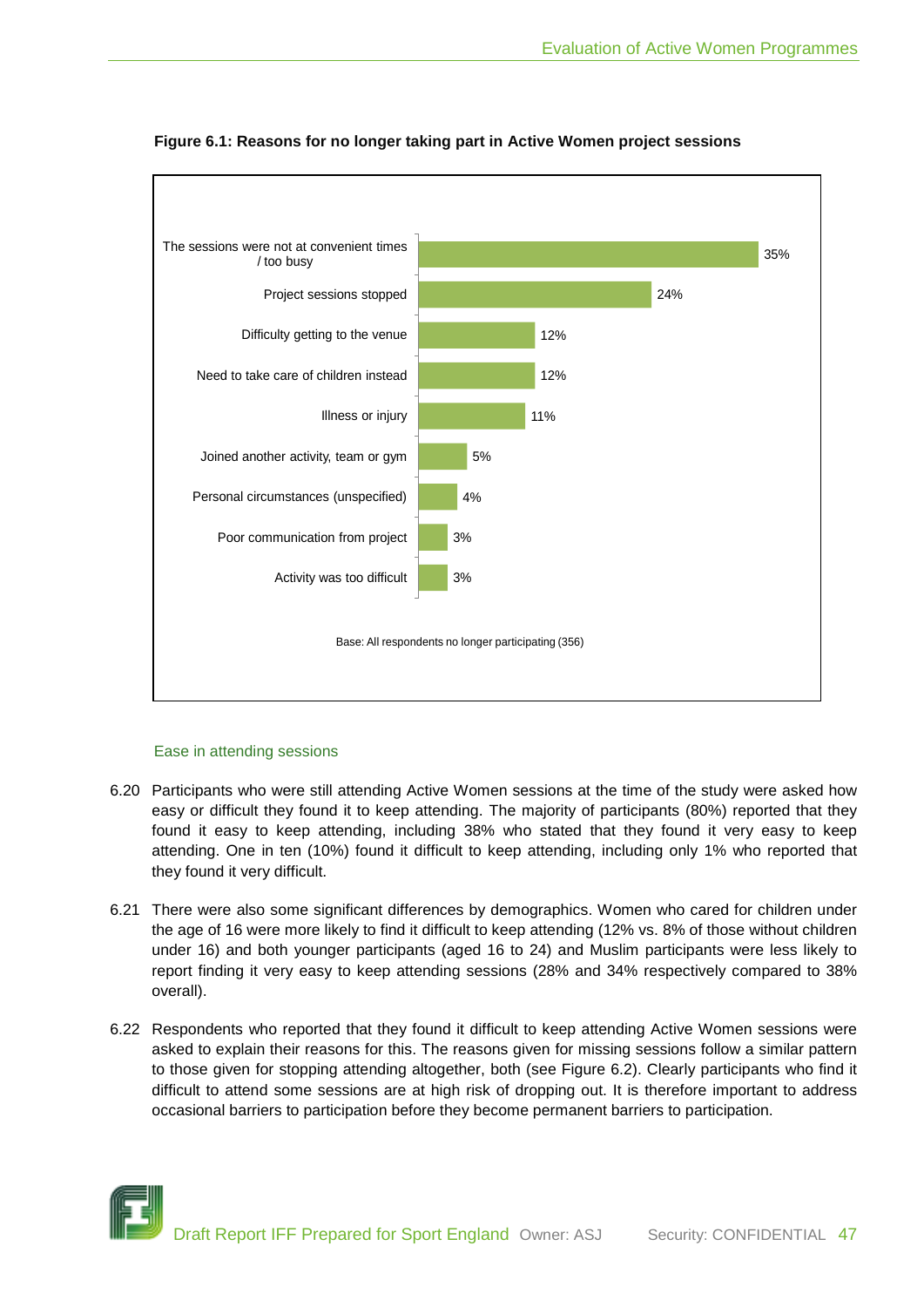6.23 Sessions being at inconvenient times or being too busy was the most common reason for participants finding it difficult to keep attending (48%), while the need to take care of children instead was also a common response (44%). It is interesting to note that a far higher proportion of participants cited childcare issues here than when reporting on reasons for no longer attending Active Women sessions. This would suggest that while childcare issues hinder certain participants' ability to attend sessions, it is less likely to lead to them actually dropping out and may be an issue that many are able to overcome.



**Figure 6.2: Reasons for difficulty in attending Active Women sessions**

#### Enablers and encouragers

6.24 Analysis suggests that retaining participants can be viewed as a two-tier relationship between **enablers** and **encouragers** of attendance (Figure 6.3). Both qualitative and quantitative data highlighted factors that can minimise or remove barriers to attendance, *enabling* women to attend on an on-going basis — namely venue locations, session times, childcare facilities, offering drop-in sessions and cost. A number of further factors - namely contact from project staff, the social dynamic of sessions, atmosphere/tone of sessions, quality of project coaches and incentivisation - can be then be used to motivate and *encourage* participants to keep attending.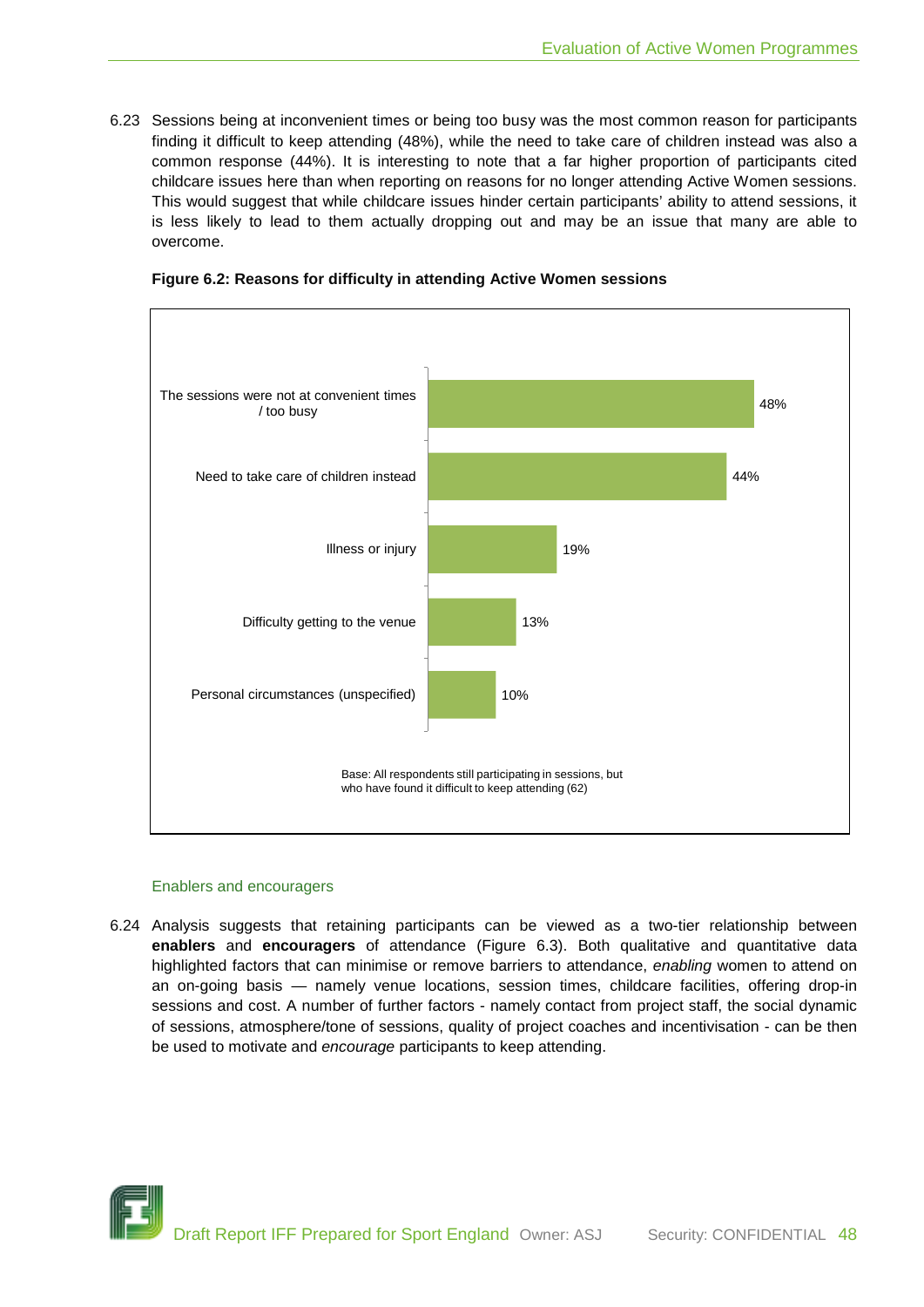

**Figure 6.3: Enablers and encouragers of attendance**

6.25 The remainder of this chapter explores each of these factors in more detail, commenting on the extent to which, Active Women projects have successfully *enabled* and *encouraged* attendance. Examples of 'good practice' in these areas identified by the research will also be highlighted.

#### Enablers of attendance

- 6.26 Some of the reasons cited by participants for stopping attending or missing sessions cannot be addressed by project staff, such as illness or injury amongst participants. But the qualitative research has revealed that the majority of reasons cited for non-attendance can be addressed by projects through considering:
	- Session times
	- Venue locations
	- Childcare facilities
	- Drop-in sessions
	- Cost
- 6.27 The relative importance of each of these factors in enabling attendance and the ways in which projects are tackling them are considered below in turn.

#### Session times

6.28 Qualitative interviews with participants and project staff clearly indicated that women who attend Active Women sessions had work commitments, family responsibilities, or both. Each participant had a distinct set of demands on their time and restrictions on when they could and could not attend a

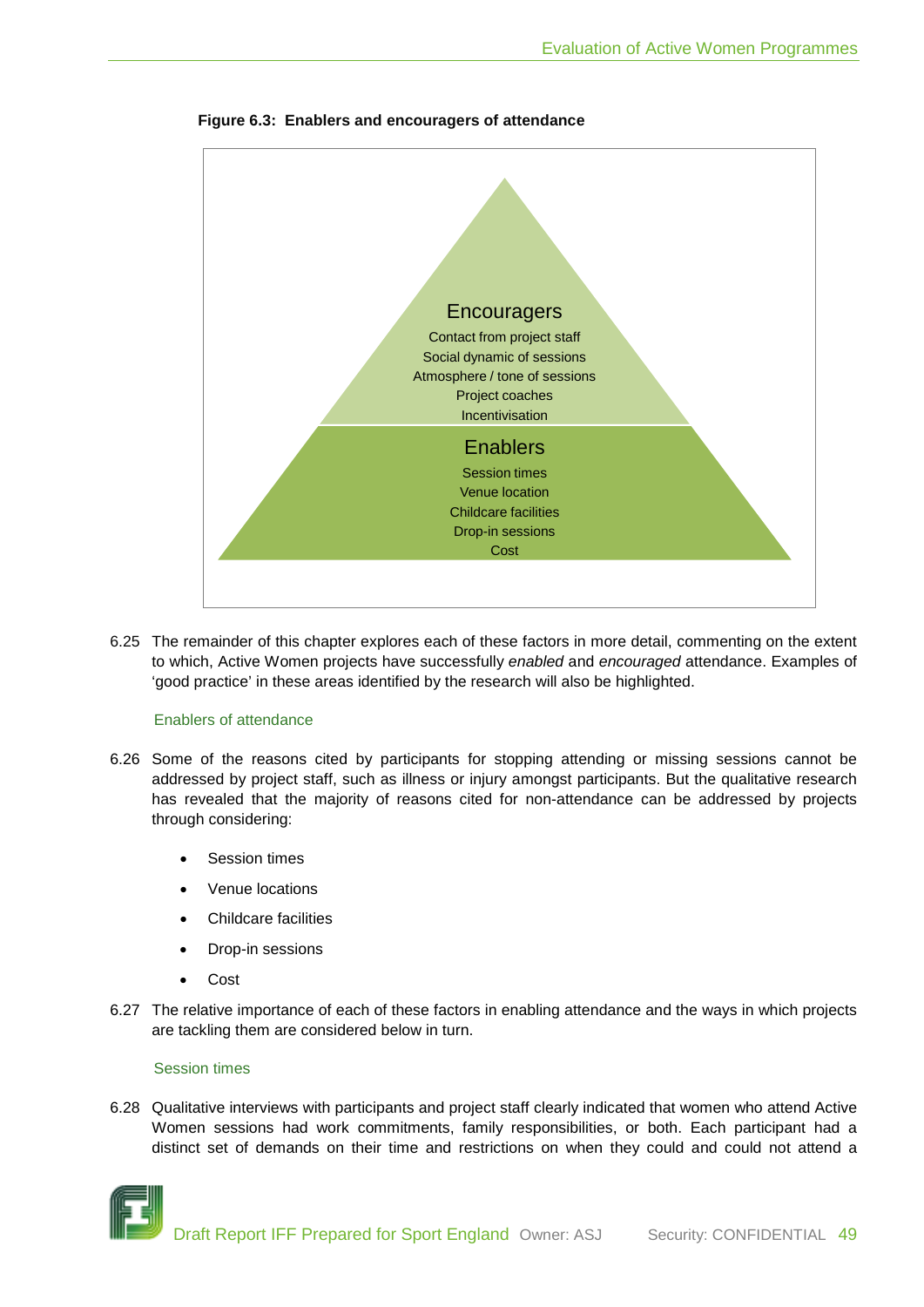session. Situations also tended to change; for example, women who were originally able to attend morning sessions while on maternity leave were no longer able to when they returned to work. In this context, deciding on the most appropriate timings for project sessions is clearly a challenge.

- 6.29 As reported above, survey data reported that a key reason for dropping out of Active Women sessions was that sessions were not at convenient times or being too busy to attend. The evidence illustrates the importance of getting the timings right.
- 6.30 There was some suggestion that projects tended to be more likely to struggle to meet the needs of women who work, or whose situations changed.

*'They are all convenient – the times of the sessions take into consideration what suits parents.'*

(45 – 54, Child caring responsibilities, Not deprived – Sport4Women)

*'I am going to go back to work part-time and it may end up clashing. If they had a morning and afternoon session then you would have a choice, maybe an evening session, then you could say to your partner 'you look after the kids I'm going to do sport''*

(35 – 44, Child caring responsibilities, Deprived)

6.31 Offering a greater choice of session times, where it is cost-effective, may be one way to address the more complex issue of shifting work and family responsibilities. Indeed in the quantitative survey, when respondents were asked how their Active Women project could be improved, 7% spontaneously said they would like a greater variety of session times, the second most common suggestion. A further 6% said they would like there to be more sessions offered every week while 5% suggested more evening sessions to improve convenience.

> *'It was happening once a week. But the availability wasn't great; I wasn't always able to go. They could do with more sessions.'*

> > (25 – 34, Child caring responsibilities, Not deprived)

6.32 To a certain extent, projects have been restricted in the number of sessions they can offer. It would not be cost-effective, or sustainable, to offer sessions which met the needs of only a handful of participants.

*'We have to run sessions where we think we can make it work. And that might happen to be the time when someone can't do it. We ring them up in advance of sessions and make a note of when they would like to do it. But if you have 20 people, and 15 of them can do it on a Tuesday, then you have to do it then.'*

(Coach – B-inspired Women)

6.33 Interviews with staff highlight that many projects operate with a limited team; most staff are employed part-time and the volunteer base is still limited. Part-time coaches cannot be so flexible in their working hours and there aren't necessarily volunteers to fill the gap. Think Fit, for example, has just one fulltime member of staff, the project lead; the rest of the team — two casual coaches, one development coach — are employed part-time.

*'Volunteer time started in Sept/Oct, so we're still quite new... I've got a new volunteer starting at another session next week. But in terms of volunteer time from the ladies themselves it's kind of just been for events and one off things. More long-term volunteering will come as the programme develops'*

(Project lead – Think Fit)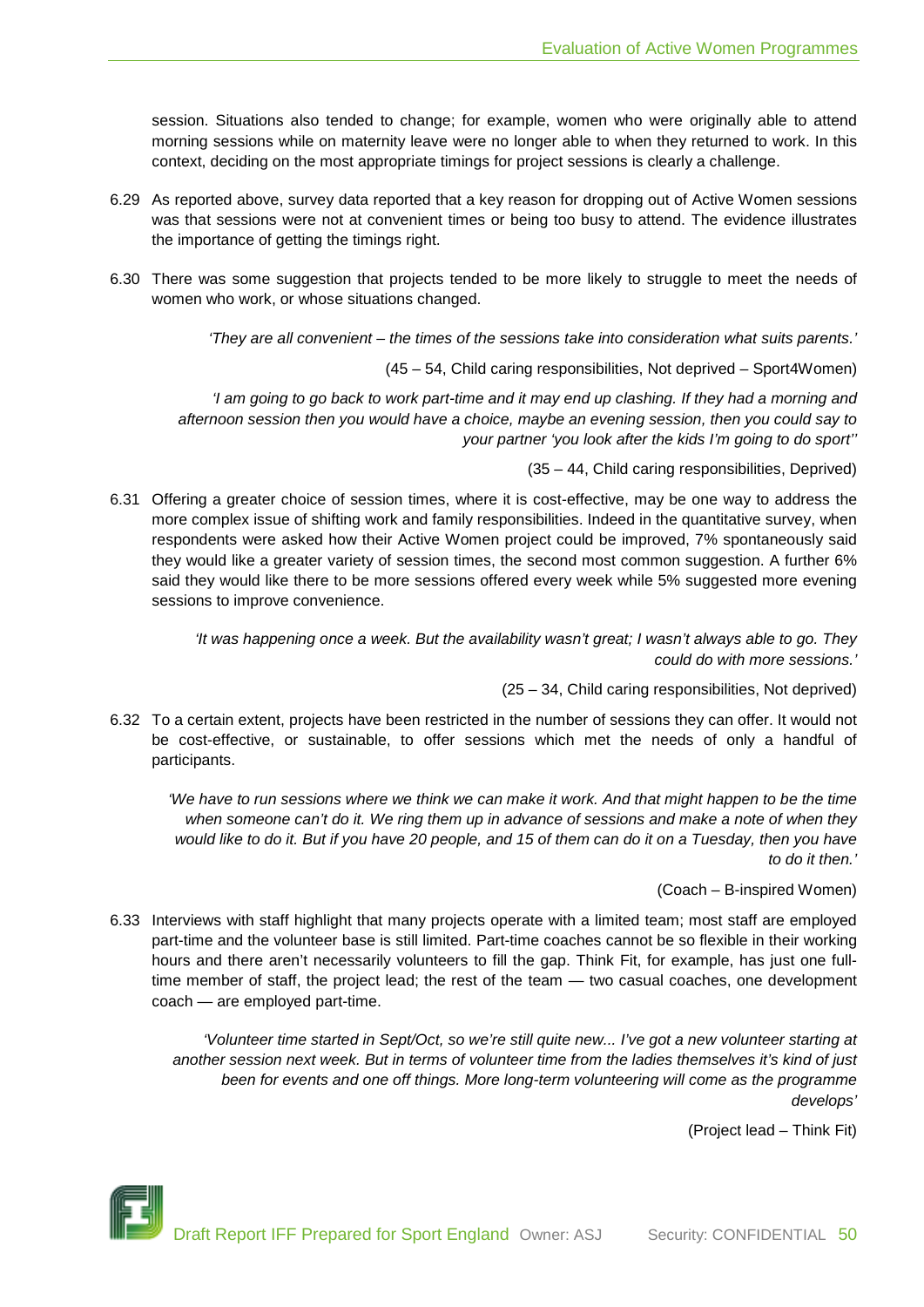6.34 Yet, many projects, including staff on Think Fit, Back to Netball and Sport4Women, mentioned making adjustments to session timings because of low attendance. Think Fit was one example of a project taking this responsive approach.

*'Initially, we listened to need and demand and put sessions on at certain times of day. But ladies weren't coming, so we had to dig deeper and find out more, get more of a feel for why they weren't coming. Now all my sessions are first thing in the morning after they drop the kids off at school, between 9 and 9.30, or evening. I had afternoon sessions but they just didn't work.'*

(Project lead – Think Fit)

6.35 Some projects also mentioned trialling sessions first before deciding to run them on a permanent basis.

> *'We've got one session that we are trialling, a netball session with thirteen to nineteen year olds... We will hopefully be trialling a pilot of Swim Sports that we can introduce soon.'*

> > (Project lead – Sport4Women)

6.36 Evidently there is an element of trial and error, as well as a strong need to listen and respond to participant demands. Taking a responsive approach, speaking and listening to women about their availability and preferences, could enable them to attend on a more frequent basis and ultimately reduce the risk of women leaving the project altogether.

GOOD PRACTICE TIPS:

Sport4Women has focused on running sessions that suit the needs of women with child caring responsibilities, by running sessions in the morning after women have dropped their children at school.

By monitoring which times are most popular, and listening to women about when they would like sessions to run, Think Fit has been able to adjust the timing of sessions so they better suit women's shifting schedules.

Childcare facilities

- 6.37 The quantitative survey revealed that participants were not wholly positive about the childcare available. Just over half (54%) of those for whom the question was relevant agreed that the childcare available met their needs (42% strongly agreed), suggesting that there is room for improvement among projects to improve the childcare available at sessions.<sup>[6](#page-50-0)</sup>
- 6.38 Indications of not being entirely happy with the childcare available also emerged during some of the qualitative interviews with participants. It was an issue that made it difficult for some participants to keep attending:

*'I could only attend for one of the two hours as they only take kids in the crèche for one hour, as my child was only 1 year old. My daughter wasn't enjoying it enough either. She didn't like it there.'* 

(25 – 34, Child caring responsibilities, Deprived – Think Fit)

<span id="page-50-0"></span> $6$  These figures are based on 279 participants, removing those who reported that this statement did not apply to them.

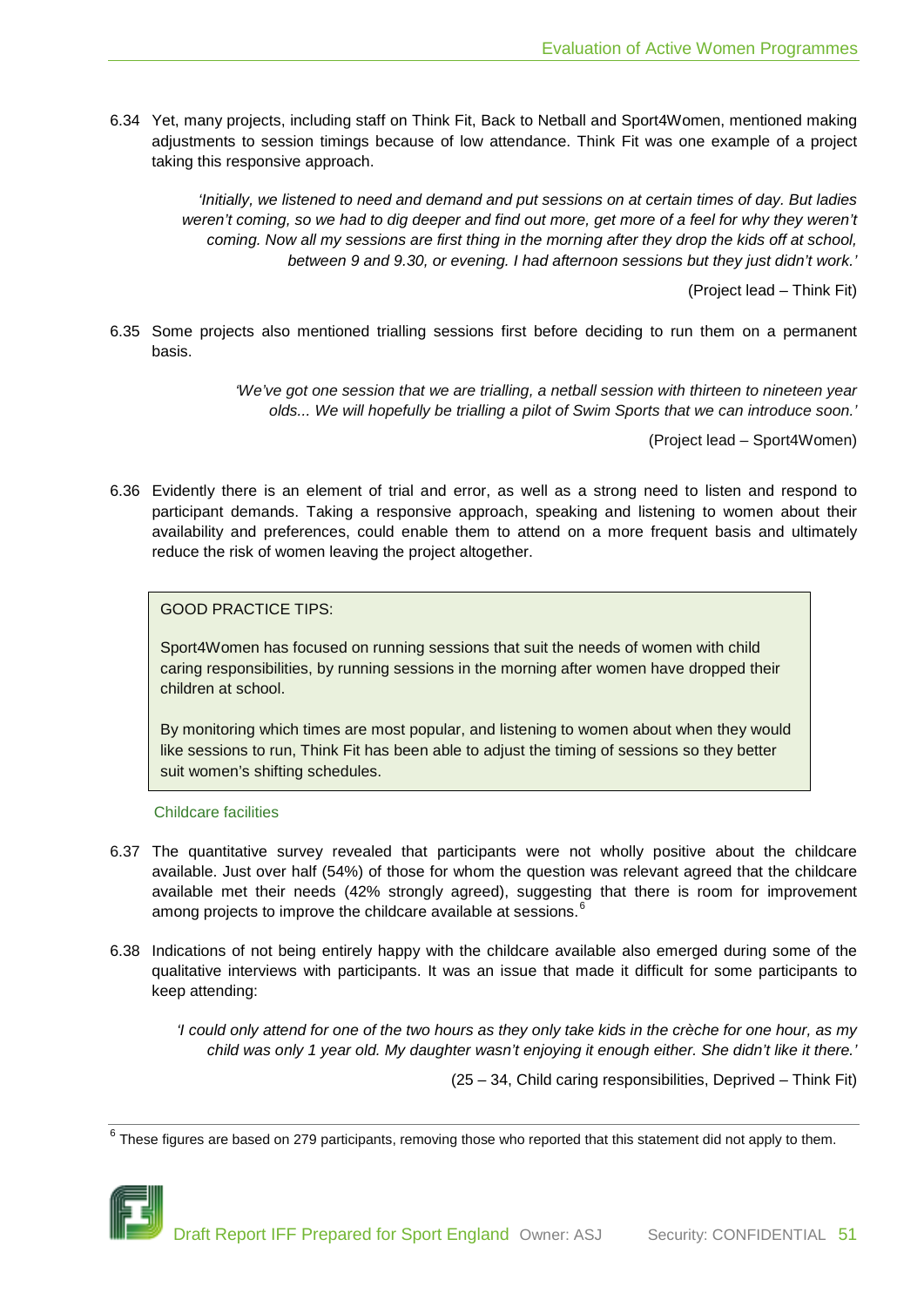6.39 But interviews with project staff also highlighted that some projects have been restricted in the childcare facilities they can offer because of limited funding and resources. While some projects have been resourceful, making links with local children's centres and Sure Start, this has been with mixed success. Budget cuts are partly to blame.

> *'Because of budget freezes and budget cuts, all of the crèches in the local authority facilities have gone, and the Sure Start centres don't have extra money to put on those sessions that we wanted them...We have managed to put something in place to alleviate that. I have been in contact with a couple of charities that deliver the outsourcing of a mobile crèche. It was about 2 weeks ago that I managed to broker that partnership.'*

> > (Project lead – B-inspired)

6.40 Staff from some projects would like to offer crèches and were aware of their potential value in recruiting and retaining participants, but cost was often cited as a barrier here:

*'Crèches do attract new participants especially for the ladies day [drop in events], but it costs a lot of money… it is definitely a hook to get ladies in but I couldn't put one on every week for one activity and then have only two children.'*

(Project lead – East Durham Belles)

GOOD PRACTICE TIPS:

B-Active has been creative in sourcing childcare facilities for women, broking partnerships with local charities so they can provide a mobile crèche. Being persistent and resourceful is important in a context of budget cuts and freezes.

It is also important to continue to assess the quality of childcare provision. This could be assessed by collecting formal or informal feedback from participants.

# Convenient venue locations

- 6.41 Venue locations were inconvenient if getting to a session became costly in terms of time or money i.e. if it took a long time for participants to travel to and from a session or was expensive because of having to drive or take public transport, the venue location became a potential barrier to continuing participation. The quantitative survey with participants revealed that the fourth most common suggestion for improvement was to make the sessions more local (7% spontaneously suggested this).
- 6.42 For some Back to Netball participants, a project with a large catchment area, the commute was cited as a reason that made sessions difficult to attend. Work commitments, combined with a commute, had led to some participants dropping out. Still, face-to-face interviews with participants indicated that Back to Netball had taken steps to address this by providing a bus service specifically for participants who had further to travel.

*'If you live far away they will drop you home in a bus. They encourage you to be on time.'*

(45 – 54, Child caring responsibilities, Deprived – Back to Netball)

6.43 As staff across projects pointed out, the cost and frequency of public transport was also a barrier to some participants attending regularly. Even where public transport was available, the service was not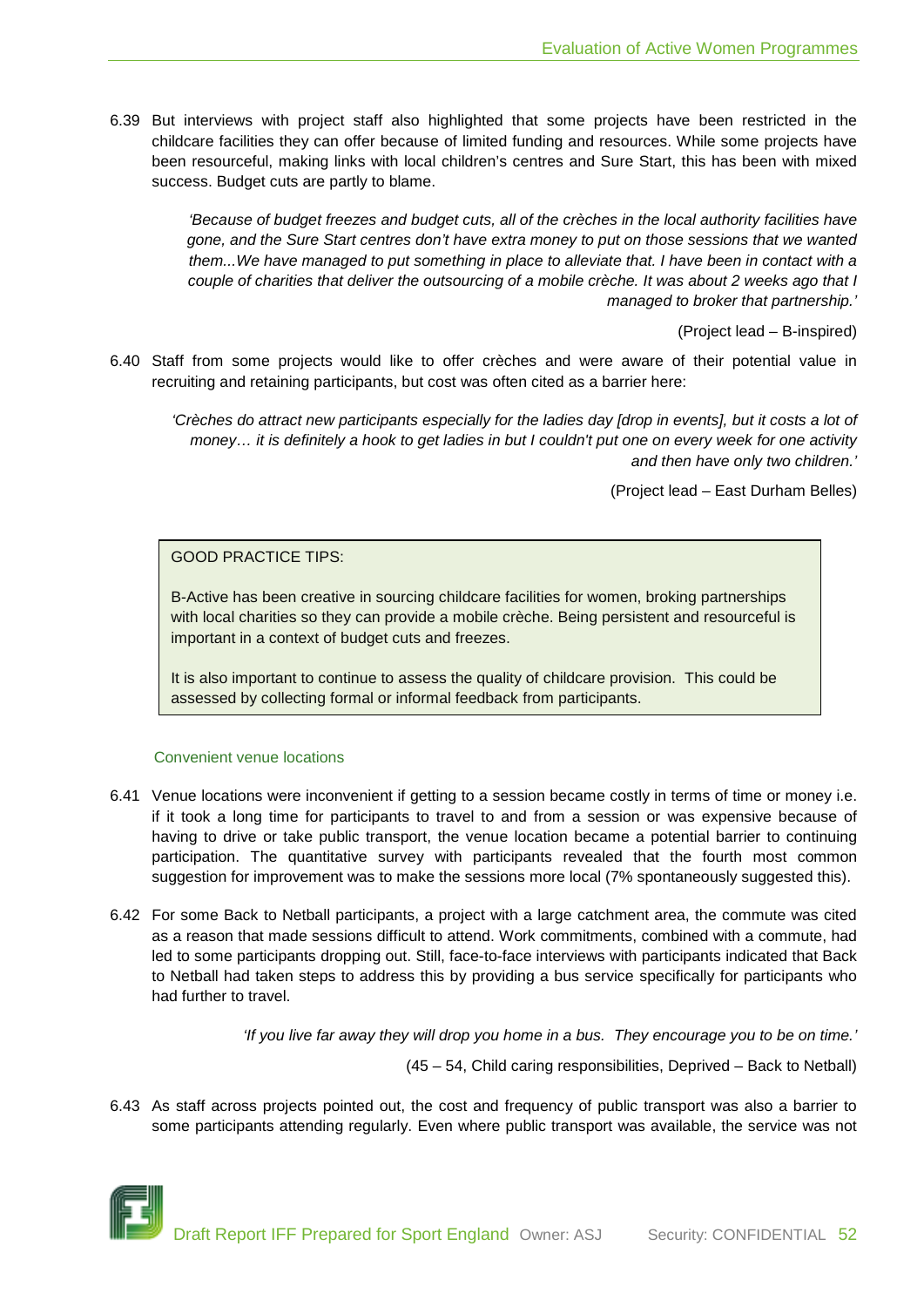necessarily regular or frequent enough to plan session around. This put these participants at high risk of dropping out of the project.

*'There is a lot of unemployment and if there is a nominal charge for transport some people can't afford this. Our buses are appalling. The barrier is access to the centres.'*

(Coach – East Durham Belles)

6.44 Think Fit was rated positively by participants for its choice of venues. Venues are often within walking distance of local schools, which is convenient for women who have just dropped their children off. Generally speaking the venues are within walking distance or on local bus routes. It is a good example of a project that has put effort into choosing venues locations that minimise the time and monetary cost of attending.

> *'Accessibility, getting to them, is an additional barrier…is it on a bus route, can they walk there? You've got to really think about these things.'*

> > (Project lead – Think Fit)

GOOD PRACTICE TIPS:

Back to Netball acknowledged that venues which are far away, or costly to get to, can be a barrier to attending sessions. Thus they have provided a bus service for women who don't live nearby. Participants mentioned this service as a benefit of Back to Netball sessions; it makes attendance easier.

Think Fit takes a slightly different approach, seeking out venues that are within walking distance or on a regular bus route. Again, this has made it easier for more women to attend

#### Drop-in sessions

- 6.45 Projects tended to run sessions on a drop-in basis: in the quantitative survey just over half (54%) of participants reported that they dropped in without signing up while just under a quarter (23%) said that they signed up for a course of sessions.
- 6.46 Across projects, women cited the drop-in nature of their sessions as a factor that made attending sessions easier; they didn't have to commit a lot of time or money in advance.

*'The appeal of No Strings Badmintons was that it was a drop-in thing where you haven't got that huge commitment because people are busy and things do turn up. I think having something where they are quite happy for you come along if you are available appeals.'*

(55+, No child caring responsibilities, Not deprived – Think Fit)

6.47 Drop-in sessions were more common on some projects than others, with 82% of participants at one project attending on a drop-in basis compared to just 21% at another project. It is interesting that among those still attending sessions at the time of the survey interview, more participants at the former project found it easy to keep attending sessions. Drop-in sessions seem to make attendance easier.

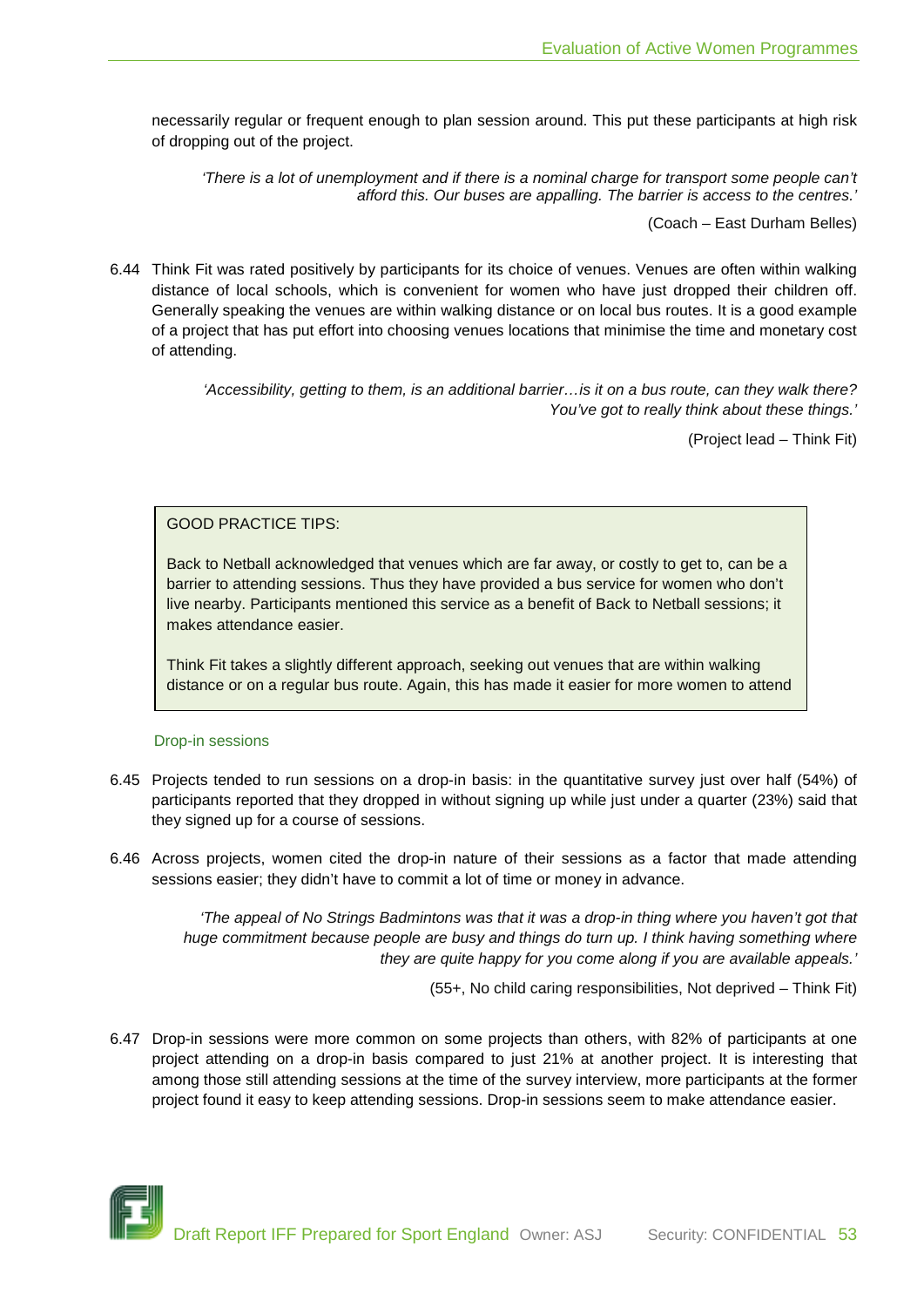6.48 At one project women sign up for individual sessions in advance, which allows a degree of flexibility as women don't need to sign up for a block but does not offer the full flexibility of a pure drop-in approach. For outdoor sessions, signing up in advance isn't always seen as ideal if the weather is poor. Having to book sessions in this way may have been putting off some women from continuing to attend.

*'I sign up two weeks before. But I missed one because I was too tired and some in April because of poor weather.'*

(45 – 54, No child caring responsibilities, Not deprived)

- 6.49 Flexible sessions with minimal commitment were crucial to retaining participants for the additional reason that while some women might have been willing to sign up for a block of sessions once, they might not have been willing to do so a subsequent time because of the time or cost.
- 6.50 The quantitative survey confirmed that drop-in sessions enabled women to keep attending Active Women sessions. Of those participants who considered themselves to still be attending, six in ten (59%) attended on a drop-in basis while this proportion was just less than half (48%) among those participants who were no longer attending. This is perhaps surprising given that drop-in events also involved one-off mass participation events where projects struggled to encourage attendants to try other, more long-term sessions and highlights to an even greater extent the fact that participants far preferred drop-in sessions.

GOOD PRACTICE TIPS:

Drop-in sessions made it easier for women to keep attending. Such sessions have allowed women a degree of flexibility and meant that they have not had to commit time or money upfront.

This flexibility is important. Signing up in advance hasn't always provided sufficient flexibility as women mentioned not being able to go because of urgent family commitments, or not wanting to go because of poor weather.

#### **Cost**

6.51 All projects aimed to keep the cost of attending a session as low as possible, from free to a couple of pounds. Projects recognised that cost was a big barrier to participation for a lot of women.

**'***Where possible, if we're targeting Mum in particular, we try to keep things cost neutral. We like to make a profit but try to keep costs as low as possible. In deprived areas, we know costs are a barrier to participation, so that's why we have the funding in there.'*

(Project lead – Back to Netball)

6.52 The sports and activities on offer would not be affordable to many women if they were charged at the going rate. Projects were not just retaining women because the sessions were affordable, but because they were offering sports and activities that many women would be unable to access otherwise. This gave Active Women projects a competitive edge over other activity and sport sessions on offer.

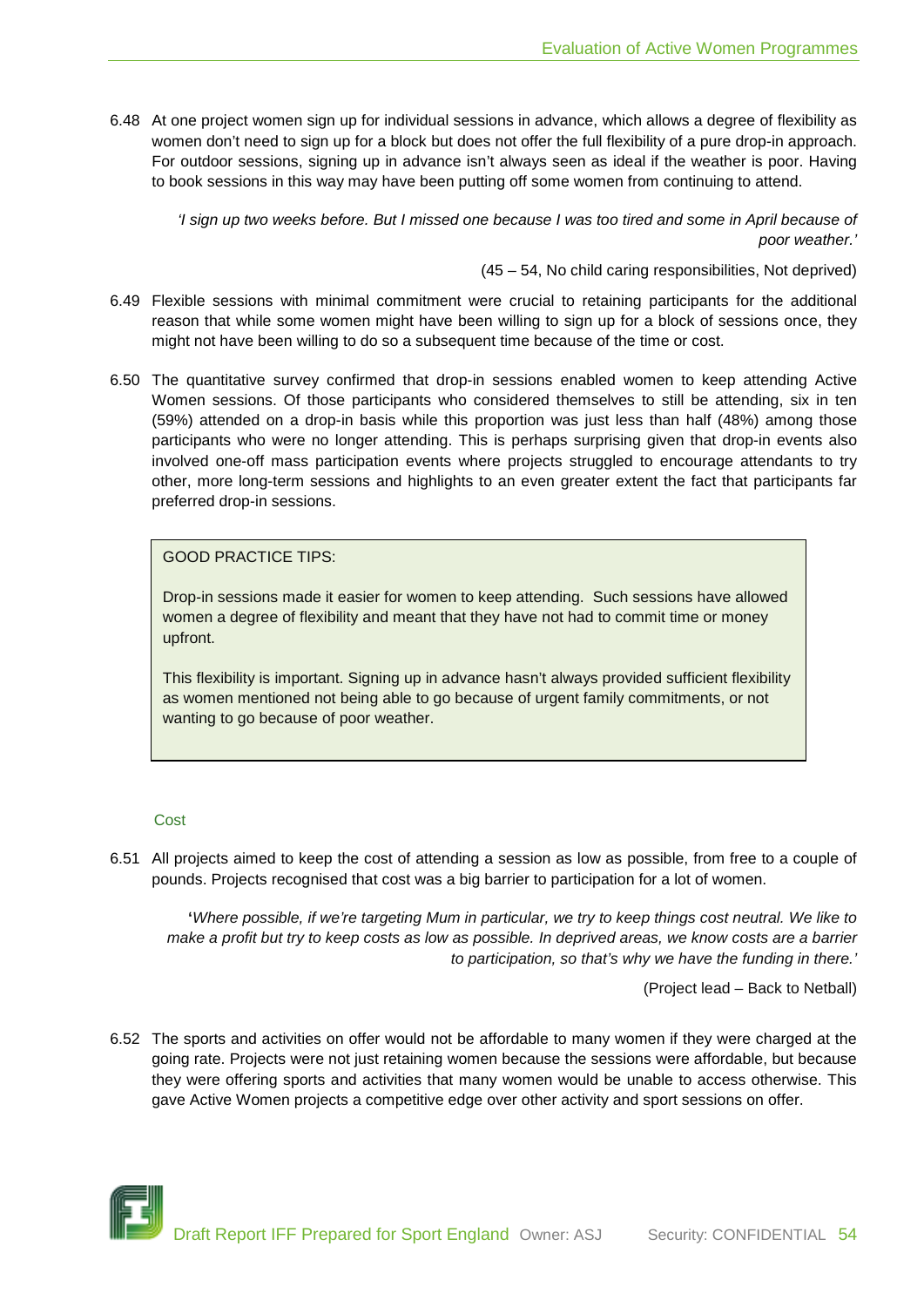*'I wouldn't have played badminton [if these sessions had not been available]. It would have been far too expensive. I wouldn't have been playing as much sport.'*

(35 – 44, Child caring responsibilities, Deprivation unknown – Sport4Women)

6.53 An affordable rate is one that women could pay on a regular basis, at least once a week. Survey data indicates sessions across projects are seen as affordable; only 2% of respondents spontaneously mentioned they would prefer cheaper sessions.

#### Encouragers of attendance

- 6.54 Alongside the enablers listed above, the qualitative findings suggest that projects should also consider the following factors as important for encouraging continuing attendance:
	- Contact from project staff in between sessions
	- Social dynamic of sessions
	- Atmosphere / tone of sessions
	- Project coaches
	- **Incentives**
- 6.55 Each of these factors are discussed in turn below.

#### Contact from project staff

- 6.56 Ongoing contact from staff was important to participants, whether by telephone, e-mail or face-to-face in encouraging them to keep attending. Contact might have involved reminding participants of session times and venues, suggesting other sessions that might be of interest to them, or updating them with project news, all of which could encourage and motivate participants. Face-to-face contact and how well staff communicated with participants during activity sessions was also crucial - this aspect will be examined later in the chapter.
- 6.57 In terms of communication in between sessions, most projects undertook some form of follow-up correspondence, generally by sending a reminder e-mail or newsletter. But there was a lack of consistency from projects in terms of who was contacted — those who had missed a session, those who had just attended, or both — and how often they were contacted.
- 6.58 Without a consistent approach some participants, particularly those who needed extra encouragement, could fall through the net and stop attending. As projects grow, and the number of participants increases, it becomes all the more important to ensure a consistent approach is adopted. Some participants explicitly commented on the important role this contact made to their continuing attendance.

'*We get regular e-mails and updates that are encouraging; we are all in the office together so we talk about it but even if you were an individual then this would encourage me to continue.'*

(35 – 44, No child caring responsibilities, Not deprived – Back to Netball)

6.59 Interviews with project staff indicate that staff are, on occasion, not fully aware of the range of sessions their project offers. This is particularly the case with new coaches or volunteers. It seems that more could be done get new coaches and volunteers up to speed on their project. Using staff to sign-post

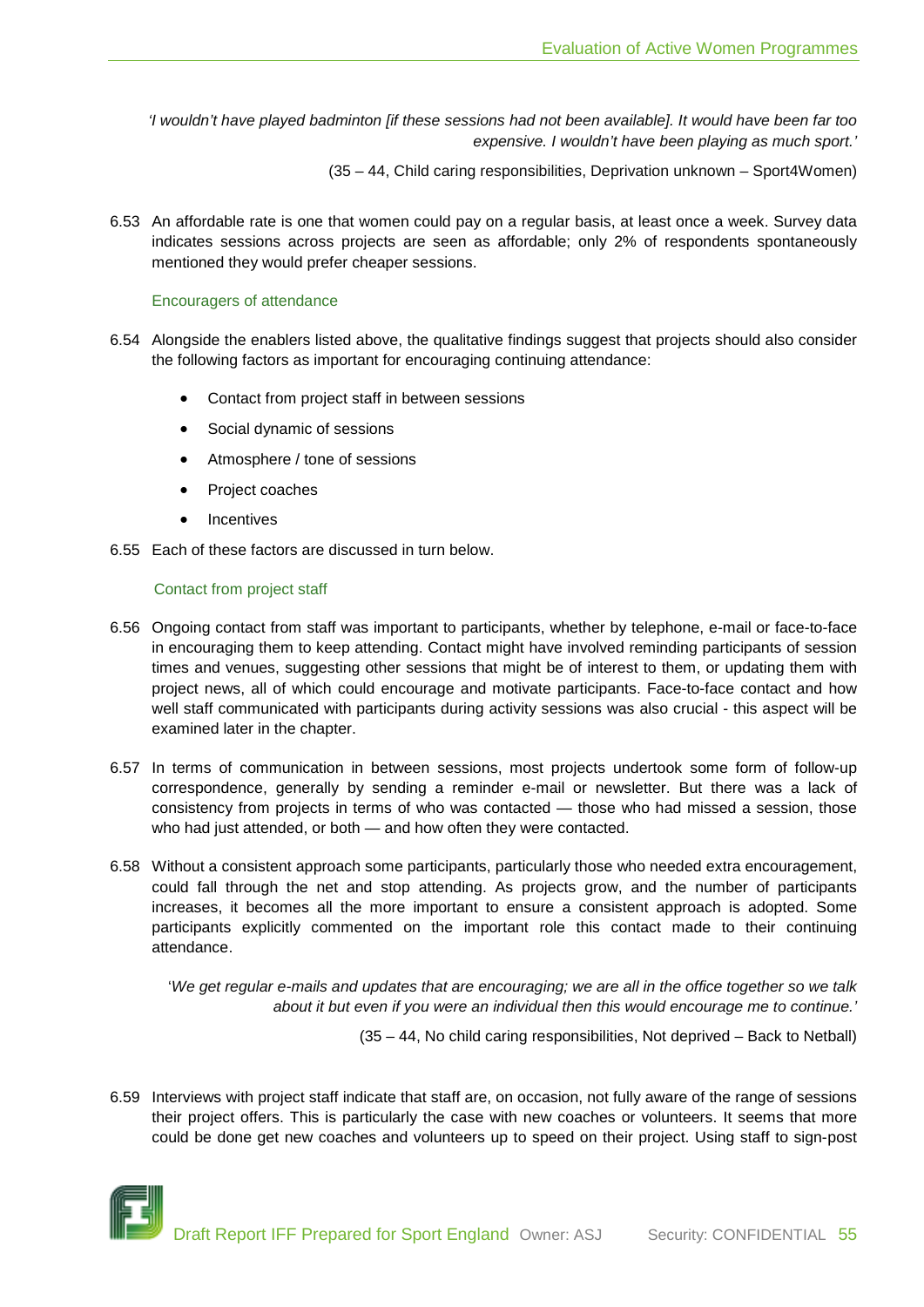women to other sessions is an important means of retaining participants. Women can be made aware of sessions that better meet their needs, or of others sessions that interest them.

*'I was aware of the overall aims of the project, what it's about. I was aware of the outcomes/objects. I'm not aware of the target numbers, how many women they want to get involved. I didn't know about the workshops – health and nutrition. I may have been told, but I'm still new to the project.'*

(Casual Coach)

6.60 Follow-up contact from staff when women left a project was mixed; generally the approach was ad hoc and informal. However, such follow-up contact is important. Across all projects, most participants who had left stated an interest in returning to the project if their circumstances changed. Sending these women updates, whether as a monthly e-mail with the latest timetable or a project newsletter, was a means of maintaining their interest in the project and leaving the door open for them to return.

*'Yes, they continue to send me their timetables. I got the last one a month and a half ago. And the lady with the project sends me texts letting me know where they are based in my area. It is good to know that they are still running and that any time I am ready I can go back.'*

(25 – 34, No child caring responsibilities, Deprived – Sport4Women)

GOOD PRACTICE TIPS:

Back to Netball participants mentioned receiving a good degree of follow-up contact from project staff through regular emails and updates. This contact encouraged women to keep attending.

However not all projects have been consistent in their approach towards contacting participants. Participants on some projects mentioned that email updates weren't very regular. It is important that each project agrees internally about contacting women — who, how and how often. It is also important that follow-up contact is made with participants after they leave a project. As a Sport4Women participant mentioned, follow up contact has enabled her to know that sessions are still running and that the door is open for her to return.

#### Social dynamic of sessions

- 6.61 Participants broadly divide into two groups: those who attended sessions with existing friends or groups of friends, and those who attended on their own. The latter were more likely to branch out and make new friends at the sessions themselves.
- 6.62 As noted in the previous chapter, women across projects tended to find it easier to attend in the first place if they went with friends.
- 6.63 However, in the long run attending with friends could pose a risk to continuing attendance, in cases where these existing friends stopped going and women hadn't made other friends on the project. The social aspect of sport and activity sessions was mentioned by women across projects as crucial to their enjoyment of a session. If women felt they lost some of this because friends stopped attending and they hadn't made other friends on the project, it is understandable that they were more likely to stop attending.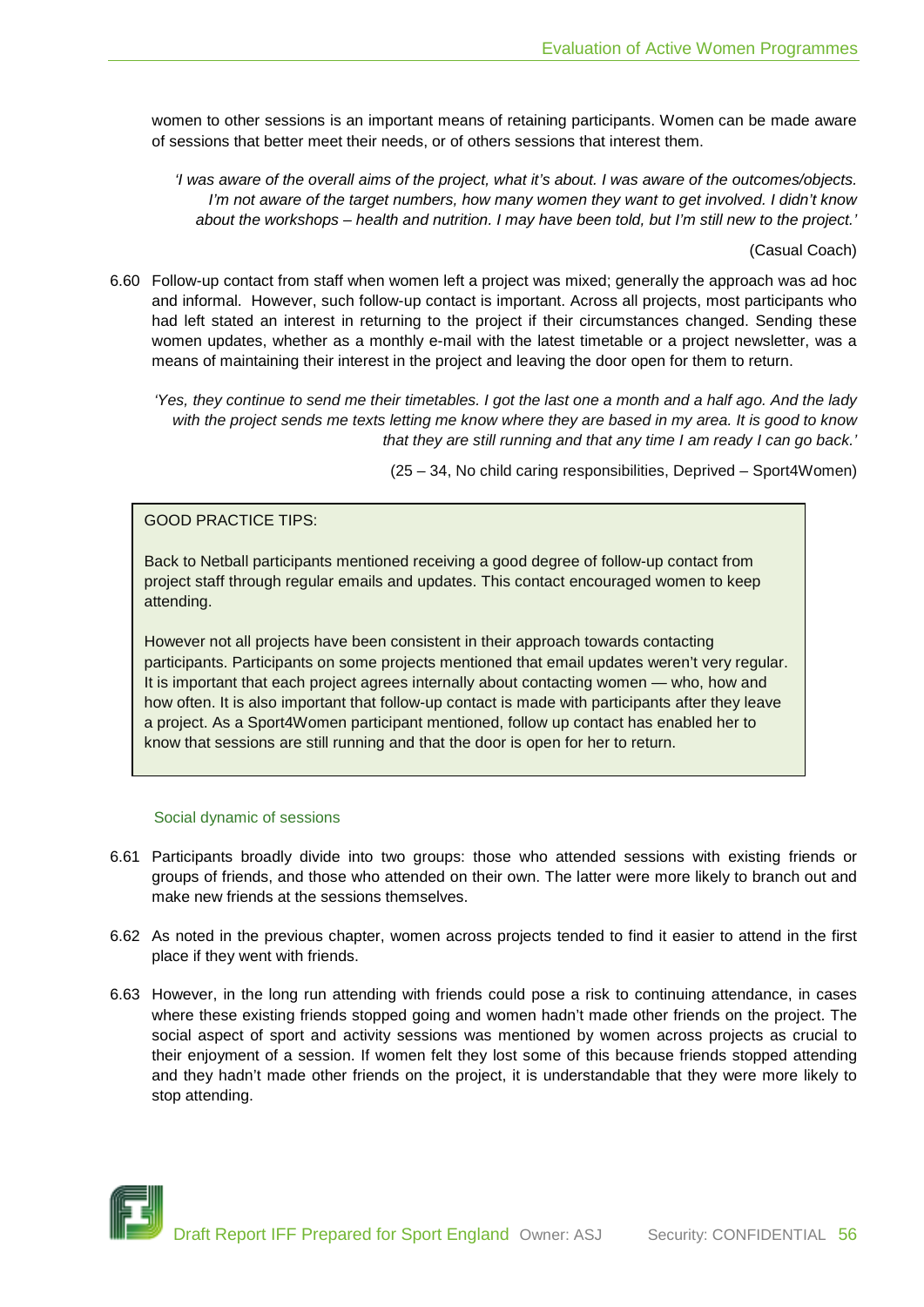*'If my friends were a bit more active, a bit more supportive, then maybe I would have continued on.'*

(45 – 54, Child caring responsibilities, Not deprived – Sport4Women)

6.64 All projects recognise the importance of making sessions fun and social.

'*It had to be something that was seen as a social event as well…As a model it really did work because it wasn't just people turning up to do an activity, but people meeting other people, to relax, do some exercise, chat about it and then arrange something for the following week.'*

(Centre Manager – East Durham Belles)

6.65 Not all projects however distinguished between women who attended and socialised with existing friends, versus those who socialised outside of these friendship groups. At an overall level, projects were encouraging and creating social opportunities, not just within sessions but outside of the sessions. Often these were sport-based social events – tournaments, taster sessions and workshops. Other opportunities were purely social: Back to Netball, for example, have encouraged Christmas meals / drinks amongst both participants and volunteers. But all projects need to be more actively aware of encouraging women to branch out of existing friendship groups, so that if friends do stop attending, women have other friendship networks to draw on, which will motivate them to keep going.

# GOOD PRACTICE TIPS:

All projects recognised the importance of making the sport and activity sessions social. East Durham Belles is a good example: they focused on making sessions 'social events', which put the women at ease and meant that women often made plans with other women to attend the following week. Planning activity sessions so that women have to mix with all women attending, by encouraging women to change teams and partners frequently, for example, is important as it has enabled women to build a support network.

Running social events in conjunction with sport and activity sessions, such as tournaments (Sport4Women) or taster sessions and workshops (Think Fit), provided an additional opportunity for women to build their social networks.

#### Atmosphere / tone of sessions

- 6.66 Understanding the context of the project and the profile of women in the project catchment area were clearly important for knowing how to set the tone of the sessions. Tailoring sessions is important to retention. The quantitative survey showed that nearly nine in ten participants (89%) agreed that the Active Women sessions were aimed at people like them (72% strongly agreed). There were some differences by participant demographic however: participants aged 35 to 44 were the most likely to agree that sessions seemed aimed at them (94%), whilst those aged 16 to 24 were the least likely to agree (82%). Encouragingly, participants caring for children under the age of 16 were more likely to agree as well (91% compared to 87% of those without).
- 6.67 While there were no significant differences by religion or ethnicity in the quantitative survey, the appeal of women-only sessions was reported by women across projects, particularly on projects in areas with a high percentage of ethnic minorities.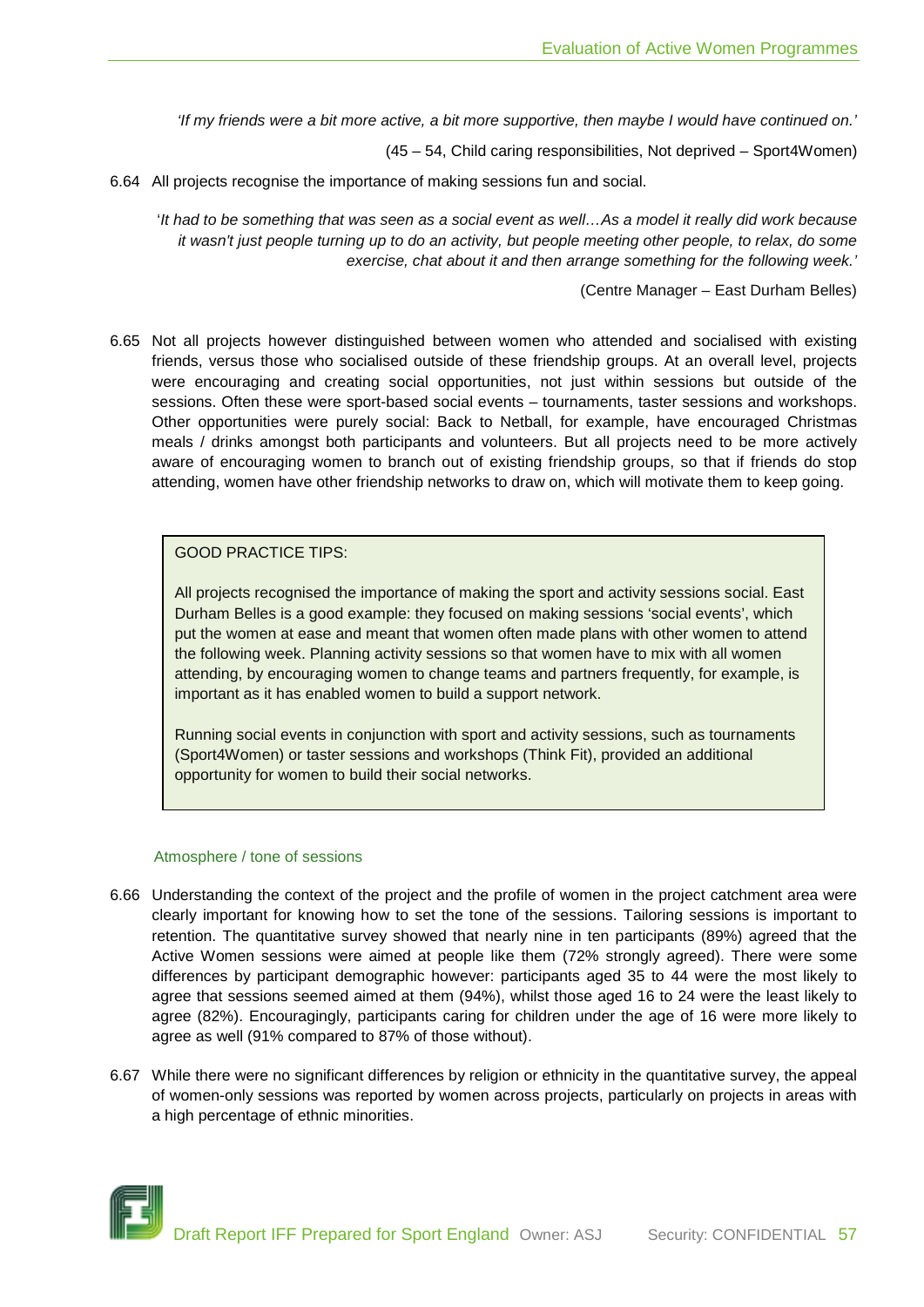*If it was a mixed place, there would probably be fewer Muslim women here. To get involved in active sports you have to take off your attire and get into a comfy outfit. I don't think their religion would allow them to do that if there were men here.'*

(25 – 34, Child caring responsibilities, Deprivation unknown – Sport4Women)

*'Muslim women or women generally don't like coming too leisure centres particularly, they feel more comfortable in their own environment...None of this is targeted to Muslim women, but obviously because we are lowering the barrier we put the curtains up in the Sports Hall women are now feeling more comfortable to come and attend the sessions.'*

(Project lead – Sport4Women)

6.68 Understanding the profile and needs of participants is an ongoing task, particularly as projects expand and set up new sessions. But as most projects recognise the importance of the context of their participants, and continuously try to understand it, projects have been, intentionally or not, always working on increasing retention rates. For example, Back to Netball recognises that a high proportion of women who have been attending are women with children, so they have been running sessions catered to women and their children.

*'It's good to get parents involved in schools. I've done parent and teacher matches and it's a good way to get them talking and have a little banter and the kids come and watch that. Kids want to get involved and mums ask where their kids can play netball.'*

(Coach – Back to Netball)

- 6.69 Much was also being done by projects generally to set a positive tone and atmosphere for the sessions, a key criterion for this profile of women, who have not traditionally engaged with sport; all projects were praised by participants for running sessions with a fun, non-competitive and social atmosphere.
- 6.70 Across projects in the quantitative survey, women agreed that they felt comfortable in the place where sessions were held (96% agreed; 86% agreed strongly) with no difference by ethnicity or religion.

*'It's really good; it's very accessible for people. You can be put off going to classes because everyone is really fit looking or you think you might not keep up. It the social aspect...you get a chance to meet up and have a coffee and a chat beforehand which is good. If someone arrives on their own they are soon welcomed; it is very friendly.'*

(35 – 44, Child-caring responsibilities, Not deprived– East Durham Belles)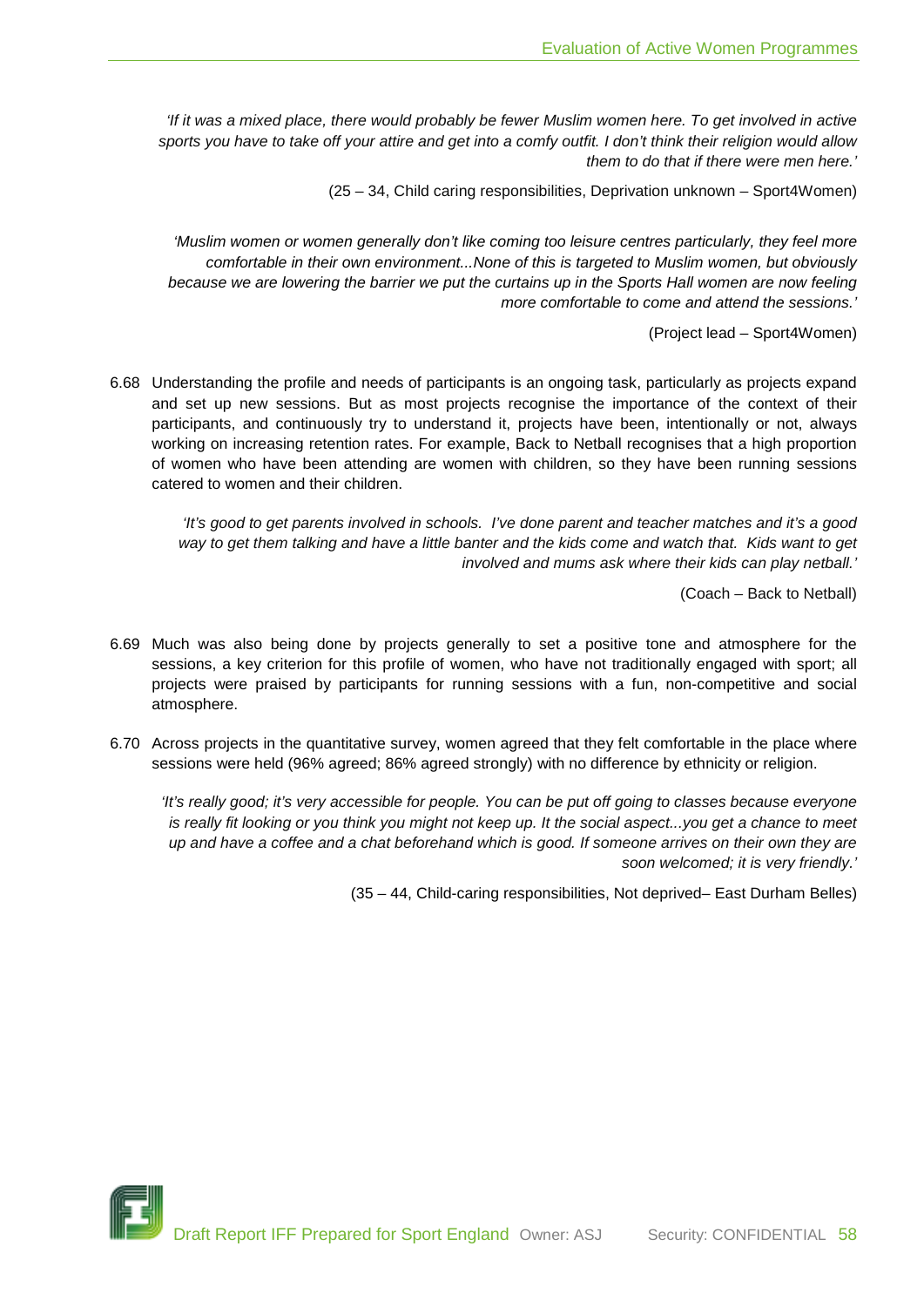# GOOD PRACTICE TIPS:

All projects have been doing well at putting women at ease during sessions; 96 per cent of women agreed that they feel comfortable in the place where sessions were held. Think Fit participants mentioned during qualitative interviews the importance of a social, welcoming and non-competitive atmosphere.

#### Project coaches

- 6.71 Nearly all participants (96%) agreed that project staff were friendly and welcoming (91% strongly agreed).
- 6.72 This is supported by the qualitative interviews which emphasised that staff across all projects were highly rated by participants; they were viewed as friendly, encouraging and approachable.

*'They are really supportive and there to give you guidance, especially while working or doing anything – they are always ready to help you.'* 

(25 – 34, Child caring responsibilities, Deprivation unknown – Sport4Women)

6.73 A positive and welcoming attitude amongst those running sessions is essential for making women feel at ease; it helps to develop good relations and establish trust, so that women keep returning. Sustained participation enables participants to fully benefit on a physical and social level, a combination that also makes it more likely that they will keep coming back. In essence, a virtuous circle is established. Staff across projects, including project leads and coaches, recognise the importance of this approach.

'Approachable, people have to feel comfortable with you immediately. You need to be the kind of *person where you can have a conversation with someone you've never met before. Also trust - if you say you're going to do something you really need to do it...You have to be consistent in what you say.'*

(Coach – Back to Netball)

6.74 Project staff recognised the importance of having coaches women could relate to, who were selfaware and sensitive to women's needs. This is partly achieved through a light touch approach; coaches across projects have commented about offering subtle hints and tips, as opposed to heavy handed advice or training. This has enabled women to improve, without their confidence or the fun and social atmosphere being undermined. Coaching has to an extent been their secondary role. It is more important that women are relaxed and enjoying themselves.

*'I'd like to be seen as more of a facilitator than a coach, so I'm there for them if they need me. Perhaps they just want to come down and keep fit and not take it to the next level. My personal aim is to have a good number of girls coming back each week, so I know they're enjoying the sessions that I'm putting on and hopefully just getting them feeling good about themselves.'*

(Casual Coach – Think Fit)

6.75 This welcoming and encouraging demeanour was essential to mitigating participant anxieties. Women across projects had concerns about not being fit enough, or good enough. Project staff who actively encouraged participants to work at their own pace and level challenged this assumption. Women were more likely to continue coming if they did not feel pressured to be a certain standard.

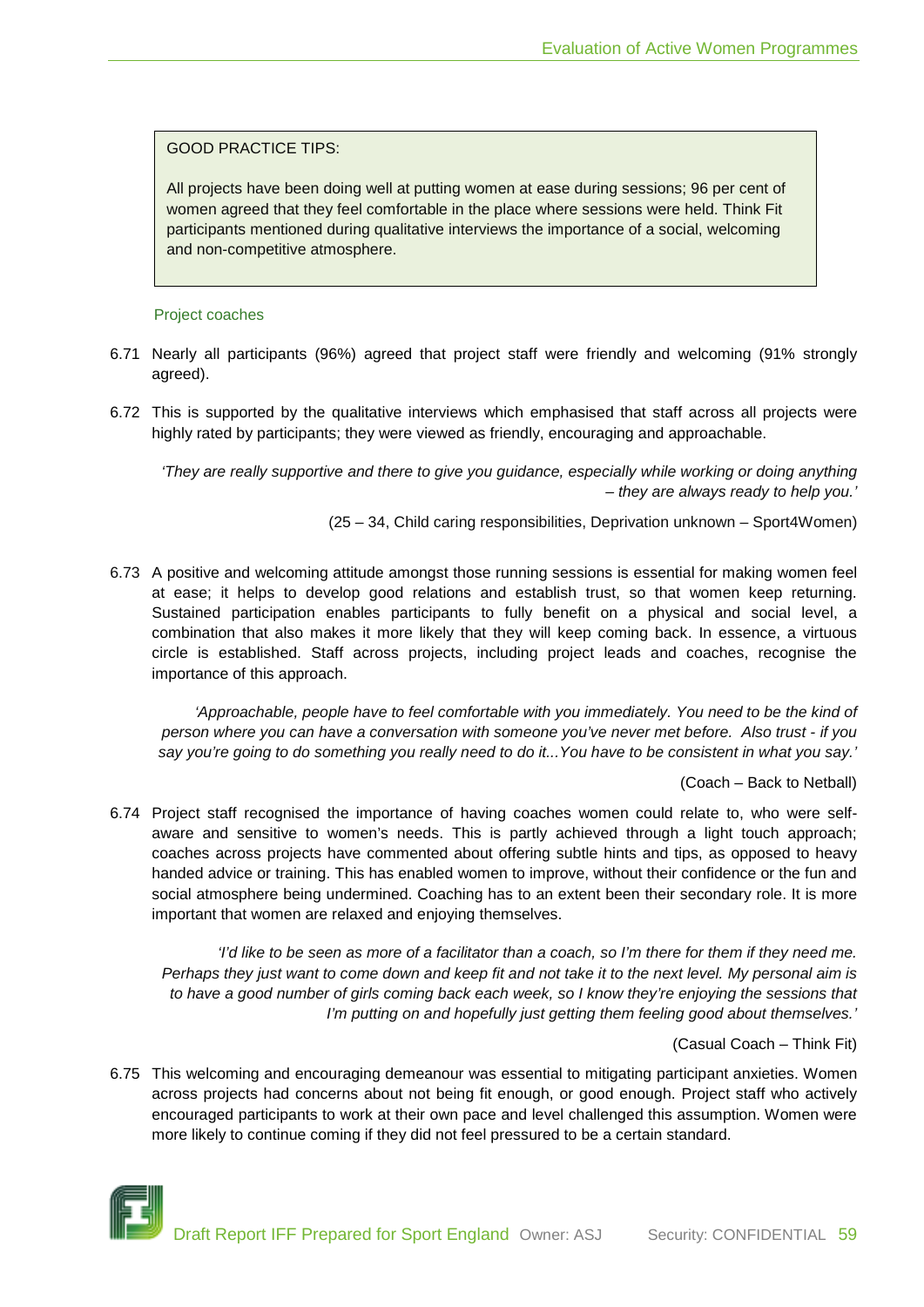*'They motivate you – just do what you can and don't look at other people. Take it at your own pace … I was happy with them"*

(45 – 54, No child caring responsibilities, Not deprived – B-inspired)

6.76 In the early stages when coaches were new or inexperienced there were instances of coaches being rated less positively. Retaining coaches, so they become experienced, is a means of mitigating negative feedback. But some turnover in project staff is unavoidable. Regardless some project should be making more effort to ensure consistency and a shared ethos amongst coaching staff. This could be achieved through running 'soft' and 'hard' skill training sessions, workshops, or holding team meetings to share tips and advice.

*'The coaches are variable – at least one had never coached before; another was relaxed and didn't do much; some expected more than we were capable of and some have been great....it is very variable and we rarely get the same person two weeks in a row.'*

(25 – 34, No child caring responsibilities, Deprived)

6.77 Breeze is a good example of a project that has made efforts to equip staff and volunteers with these 'soft' skills. Breeze volunteers, known as Breeze Champions, meet regularly to share ideas and offer one another support.

> *'To engage them we have regular meetings with the recreational managers. Local champions meet up for pizza evenings so new volunteers can meet and network other champions and get support from them. Communicating with them little and often is what we're doing now...We've also done some fun videos to provide them with ideas.'*

> > (Project lead – Breeze)

6.78 But Breeze also recognises that they could be doing more to develop the 'soft' skills of coaches and volunteers. They mentioned plans to introduce more formal training for Champions.

# GOOD PRACTICE TIPS:

Think Fit has been running induction training for coaches regardless of experience level. Coaches on Think Fit appeared to take a holistic approach to their work. They recognised the importance of having 'soft' as well as 'hard' skills. Developing both of these skills is important.

An important part of developing these 'soft' skills is having regular meetings with all project coaches. It is an opportunity for them to raise issues or concerns, as well as tips and advice. Breeze has been holding regular meetings with volunteers, so women can network and offer one another support.

#### Incentivisation

6.79 Incentives were being used by some projects as a tool for encouraging volunteer and participant engagement on projects. Women into Sport (Leeds) and Women Active 4 Life (Barking & Dagenham), not in the core sample, are two such projects. They have been using loyalty cards from the start.

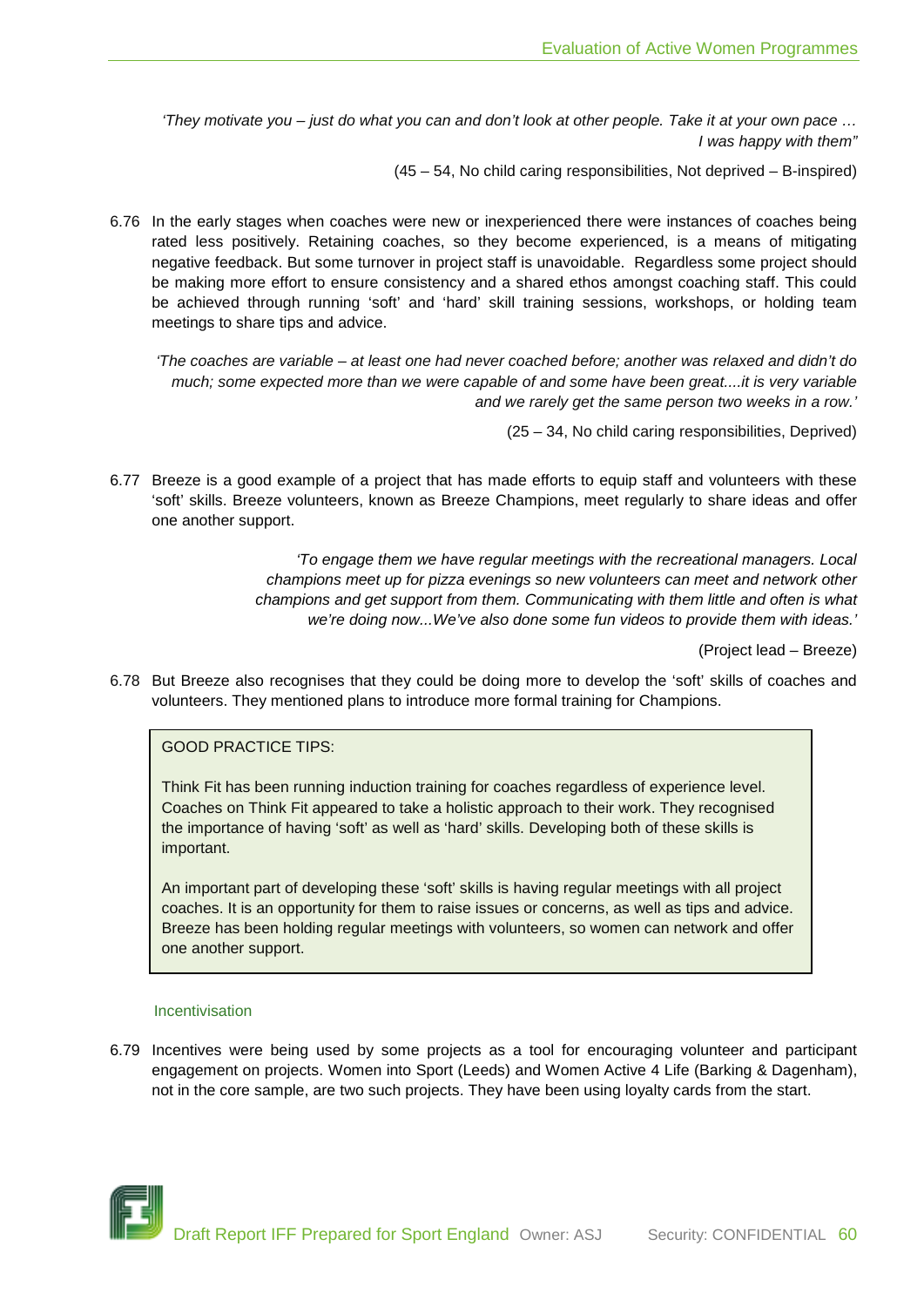*'All sessions are pay and play. We've created a loyalty card so if they come to five they get the next one free.'*

(Community Sport and Physical Activity Officer – Leeds)

*'Upon enrolment, each lady receives a subsidised swipe card, which gives access to other activities. This also allows their activities to be tracked.'*

(Sport Development Officer – Barking & Dagenham)

- 6.80 During qualitative interviews with project staff and participants, from the main sample of six projects, incentivisation was rarely mentioned as a tool that has been used to *retain* participants or volunteers. Back to Netball has used incentives (e.g. T shirts) to retain volunteers, but there was limited mention of participant incentives.
- 6.81 Projects are still at a reasonably early stage of delivery and some are considering expanding the use of incentives in future. East Durham Belles, for example, is in the process of considering a loyalty card scheme. Branded sports gear or high street vouchers could also be a useful tool for creating a sense of community and rewarding commitment amongst both participants and voluteers.

GOOD PRACTICE TIPS:

Using incentives, such as high street vouchers or project branded goods, to retain participants and volunteers has been an underused resource across projects. Back to Netball mentioned that they run a volunteer rewards scheme. But there was no mention of using incentives to encourage participant attendance. Participants could be offered some form of incentive once they have attended a certain number sessions; it could make them feel part of a community and valued as a participants.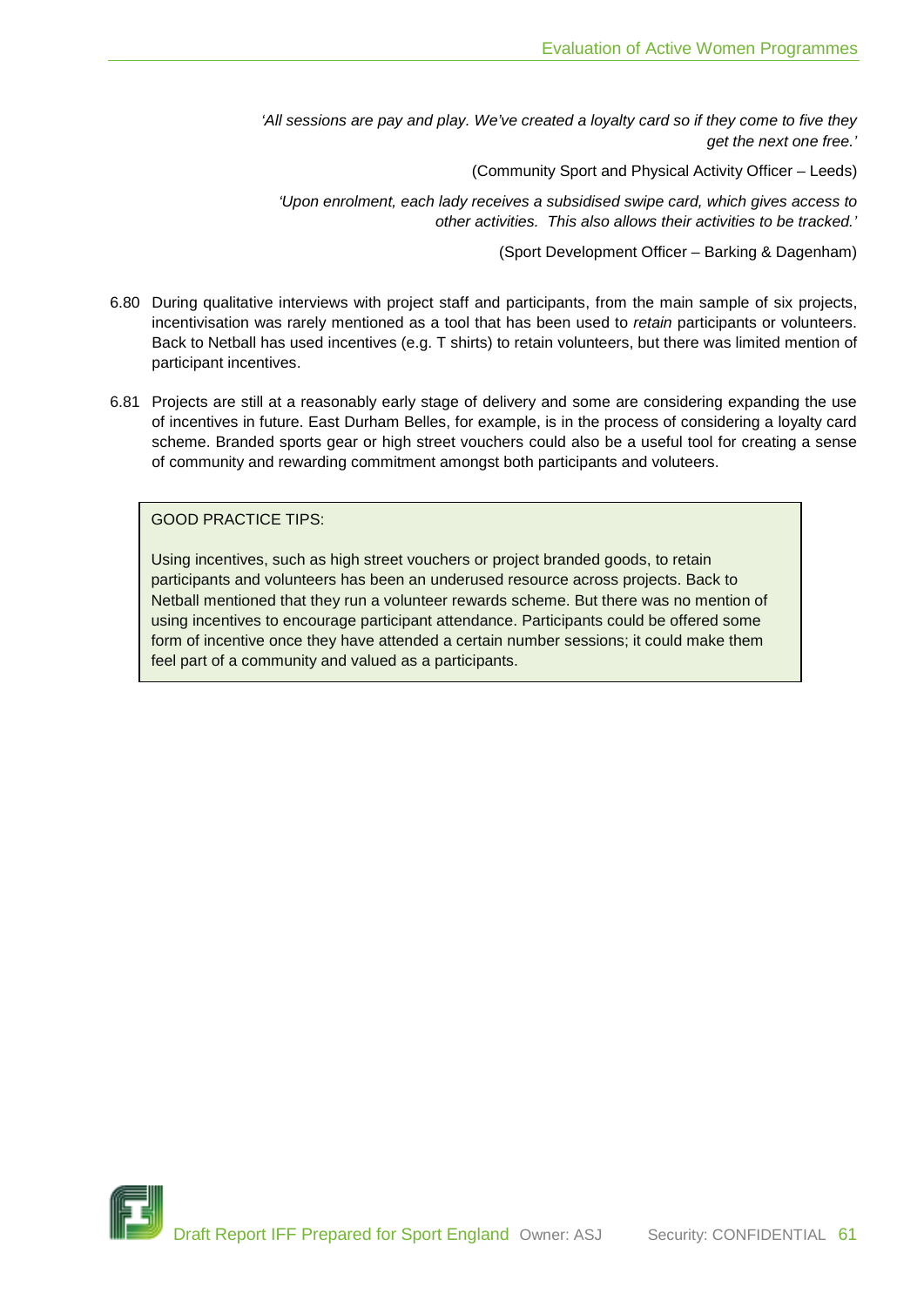Participant story highlighting retention issues: Crystal

# **PARTICIPANT STORY: CRYSTAL**

Crystal, aged 25-34, started attending Active Women sessions in February 2012 but left a month later, earlier than she had anticipated.

She had used the gym in the past to go running and after chatting to a friend who had participated in the Active Women session decided she wanted to join her friend's running group. Without this word of mouth promotion she would not have got involved; indeed, she felt the sessions had to be advertised more with special emphasis placed on the fact that they were for women only.

*'Women could be nervous about joining in – you see images of the perfect body and that can be off-putting. They have to advertise it for normal people and stress how the fitness and health levels will improve.'*

Crystal attended four out of the six weekly sessions before stopping due to childcare issues: her husband performed shift work meaning she encountered difficulties with childcare responsibilities and thought she might get left behind the group if she missed too many sessions.

Were the project able to run sessions which suited her availability and provided more

assistance with her childcare responsibilities she would return to the sessions.

> *'It would have been better for me if it was spread over a morning or night and on different days.'*

Crystal found the sessions useful but would have found more benefit from them had they been offered more than once a week. The perception of more experienced runners attending sessions was of some concern to her and she would have preferred if the sessions had involved more women of lesser ability.

*'There were some fit looking people there, dressed in all the right gear which can put you off. The more experienced ones tended to keep themselves to themselves – it should have been more mixed.'*

On leaving the sessions, Crystal was not signposted to, or recommended, any other sporting groups or activities. Although she hasn't joined any other groups since leaving East Durham Belles, Crystal has started running on her own due to the motivation the sessions gave her.

*'My get up and go has improved; if I hadn't gone in the first place then I wouldn't be running now.'*

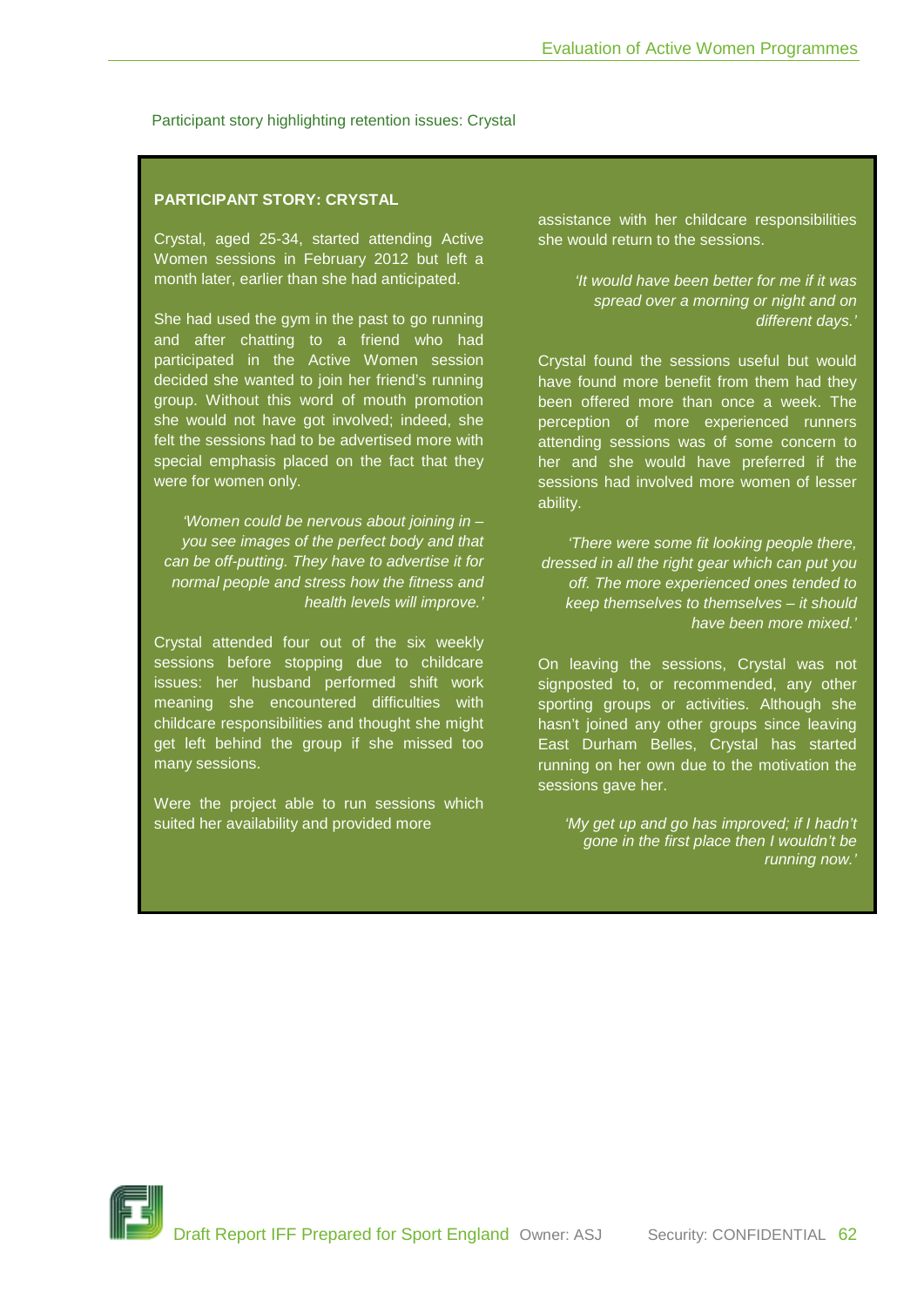Participant story highlighting retention issues: Carla

# **PARTICIPANT STORY: CARLA**

Carla, aged 25-34, has been attending Active Women sessions since January 2012. Before then she didn't do any exercise at all; she now does three 30 minute sessions a week, mostly fitness and self-defence classes.

Her key worker at the women's refuge where she stayed recommended that she got active and she soon found a gym which had information about the sessions and had a crèche facility. Although she received an initial phone call confirming her booking, she would have also liked more information about the session.

*'The information I got on the phone wasn't that much -I wasn't sure what it was, I just knew they had activities and classes going. A letter would have helped because I could have read about it, seen all the classes and I would have had an idea of what I was going to do.'*

When she turned up to her first session she found it welcoming and thought that people integrated well. She feels that the real strength of the project is its crèche facilities for children. She is also impressed by the various activities available within the session and the support from staff.

The only barrier to Carla attending sessions, apart from the removal of childcare facilities, would be transport.

*'If anything was going to stop me, it would be the cost of coming down here. It's a bus drive to get here from where I live.'*

The project does well to encourage continued attendance, ensuring constant communication with participants.

*'They ring you every week to find out if you will be coming in which I think is really encouraging, because some people don't do things until they are pushed to do it.'*

She has noted that she has got more active since she joined, and has socialised more, building her confidence. Although she does a lot of activity now, she feels like she would do more if the programmes weren't aimed mostly at basic or entry level.

Carla has also started volunteering at sessions, performing administration and customer services duties.

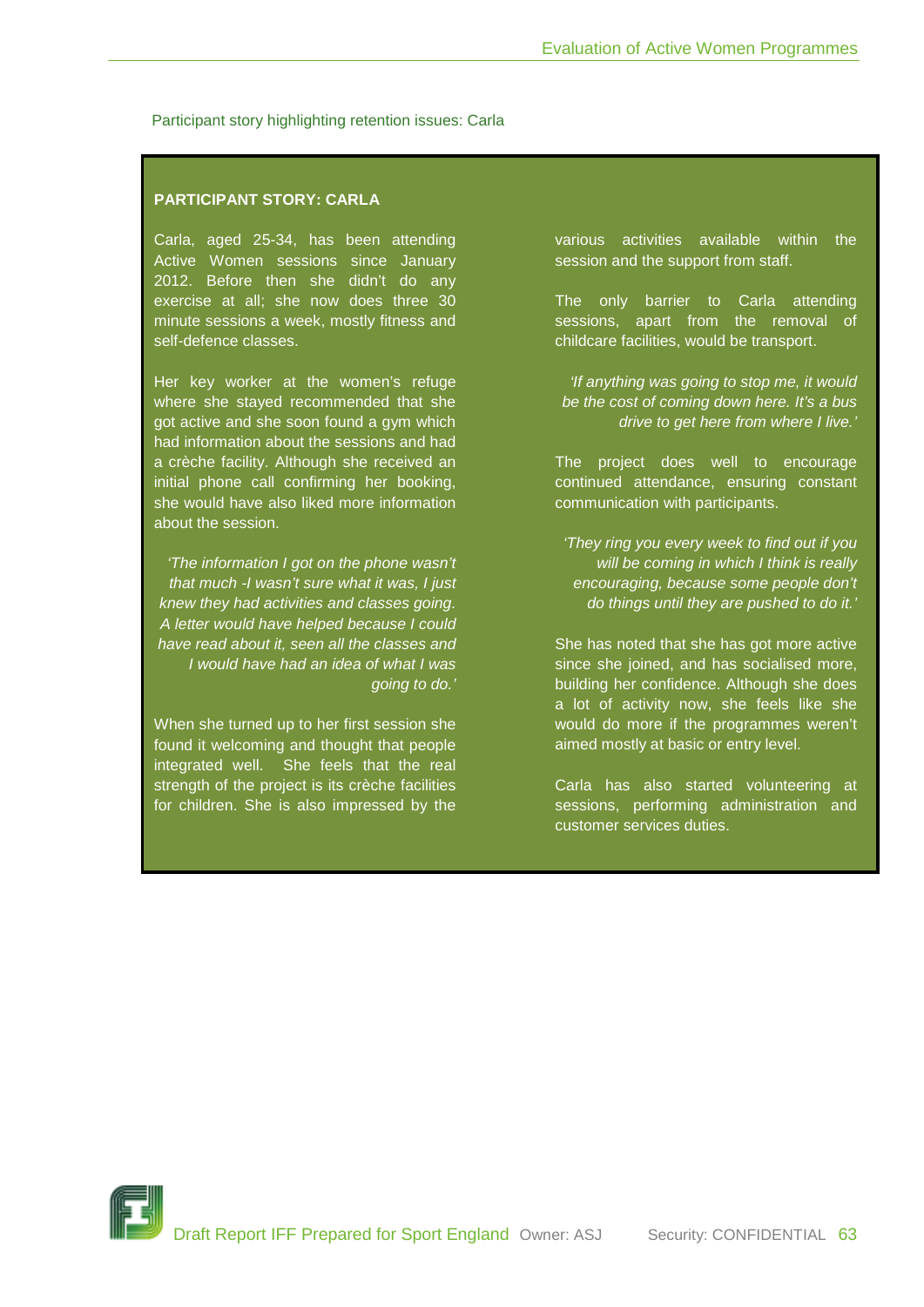# 7 Impact of the Active Women Programme: Early Findings

# **Summary**

- 7.1 Although the second and third years of the Active Women Programme will provide the main tools for assessing impact and sustainability of behaviour change, findings from the Year One quantitative participant survey did produce some early indications of (short term) impacts.
- 7.2 Six in ten (61%) women had done more sport in the previous month than they had done before their involvement with an Active Women project **(short term impact)**.
	- 26% had done no sport before Active Women but had done so in month prior to interview.
	- 35% had done sport before Active Women and increased the frequency of activity since.
- 7.3 Nearly one in three (28%) women felt that they would not have done any sport without Active Women, while a further half (48%) would have done less sport **(net impact)**.
- 7.4 Women from the target groups (deprived and / or with childcare responsibilities) were no more likely to have increased their overall activity levels since their involvement with Active Women (short-term impact) but they were less likely to think that the increase in their levels of sporting activity would have happened anyway (i.e. they were more likely to attribute their participation in sport directly to the Active Women Programme).
- 7.5 Around one in ten (9%) women were already doing some sort of sporting activity at least three times a week prior to joining Active Women and were not in one of the target groups, indicating a relatively low proportion of participants with fewer barriers to sport accessing and benefitting from Active Women **(leakage)**.
- 7.6 Over four in five (84%) women had recommended their project or spoken about enjoying the sessions to someone else while nearly three in five (57%) had brought a friend or family member along to a session **(multiplier effects)**.
- 7.7 Participants were very positive about the **softer impacts** of their Active Women sessions: nearly all (98%) had fun, while 89% felt fitter and 88% felt better about themselves.

#### Introduction

- 7.8 A key objective of the evaluation is to estimate the impact of the Active Women Programme in terms of participant behaviour and experiences. Critically this is in terms of whether it leads to an increase in sporting activity among women but also whether the Programme impacts on women's lives more broadly in terms of their health, confidence and self-esteem. It also looks to explore knock-on effects such as encouraging others to take part in sport.
- 7.9 To establish the *net* impact of the Active Women Programme, it is necessary to establish the counterfactual, i.e. to answer the question:

*What would have happened had the Active Woman programme not been introduced? And therefore what difference did it make?*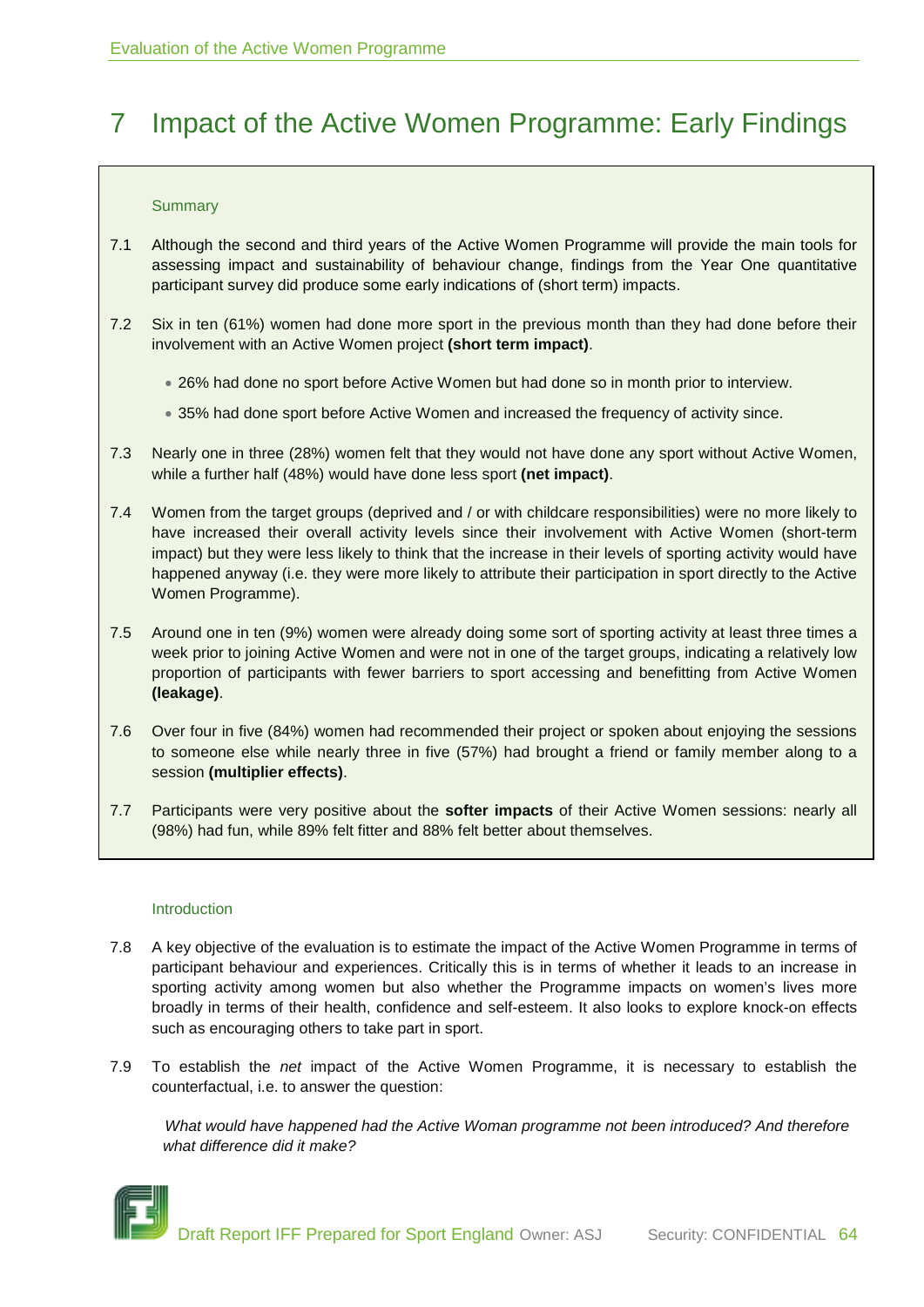- 7.10 Although tracking the longer-term impacts and evaluating the sustainability of any behaviour change will be best evaluated from longitudinal data collected in Years Two and Three of the evaluation (where we interview some of the same participants to see how their attitudes and behaviour have changed over time), the quantitative survey conducted in Year One included some measures which give first indications of the (short-term) impact of the Active Women Programme on participants.
- 7.11 This chapter will therefore cover:
	- To what extent women have increased how often they take part in sport since attending an Active Women project (and to what extent any increase in sporting participation would have happened without the Active Women Programme)
	- To what extent women have felt physical, social or psychological benefits from their participation in sport
	- To what extent any positive impact of participation has extended to friends, family or the wider community
	- How likely it seems, at this stage, that Active Women projects will lead to sustained behaviour change amongst participants

#### Short term impact

- 7.12 The 'gross' impact of the Active Women Programme is (the sum of) all reported increases in participation. We refer to short term gross impact as the frequency of activity before participation at an Active Women project compared to activity while on the project or recently after<sup>[7](#page-64-0)</sup>. The figures for activity since involvement with Active Women therefore include all sport, whether or not it is delivered by an Active Women project (on the basis that taking part in Active Women may have encouraged women to take part in more sport in general).
- 7.13 **Before their involvement with Active Women, 28% of women were doing sporting activity three or more times a week**, 13% twice a week, 15% once a week, 9% less often **and 34% not at all**.
- 7.14 These frequency levels particularly that nearly three in ten women were already doing three or more weekly activity sessions – suggest that a relatively high proportion of participants had fewer barriers to participation in sport than may have been anticipated at the time that funding was awarded. However, where women were in one of the target groups (deprived / with childcare responsibilities), getting them involved in sport through Active Women can have significant value even if they were already doing some sport as this may lead to them becoming champions of the project and encouraging less active friends and family to take part too.
- 7.15 Where women were not part of the target groups but did little activity before getting involved with Active Women, there is also still significant value in getting these women to increase their levels of

<span id="page-64-0"></span> $7$  Participants were asked which sport or activities they had done in the month prior to the interview and which they had done in the month before they got involved with the Active Women project they had attended. For each sport mentioned at each stage, participants were then asked how often they had taken part in it during the timeframe in question. Comparing the information given at the two stages shows how participants' overall sporting activity had changed since their involvement with the Active Women Programme and gives us an estimate for the short term gross impact of the Programme. The activity of walking was excluded from this part of the analysis, in line with Sport England's sport indicators.

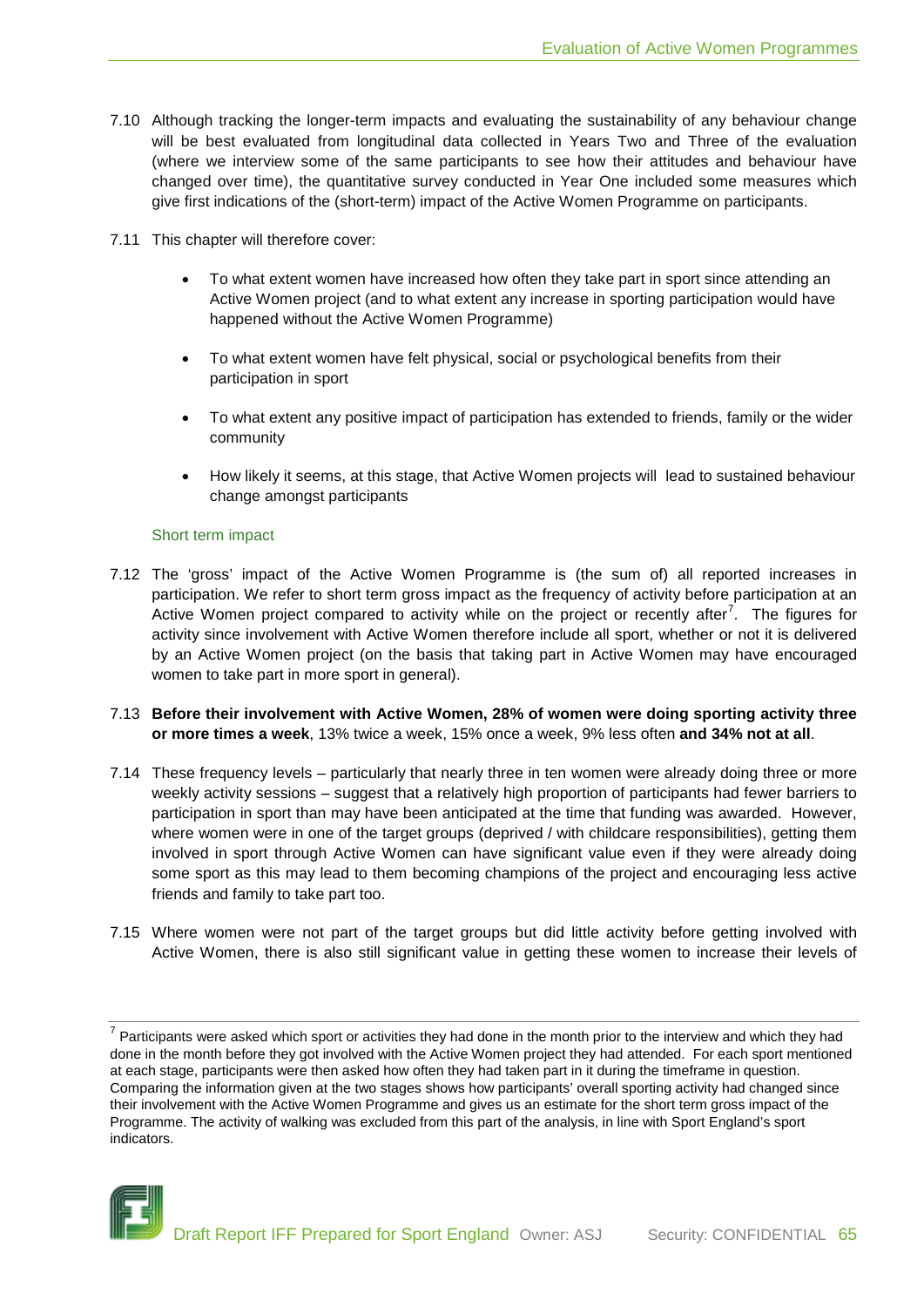activity, particularly as the in-depth interviews suggest that such women also have barriers to taking part in sport which the projects have addressed.

- 7.16 Around one in ten (9%) women surveyed were not in the target groups and were already doing at least three sessions of sport per week. Although the Active Women Programme was not set up to target such women, the projects have a policy of not turning anyone away which is key to their inclusive nature and friendly / welcoming approach. In this context, it may well be felt that some 'leakage', where the project is used by women outside the target groups who were doing sport anyway, is acceptable.
- 7.17 It is also important to clarify that for a number of women the activity they report doing before involvement with the Programme (and since) could consist of activity sessions lasting less than 30 minutes and / or relatively low intensity activities such cycling short distances to work, rather than the sorts of sports that Active Women projects focus on $^8$  $^8$ .
- 7.18 **In the month before taking part in the survey, 44% of women had done sporting activity three or more times a week**, 17% twice a week, 15% once a week, 8% less often **and 14% not at all**. Figure 7.1 shows the extent to which these proportions had changed from women's activity levels before their involvement with Active Women.



**Figure 7.1: Comparison of amount of activity before starting Active Women and in month before interview**

<span id="page-65-0"></span> $8$  As previously mentioned however, the activity of walking was excluded from the analysis.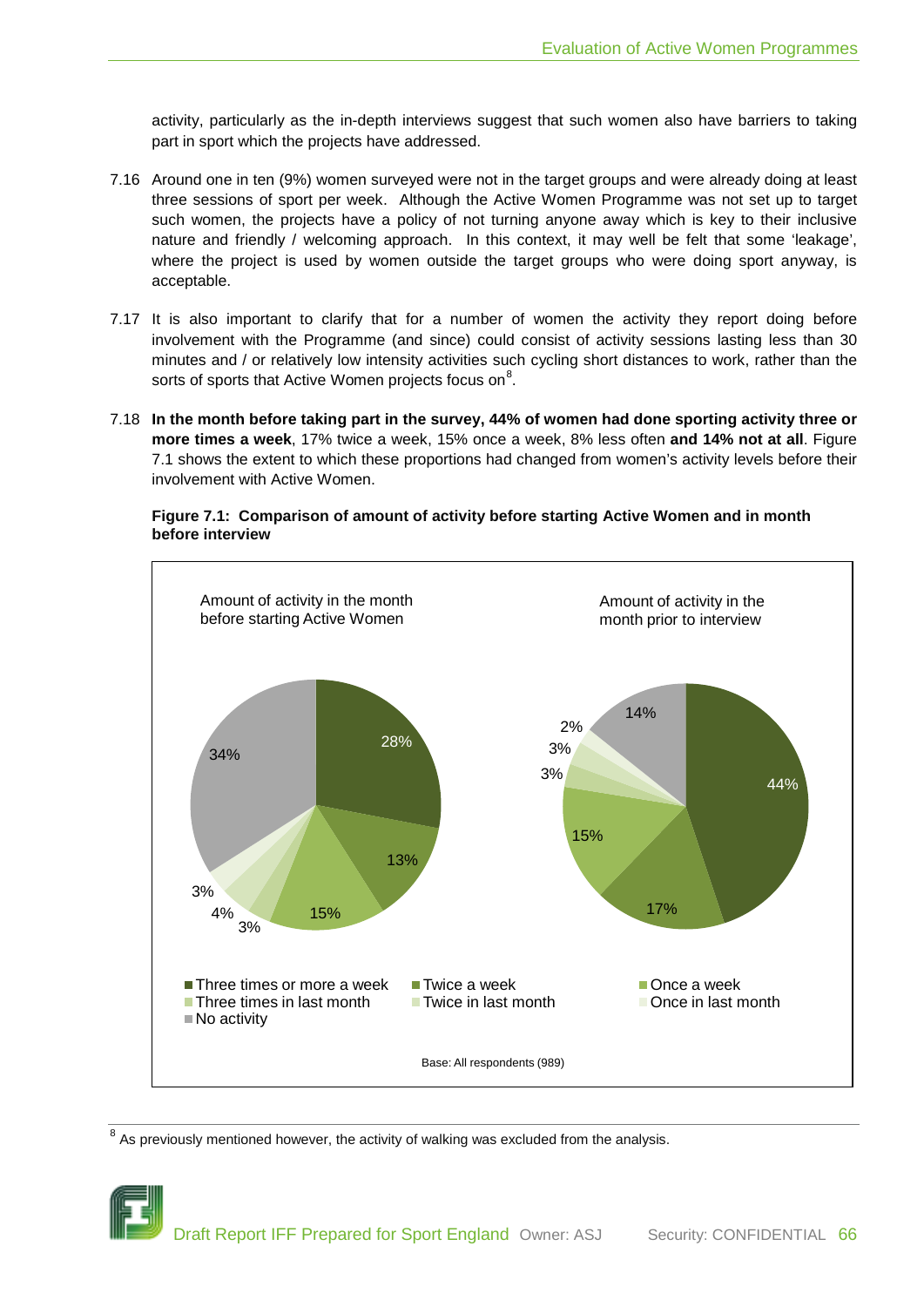- 7.19 As would be anticipated, the target groups of women living in deprived areas and women with childcare responsibilities were more likely to have been doing no sport at all before their involvement with Active Women (38% each). Women with childcare responsibilities were also less likely to have been doing three or more sessions of sport per week (24%), although there was no difference by deprivation status.
- 7.20 In the more recent month, women living in deprived areas and those with childcare responsibilities were still more likely to be doing no sport at all (18% and 17% respectively). Women with childcare responsibilities were still less likely to be doing three or more sessions of sport per week (38%), but there was no difference by level of deprivation.
- 7.21 In summary, **three in five (61%) women had done more sport in the previous month than they had done before their involvement with an Active Women project**. This compares to 17% who had done about the same amount of activity and 21% who had done less in the more recent period.
- 7.22 There was some variation by project. On one project the proportion of women who had increased their overall levels of sporting activity since their involvement with Active Women was as high as 77%, whilst on another it was as low as 52%.
- 7.23 There were no significant differences between women across the Active Women target groups of deprivation and childcare responsibilities.

# 7.24 **Looking more into the 61% of all women who had increased their level of sport or activity, this splits into 26% who were not doing any sport before their involvement with Active Women and 35% who were doing some sport previously**.

- 7.25 The fact that one in four women (26%) did no sport in the month before taking part in Active Women but had done so recently (in the month before the survey) indicates that projects are having some success at reaching women with low levels of engagement with sport. More disappointingly, women in the target groups (deprived and / or with childcare responsibilities) were not significantly more likely to have been encouraged to take up sport for the first time.
- 7.26 Women with childcare responsibilities were also not significantly more likely to be in the group of women who had done sport before their involvement with Active Women and to have increased their activity levels further (34% vs. 35% average) and women from deprived areas were less likely to have been positively affected by the Active Programme in this way (31% vs. 39% of those from nondeprived areas).
- 7.27 As Sport England would like women to take part in at least three sessions of sport per week, it is also of interest whether women who had increased their levels of sporting activity since being involved with Active Women had reached this threshold. As has been shown, around three in five (61%) women were doing more activity since becoming involved with their Active Women project. Splitting this group further shows that:
	- Over one in four (27%) were doing more activity than they had been previously but still less than three sessions per week
	- One in three women (34%) were doing at least three activity sessions per week
		- o One in four (23%) women were previously doing less than three sessions per week but reached this level of frequency following their involvement with Active Women;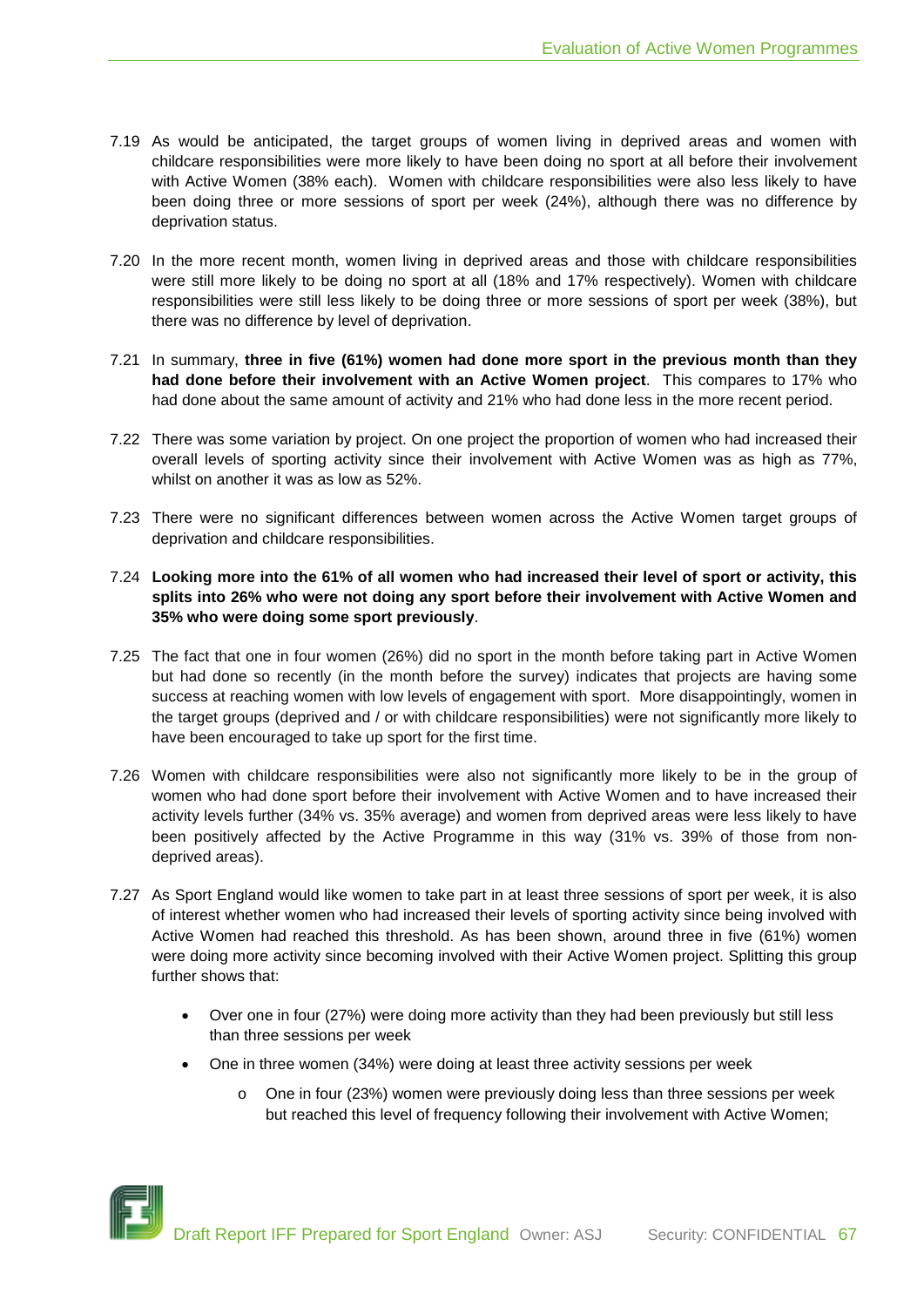- o A further 11% of women had already been doing at least three sessions per week but further increased this frequency.
- 7.28 Figure 7.2 shows a summary of the short-term impact which the Active Women Programme has had on participants.





7.29 Women with childcare responsibilities were less likely to have increased their level of activity and to be doing at least three sessions of sport per week following their involvement with Active Women (31% vs. 37% of women without childcare responsibilities). There was no difference by whether women lived in deprived areas.

# Net impact

7.30 The net impact of the Programme can be assessed by considering how much sport women feel they would have taken part in if it did not exist. This differs from the gross impact as it asks women to consider to what extent the Active Women project they attended was directly responsible for their participation levels and excludes increases in activity which may have happened anyway (i.e. deadweight). **Three quarters of women (76%) felt that they would have done less (48%) or no (28%) sport if the Active Women Programme did not exist, indicating that the majority of women feel that the project they attend has been critical in raising their activity levels. Only one in five (22%) women felt they would have done at least as much sport or activity if the project did not exist.**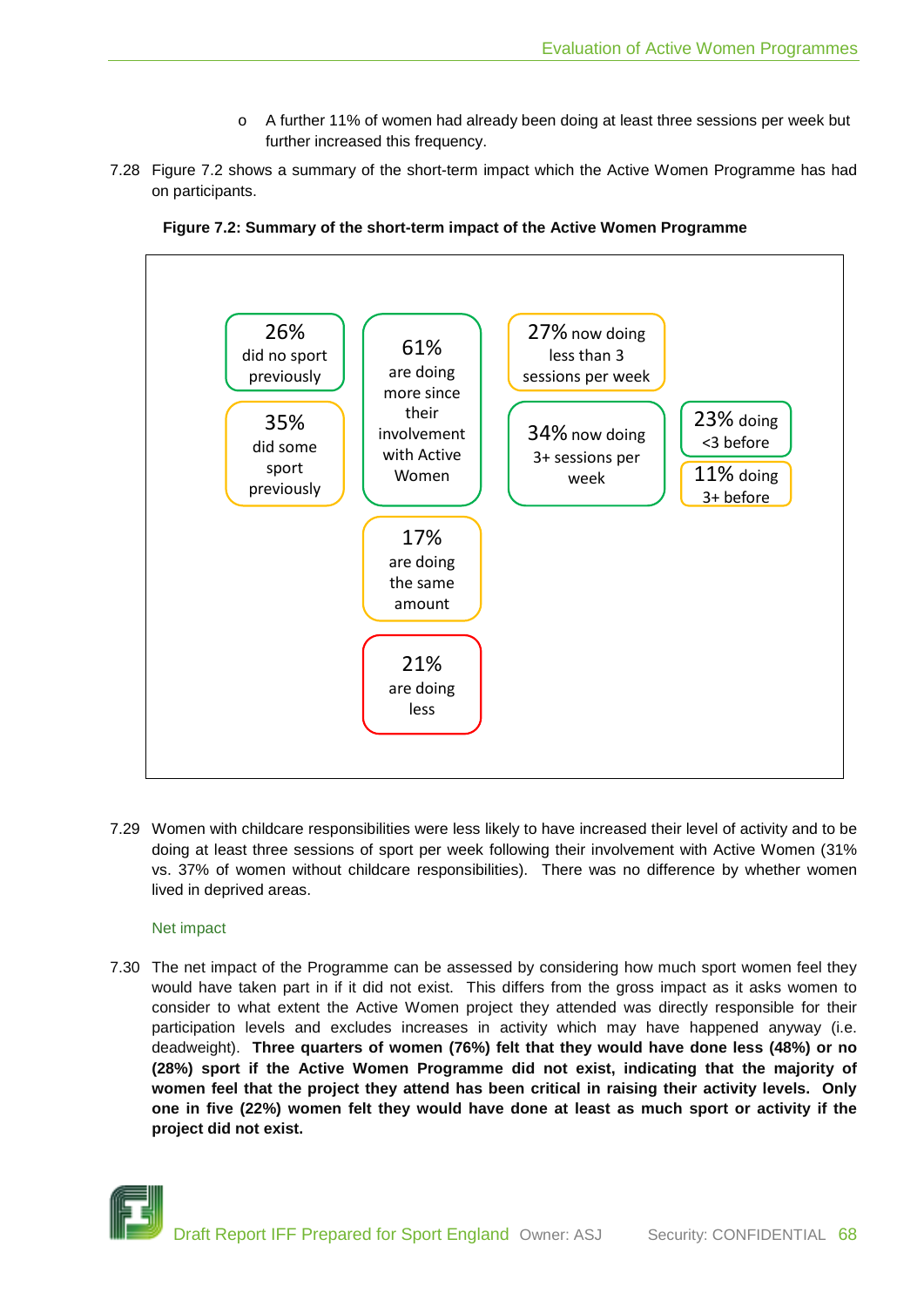- 7.31 On first sight, it is perhaps a little surprising that the proportion of women feeling a positive impact of the Active Women Programme when considering what sport they would have done if it didn't exist (76%) is higher than the number of women who increased their levels of sporting activity since their involvement with the Programme (61%). To some extent, this is the case of small discrepancies due to women considering the question of net impact at an overall level, whilst the questions on activity pre and post Active Women involvement were more detailed (the former is attitudinal, the latter behavioural, so the two measures don't equate exactly). There are also cases where women's activity levels stayed the same or even slightly decreased following their involvement with Active Women but not as much as they would have done if the projects did not exist, for example some women will have had to stop attending sports sessions due to other commitments but have been (sometimes) able to go to a (more convenient) Active Women session instead.
- 7.32 Participants on one project were particularly likely to feel that Active Women had played an especially important role in helping them get active, with two in five (40%) participants feeling that they would have done no sport if it didn't exist. At the other end of the spectrum, over two in five (43%) participants on another project felt that they would have done at least as much sport anyway (i.e. relatively high levels of deadweight).
- 7.33 Women living in deprived areas and women from BME communities were more likely to feel that they would have done no sport if Active Women didn't exist (35% BME vs. 23% White and 33% deprived vs. 24% not deprived), indicating a particularly positive impact of the Active Women Programme on these groups. Similarly positively, women who care for children under the age of 16 were less likely to feel they would have done at least as much sport or activity if the Active Women Programme did not exist (19% with children vs. 25% without). Figure 7.3 shows this split by ethnicity, deprivation and childcare responsibilities.

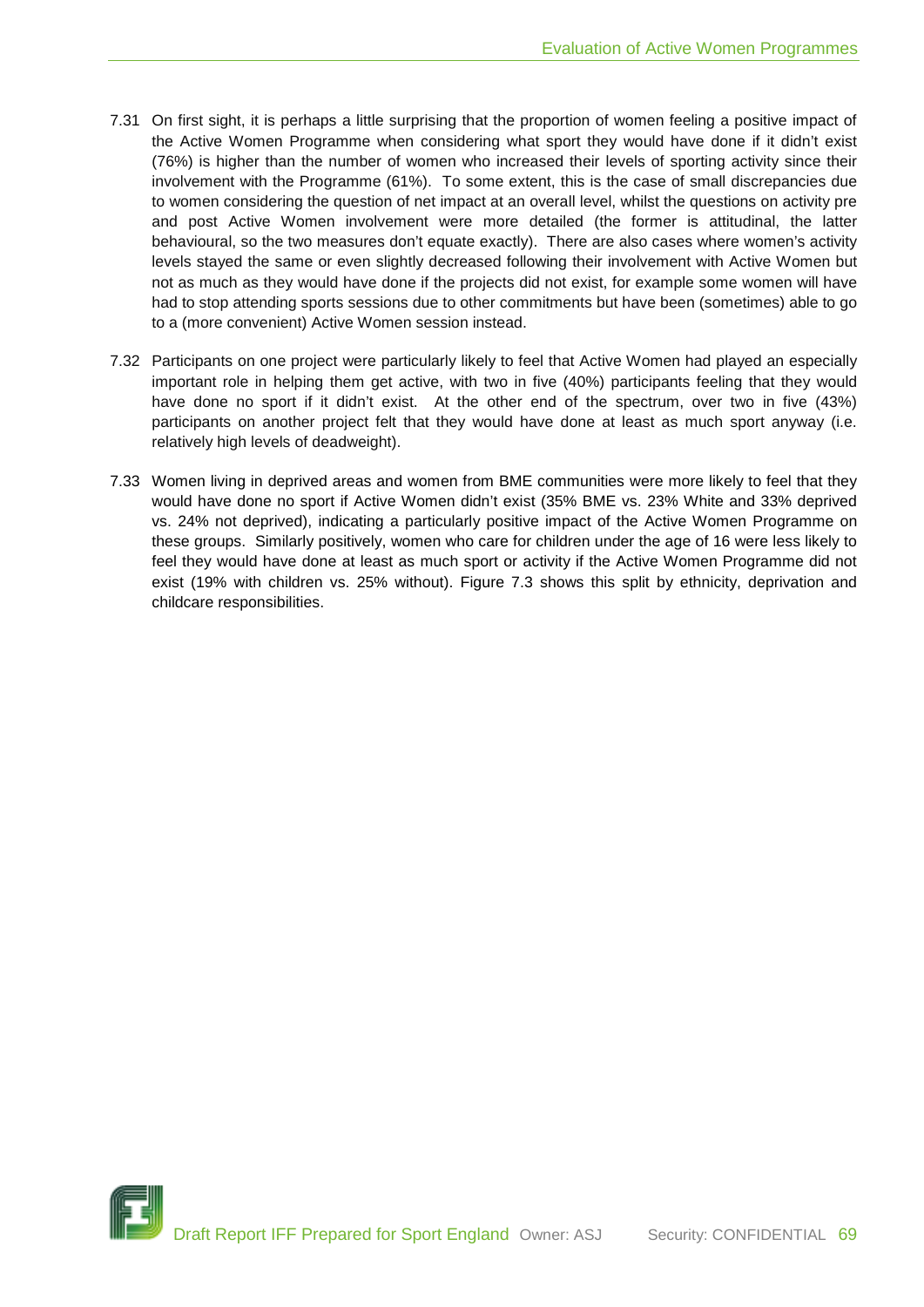



# Wider benefits of participation

7.34 Beyond an increase in the number of women participating in regular sporting activity, the evaluation also explored the impact of the Active Women Programme on wider well-being and community participation. Figure 7.4 presents these wider benefits.

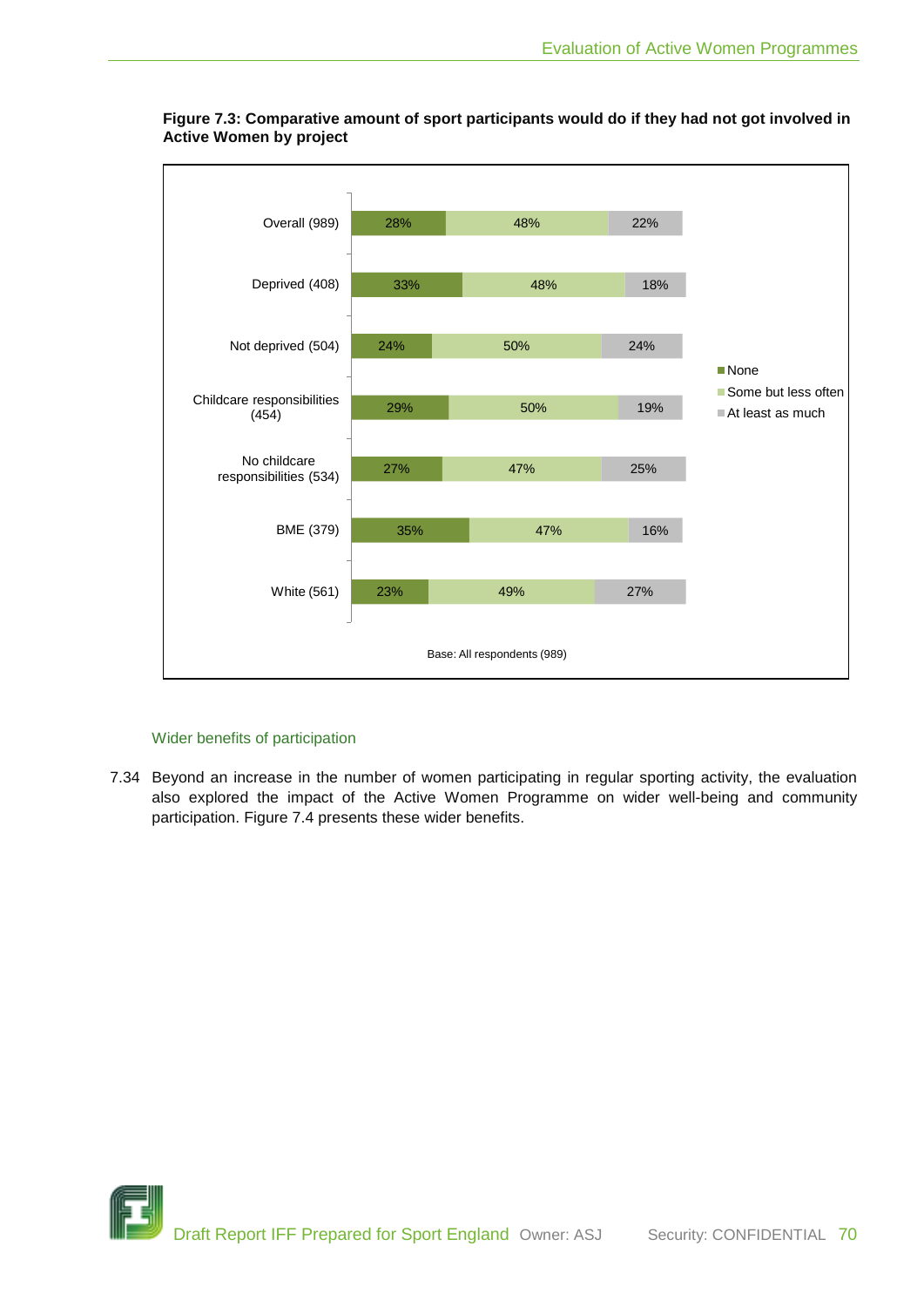

**Figure 7.4: Wider benefits of participation**

- 7.35 The Active Women Programme has (as previously mentioned) had a positive impact on women's overall activity levels. Almost two in three (65%) women felt that they had started being more active in general as a result of participating in an Active Women project and over half (56%) had started going to the sessions more than they thought they would. Over one in three (35%) women had taken up another sport or activity OUTSIDE the project (35%), indicating an increased appetite for taking part in sport more broadly and one in four (26%) women had signed up to a course after starting on a drop-in basis, indicating that their commitment to the project had increased over time.
- 7.36 In terms of wider health outcomes (not exercise-related), almost half of women (46%) reported having changed their habits to eat more healthily.
- 7.37 Commitment to the project (and therefore to participation in sport) can further be examined by levels of interest in volunteering and coaching. One in ten women (11%) had volunteered at an Active Women session, for example as a referee or coach, whilst one in five (18%) had volunteered in some other way, for example helping out with publicity or at an event (27% on one project). In terms of coaching, one in seven women (14%) had either signed up or enquired about coaching.
- 7.38 In terms of 'softer' measures which assess how participants felt about their participation in the Active Women Programme, it is also clear that the projects have been making a big difference to the women taking part (as shown in Figure 7.5).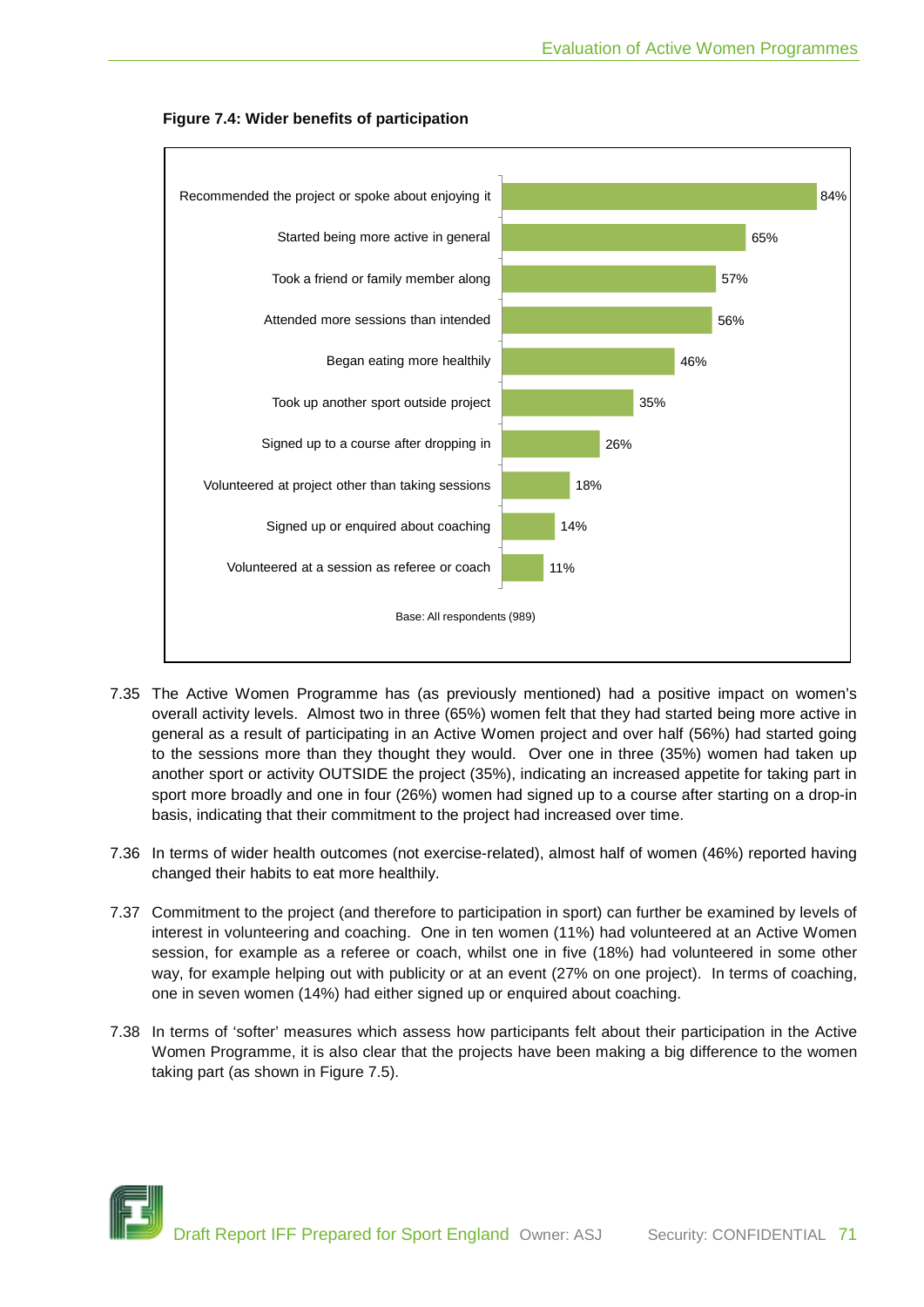

# **Figure 7.5: 'Softer' benefits of participation**

- 7.39 Nine in ten women felt fitter as a result (89%, including 50% to a large extent). Almost all participants felt that they had fun (98%, including 80% to a large extent) which is a positive sign for retention. Four in five women or more also felt better about themselves (88%), made new friends (85%), felt more confident (81%) or felt less stressed (79%) as a result of their participation.
- 7.40 On one project participants were less likely than average to have felt fitter as a result of their participation in the project (75% vs. 89% average), which may reflect that the project has been recruiting a higher proportion of women who were already taking part in sport.
- 7.41 Another project seems to have had a particularly positive impact on the feelings of its participants, with higher proportions of these feeling better about themselves (94%), more confident (89%) and less stressed (88%) than average. This may be because of the project's holistic approach, including workshops on issues such as self-esteem and confidence-building as well as sporting sessions.
- 7.42 Women from deprived areas were particularly likely to have gained from the programme in terms of 'to a large extent' feeling better about themselves (55% deprived vs. 44% non-deprived), feeling less stressed (41% vs. 30%), making new friends (41% vs. 36%) and gaining confidence (36% vs. 28%).

# Multiplier effects

7.43 As discussed in the recruitment section, **word of mouth has played a key role in attracting women to Active Women projects, with over four in five (84%) women having recommended the project** 

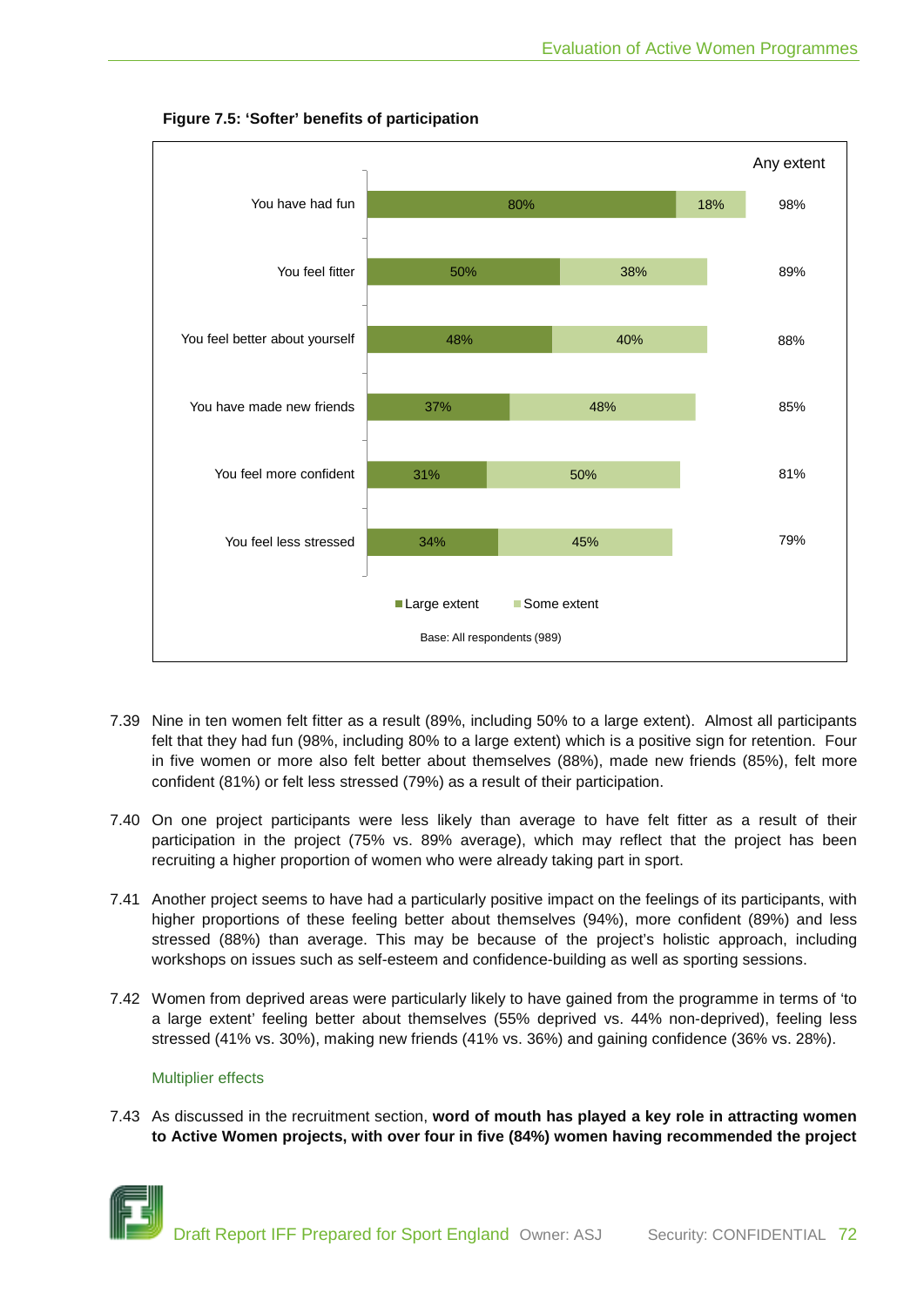**to someone else or talked to someone about having enjoyed the sessions and almost three in five (57%) women having taken a friend or family member along with them to a session**. In this way, the Active Women projects have extended their reach beyond just those directly recruited by project staff or volunteers and penetrated further into communities.

7.44 Bringing a friend or family member along to sessions appears to be integral to attracting greater numbers of Active Women target group participants. Women living in deprived areas, (63% vs. 54% non-deprived), women from BME communities (62% vs. 53% White) and Muslim women (64% vs. 55%) were all more likely to have brought a friend or family member along with them.

#### Sustainability of behaviour change

- 7.45 While the second and third years of the evaluation will provide us with a more detailed understanding of longer term sustainability of behaviour change, these early findings do provide us with an idea of intentions for the forthcoming year in terms of activity levels and participation.
- 7.46 Women's motivation to continue exercising / taking part in sport in the next 12 months was high, with almost three in five (58%) intending to do a bit more over this time period than they did at the time of the survey, one in three (35%) intending to maintain their current exercise levels and only 5% of women thinking it likely that they would do less exercise over the next 12 months.
- 7.47 Those with childcare responsibilities were also more likely to intend increasing their activity levels (63% vs. 54% of those without), whilst those without were more likely to anticipate maintaining their current levels (40% vs. those with).
- 7.48 Those who still take part in sessions were also asked how likely they would be to continue with the same level of sporting activity if the Active Women project ceased to exist. Three in five women (62%) felt they would be either very (28%) or fairly (34%) likely to do this, whilst 36% felt they would be unlikely to do so. Participants from one project were particularly likely to feel they would continue to do the same level of sport, even without the project's involvement (71% likely vs. 62% average) and participants at another were particularly likely to say they would be very likely to do so (42% vs. 28% average).

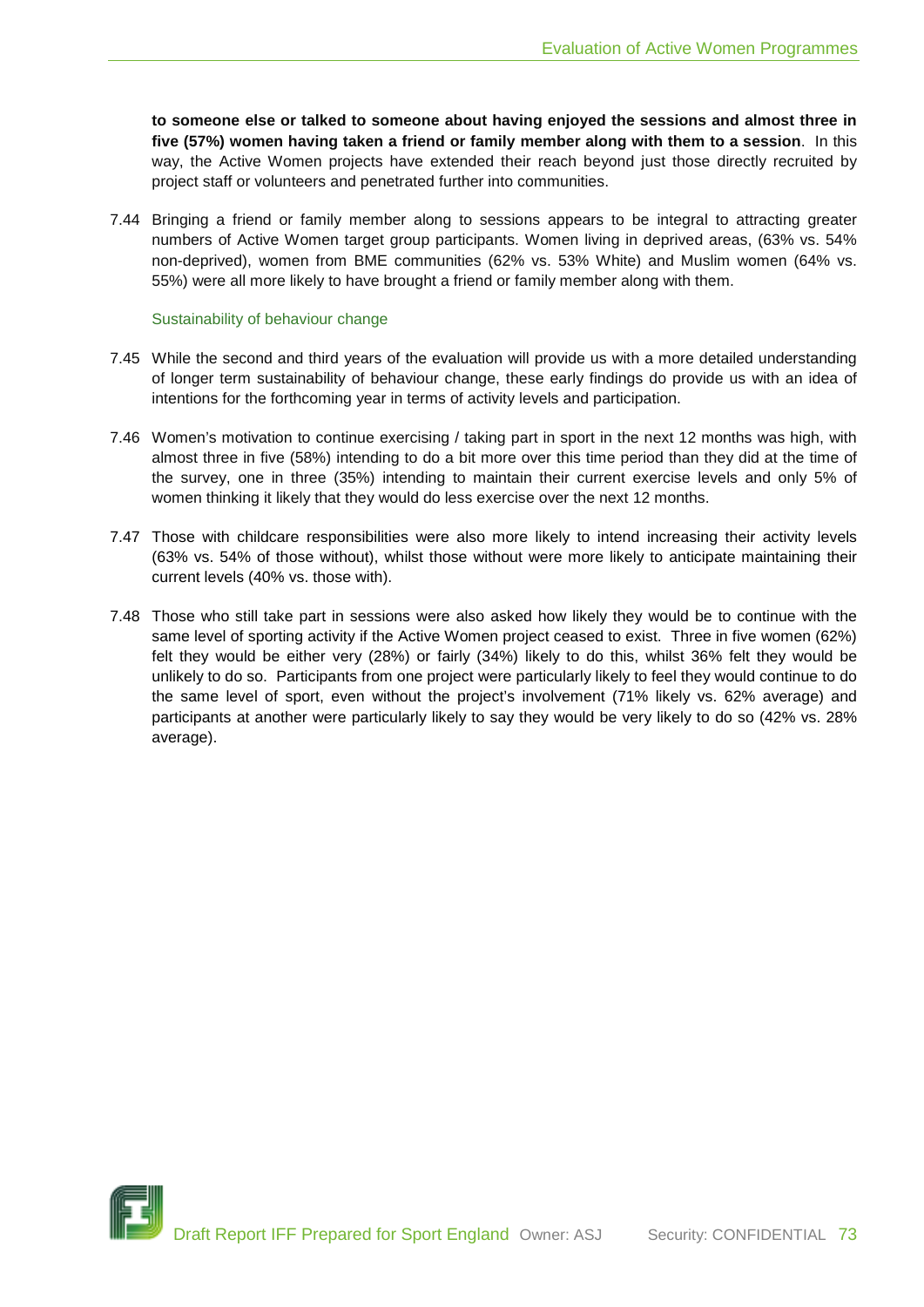#### Participant story highlighting impact issues: Cheryl

### **PARTICIPANT STORY: CHERYL**

Cheryl, aged 35-44, started attending Active Women sessions in October 2011. She now attends the session twice a week. She was on maternity leave when a friend who attended the sessions recommended she participated as well.

The project did not provide a crèche, as they did not have the funding for this, but did allow participants to bring their children along. However she doesn't understand why, if the project is designed to target women with childcare responsibilities, it doesn't do more to remove these barriers to participation. A crèche facility would be of great benefit to her. The Active Women sessions were crucial to re-engage her with sport after pregnancy.

*'I don't think I would have done any sport until I went back to work and even then I would have struggled; possibly not for another year. It would have been hard with a little baby.'*

The social side of the sessions as well as the women-only aspect allows for a nonthreatening environment in which she feels comfortable. She also finds the health talk at the end of sessions very helpful.

*'The best thing about women only sessions is that they don't have that pressure on you that you should be good at sport which I remember from school was horrible. Expectation is zero but not patronizing; therefore you feel comfortable.'*

Cheryl feels a lot better mentally as a result of the sessions and is shocked by how much she enjoyed them. Her husband is also happy that she's participating in sport while she's also managed to get two friends to come along to sessions.

In terms of alternatives to Active Women sessions she is aware she could pay for a gym or run in the park but the project has not directed her to any and she doesn't want to do anything too competitive for fear that it would remove the fun from the activity.

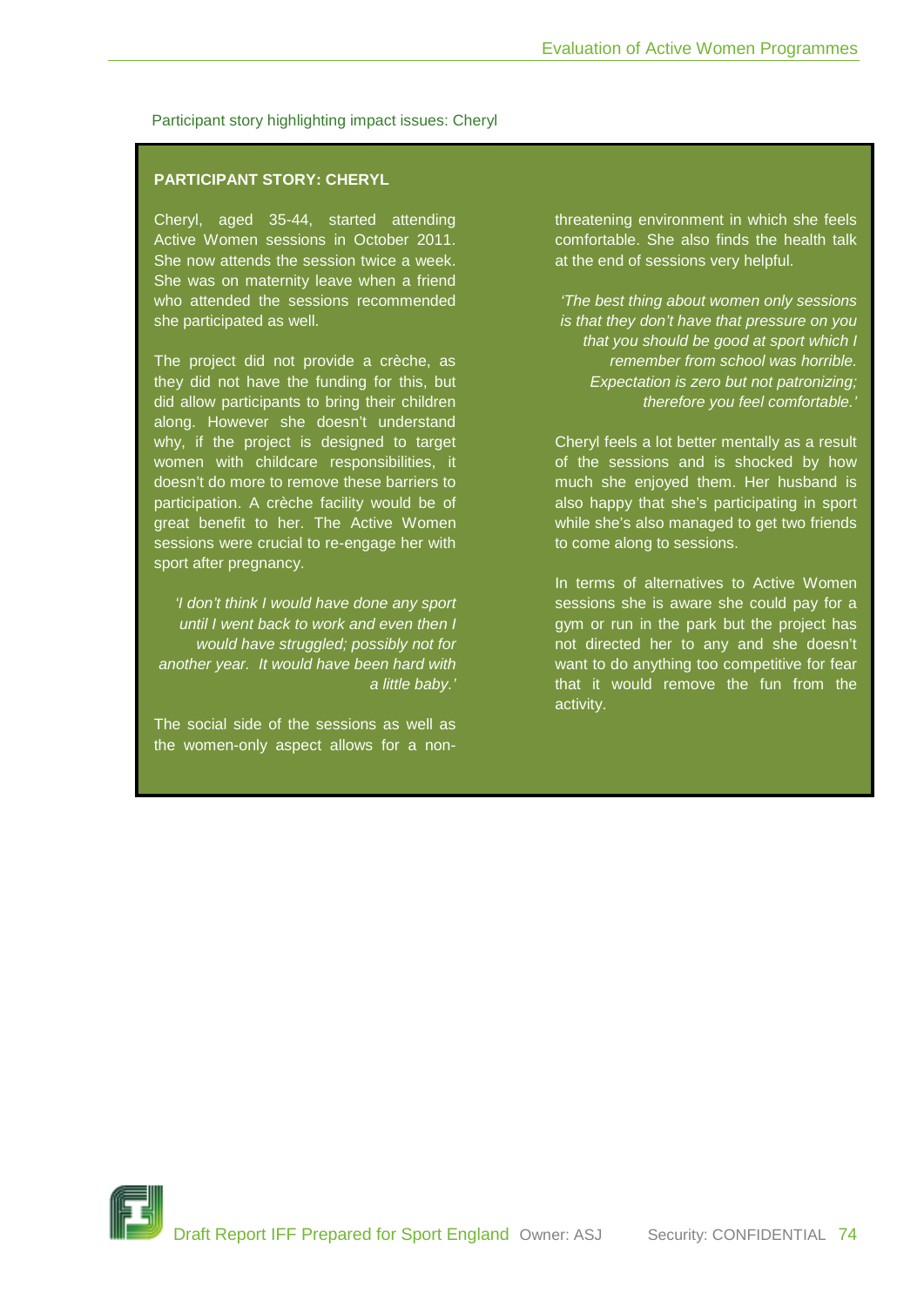Participant story highlighting impact issues: Melanie

# **PARTICIPANT STORY: MELANIE**

Melanie had been going on bike rides with her husband for around a year before attending her first Active Women session in June 2011 as she wanted to improve.

She only came across the project by chance, when her husband found it mentioned on an online messaging board. She feels the session would have benefitted from more advertising.

The session appealed to Melanie because it was described as 'beginners' level so she thought it would be less threatening with other people who, like her, were not so experienced. Still, she still had reservations about the level of difficulty of the sessions and would have appreciated a chat with a coach prior to the first session to allay her fears.

She thinks if Active Women hadn't existed she would have given up on cycling and perhaps gone swimming instead; certainly she would have done less sporting activity overall.

Melanie values the group aspect of the sessions and the fact they are for women, and it is these elements which motivate her to keep attending. However, now she has been attending for a while she finds the

beginner sessions too easy and there aren't enough sessions catering towards those with a bit more experience.

Aside from the level of difficulty, she is very positive over other aspects of the sessions, such as the professionalism and knowledge of staff and the friendly and non-competitive atmosphere. More contact from staff might encourage her to attend more often. More motivation between sessions would also encourage her to keep active.

*'They could tell you what you could be doing in the week and this is what you should be aiming for when you are not coming out with us. Maybe that is laziness on my part that I can't do that myself.'*

However, Melanie does now feel more confident and encouraged to do more sporting activities. She has started doing sport outside the project and can see that her fitness has improved. It has also allowed her to set a good example to her children and has made her improve her eating habits.

Although Melanie has not been directed to any other sporting activities or groups, she is aware of other events which she is considering joining. She hopes to be able to volunteer for the project once she has reached an appropriate level of fitness.

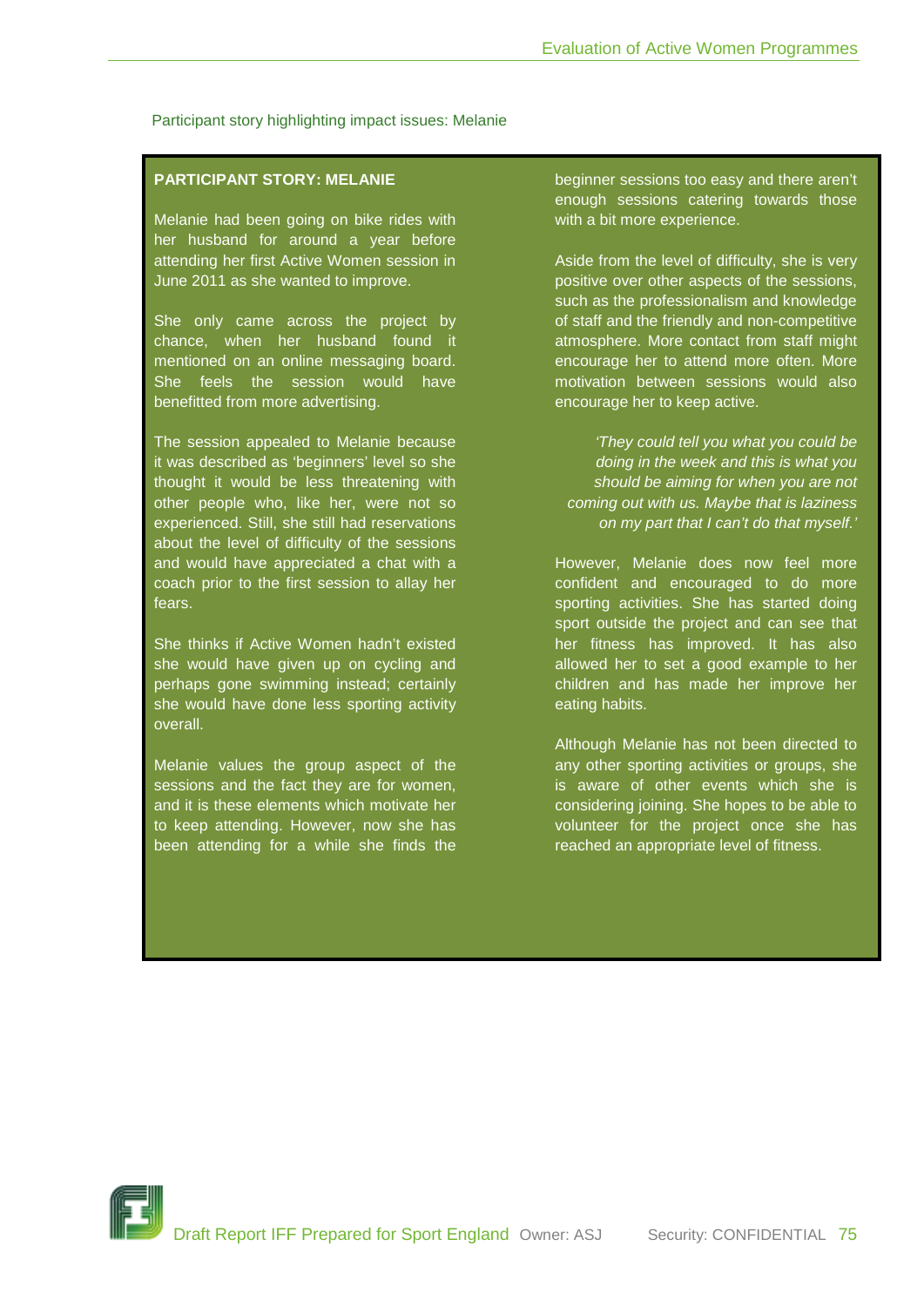# 8 Conclusions and Recommendations

- 8.1 Overall, the conclusions are positive. There is evidence of a great deal of effort and dedication on the part of project staff and volunteers, and a culture of creativity on a generally tight budget.
- 8.2 Where projects do reach women in the target groups (those living in deprived areas and / or those caring for children under 16), the positive impact of the Programme can be enormous – not only do almost all participants rate the projects positively, but they cite wider ranging benefits as a result of taking part, such as changing their eating habits or gaining the confidence to become more active in general. Some of the women interviewed said it had genuinely changed their lives.
- 8.3 That said, reaching women in the target groups has not necessarily been easy for projects. The management information chapter in this report shows that while, overall, the numbers of participants recruited meets the Year One target, the numbers of participants living in deprived areas, or caring for children, are considerably lower. Feedback suggests that projects have been particularly focussing their energies on getting sufficient numbers overall, rather than specifically aiming to get those in the target groups.
- 8.4 It is worth noting that non-target women, i.e. those not living in deprived areas and not (or no longer) caring for children under 16, do vary in terms of their attitude towards exercise and the extent to which they are helped by the projects. Some had very little previous experience of exercise and were facing similar confidence-barriers to getting involved as women in the target groups. These non-target women were particularly encouraged by the friendliness of the coaches and the sociable nature of the sessions, and would have been very unlikely to seek out other kinds of 'regular' exercise or sporting classes. This suggests the Active Women programme can be an essential boost for some non-target as well as target women.
- 8.5 However, some non-target women were more regular exercisers, comfortable in leisure centres and happy taking part in general sporting sessions, and were attracted to the Active Women programme due to the convenient times, locations and cost of sessions. While these women will still benefit from sessions (any extra activity being better than none), the impact will be considerably lower than for women with little or no history of exercise.
- 8.6 As an additional note on the numbers, while participant figures overall are meeting targets, throughput figures are considerably lower. This suggests that projects are managing to recruit in sufficient numbers, for instance with one-off publicity events and initial incentives, but that keeping women attending the sessions longer term is harder. Some projects showed some good ideas for retaining participants, but across the board this was not systematic and increasing participant retention should be a focus of the next 12 months.
- 8.7 On a related note, while participant numbers are indeed meeting Year One targets, these initial targets were designed to be relatively low in comparison to targets for Years Two and Three, to allow time to establish partnership links and marketing ideas, and to allow for overcoming teething problems. Projects appear to have met these targets by utilising the maximum funding and resource currently available to them, therefore increasing these targets further in Year Two and Three with a similar level of funding and therefore a finite project team, as well as (for local projects) a finite community of participants, could be a challenge. **Guidance from Sport England on how to scale up project working using a similar level of resource could be useful.**
- 8.8 One potential source of confusion for projects, looking forward, was the kinds of sports and activities that 'count' towards Active Women targets. Some leads are under the impression that they are allowed to include activities like dance classes and Zumba, for example, while others believe they are

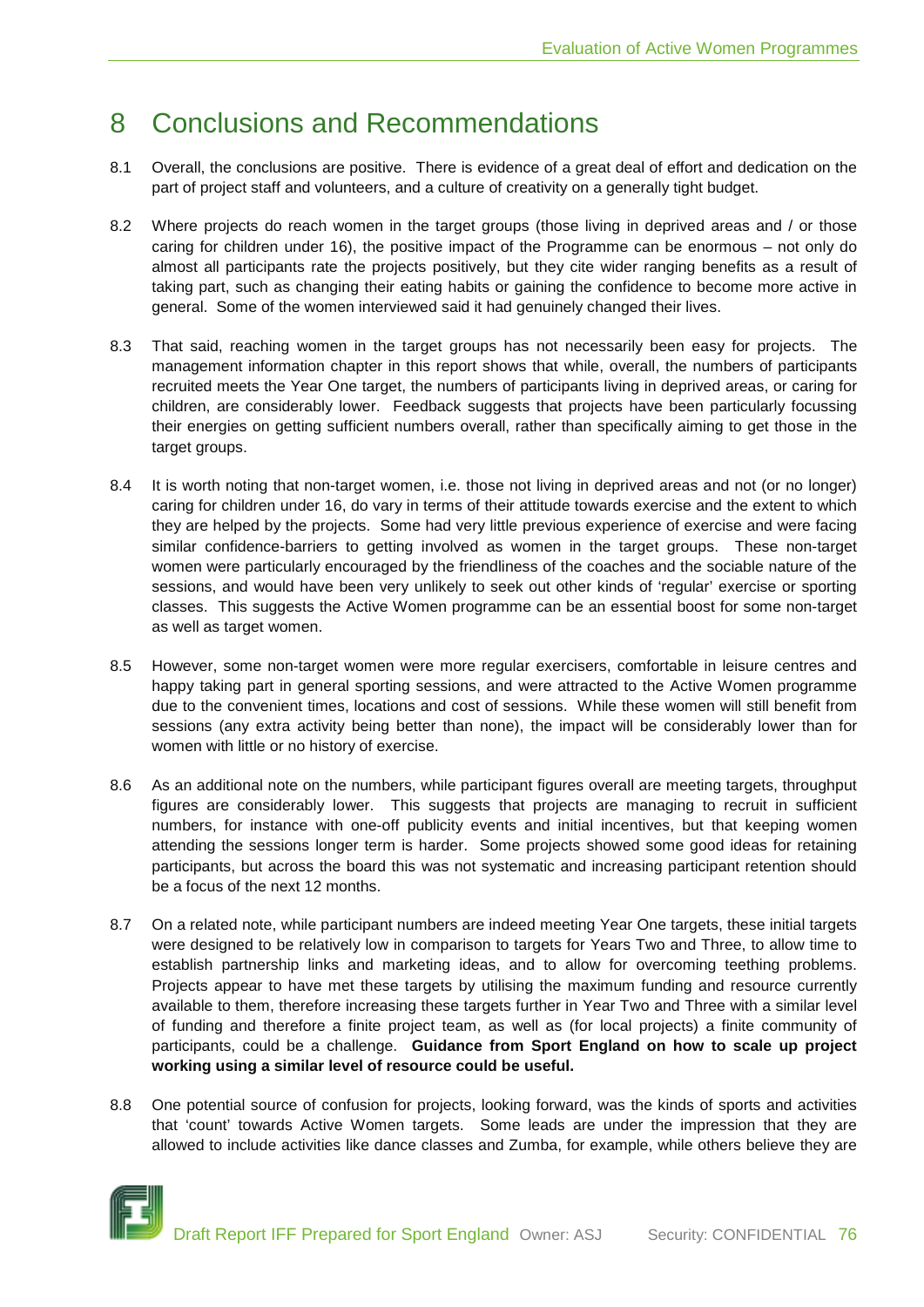not. This means some projects are offering activities like dance and Zumba in order to get new recruits 'in the door', but are under the impression that the women taking part cannot be counted as true participants until they have taken part in another kind of sporting activity within the project. **Consensus and clarification from Sport England on whether these exercise classes are acceptable activities in terms of targets would be beneficial.**

- 8.9 Related to this is the idea of flexibility in general; there is evidence of creative ideas from projects in terms of making changes 'as they go along' (sometimes to the activities offered, for example the addition of a fashionable new sport or activity like Zumba, but also to the budgetary structure of projects, or ways of recruiting or retaining participants) in order to accommodate the needs and wants of participants as the project becomes aware of them. Ultimately these are 'learning organisations' and as such should be expected (and encouraged) to change and adapt to circumstances, with this potentially key to hitting participant targets over the next two years. However, many are not sure how much scope there is for diverting from their original offering. **Clarification from Sport England on the extent to which projects can be flexible in the activities they offer would be helpful for projects.**
- 8.10 The issue of childcare is worth some consideration. In the main, projects planned to offer this but the cost for most became prohibitive when the numbers of children using it could not be guaranteed. To try and get around this, projects are mindful of scheduling sessions for when children were at school, often timed so that mothers could attend classes as soon as they dropped their children off in the morning. Some projects also introduced sessions that mums and their children could take part in together, though this was generally more suitable for slightly older children (for instance those over eight). Other projects mentioned that they had organised an informal 'nanny' rota whereby each week one participant at the session minds the others' children, or had teamed up with children's centres and charities that had been able to provide care at a reduced price, though some projects found these organisations difficult to engage. **Going forward, some guidance from Sport England on whether provision of childcare should be considered a central offering, would be beneficial**, and if so, some tips on related partnership working, or the provision of extra funding.
- 8.11 Another central issue is that personal, proactive, face to face marketing of the projects out in the community is by far the most effective way of recruiting participants, particularly those target women in deprived areas who are less likely to be reached by posters, leaflets or online publicity. Similarly, personal contact from the coaches between sessions such as texts and phone calls is a particularly effective way of keeping women engaged and returning to sessions, with projects reporting that women who miss sessions are far more likely to return if they are contacted by a member of the project team. However, as effective as this contact is, most projects acknowledge that it is resource intensive, and that as the projects expand over the next two years, maintaining this personal touch for new recruits (more of which are needed to meet targets) and existing members (the pool of which will get steadily bigger) will become more difficult as time goes on. **Given that this kind of contact is essential for recruiting and retaining participants from (particularly) the target group, some tips from Sport England on how to do this most effectively could be very helpful**. One suggestion would be to utilise enthusiastic volunteer 'ambassador' participants as much as possible, whose sole role would be to head into the community to increase awareness and interest of the programme as far as possible, and still provide a familiar face when new recruits turn up at sessions.
- 8.12 Also relating to project staffing, the administrative burden (or simply the general burden in terms of time spent on the project) on staff and volunteers was in several cases higher than expected. Some coaches mentioned that the amount of coaching required left little time for the required marketingrelated tasks, or general administration. Other projects cited that funding for an administrative assistant would be very helpful, or that while administrative help by volunteers is now helpful, in the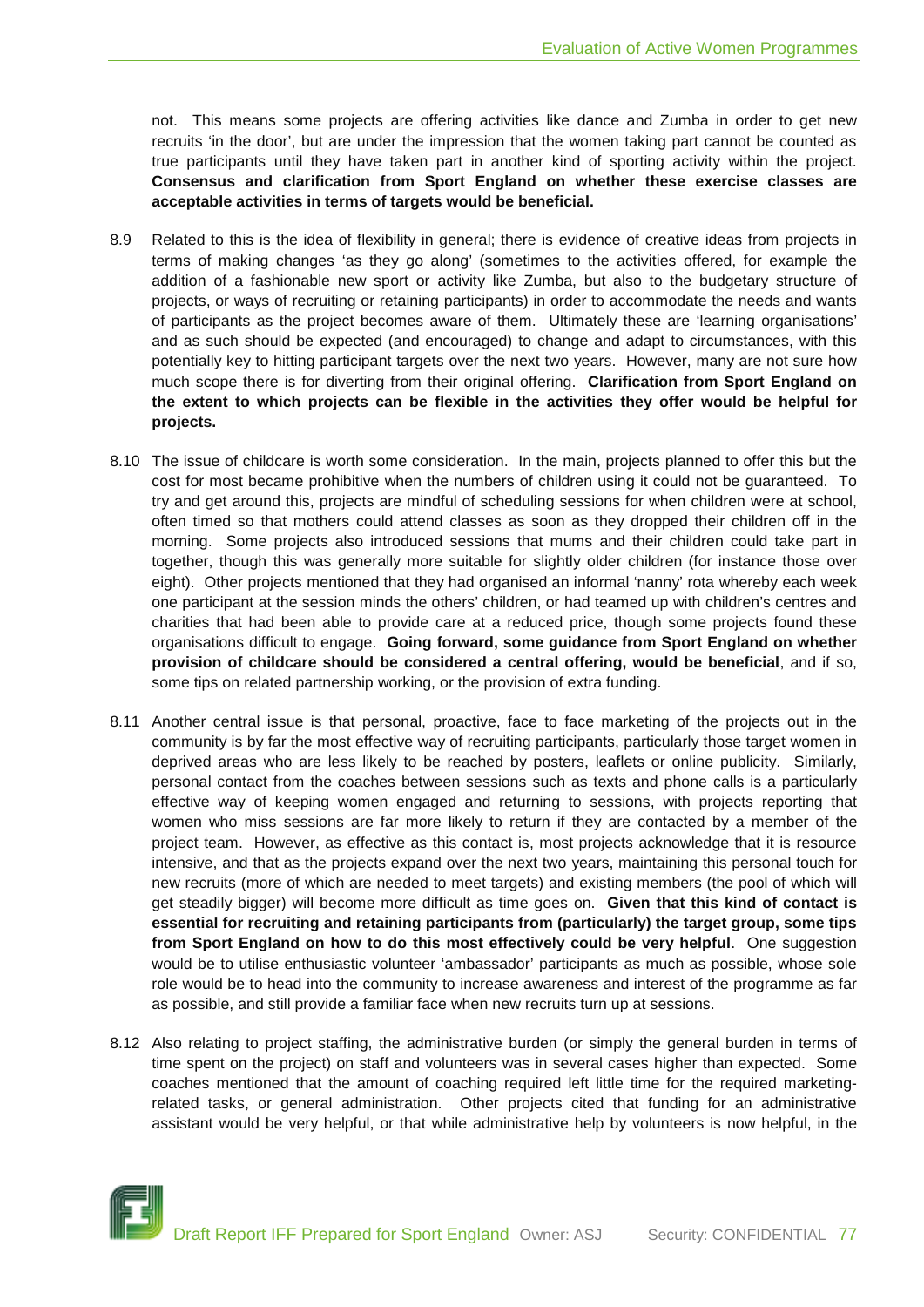early days of the project this kind of regular assistance was not available. Many project staff members and volunteers felt that some guidance in terms of time management would be helpful going forward.

- 8.13 Another main theme that came out of the research was the importance of high quality coaching, with the soft skills and personality of coaches being one of the keys to retaining participants. Projects differed considerably in their recruitment and training of coaches, with some initially having access to coaches from sister or partnership organisations, while others had to source and train all coaches from scratch. Likewise, some projects required that their coaches reach a specific qualification level (generally level 1, sometimes level 2, in their chosen sport), whereas others simply needed coaches to know the rules of the relevant sport and have a particularly bubbly and welcoming personality. While this difference in approach is not a problem in itself given the different reaches of the various projects, **some 'best practice' guidance from Sport England on recruiting, training, assessing and then engaging, incentivising and retaining the best possible coaches would be helpful.** Some projects also mentioned that funding the training of coaches (particularly funding the journey from participant to coach) was expensive, which put a cap on the number of coaches it was possible to train at one time, and sometimes held women back who were ready to take on the challenge of training.
- 8.14 Partnership working is another main theme running through the findings. There is evidence of projects being innovative when it comes to forming links with other organisations, and substantial groundwork being laid for the future (since one of the main advantages of partnership working is making contact with 'hard to reach' women in the target group, these links will help projects to increase recruitment as necessary over the coming years). That said, partnership working can also allow for a greater number and range of sessions that are in effect 'subcontracted' out by the project. While this is positive in terms of target numbers and a more varied experience for participants, it is possible that increased partnership working could mean some dilution of the Active Women brand, and some loss of control compared to when a smaller, core project team was involved in delivery.
- 8.15 Overall, and not unsurprisingly for the Programme's initial year, projects have experienced some teething problems, particularly in terms of recruiting within the target group, and retaining participants in general. However, within projects there is also evidence of a culture of creativity and innovation, as well as a genuine passion for the cause, and where the target women are being reached, the projects are delivering a really good programme, with wide-ranging positive impacts, on a limited budget. Guidance from Sport England on the points raised above will aid projects further as they enter their second and third years.
- 8.16 As well as the recommendations highlighted above in terms of guidance from Sport England, the research has identified emerging good practice for individual projects to act on as well. To some extent this is difficult to summarise as recommendations will vary based on each project's individual context and target groups. However, broad recommendations for projects to consider over the next year of the project include:
	- Wherever possible, engage face-to-face with potential participants in the community as far as possible, as this is the most effective way of raising awareness and enthusiasm among women in deprived areas. Therefore be inventive and particularly consider all the places where women in these areas may spend time, rather than just mainstream locations. This should result in recruiting greater numbers of women from the target groups.
	- Utilising volunteers to make this personal contact in order to reduce the workload of the project lead and coaches, with the added bonus that they may already have links within / knowledge of the community and know how best (and where) to increase awareness and interest.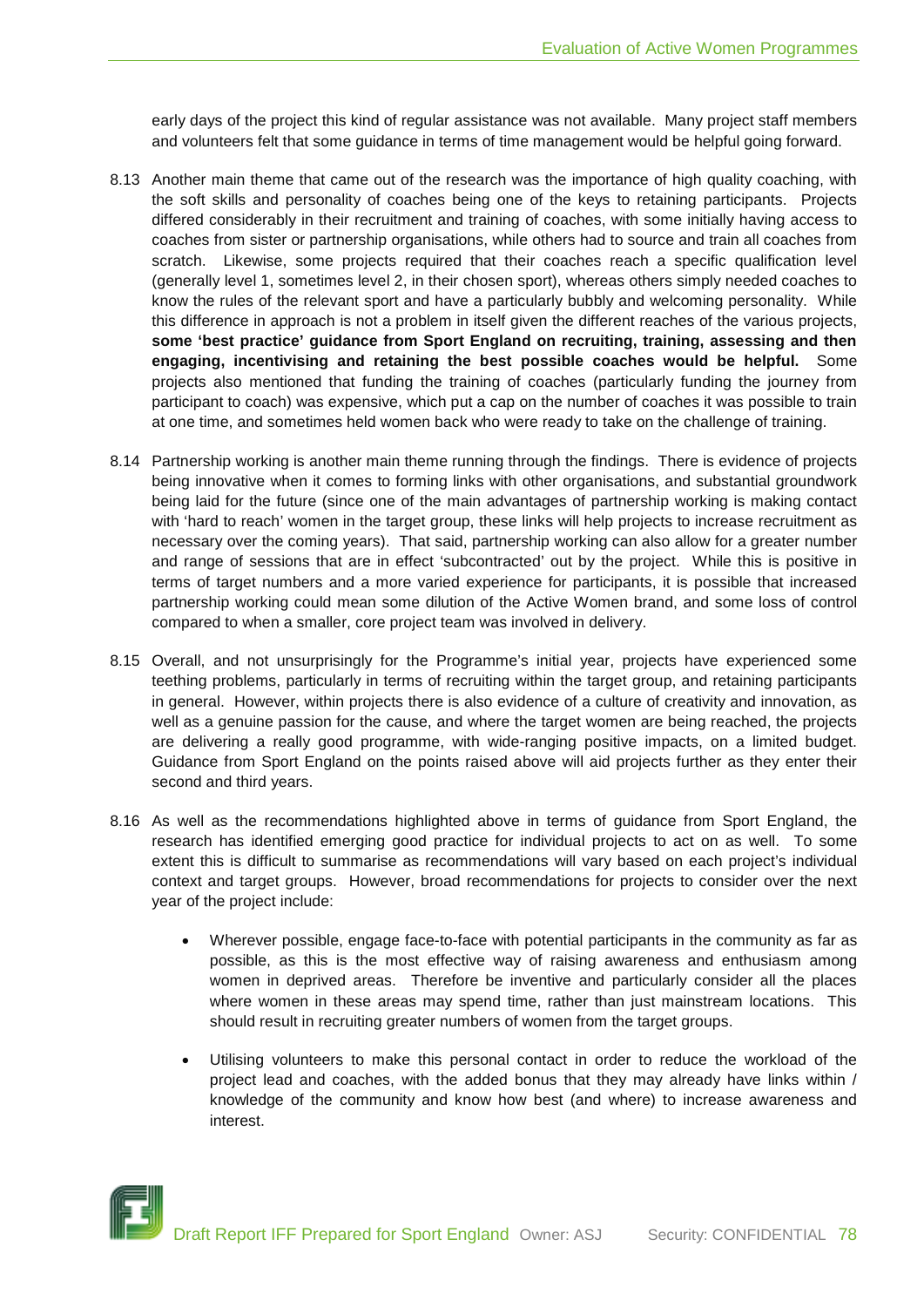- Maintaining regular personal contact with participants between sessions via email, text or telephone – whatever is considered most suitable. This could be information on upcoming events or sessions, or simply friendly encouragement. This contact is particularly important for participants who stop attending sessions, in a bid to help them return.
- Speak personally to current participants and ask what could be changed to make the sessions easier or more enjoyable to attend for them. While it will not be possible to accommodate everyone, this contact could provide some important nuggets of information about the barriers that women face and how the project could adapt going forward.
- In particular, assess the appetite among participants for family-friendly sessions and events, i.e. sessions that children can join (and gather ideas from women on how this could be provided).
- Be innovative when looking into partnership working in order to utilise as much extra resource as possible, particularly with regards to marketing and practical help such as (for example) providing childcare, or advice sessions that fall outside the scope of the project that may nevertheless be of interest to women.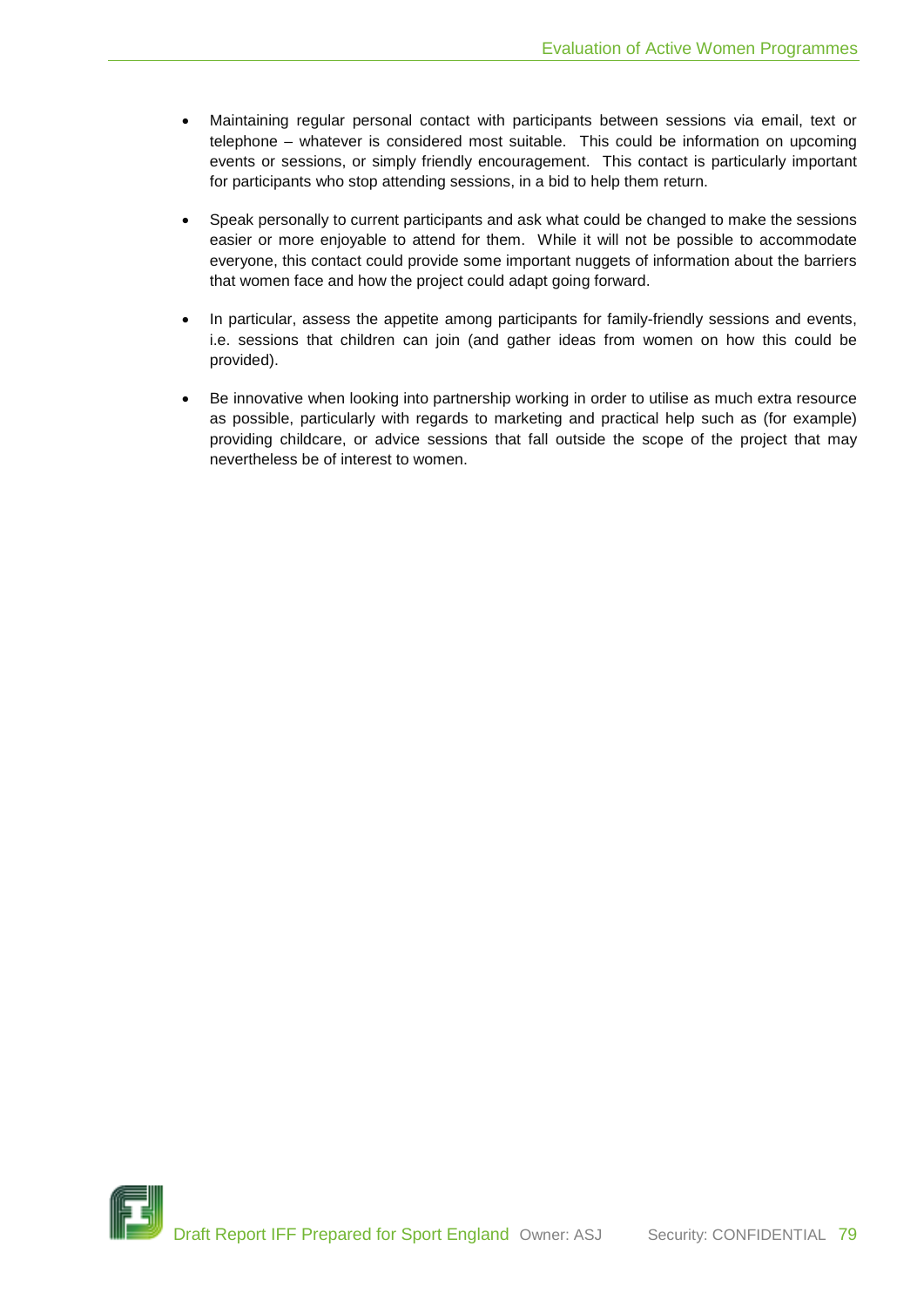# 9 Appendices

# A full list of all Active Women projects

9.1 Table 9.1 presents a full list of Active Women projects involved in the Programme, and how they have been referred to throughout the report

| Table 9.1 List of Active Women projects |  |  |  |  |
|-----------------------------------------|--|--|--|--|
|-----------------------------------------|--|--|--|--|

| <b>Project Name</b>                                      | Organisation                         | Report reference          |  |  |  |
|----------------------------------------------------------|--------------------------------------|---------------------------|--|--|--|
| <b>Focussed evaluation</b>                               |                                      |                           |  |  |  |
| <b>Back to Netball</b>                                   | <b>England Netball</b>               | <b>Back to Netball</b>    |  |  |  |
| <b>B-inspired</b>                                        | <b>Braunstone Foundation Charity</b> | <b>B-inspired</b>         |  |  |  |
| <b>Breeze</b>                                            | <b>British Cycling</b>               | <b>Breeze</b>             |  |  |  |
| <b>East Durham Belles</b>                                | Wingate & Station Town Family Centre | <b>East Durham Belles</b> |  |  |  |
| Sport4Women                                              | London Borough of Tower Hamlets      | Sport4Women               |  |  |  |
| <b>Think Fit</b>                                         | <b>Tottenham Hotspur Foundation</b>  | <b>Think Fit</b>          |  |  |  |
| <b>Basic evaluation</b>                                  |                                      |                           |  |  |  |
| <b>Active Women Catch 22</b>                             | Catch 22                             | Catch 22                  |  |  |  |
| Active Women Luton                                       | <b>Active Luton</b>                  | Luton                     |  |  |  |
| Active Women in Hull                                     | Kingston upon Hull City Council      | Hull                      |  |  |  |
| Active Women: Hastings and<br>Rother                     | Hastings Borough Council             | Hastings                  |  |  |  |
| Fit, Free and Fabulous                                   | HARV domestic violence team          | <b>HARV</b>               |  |  |  |
| <b>GO Sport</b>                                          | <b>Oxford City Council</b>           | Oxford                    |  |  |  |
| L.A.D.I.E.S Get Active<br><b>Community Project</b>       | Hyndburn Borough Council             | Hyndburn                  |  |  |  |
| Nottingham City Active Women<br><b>Wellbeing Project</b> | Nottingham City Council              | Nottingham                |  |  |  |
| Sandwell Active Women                                    | <b>Sandwell Leisure Trust</b>        | Sandwell                  |  |  |  |
| Women Active 4 Life                                      | London Borough of Barking &          | Barking &                 |  |  |  |
|                                                          | Dagenham                             | Dagenham                  |  |  |  |
| Women Get Active                                         | <b>Liverpool City Council</b>        | Liverpool                 |  |  |  |
| Women into Sport                                         | Leeds City Council                   | Leeds                     |  |  |  |
| Women's Sporting Champions                               | <b>Essex County Council</b>          | Essex                     |  |  |  |
| <b>UsGirls</b>                                           | <b>StreetGames</b>                   | <b>StreetGames</b>        |  |  |  |

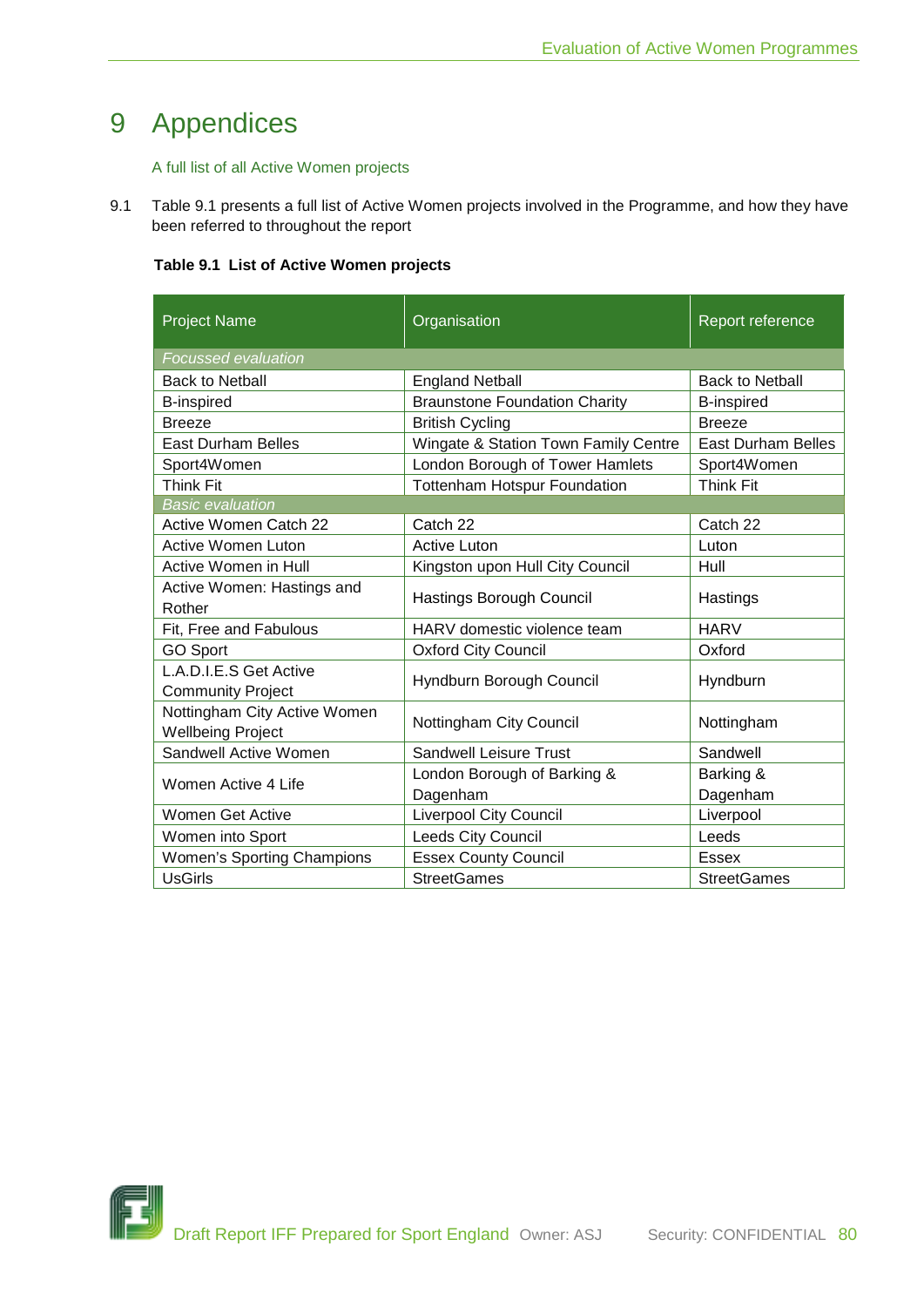### Profile of surveyed respondents

- 9.2 To understand how different groups of women have been affected by the Active Women Programme it is necessary to further understand the profile of each of the projects covered by the survey $^9$  $^9$ .
- 9.3 Two thirds of participants (66%) who completed the quantitative survey fell into one of the two target groups for Active Women projects (women with childcare responsibilities or from a deprived area). Sport4Women and B-inspired participants were particularly likely belong to these groups (86% and 77% respectively) while fewer than half of Breeze and StreetGames participants were in the target groups (50% and 42% respectively).
- 9.4 B-inspired participants responding to the quantitative survey were more likely than average to have childcare responsibilities (62% vs. 46% average) and come from a deprived area (49% vs. 41% average). Sport4Women and East Durham Belles participants were also more likely to come from deprived areas (73% and 52% respectively). Table 9.2 profiles the differences across projects by the proportion of participants living in deprived areas and the proportion of those with child caring responsibilities.

| Project                  | Target | Deprived area | Child caring<br>responsibilities |  |
|--------------------------|--------|---------------|----------------------------------|--|
|                          | $\%$   | $\frac{0}{6}$ | $\%$                             |  |
| Sport4Women (Base: 64)   | 86     | 73            | 55                               |  |
| B-inspired (247)         | 77     | 49            | 62                               |  |
| East Durham Belles (191) | 71     | 52            | 44                               |  |
| Think Fit (97)           | 62     | 32            | 44                               |  |
| Back to Netball (202)    | 60     | 34            | 42                               |  |
| Street Games (86)        | 50     | 30            | 28                               |  |
| Breeze (102)             | 42     | 15            | 29                               |  |
| <b>Total</b>             | 66     | 41            | 46                               |  |

# **Table 9.2 Profile of respondents by childcare responsibilities, deprivation and target group**

- 9.5 Participants represented a good spread of ages as shown in Table 9.3. StreetGames is aimed particularly at 16 – 25 year olds, and this is reflected in the younger profile of their participants (38% aged 16 – 24 vs. 15% average. Sprot4Women and Back to Netball had more participants responding to the survey than average in the 25 – 34 category (39% and 38% respectively vs. 27% average) and Breeze in the 45 – 54 category (33% vs. 19% average).
- 9.6 In terms of ethnicity, BME women represent a much greater proportion of Active Women participants responding to the quantitative survey than they do of the population as a whole (38% vs. 11% of women aged 16+ in England)<sup>10</sup>, reflecting the target localities of the projects being deprived areas. The ethnicity profile of projects also varies a great deal, with higher than average proportions of BME women at B-inspired, Sport4Women and Think Fit (73%, 58% and 48% respectively) and lower proportions at Back to Netball (31%) and, particularly, Breeze (7%) and East Durham Belles (4%).

<span id="page-80-1"></span><sup>10</sup> Office for National Statistics. (2011). *[PEEG, Current Estimates, Population Estimates by Ethnic Group Mid-2009](http://www.ons.gov.uk/ons/rel/peeg/population-estimates-by-ethnic-group--experimental-/current-estimates/population-estimates-by-ethnic-group-mid-2009--experimental--.zip)  [\(experimental\).](http://www.ons.gov.uk/ons/rel/peeg/population-estimates-by-ethnic-group--experimental-/current-estimates/population-estimates-by-ethnic-group-mid-2009--experimental--.zip)*



<span id="page-80-0"></span> $9$  This is the profile of those participants who took part in the quantitative survey, whilst Chapter 4 discusses the profile of all women who have taken part in the Active Women projects.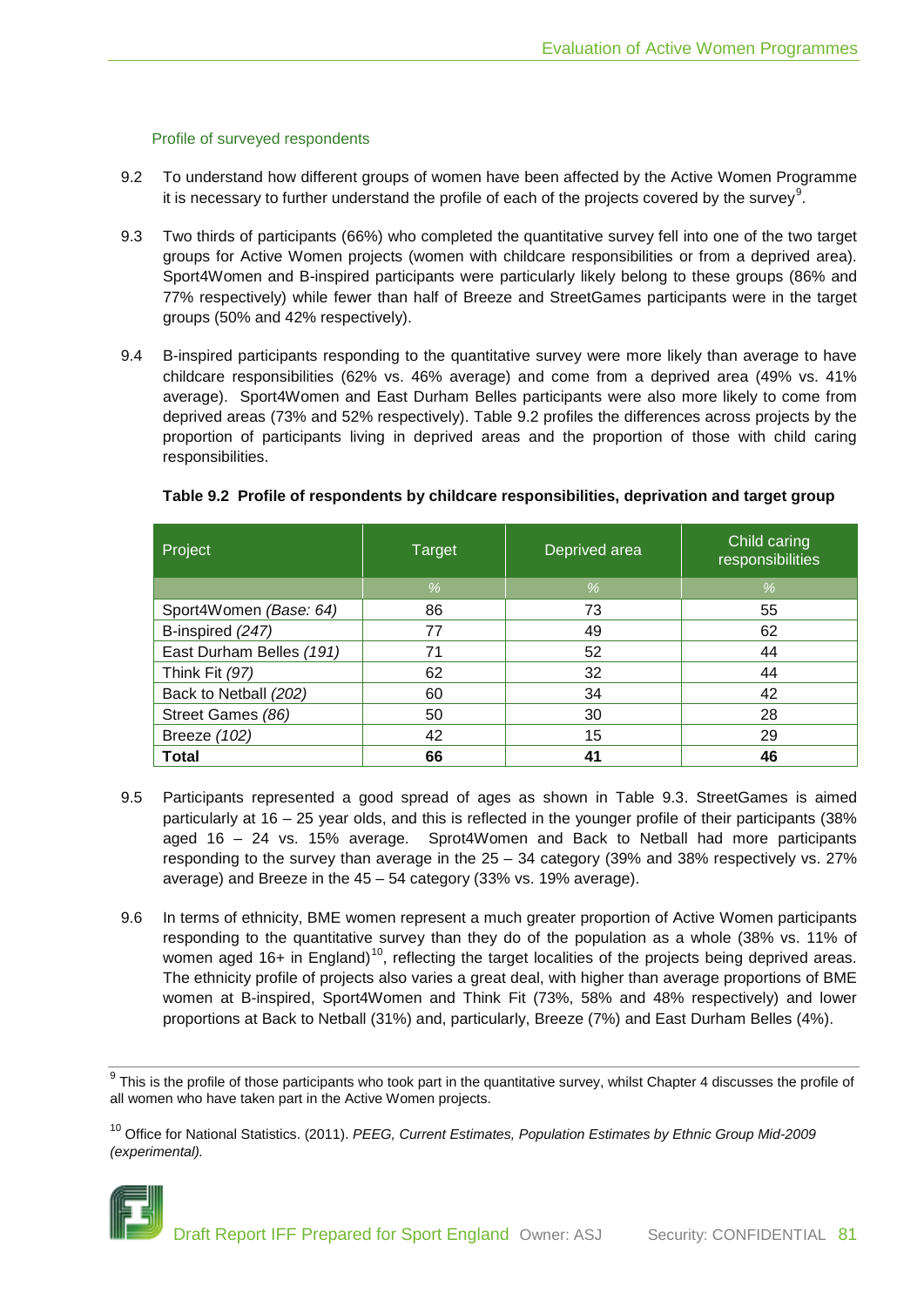| Project                  | Age       |           |           |       |         | <b>Ethnicity</b> |            |
|--------------------------|-----------|-----------|-----------|-------|---------|------------------|------------|
|                          | $16 - 24$ | $25 - 34$ | $35 - 44$ | 45-54 | $55+$   | White            | <b>BME</b> |
|                          | $\%$      | $\%$      | $\%$      | %     | $\%$    | $\%$             | %          |
| Back to Netball (202)    | 21        | 38        | 26        | 15    | $\star$ | 66               | 31         |
| B-inspired (247)         | 11        | 23        | 29        | 20    | 17      | 27               | 73         |
| Breeze (102)             | 4         | 9         | 27        | 33    | 26      | 91               | 7          |
| East Durham Belles (191) | 13        | 29        | 23        | 19    | 17      | 96               | 4          |
| Sport4Women (Base: 64)   | 17        | 39        | 30        | 13    | 2       | 17               | 58         |
| Street Games (86)        | 38        | 29        | 17        | 13    | 2       | 53               | 45         |
| Think Fit (97)           | 11        | 21        | 30        | 22    | 16      | 30               | 48         |
| <b>Total</b>             | 15        | 27        | 26        | 19    | 12      | 57               | 38         |

# **Table 9.3 Profile of respondents by age and ethnicity**

#### Logic models

- 9.7 Analytical logic models were created for each Active Women project in the focussed evaluation to assist evaluation of their schemes. These were used as tools for understanding whether the outputs, outcomes and impacts of each project represented success against the objectives set for it.
- 9.8 Using the analytic logic model approach helped show the *causal assumptions* behind each project's activities, outputs and outcomes and indicate whether these were achieved. They were also used as the basis for deciding which indicators to capture and explore in the research.
- 9.9 The following six pages showcase the logic models designed by examining the original bids, and incorporating information from follow up interviews with the project leads and other members of staff involved with the projects.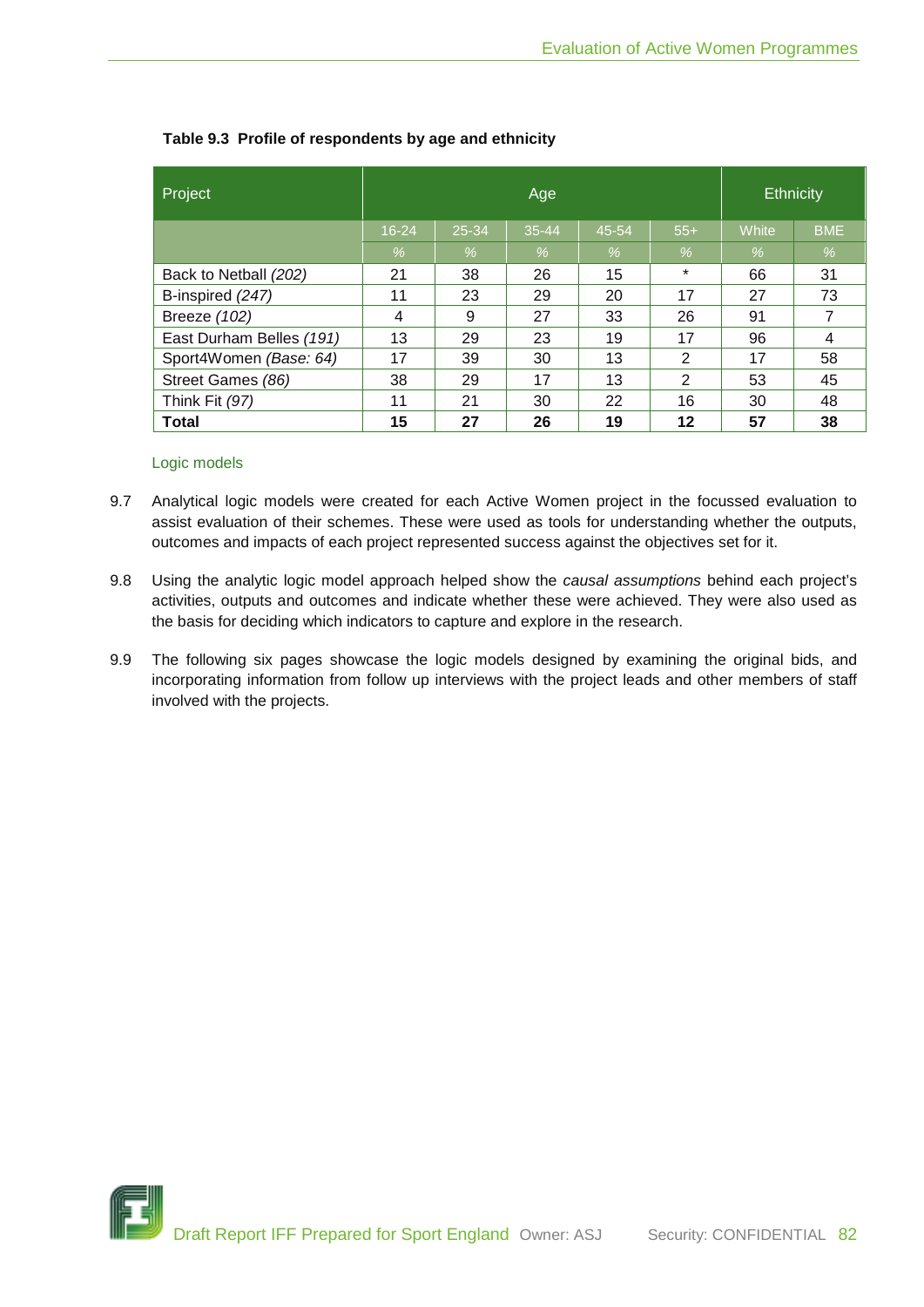#### **Figure 9.1 Logic Model: Back to Netball**



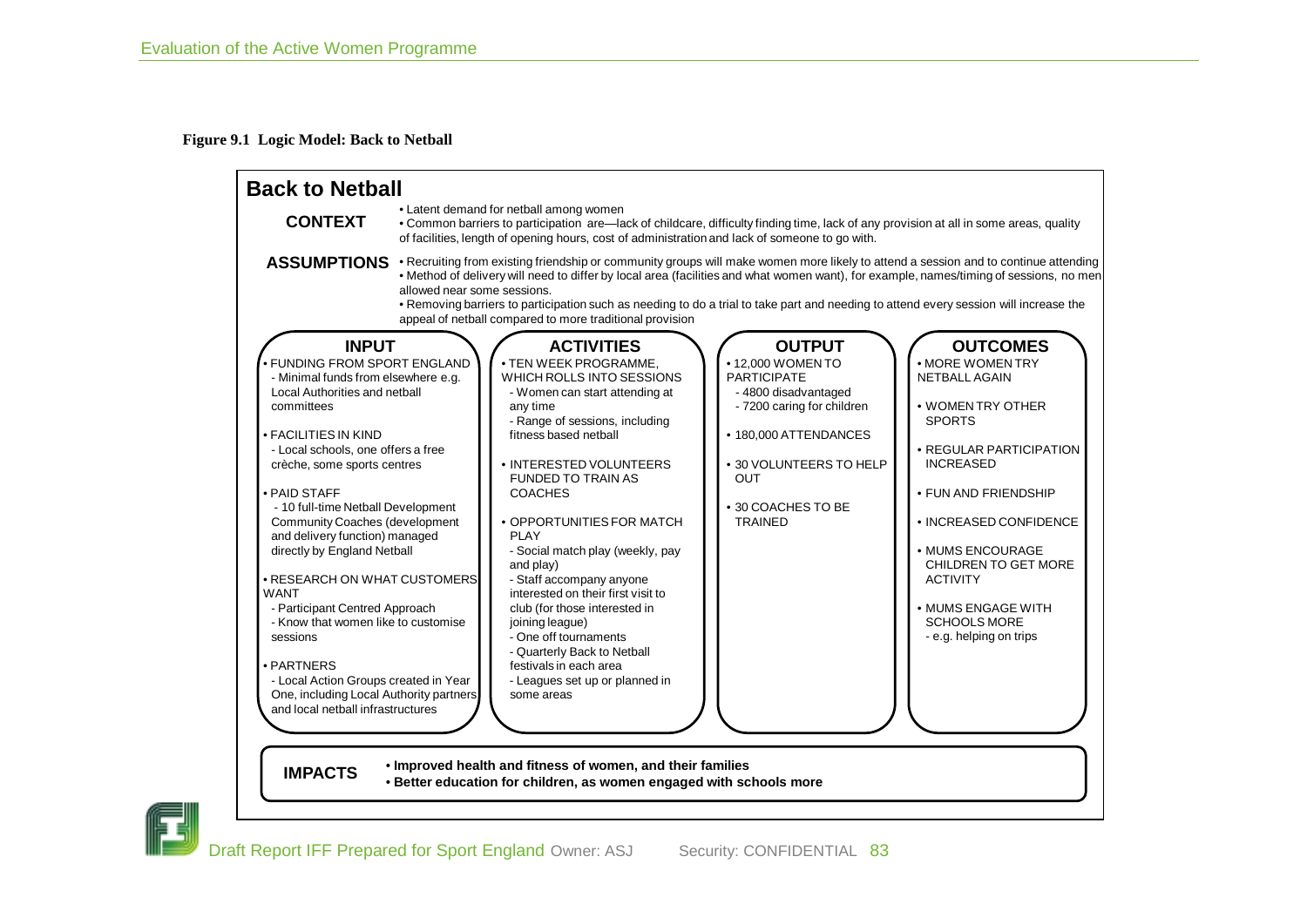# **Figure 9.2 Logic Model: B-inspired**

| <b>ASSUMPTIONS</b><br>take part.<br><b>INPUTS</b><br><b>ACTIVITIES</b><br>• FUNDING FROM SPORT<br>• 5 'NEW BEGINNINGS'<br><b>ENGLAND</b><br><b>WORKSHOPS</b><br>- One-to-one sessions about<br>· BRAUSTONE COMMUNITY<br>body confidence, image and self-<br>ASSOCATION EXISTING<br>esteem<br><b>RESOURCES</b><br>- Leisure centres<br>• SPORTS TASTER SESSIONS<br>- Health centres<br>- Women can try out 4 different<br>- Skills centres<br>sports (badminton, swimming,<br>athletics and cycling) over a<br>• FULL TIME STAFF<br>period of 6 weeks<br>- Project manager<br>• STRUCTURED SESSIONS<br>- Coach development co-ordinator<br>- Following the workshops and<br>• PART TIME STAFF<br>taster sessions women pursue 1<br>- Mentor scheme co-ordinator<br>sport (badminton, swimming,<br>- Coaching co-ordinator<br>athletics or cycling) for 10 weeks<br>- Administrator<br>• OPEN SPORT SESSIONS<br>• VOLUNTEERS<br>- Badminton, swimming, athletics<br>or cycling |                                                                                                                                                                                                                                                                                                                                                                                                                                       |                                                                                                                                                                                                                                                                                                                                                                                                                                                                                                                                                                                                                                                                                |  |  |  |  |  |  |  |
|------------------------------------------------------------------------------------------------------------------------------------------------------------------------------------------------------------------------------------------------------------------------------------------------------------------------------------------------------------------------------------------------------------------------------------------------------------------------------------------------------------------------------------------------------------------------------------------------------------------------------------------------------------------------------------------------------------------------------------------------------------------------------------------------------------------------------------------------------------------------------------------------------------------------------------------------------------------------------|---------------------------------------------------------------------------------------------------------------------------------------------------------------------------------------------------------------------------------------------------------------------------------------------------------------------------------------------------------------------------------------------------------------------------------------|--------------------------------------------------------------------------------------------------------------------------------------------------------------------------------------------------------------------------------------------------------------------------------------------------------------------------------------------------------------------------------------------------------------------------------------------------------------------------------------------------------------------------------------------------------------------------------------------------------------------------------------------------------------------------------|--|--|--|--|--|--|--|
|                                                                                                                                                                                                                                                                                                                                                                                                                                                                                                                                                                                                                                                                                                                                                                                                                                                                                                                                                                              |                                                                                                                                                                                                                                                                                                                                                                                                                                       | the age of 16.<br>. Childcare responsibilities, transport and affordability are often barriers to women taking part in sport or exercise classes.<br>. Going into the community to offer sport sessions helps address the transport barrier.<br>. Childcare responsibilities means women in these groups find it more difficult to build exercise into their weekly routine.<br>• Lack of knowledge about health and nutrition, and experience of sport or exercise, often means they lack the confidence to<br>. Workshops, taster sessions and free childcare make it easier for women to take the first steps and establish a routine.<br><b>OUTCOMES</b><br><b>OUTPUTS</b> |  |  |  |  |  |  |  |
| • COACHING PROGRAMME<br>- 3 to 4 courses run each month:<br>a gym instructors course,<br>exercise to music course,<br>leader's course and swimming<br>course ('Achievement project')                                                                                                                                                                                                                                                                                                                                                                                                                                                                                                                                                                                                                                                                                                                                                                                         | • WOMEN FROM<br><b>DISADVANTAGE AREAS</b><br>ATTEND CONFIDENCE AND<br>SELF-ESTEEM BOOSTING<br><b>WORKSHOPS</b><br>• WOMEN FROM<br>DISSADVANTAGED AREAS<br>ATTEND SPORT SESSIONS<br>· POTENTIALLY 1,666 WOMEN<br><b>BENEFIT FROM THE</b><br><b>SESSIONS AND WORKSHOPS</b><br>IN THE FIRST YEAR<br>(based on throughput targets for<br>the first year)<br>• WOMEN FROM<br><b>DISSADVANTAGES AREAS</b><br><b>DEVELOP COACHING SKILLS</b> | · IMPROVED CONFIDENCE,<br><b>BODY IMAGE AND SELF-</b><br><b>ESTEEM</b><br>- 'New Beginnings' workshops are<br>delivered prior to taking part in<br>any sport session<br>• GREATER KNOWLEDGE OF<br><b>HEALTH ISSUES</b><br>- Especially in relation to nutrition<br>• IMPROVED HEALTH AND<br><b>WELL-BEING</b><br>• INCREASED LIFE SKILLS<br><b>• EXERCISE BECOMES PART OF</b><br>THE WEEKLY ROUTINE<br>• INCREASED EMPLOYABILITY<br>- E.g. through coaching<br>qualifications                                                                                                                                                                                                  |  |  |  |  |  |  |  |

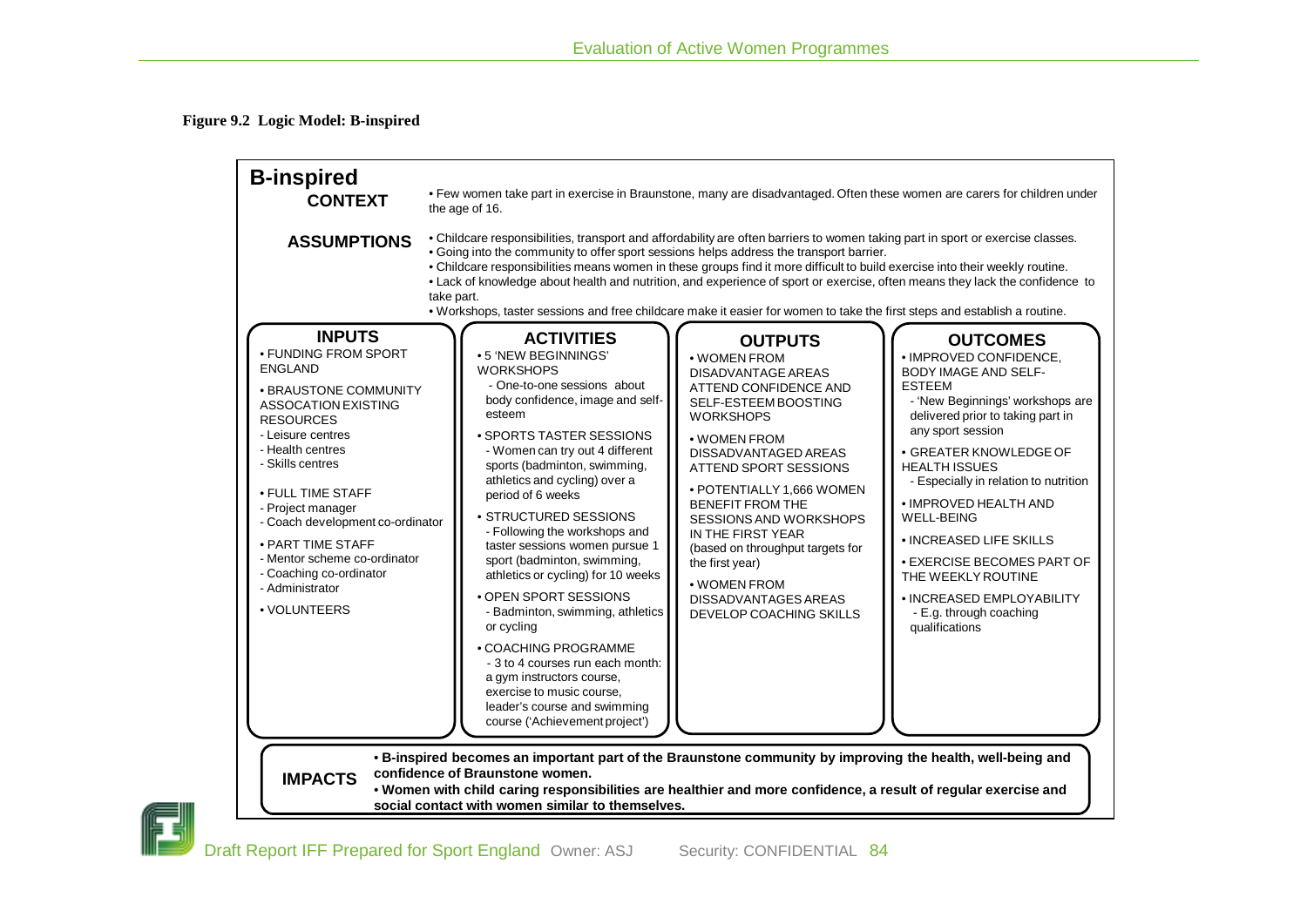#### **Figure 9.3 Logic Model: Breeze**



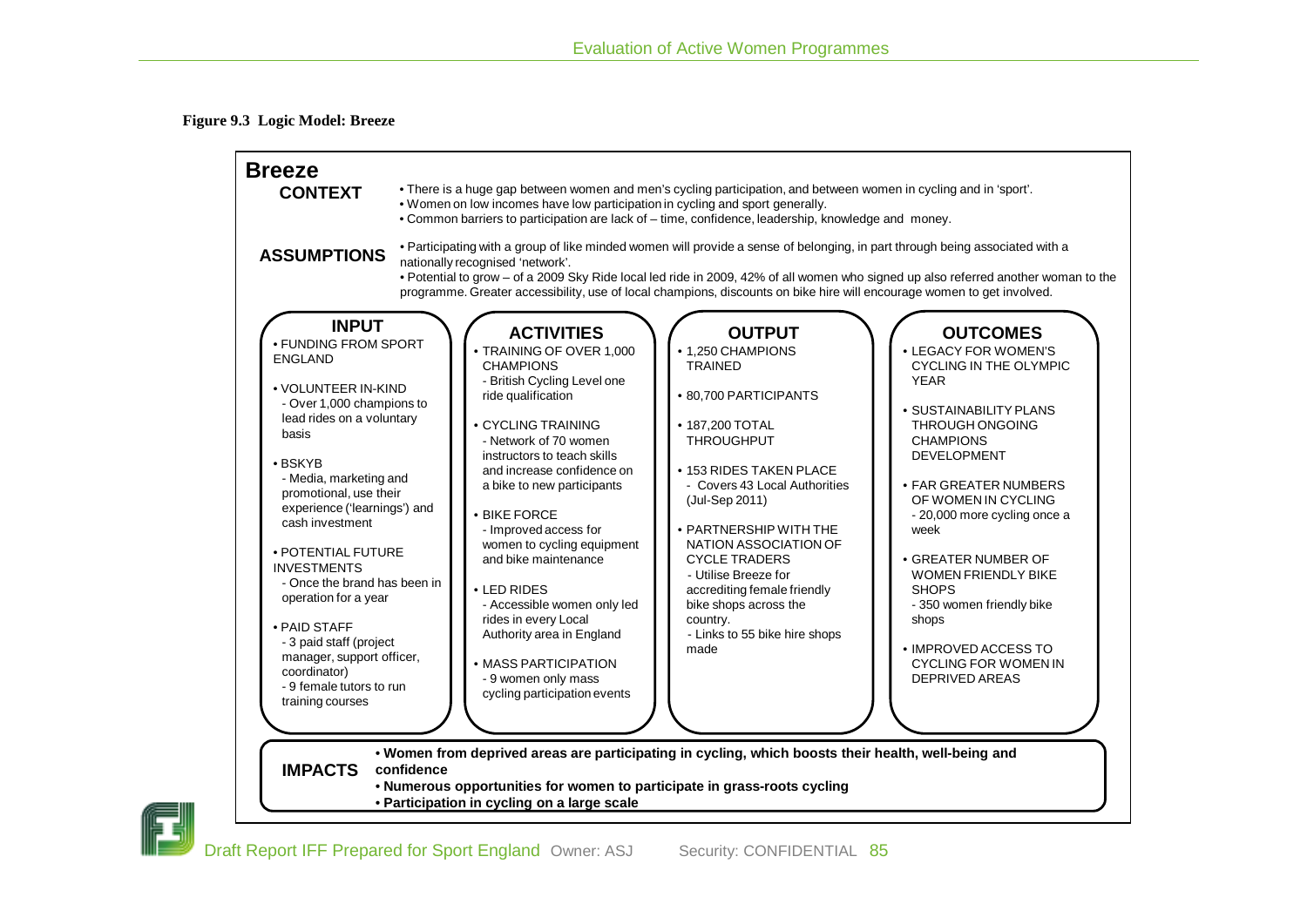**Figure 9.4 Logic Model: East Durham Belles**



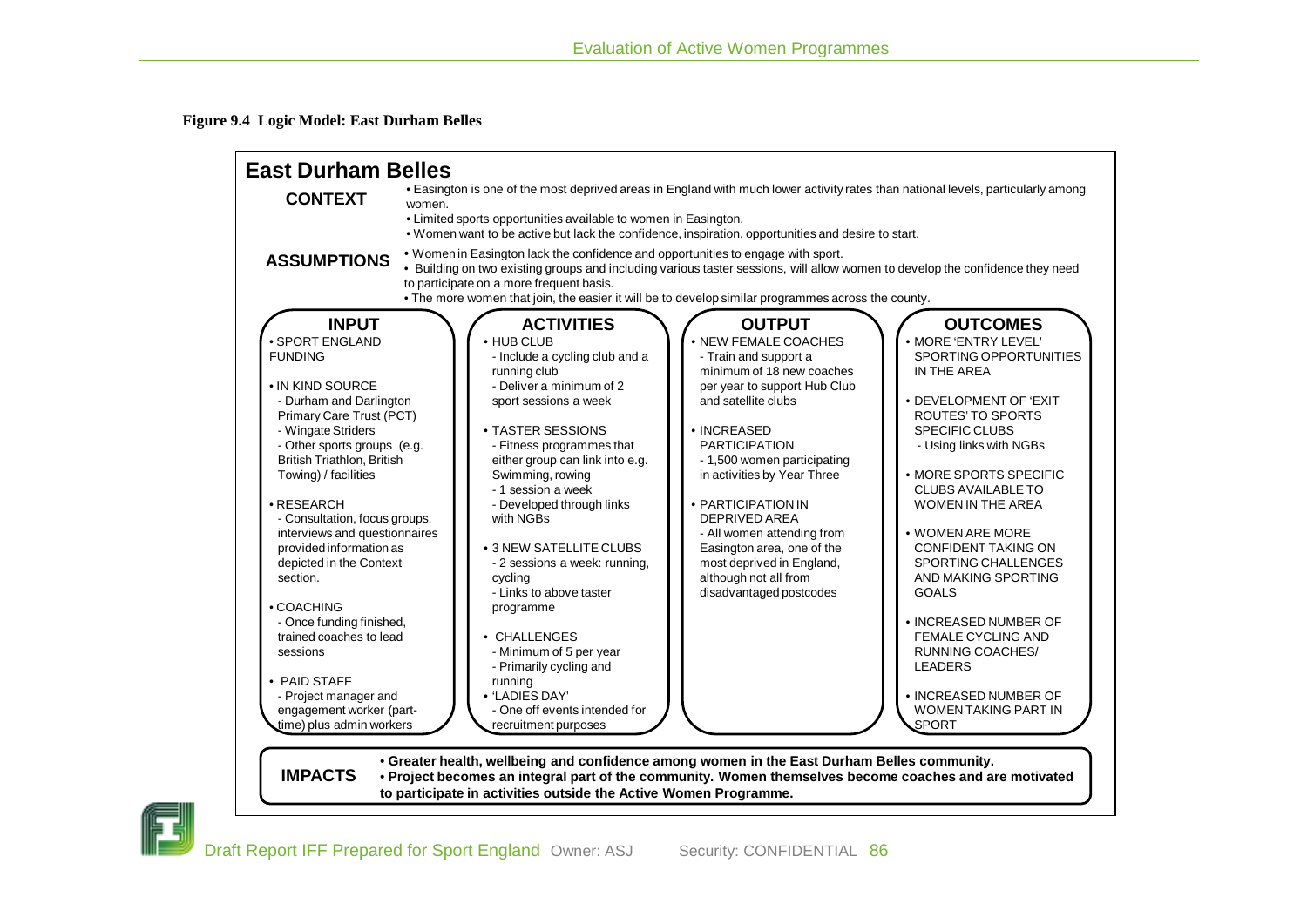**Figure 9.5 Logic Model: Sport4Women**

| <b>Sport4Women</b><br><b>CONTEXT</b><br><b>ASSUMPTIONS</b>                                                                                                                                                                                                                                                                                                                                                                                                                                                                                | . Few women in Tower Hamlets take part, or have taken part, in sport or exercise. Many women are disadvantaged.<br>. Muslim women are home-focussed and need particular encouragement to spend time playing sports or socialise.<br>. Muslim men may not approve of their wives playing sport<br>• Muslim women feel uncomfortable exercising if men are present<br>• Lack of experience means many women are uncomfortable in unfamiliar places like leisure centres<br>. Taster sessions in schools or community venues will make it easier to take first steps                                                                                                                                                                                                                                                                                                                                                                                                                                                                                                                                                                                                                                                                                                                                                                                                                                                                                                                                                                                                                                                                                                                                                                                                                                                           |  |  |  |  |  |  |
|-------------------------------------------------------------------------------------------------------------------------------------------------------------------------------------------------------------------------------------------------------------------------------------------------------------------------------------------------------------------------------------------------------------------------------------------------------------------------------------------------------------------------------------------|-----------------------------------------------------------------------------------------------------------------------------------------------------------------------------------------------------------------------------------------------------------------------------------------------------------------------------------------------------------------------------------------------------------------------------------------------------------------------------------------------------------------------------------------------------------------------------------------------------------------------------------------------------------------------------------------------------------------------------------------------------------------------------------------------------------------------------------------------------------------------------------------------------------------------------------------------------------------------------------------------------------------------------------------------------------------------------------------------------------------------------------------------------------------------------------------------------------------------------------------------------------------------------------------------------------------------------------------------------------------------------------------------------------------------------------------------------------------------------------------------------------------------------------------------------------------------------------------------------------------------------------------------------------------------------------------------------------------------------------------------------------------------------------------------------------------------------|--|--|--|--|--|--|
| <b>INPUTS</b><br>• FUNDING FROM SPORT<br><b>ENGLAND</b><br>• VENUE AND COACHES<br>- Swimming sessions<br>coordinated by Sport4women as<br>part of London Swim School<br>- Badminton sessions -<br>coaches initially sourced from<br>Badminton England and Muslim<br>Women's Collective<br>• VOLUNTEERS AND STAFF<br>- 9 paid instructors<br>- 2 badminton volunteers<br>-10 basketball volunteers<br>• CONTRIBUTION FROM<br><b>PARTICIPANTS</b><br>- £1 per session of any activity<br>• EXTRAS<br>- Crèche provided for some<br>sessions | <b>ACTIVITIES</b><br><b>OUTPUTS</b><br><b>OUTCOMES</b><br>• 1 HOUR SPORT AND FITNESS<br>• PARTICIPANTS<br>• LINKS DEVELOPED WITH<br><b>CLASSES</b><br>- 400 women have participated<br>MUSLIM COMMUNITY, through:<br>- Initially badminton and basketball<br>in sporting activities as part of<br>- Weight management groups<br>then netball, running, football,<br>the Sport4women project<br>- Colleges / schools<br>trampolining and some<br>- 114 of these women live in a<br>fitness/exercise classes.<br>deprived area<br>· INCREASED KNOWLEDGE/<br>- No weekly commitment needed<br>- 111 are BME women<br><b>EXPERIENCE OF</b><br><b>PARTICIPANTS</b><br>• COACHING TRAINING<br>• THROUGHPUTS<br>- Diet, lifestyle<br>- 1700 registered throughputs<br>- Coaching experience<br>• 45 MINUTE SWIMMING SESSION -<br>- Potential for women to earn<br>• COACHES / VOLUNTEERS<br>- Must be bought as a block of 11<br>money<br>- 1 badminton L2 - now paid<br>weeks<br>- Muslim men accepting of their<br>- 2 badminton L2 - completing<br>wives exercising<br>· SPORT TASTER SESSIONS HELD<br>hours<br>- Social interaction for women<br>AT SCHOOLS<br>$-13$ basketball $L1 -$<br>completing hours<br><b>• EXERCISE BUILT INTO</b><br>• SOME SESSIONS ON HEALTHY<br>-1 swimming L1 - completing<br><b>WEEKLY ROUTINE</b><br>LIVING / EATING (INFORMAL,<br>hours<br>- Mothers have access to a<br><b>GENERAL ADVICE DURING</b><br>crèche<br>SESSIONS)<br>- Disadvantaged women<br>become more aware of exercise<br>• WOMEN-FOCUSSED ACTIVITIES/<br>possibilities<br><b>ARRANGEMENTS</b><br>- Muslim women feel more<br>- Women only evenings<br>comfortable in leisure centres<br>- Curtains to shield women from view<br>- Male leisure centre staff coached on<br>how to behave around (specifically)<br>Muslim women |  |  |  |  |  |  |